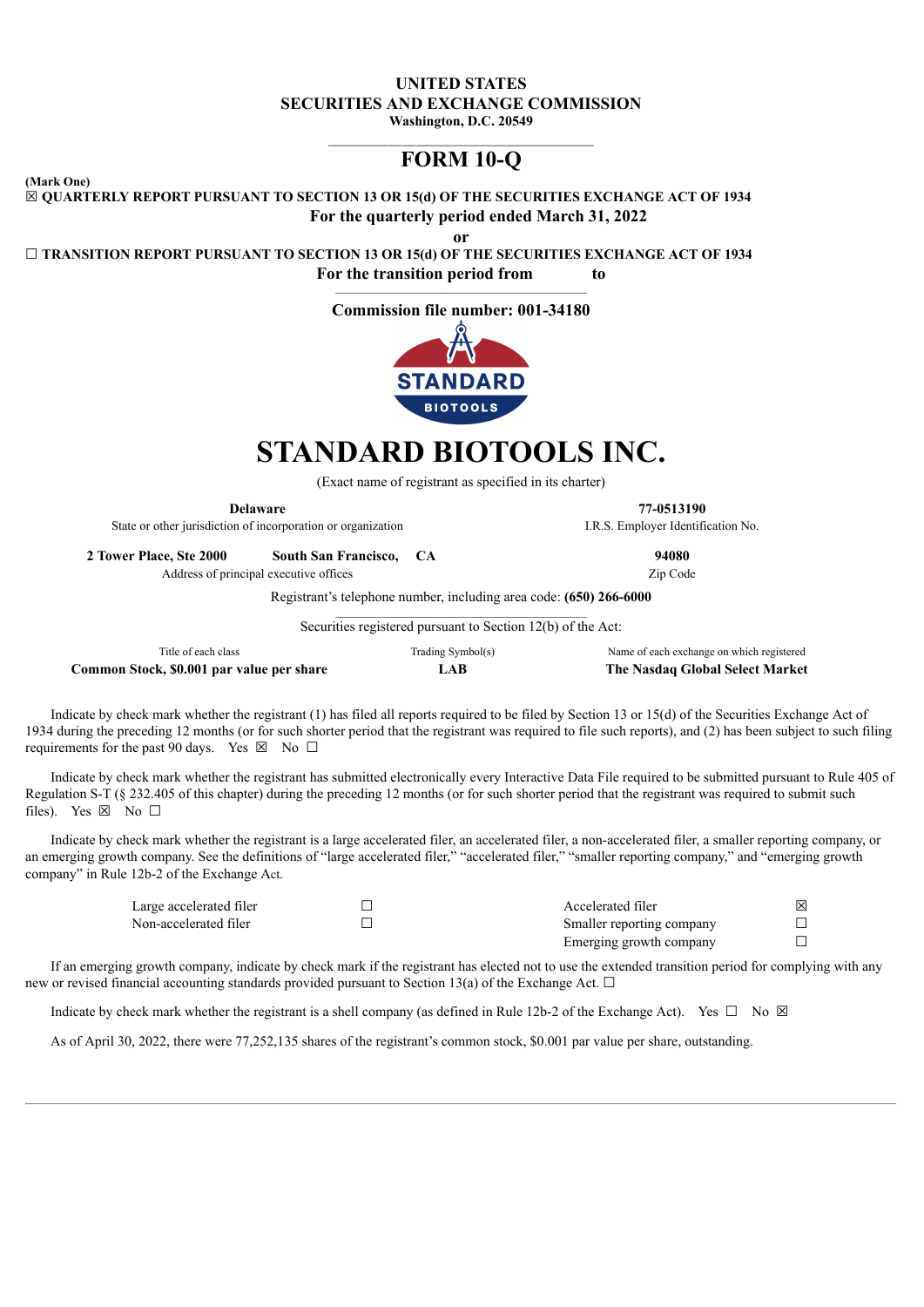# **STANDARD BIOTOOLS INC. (formerly known as FLUIDIGM CORPORATION) TABLE OF CONTENTS**

|                     |                                                                                                              | Page             |
|---------------------|--------------------------------------------------------------------------------------------------------------|------------------|
| PART L              | <b>FINANCIAL INFORMATION</b>                                                                                 |                  |
| Item 1.             | <b>Financial Statements (unaudited)</b>                                                                      |                  |
|                     | Condensed Consolidated Balance Sheets as of March 31, 2022 and December 31, 2021                             | $\overline{1}$   |
|                     | Condensed Consolidated Statements of Operations for the three months ended March 31, 2022 and 2021           | $\overline{2}$   |
|                     | Condensed Consolidated Statements of Comprehensive Loss for the three months ended March 31, 2022 and 2021   | $\overline{3}$   |
|                     | Condensed Consolidated Statements of Stockholders' Equity for the three months ended March 31, 2022 and 2021 | $\overline{4}$   |
|                     | Condensed Consolidated Statements of Cash Flows for the three months ended March 31, 2022 and 2021           | $\overline{2}$   |
|                     | <b>Notes to Condensed Consolidated Financial Statements</b>                                                  | $6 \overline{6}$ |
| Item 2.             | Management's Discussion and Analysis of Financial Condition and Results of Operations                        | 25               |
| Item 3.             | <b>Quantitative and Qualitative Disclosures About Market Risk</b>                                            | 37               |
| Item 4.             | <b>Controls and Procedures</b>                                                                               | 37               |
| PART II.            | <b>OTHER INFORMATION</b>                                                                                     |                  |
| Item 1.             | <b>Legal Proceedings</b>                                                                                     | 39               |
| Item 1A.            | <b>Risk Factors</b>                                                                                          | 39               |
| Item 2.             | Unregistered Sales of Equity Securities and Use of Proceeds                                                  | $\overline{20}$  |
| Item 3.             | <b>Defaults Upon Senior Securities</b>                                                                       | $\overline{20}$  |
| Item 4.             | <b>Mine Safety Disclosures</b>                                                                               | $\overline{20}$  |
| Item 5.             | <b>Other Information</b>                                                                                     | $\overline{20}$  |
| Item 6.             | <b>Exhibits</b>                                                                                              | 71               |
| <b>EXHIBIT LIST</b> |                                                                                                              | 71               |
| <b>SIGNATURES</b>   |                                                                                                              | 73               |
|                     |                                                                                                              |                  |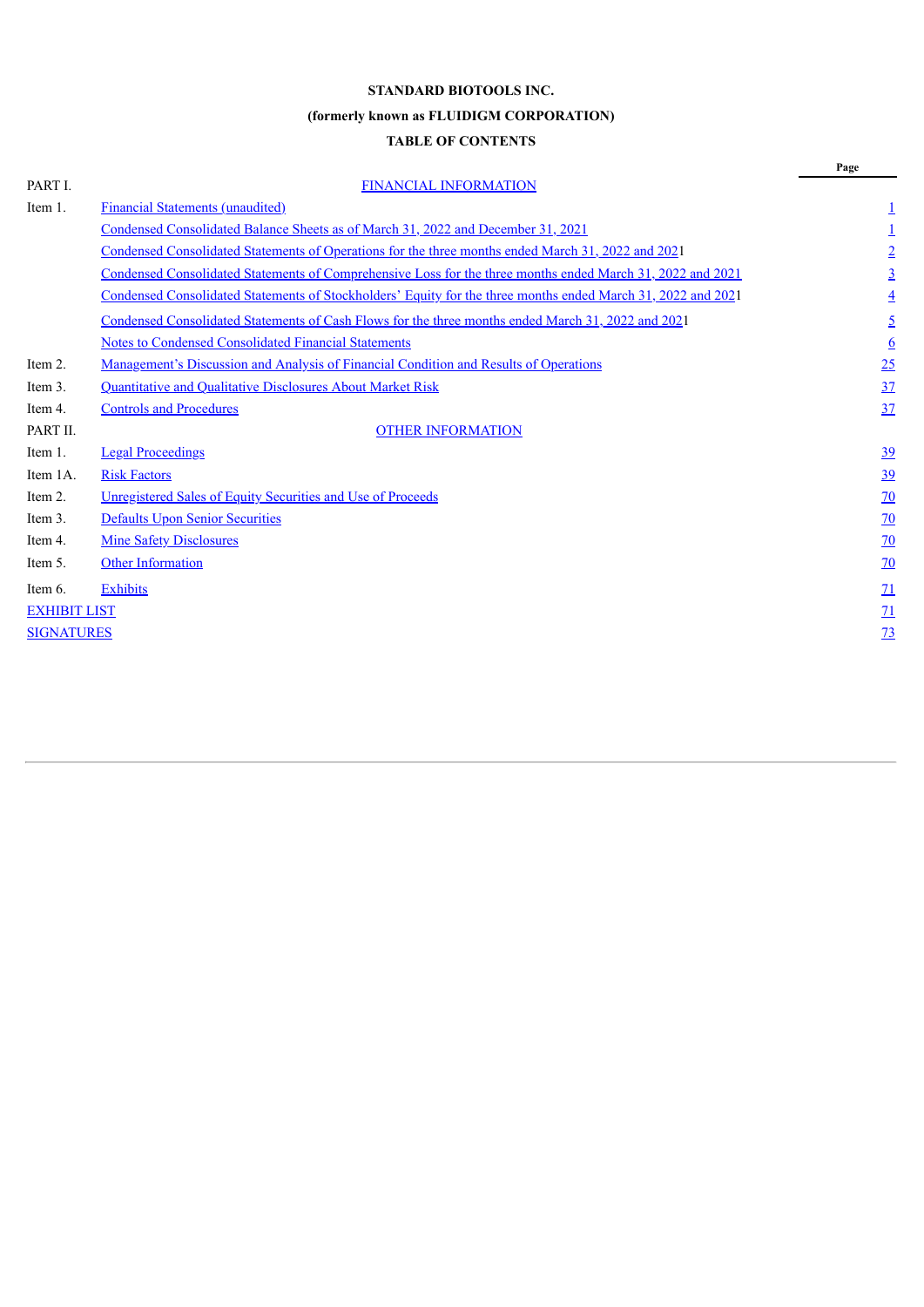# **PART I. FINANCIAL INFORMATION**

# <span id="page-2-1"></span><span id="page-2-0"></span>**Item 1. Financial Statements**

# **STANDARD BIOTOOLS INC. (formerly known as FLUIDIGM CORPORATION) CONDENSED CONSOLIDATED BALANCE SHEETS (In thousands)**

*(Unaudited)*

|                                                                                                                                                                                                 |             | March 31,<br>2022 |             | December 31,<br>2021 |  |
|-------------------------------------------------------------------------------------------------------------------------------------------------------------------------------------------------|-------------|-------------------|-------------|----------------------|--|
| <b>ASSETS</b>                                                                                                                                                                                   |             |                   |             |                      |  |
| Current assets:                                                                                                                                                                                 |             |                   |             |                      |  |
| Cash and cash equivalents                                                                                                                                                                       | $\mathbf S$ | 29,983            | - \$        | 28,451               |  |
| Accounts receivable (net of allowances of \$356 at each of March 31, 2022 and December 31, 2021)                                                                                                |             | 15,422            |             | 18,320               |  |
| Inventories, net                                                                                                                                                                                |             | 23,245            |             | 20,825               |  |
| Prepaid expenses and other current assets                                                                                                                                                       |             | 4,547             |             | 4,470                |  |
| Total current assets                                                                                                                                                                            |             | 73,197            |             | 72,066               |  |
| Property and equipment, net                                                                                                                                                                     |             | 27,699            |             | 28,034               |  |
| Operating lease right-of-use asset, net                                                                                                                                                         |             | 36,389            |             | 37,119               |  |
| Other non-current assets                                                                                                                                                                        |             | 3,445             |             | 3,689                |  |
| Developed technology, net                                                                                                                                                                       |             | 24,875            |             | 27,927               |  |
| Goodwill                                                                                                                                                                                        |             | 106,333           |             | 106,379              |  |
| <b>Total assets</b>                                                                                                                                                                             | $\$$        | 271,938           | $\sqrt{\ }$ | 275,214              |  |
| <b>LIABILITIES AND STOCKHOLDERS' EQUITY</b>                                                                                                                                                     |             |                   |             |                      |  |
| Current liabilities:                                                                                                                                                                            |             |                   |             |                      |  |
| Accounts payable                                                                                                                                                                                | \$          | 12,517            | - \$        | 10,602               |  |
| Accrued compensation and related benefits                                                                                                                                                       |             | 7.964             |             | 4,920                |  |
| Operating lease liabilities, current                                                                                                                                                            |             | 3,209             |             | 3,053                |  |
| Deferred revenue, current                                                                                                                                                                       |             | 12,291            |             | 11,947               |  |
| Deferred grant income, current                                                                                                                                                                  |             | 3,603             |             | 3,535                |  |
| Other accrued liabilities                                                                                                                                                                       |             | 7,589             |             | 8,673                |  |
| Advances under revolving credit agreement, current                                                                                                                                              |             |                   |             | 6,838                |  |
| Total current liabilities                                                                                                                                                                       |             | 47,173            |             | 49,568               |  |
| Bridge loans                                                                                                                                                                                    |             | 35,655            |             |                      |  |
| Convertible notes, net                                                                                                                                                                          |             | 54,271            |             | 54,160               |  |
| Term loan, net                                                                                                                                                                                  |             | 10,106            |             | 10,049               |  |
| Deferred tax liability                                                                                                                                                                          |             | 3,544             |             | 4,329                |  |
| Operating lease liabilities, non-current                                                                                                                                                        |             | 36,760            |             | 37,548               |  |
| Deferred revenue, non-current                                                                                                                                                                   |             | 5,793             |             | 5,966                |  |
| Deferred grant income, non-current                                                                                                                                                              |             | 17,237            |             | 18,116               |  |
| Obligation for Series B Preferred Stock                                                                                                                                                         |             | 37,792            |             |                      |  |
| Other non-current liabilities                                                                                                                                                                   |             | 1,494             |             | 882                  |  |
| <b>Total liabilities</b>                                                                                                                                                                        |             | 249,825           |             | 180,618              |  |
| Commitments and contingencies                                                                                                                                                                   |             |                   |             |                      |  |
| Stockholders' equity:                                                                                                                                                                           |             |                   |             |                      |  |
| Preferred stock, \$0.001 par value, 10,000 shares authorized, no shares issued and outstanding at either<br>March 31, 2022 or December 31, 2021                                                 |             |                   |             |                      |  |
| Common stock: \$0.001 par value, 200,000 shares authorized at March 31, 2022 and December 31, 2021;<br>77,199 and 76,919 shares issued and outstanding at March 31, 2022 and December 31, 2021, |             |                   |             |                      |  |
| respectively                                                                                                                                                                                    |             | 77                |             | 77                   |  |
| Additional paid-in capital                                                                                                                                                                      |             | 835,379           |             | 831,424              |  |
| Accumulated other comprehensive loss                                                                                                                                                            |             | (1,057)           |             | (907)                |  |
| Accumulated deficit                                                                                                                                                                             |             | (812, 286)        |             | (735,998)            |  |
| Total stockholders' equity                                                                                                                                                                      |             | 22,113            |             | 94,596               |  |
| Total liabilities and stockholders' equity                                                                                                                                                      | \$          | 271,938           | - \$        | 275,214              |  |

<span id="page-2-2"></span>See accompanying notes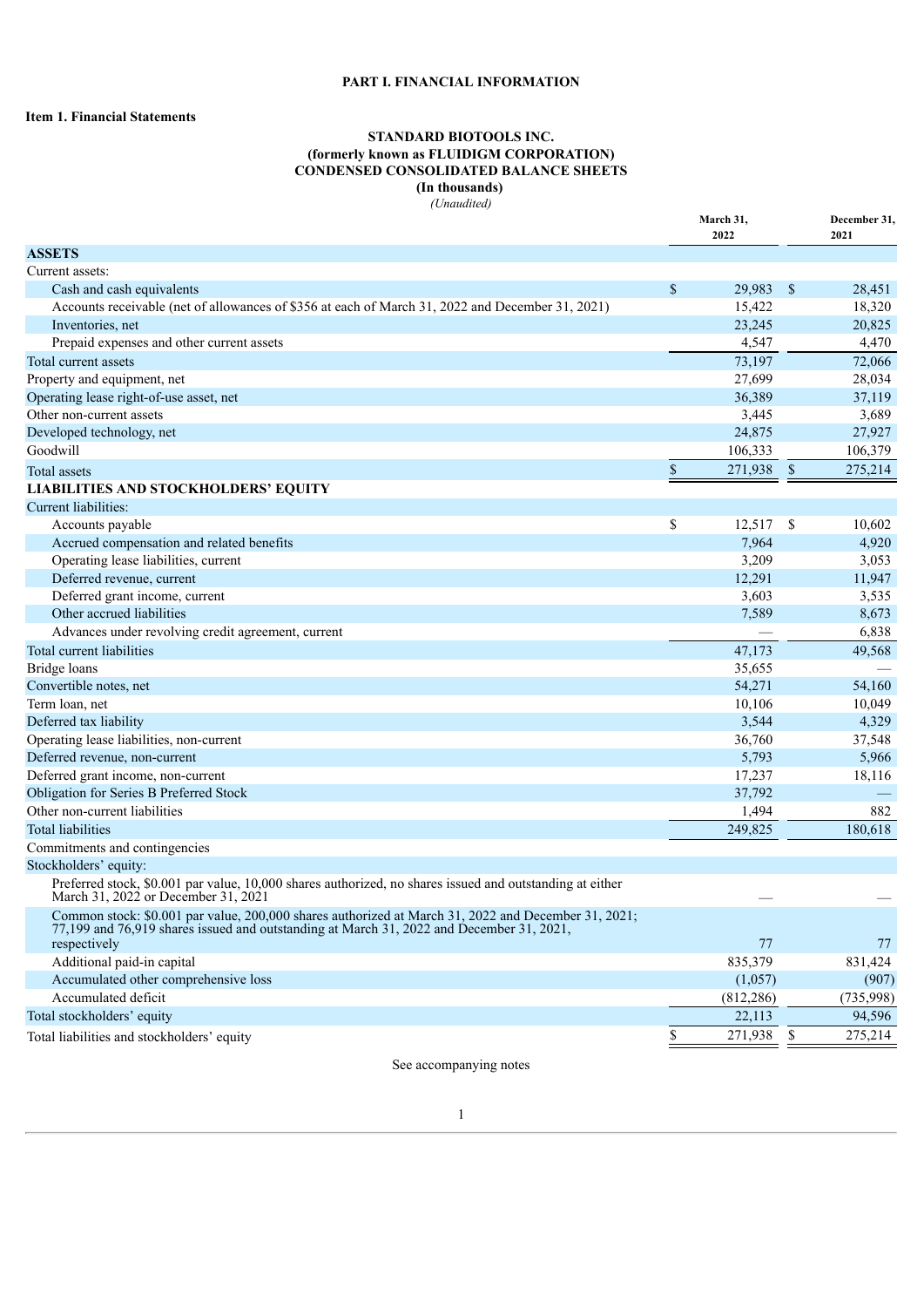# **STANDARD BIOTOOLS INC. (formerly known as FLUIDIGM CORPORATION) CONDENSED CONSOLIDATED STATEMENTS OF OPERATIONS (In thousands, except per share amounts)**

*(Unaudited)*

|                                                                |              | Three Months Ended March 31. |           |  |
|----------------------------------------------------------------|--------------|------------------------------|-----------|--|
|                                                                | 2022         |                              | 2021      |  |
| Revenue                                                        |              |                              |           |  |
| Product revenue                                                | \$<br>20,004 | -S                           | 24,728    |  |
| Service revenue                                                | 6,144        |                              | 6,286     |  |
| Development revenue                                            |              | 88                           | 1,480     |  |
| Other revenue                                                  | 268          |                              | 300       |  |
| Total revenue                                                  | 26,504       |                              | 32,794    |  |
| Costs and expenses                                             |              |                              |           |  |
| Cost of product revenue                                        | 12,339       |                              | 11,663    |  |
| Cost of service revenue                                        | 1,928        |                              | 2,090     |  |
| Research and development                                       | 8,865        |                              | 10,753    |  |
| Selling, general and administrative                            | 30,875       |                              | 27,608    |  |
| Total costs and expenses                                       | 54,007       |                              | 52,114    |  |
| Loss from operations                                           | (27,503)     |                              | (19,320)  |  |
| Interest expense                                               | (1,030)      |                              | (887)     |  |
| Loss on forward sale of Series B Preferred Stock               | (37,792)     |                              |           |  |
| Unrealized loss on bridge loans                                | (10,655)     |                              |           |  |
| Other income (expense), net                                    | 118          |                              | (285)     |  |
| Loss before income taxes                                       | (76, 862)    |                              | (20, 492) |  |
| Income tax benefit                                             | 574          |                              | 1,671     |  |
| Net loss                                                       | (76, 288)    | -S                           | (18, 821) |  |
| Net loss per share, basic and diluted                          | (0.99)       |                              | (0.25)    |  |
| Shares used in computing net loss per share, basic and diluted | 77,031       |                              | 74,707    |  |

<span id="page-3-0"></span>See accompanying notes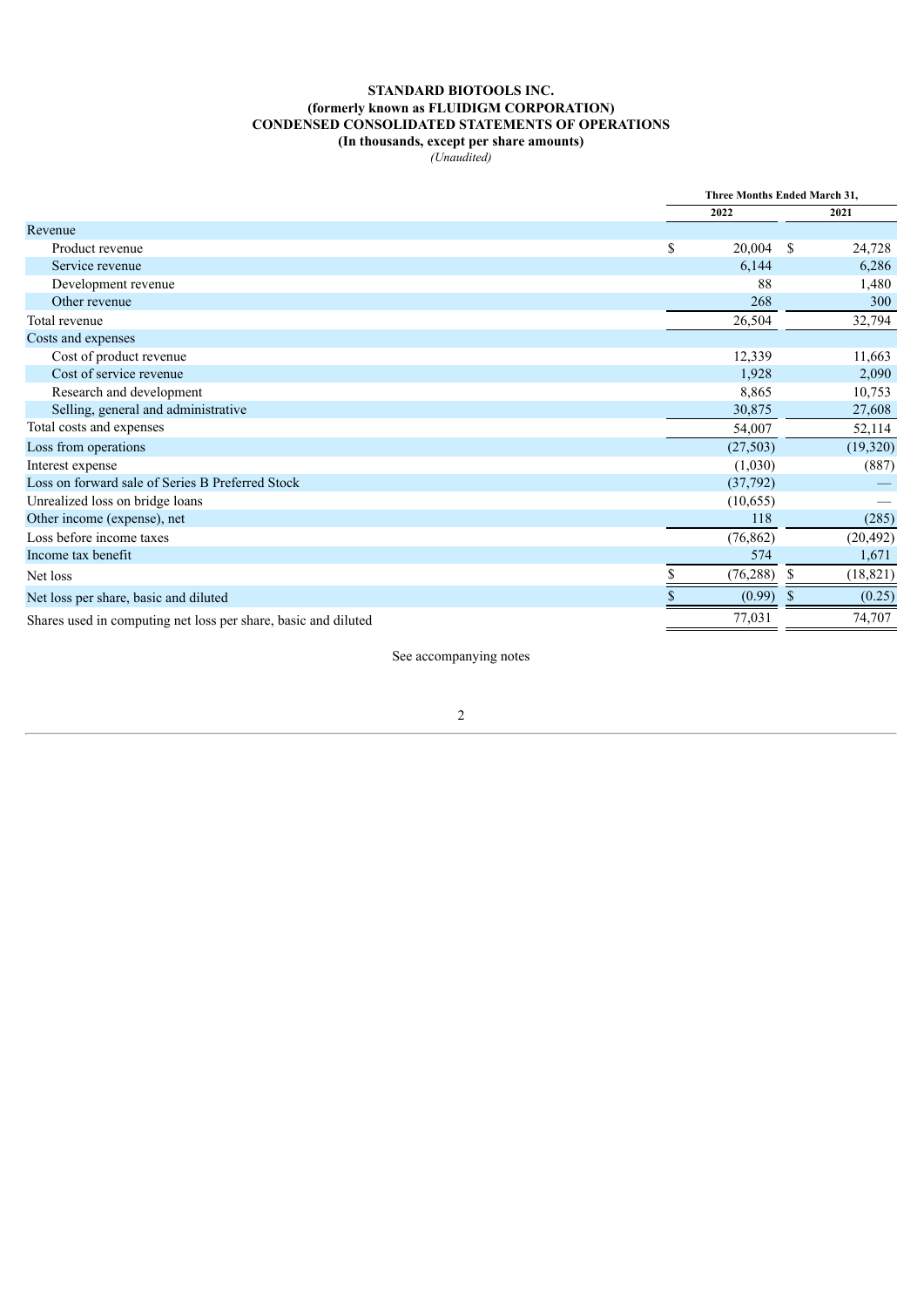# **STANDARD BIOTOOLS INC. (formerly known as FLUIDIGM CORPORATION) CONDENSED CONSOLIDATED STATEMENTS OF COMPREHENSIVE LOSS**

**(In thousands)** *(Unaudited)*

<span id="page-4-0"></span>

|                                                | Three Months Ended March 31, |  |           |  |  |
|------------------------------------------------|------------------------------|--|-----------|--|--|
|                                                | 2022                         |  | 2021      |  |  |
| Net loss                                       | (76, 288)                    |  | (18, 821) |  |  |
| Other comprehensive income (loss), net of tax: |                              |  |           |  |  |
| Foreign currency translation adjustment        | (150)                        |  | (443)     |  |  |
| Comprehensive loss                             | (76, 438)                    |  | (19, 264) |  |  |

See accompanying notes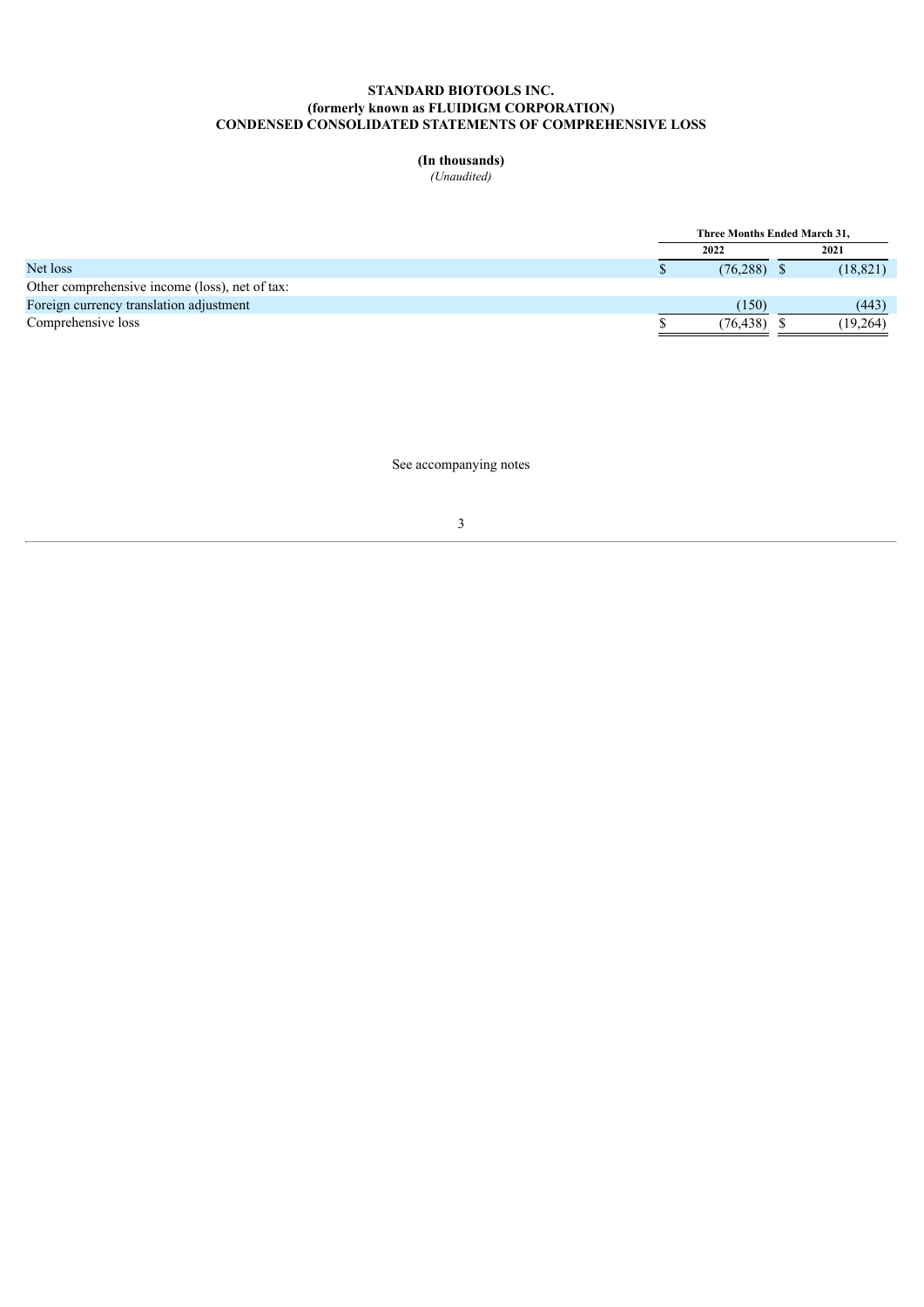# **STANDARD BIOTOOLS INC. (formerly known as FLUIDIGM CORPORATION) CONDENSED CONSOLIDATED STATEMENTS OF STOCKHOLDERS' EQUITY**

**(In thousands)** *(Unaudited)*

|                                                                              | Common Stock  |        |    | <b>Additional</b><br>Paid-in |         |               | Accumulated<br>Other | Accumulated |                | Total<br>Stockholders' |           |         |  |  |        |
|------------------------------------------------------------------------------|---------------|--------|----|------------------------------|---------|---------------|----------------------|-------------|----------------|------------------------|-----------|---------|--|--|--------|
|                                                                              | <b>Shares</b> | Amount |    | Capital                      |         | Income (Loss) |                      |             |                | Comprehensive          |           | Deficit |  |  | Equity |
| Balance as of December 31, 2021                                              | 76.919        |        | 77 |                              | 831,424 |               | (907)                |             | $(735,998)$ \$ |                        | 94,596    |         |  |  |        |
| Issuance of restricted stock, net of shares withheld<br>for taxes, and other | 280           |        |    |                              | (87)    |               |                      |             |                |                        | (87)      |         |  |  |        |
| Stock-based compensation expense                                             |               |        |    |                              | 4.042   |               |                      |             |                |                        | 4.042     |         |  |  |        |
| Net loss                                                                     |               |        |    |                              |         |               |                      |             | (76, 288)      |                        | (76, 288) |         |  |  |        |
| Other comprehensive loss, net of tax                                         |               |        |    |                              |         |               | (150)                |             |                |                        | (150)     |         |  |  |        |
| Balance as of March 31, 2022                                                 | 77.199        |        |    |                              | 835,379 |               | (1,057)              |             | (812, 286)     |                        | 22,113    |         |  |  |        |

<span id="page-5-0"></span>

|                                                                              | <b>Common Stock</b> |  |        | <b>Additional</b> |                    | Accumulated<br>Other           |       |                        |                | Total                          |
|------------------------------------------------------------------------------|---------------------|--|--------|-------------------|--------------------|--------------------------------|-------|------------------------|----------------|--------------------------------|
|                                                                              | <b>Shares</b>       |  | Amount |                   | Paid-in<br>Capital | Comprehensive<br>Income (Loss) |       | Accumulated<br>Deficit |                | Stockholders'<br><b>Equity</b> |
| Balance as of December 31, 2020                                              | 74,543              |  | 75     |                   | 815,624            |                                | 112   |                        | $(676,761)$ \$ | 139,050                        |
| Issuance of restricted stock, net of shares withheld<br>for taxes, and other | 420                 |  |        |                   | (525)              |                                |       |                        |                | (525)                          |
| Stock-based compensation expense                                             |                     |  |        |                   | 3,677              |                                |       |                        |                | 3,677                          |
| Net loss                                                                     |                     |  |        |                   |                    |                                |       |                        | (18, 821)      | (18, 821)                      |
| Other comprehensive loss, net of tax                                         |                     |  |        |                   |                    |                                | (443) |                        |                | (443)                          |
| Balance as of March 31, 2021                                                 | 74,963              |  | 75     |                   | 818,776            |                                | (331) |                        | (695, 582)     | 122,938                        |

See accompanying notes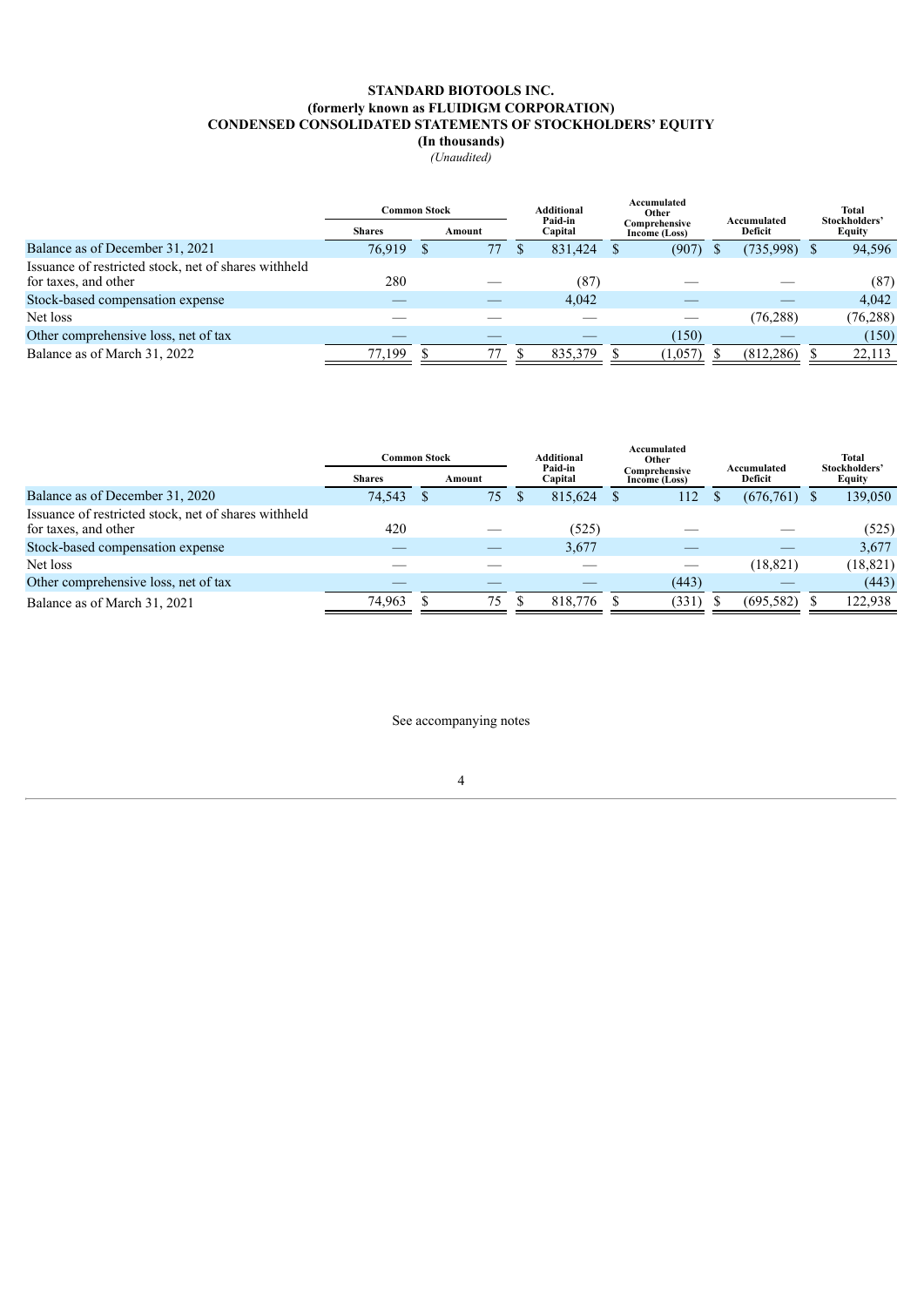# **STANDARD BIOTOOLS INC. (formerly known as FLUIDIGM CORPORATION) CONDENSED CONSOLIDATED STATEMENTS OF CASH FLOWS**

**(In thousands)** *(Unaudited)*

|                                                                               |                       | Three Months Ended March 31, |                   |  |
|-------------------------------------------------------------------------------|-----------------------|------------------------------|-------------------|--|
|                                                                               | 2022                  |                              | 2021              |  |
| <b>Operating activities</b>                                                   |                       |                              |                   |  |
| Net loss                                                                      | \$<br>$(76,288)$ \$   |                              | (18, 821)         |  |
| Adjustments to reconcile net loss to net cash used in operating activities:   |                       |                              |                   |  |
| Loss on forward sale of Series B Preferred Stock                              | 37,792                |                              |                   |  |
| Unrealized loss on bridge loans                                               | 10,655                |                              |                   |  |
| Stock-based compensation expense                                              | 4,042                 |                              | 3,677             |  |
| Amortization of developed technology                                          | 2,968                 |                              | 2,983             |  |
| Depreciation and amortization                                                 | 1,003                 |                              | 934               |  |
| Provision for excess and obsolete inventory                                   | 851                   |                              | 315               |  |
| Amortization of debt discounts, premiums and issuance costs                   | 211                   |                              | 132               |  |
| Other non-cash items                                                          | 104                   |                              | 163               |  |
| Changes in assets and liabilities:                                            |                       |                              |                   |  |
| Accounts receivable, net                                                      | 2,917                 |                              | 9,843             |  |
| Inventories, net                                                              | (3,558)               |                              | (2,896)           |  |
| Prepaid expenses and other assets                                             | (38)                  |                              | (2,763)           |  |
| Accounts payable                                                              | 1,905                 |                              | 3,363             |  |
| Accrued compensation and related benefits                                     | 3,037                 |                              | (5,020)           |  |
| Deferred revenue                                                              | 155                   |                              | 156               |  |
| Other liabilities                                                             | (1,346)               |                              | (4,967)           |  |
| Net cash used in operating activities                                         | (15,590)              |                              | (12, 901)         |  |
| <b>Investing activities</b>                                                   |                       |                              |                   |  |
| Proceeds from NIH Contract                                                    |                       |                              | 2,000             |  |
| Purchases of property and equipment                                           | (868)                 |                              | (6, 923)          |  |
| Net cash used in investing activities                                         | (868)                 |                              | (4, 923)          |  |
| <b>Financing activities</b>                                                   |                       |                              |                   |  |
| Proceeds from bridge loans                                                    | 25,000                |                              |                   |  |
| Repayment of advances under credit agreement                                  | (6,838)               |                              | $\qquad \qquad -$ |  |
| Repayment of long-term debt                                                   |                       |                              | (501)             |  |
| Payments for taxes related to net share settlement of equity awards and other | (87)                  |                              | (525)             |  |
| Net cash provided by (used in) financing activities                           | 18,075                |                              | (1,026)           |  |
| Effect of foreign exchange rate fluctuations on cash and cash equivalents     | (85)                  |                              | 74                |  |
| Net increase (decrease) in cash, cash equivalents and restricted cash         | 1,532                 |                              | (18, 776)         |  |
| Cash, cash equivalents and restricted cash at beginning of period             | 29,467                |                              | 69,536            |  |
| Cash, cash equivalents and restricted cash at end of period                   | \$<br>30,999          | <sup>\$</sup>                | 50,760            |  |
|                                                                               |                       |                              |                   |  |
| Supplemental disclosures of cash flow information                             |                       |                              |                   |  |
| Cash paid for interest                                                        | 102<br>\$             | $\mathbb{S}$                 | 44                |  |
| Cash paid for income taxes, net of refunds                                    | $\mathbb{S}$<br>488   | $\mathbf S$                  | 1,200             |  |
| Non-cash right-of-use assets and lease liabilities                            | $\mathbb{S}$<br>(133) | $\mathbb{S}$                 |                   |  |
| Asset retirement obligations                                                  | $\overline{s}$<br>722 | $\overline{\overline{s}}$    | 324               |  |

<span id="page-6-0"></span>See accompanying notes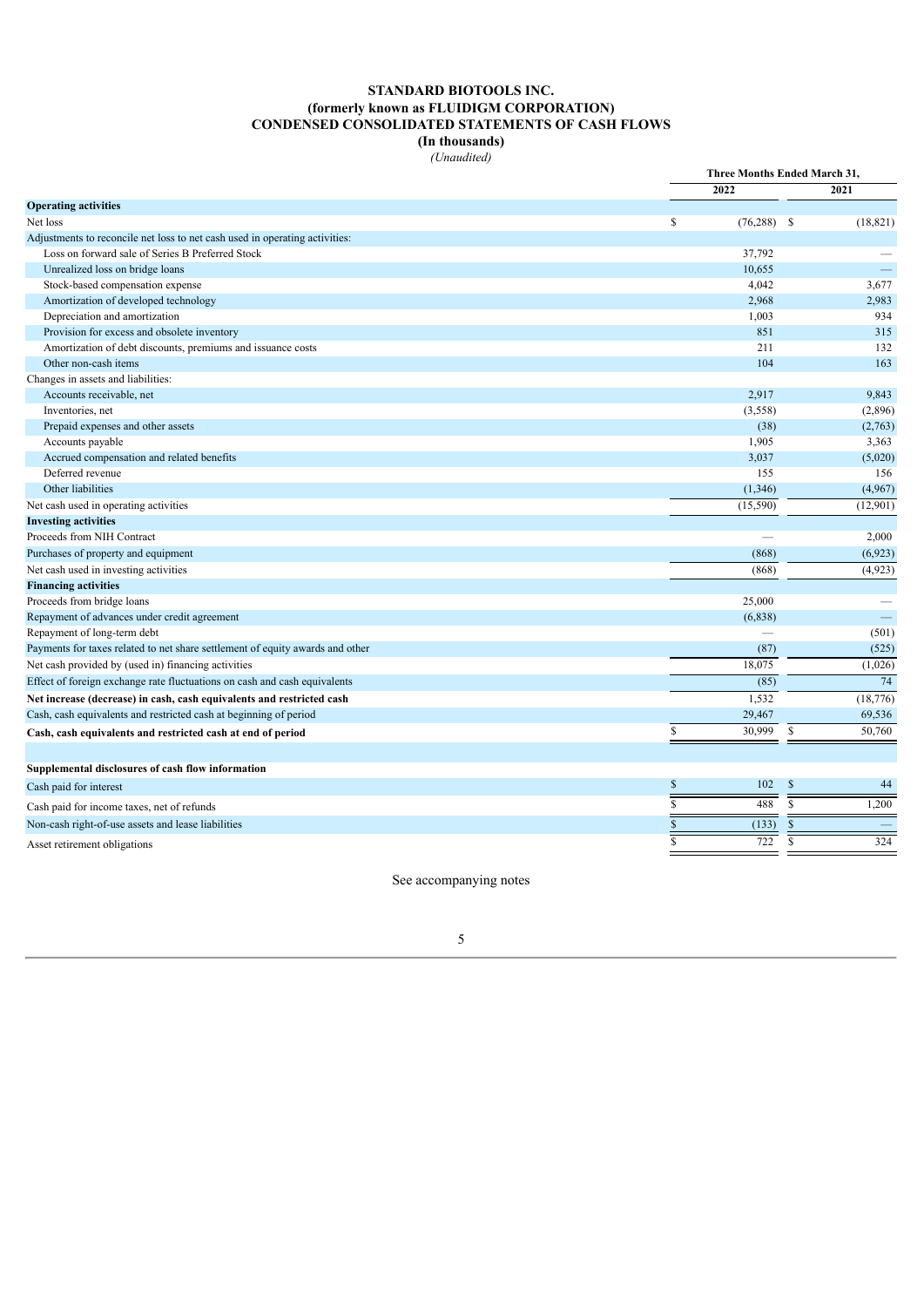# **STANDARD BIOTOOLS INC. (formerly known as FLUIDIGM CORPORATION) NOTES TO CONDENSED CONSOLIDATED FINANCIAL STATEMENTS March 31, 2022**

# **1. Description of Business**

Standard BioTools Inc. (Standard BioTools, the Company, we, our or us), previously known as Fluidigm Corporation, is driven by a bold vision – unleashing tools to accelerate breakthroughs in human health. Standard BioTools has an established portfolio of essential, standardized next-generation technologies that help biomedical researchers develop medicines faster and better. As a leading solutions provider, we provide reliable and repeatable insights in health and disease using our proprietary mass cytometry and microfluidics technologies that help transform scientific discoveries into better patient outcomes. Standard BioTools works with leading academic, government, pharmaceutical, biotechnology, plant and animal research, and clinical laboratories worldwide, focusing on the most pressing needs in translational and clinical research, including oncology, immunology, and immunotherapy.

The Company was formerly known as Fluidigm Corporation and changed its name to Standard BioTools Inc. in April 2022, in connection with the completion of the private placement issuance discussed in Note 3. The Company was founded in 1999 and is headquartered in South San Francisco, California.

#### **2. Summary of Significant Accounting Policies**

#### **Basis of Presentation and Consolidation**

The accompanying condensed consolidated financial statements have been prepared in conformity with U.S. generally accepted accounting principles (U.S. GAAP) and include the accounts of our wholly owned subsidiaries. As of March 31, 2022, we had wholly owned subsidiaries in Singapore, Canada, the Netherlands, Japan, France, Italy, the United Kingdom, China, Germany and Norway. All subsidiaries, except for Singapore, use their local currency as their functional currency. The Singapore subsidiary uses the U.S. dollar as its functional currency. All intercompany transactions and balances have been eliminated in consolidation.

In the audited financial statements and the related notes for the year ended December 31, 2021 included in our annual report on Form 10-K, filed with the SEC on March 8, 2022, we disclosed that we had performed an assessment to determine whether there were conditions or events, considered in the aggregate, that raised substantial doubt about our ability to continue as a going concern for at least the twelve-month period following the date the financial statements were issued. We believed that our then-current level of cash and cash equivalents, together with committed financing facilities, were not sufficient to fund ongoing operations for at least the twelve-month period after the financial statements are issued. Since then, we have closed the \$225 million Series B Preferred Equity Financing, as defined in Note 3, that was previously disclosed in Note 18 to our audited financial statements for the year ended December 31, 2021 as contingent on stockholder approval. The completion of this financing has eliminated the doubt about the Company's ability to continue as a going concern. See Note 3 and Note 17 for further discussion.

Certain prior period amounts in the condensed consolidated financial statements were reclassified to conform with the current period presentation. These reclassifications were immaterial and did not affect prior period total assets, total liabilities, stockholders' equity, total revenue, total costs and expenses, loss from operations or net loss.

#### **Unaudited Interim Financial Information**

The accompanying interim condensed consolidated financial statements and related disclosures are unaudited, have been prepared on the same basis as the annual financial statements and, in the opinion of management, reflect all adjustments, which include only normal recurring adjustments, necessary for a fair statement of the results of operations for the periods presented.

The year-end condensed consolidated balance sheet was derived from audited financial statements, but does not include all disclosures required by U.S. GAAP. The condensed consolidated results of operations for the three months ended March 31, 2022 are not necessarily indicative of the results to be expected for the full year or for any other year or interim period. The accompanying condensed consolidated financial statements should be read in conjunction with the audited financial statements and the related notes for the year ended December 31, 2021 included in our annual report on Form 10-K, filed with the SEC on March 8, 2022.

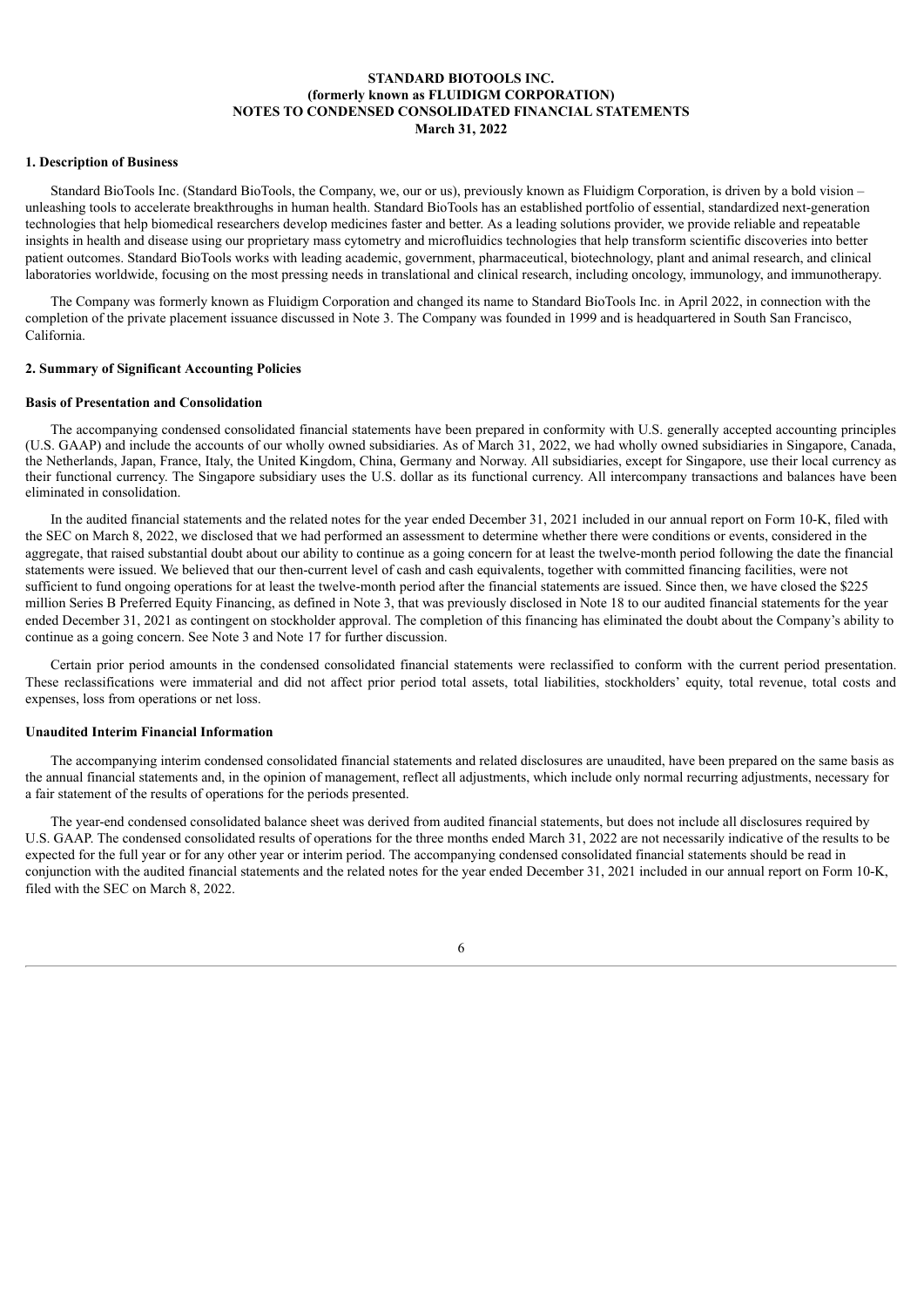#### **Use of Estimates**

The preparation of financial statements in accordance with U.S. GAAP requires management to make estimates and assumptions that affect the amounts reported in the condensed consolidated financial statements and accompanying notes. We base our estimates on historical experience and on various other assumptions believed to be reasonable, which together form the basis for making judgments about the carrying values of assets and liabilities. The full extent to which the COVID-19 pandemic impacts our business, results of operations and financial condition will depend on numerous evolving factors including, but not limited to, the magnitude and duration of the pandemic, the extent to which it will impact worldwide macroeconomic conditions, including the speed of recovery, and governmental and business reactions to the pandemic. We assessed certain accounting matters that generally require consideration of forecasted financial information, including the unknown impact of COVID-19 and the war in Ukraine. Accounting matters that rely on forecasted financial information included, but were not limited to, our inventory, and related reserves, and the carrying value of goodwill and other longlived assets and liabilities. Actual results could differ materially from these estimates and could have a material adverse effect on our condensed consolidated financial statements. We also use significant judgment in determining the fair value of financial instruments, including the Bridge Loans, forward contracts on Series B Preferred Stock and other debt and equity instruments.

#### **Foreign Currency**

Assets and liabilities of non-U.S. subsidiaries that use the local currency as their functional currency are translated into U.S. dollars at exchange rates in effect on the balance sheet date. Income and expense accounts are translated at monthly average exchange rates during the year. The adjustments resulting from the foreign currency translations are recorded in accumulated other comprehensive loss, a separate component of stockholders' equity.

#### **Private Placement Issuance**

See Note 3 for a detailed discussion of the transactions, including the accounting treatment, and additional information.

#### **Comprehensive Loss**

Comprehensive loss is comprised of net loss and other comprehensive income (loss). Other comprehensive income (loss) generally consists of unrealized gains and losses on our investments and foreign currency translation adjustments. Total comprehensive loss for all periods presented has been disclosed in the condensed consolidated statements of comprehensive loss.

The component of accumulated other comprehensive loss, net of tax, for the three months ended March 31, 2022 is as follows (in thousands):

|                                     | <b>Foreign Currency</b><br>Translation<br>Adiustment | <b>Unrealized Gain</b><br>(Loss) on Investments | <b>Accumulated Other</b><br>Comprehensive<br>Income (Loss) |
|-------------------------------------|------------------------------------------------------|-------------------------------------------------|------------------------------------------------------------|
| Ending balance at December 31, 2021 | (907)                                                |                                                 | (907)                                                      |
| Other comprehensive income (loss)   | (150)                                                |                                                 | (150)                                                      |
| Ending balance at March 31, 2022    | (1,057)                                              |                                                 | (1,057)                                                    |

#### **Net Loss per Share**

Our basic and diluted net loss per share is calculated by dividing net loss by the weighted-average number of shares of common stock outstanding for the period.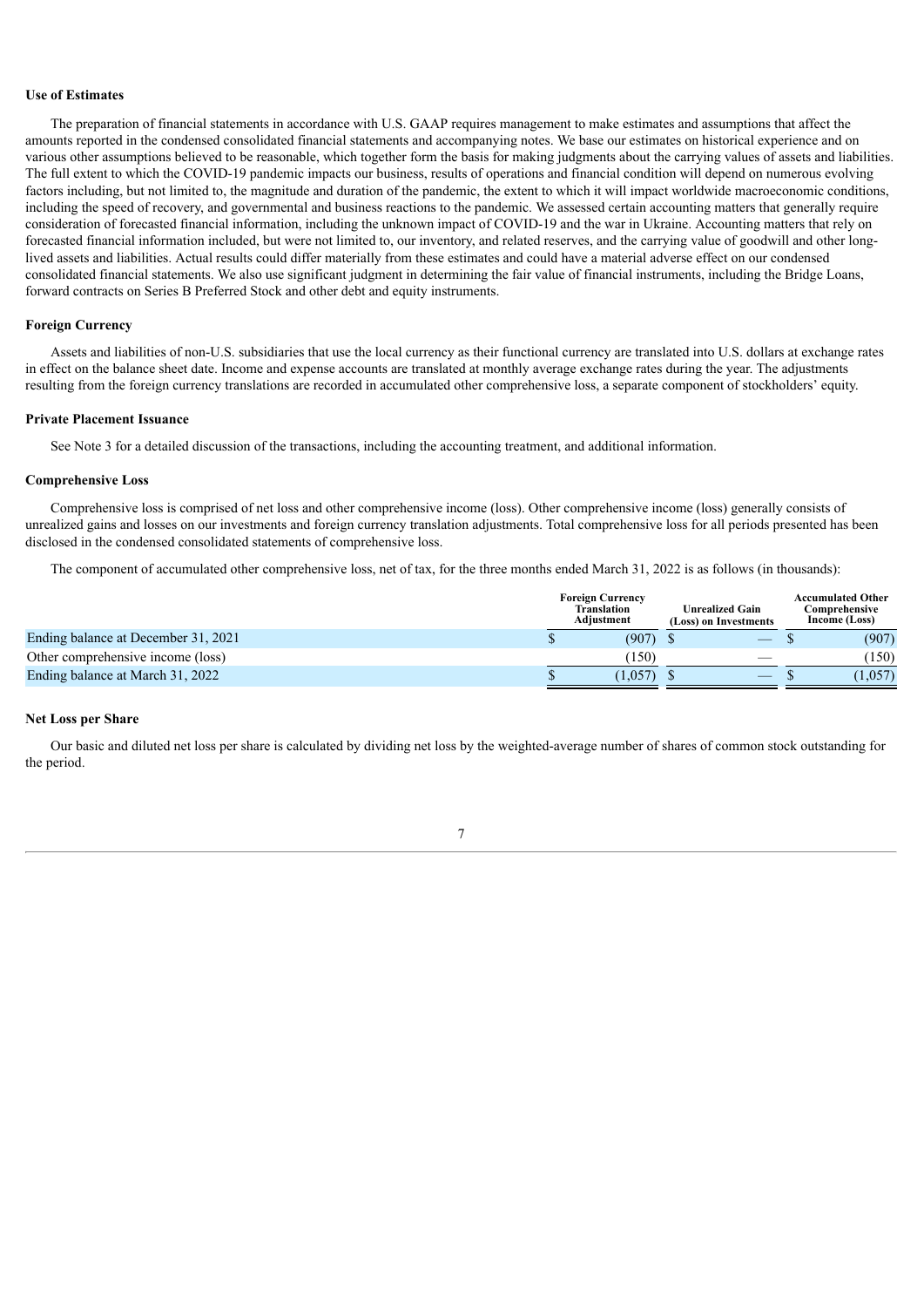The following potentially dilutive common shares were excluded from the computations of diluted net loss per share for the periods presented because including them would have been anti-dilutive (in thousands):

|                                                              | Three Months Ended March 31, |        |  |
|--------------------------------------------------------------|------------------------------|--------|--|
|                                                              | 2022                         | 2021   |  |
| Stock options, restricted stock units and performance awards | 7.988                        | 6,974  |  |
| Bridge Loans                                                 | 8.979                        |        |  |
| Series B Convertible Preferred Stock Purchase Agreements     | 66,176                       |        |  |
| 2019 Convertible Notes                                       | 18.966                       | 18,966 |  |
| 2019 Convertible Notes potential make-whole shares           | 1,775                        | 1,538  |  |
| 2014 Convertible Notes                                       | 10                           | 10     |  |
| Total                                                        | 103.894                      | 27,488 |  |

Potentially dilutive securities in the above table include the impact of the Bridge Loans and the Series B Convertible Preferred Stock Purchase Agreements, defined in Note 3. See Note 3 for further discussion.

#### **Recent Accounting Changes and Accounting Pronouncements**

#### *Adoption of New Accounting Guidance*

In August 2020, the FASB issued ASU 2020-06 Debt-Debt with Conversion and Other Options (Subtopic 470-20) and Derivatives and Hedging-Contracts in Entity's Own Equity (Subtopic 815-40): Accounting for Convertible Instruments and Contracts in an Entity's Own Equity. The amendment to this ASU reduces the number of accounting models for convertible instruments and allows more contracts to qualify for equity classification, which is expected to result in more convertible instruments being accounted for as a single unit, rather than being bifurcated between debt and equity. The new guidance is effective for fiscal years beginning after December 15, 2021. The Company adopted ASU 2020-06 effective January 1, 2022. The adoption of ASU 2020-06 did not have an impact on the Company's 2014 and 2019 Convertible Notes.

In November 2021, the FASB issued ASU 2021-10 Government Assistance (Topic 832): Disclosures by Business Entities about Government Assistance. The amendment is effective for annual periods beginning after December 15, 2021. The amendment establishes financial disclosure requirements for business entities that receive government assistance that the entities account for by analogizing to a grant or contribution model because there is no specific authoritative guidance under U.S. GAAP that applies to the transaction. Entities that receive this type of assistance should include the following information in their annual report: (1) the nature of the transaction, (2) the significant terms and conditions, (3) the accounting treatment, (4) the line items on the balance sheet and income statement that are affected along with (5) the respective amounts that have been recorded. The Company adopted ASU 2021-10 effective January 1, 2022. The adoption of ASU 2021-10 did not have a material impact on the Company's financial statements.

*Recent Accounting Pronouncements*

None.

# **3. Private Placement Issuance**

# **Overview of Transactions**

On January 23, 2022, we entered into (i) a Loan Agreement (the Casdin Bridge Loan Agreement) with Casdin Private Growth Equity Fund II, L.P. and Casdin Partners Master Fund, L.P. (collectively, Casdin) and (ii) a Loan Agreement (the Viking Bridge Loan Agreement, and together with the Casdin Bridge Loan Agreement, the Bridge Loan Agreements) with Viking Global Opportunities Illiquid Investments Sub-Master LP and Viking Global Opportunities Drawdown (Aggregator) LP (collectively, Viking and, together with Casdin, the Purchasers and each, a Purchaser). Each Bridge Loan Agreement provided for a \$12.5 million term loan (the Bridge Loans) to the Company. The Bridge Loans were fully drawn on January 24, 2022. The Bridge Loans automatically converted into Series B Preferred Stock, defined below, upon the completion of the Preferred Equity Financing, defined below.

Also on January 23, 2022, we entered into separate Series B Convertible Preferred Stock Purchase Agreements (the Purchase Agreements) with each of Casdin and Viking pursuant to which at the closing of the transactions contemplated thereby, and on the terms and subject to the conditions set forth therein, including the approval of our stockholders, we issued and sold an aggregate of \$225 million of convertible preferred stock on April 4, 2022, consisting of: (i) 112,500 shares of the Company's Series B-1 Convertible Preferred Stock, par value \$0.001 per share (the Series B-1 Preferred Stock), at a purchase

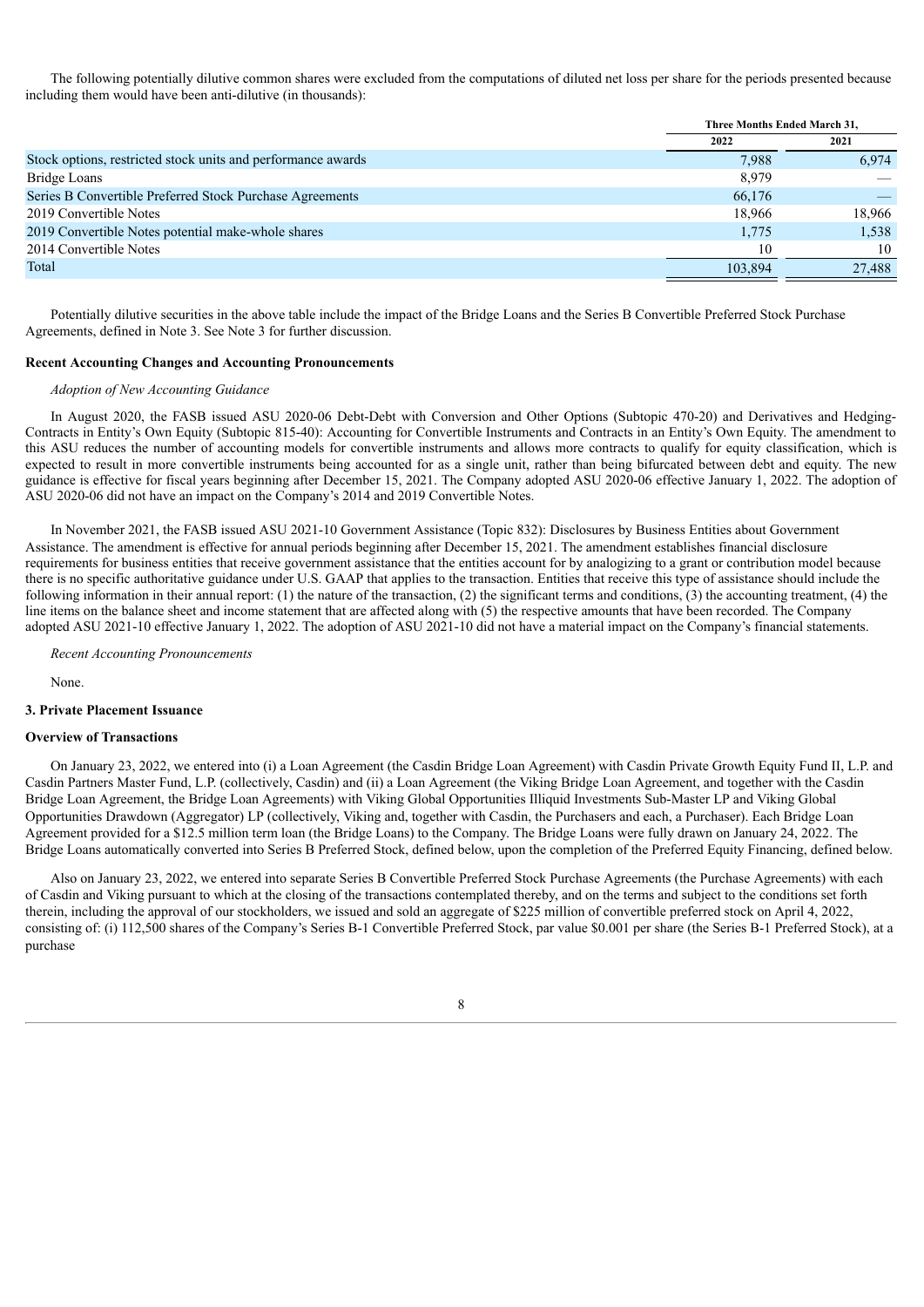price of \$1,000 per share to Casdin; and (ii) 112,500 shares of the Company's Series B-2 Convertible Preferred Stock, par value \$0.001 per share (the Series B-2 Preferred Stock, and together with the Series B-1 Preferred Stock, the Series B Preferred Stock) at a purchase price of \$1,000 per share to Viking (the Preferred Equity Financing, and together with the issuance of shares of Series B Preferred Stock in connection with the conversion of the Bridge Loans, the Private Placement Issuance).

The rights, preferences and privileges of the Series B Preferred Stock are set forth in the Series B-1 Certificate of Designations and Series B-2 Certificate of Designations (collectively, the Series B Certificates of Designations), each as defined in the respective Purchase Agreements. The Series B Preferred Stock ranks senior to our common stock with respect to dividend rights, redemption rights and rights on the distribution of assets on any voluntary or involuntary liquidation, dissolution or winding up of the affairs of the Company. The holders of Series B Preferred Stock are entitled to participate in all dividends declared on our common stock on an as-converted basis, on the terms and subject to the conditions set forth in the Series B Certificates of Designations.

Our board of directors (the Board) called a meeting (Special Meeting) to ask our stockholders to consider, vote upon and approve (i) a proposal to amend the Company's Eighth Amended and Restated Certificate of Incorporation (the Charter) to, among other things, increase the number of shares of common stock, par value \$0.001 per share, that we are authorized to issue from two hundred million (200,000,000) shares to four hundred million (400,000,000) shares and to change the Company's name to Standard BioTools Inc. (the Charter Amendment Proposal); (ii) a proposal to approve, in accordance with Nasdaq Listing Rule 5635, the issuance of (A) the Series B-1 Preferred Stock and the Series B-2 Preferred Stock pursuant to the Purchase Agreements, (B) the Series B-1 Preferred Stock and the Series B-2 Preferred Stock issuable pursuant to the terms of the Bridge Loan Agreements and (C) the common stock issuable upon the conversion of the Series B Preferred Stock (the Private Placement Issuance Proposal); and (iii) a proposal to adjourn the Special Meeting if the Special Meeting were convened and a quorum were present, but there were not sufficient votes to approve the Charter Amendment Proposal and the Private Placement Issuance Proposal (the Adjournment Proposal, and, together with the Private Placement Issuance Proposal and the Charter Amendment Proposal, the Stockholder Proposals). Each of the Private Placement Issuance Proposal and Charter Amendment Proposal were conditioned on the approval of the other proposal, and neither proposal would take effect unless both were approved by our stockholders. Our stockholders approved the Charter Amendment Proposal and Private Placement Issuance Proposal on April 1, 2022. The Private Placement Issuance closed on April 4, 2022. The proceeds of the Private Placement Issuance have been and will be used to fund expenses related to the Private Placement Issuance, as well as working capital, general corporate purposes and potential future merger and acquisition opportunities that we may identify from time to time.

#### *Bridge Loans*

Prior to their conversion, the Bridge Loans bore interest (i) from and including the effective date of the Bridge Loan Agreements to but excluding March 1, 2022, at 10%, (ii) from and including March 1, 2022 to but excluding June 1, 2022, at 12%, (iii) from and including June 1, 2022 to but excluding September 1, 2022, at 14%, and (iv) from and including September 1, 2022 and thereafter, at 16%. Interest accrued daily and was payable in kind by adding the accrued interest to the outstanding principal amount. Unless earlier converted, the outstanding principal amount of the Bridge Loans (inclusive of principal and accrued and unpaid interest) was due and payable in cash on the maturity date.

The Bridge Loans automatically converted into Series B Preferred Stock upon the issuance of the shares of Series B Preferred Stock pursuant to the Purchase Agreements, in accordance with the terms of the Bridge Loan Agreements. The Bridge Loans converted into a number of shares of Series B Preferred Stock equal to (i) the then outstanding principal amount of the applicable Bridge Loan (including any interest added to the original principal amount thereof) plus accrued and unpaid interest (together, the Conversion Amount) on the Bridge Loans divided by \$1,000 multiplied by (ii) the Conversion Price (as defined in the Series B Certificates of Designations) divided by \$2.84.

If the Series B Preferred Stock had not been approved for issuance by our stockholders, or the Purchase Agreements were terminated, then the Bridge Loans would have become convertible, at each lender's option, into common stock, par value \$0.001 per share, of the Company at an initial conversion rate of 352.1126 shares of common stock per \$1,000 of the Conversion Amount, subject to the cap set forth in the Bridge Loan Agreements. Unless earlier converted, the Bridge Loans, inclusive of principal and accrued and unpaid interest, would have become due and payable in cash on the maturity date. The maturity date of the Bridge Loans was 91 days after the maturity date of the Term Loan Facility as defined in Note 9. The latest possible maturity date of the Bridge Loans was September 30, 2025. The conversion rate was subject to customary adjustments as set forth in the Bridge Loan Agreements.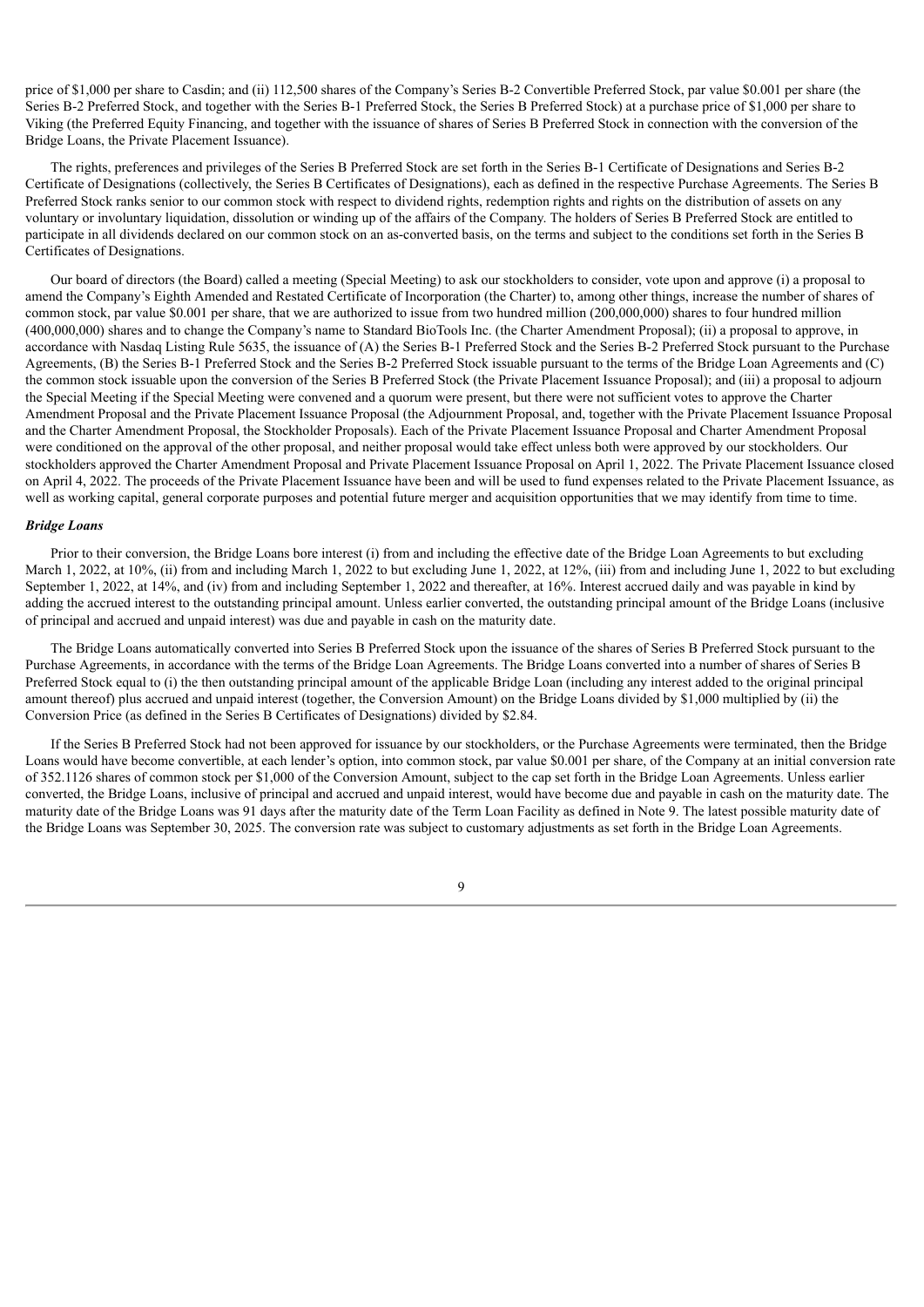The carrying value of the Bridge Loans is as follows (in thousands):

|                                 | <b>March 31, 2022</b> |        | December 31, 2021 |
|---------------------------------|-----------------------|--------|-------------------|
| Principal amount                | ۰D                    | 25,000 |                   |
| Accrued and unpaid interest     |                       | 499    |                   |
| Conversion amount               |                       | 25,499 |                   |
| Unrealized loss on Bridge Loans |                       | 10.156 |                   |
| Fair value of Bridge Loans      |                       | 35,655 |                   |

Applying the guidance in ASC 825, we elected to record the Bridge Loans at their fair value. The change in fair value of the Bridge Loans from \$25.0 million at inception to \$35.7 million as of March 31, 2022, including the portion attributable to accrued interest, is reflected as a non-operating unrealized loss on the Bridge Loans in the accompanying consolidated statement of operations. In addition, as required under the fair value option, issuance costs associated with the debt of \$0.2 million were recognized in selling, general and administrative expenses in the first quarter of 2022.

The unrealized loss on the Bridge Loans was largely driven by an increase in the price of our common stock from \$2.84 per share at inception to \$3.59 per share as of March 31, 2022, and, to a lesser extent, to the change in value of the various conversion options under the Approval Scenario, discussed below. We employed a probability-weighted expected return method in our valuation analysis of the Bridge Loans. Specifically, our analysis contemplated two scenarios: 1) our stockholders approve the transaction (Approval Scenario) and 2) our stockholders do not approve the transaction (Disapproval Scenario). To estimate the fair value of the Bridge Loans pursuant to the Approval Scenario, we employed a Monte Carlo Simulation (MCS) analysis based on the underlying Series B Preferred Stock into which the Bridge Loans were convertible. Given the convertibility of the Series B Preferred Stock into cash or our common stock, our MCS analysis simulated the value of the Series B Preferred Stock using a random‐walk process that incorporated the various provisions of the Series B Preferred Stock discussed below.

#### *Series B Convertible Preferred Stock Purchase Agreements*

The Purchase Agreements for the issuance of 225,000 shares of Series B Preferred Stock for \$225 million at a future date, have been accounted for as forward sales contracts at fair value in accordance with ASC 480 because the Series B Preferred Stock includes certain contingent redemption features which create an obligation for the Company to repurchase its shares. The fair values of the forward sales contracts were determined using the MCS analysis discussed above. As noted above, given the convertibility of the Series B Preferred Stock into cash or our common stock under several scenarios, the MCS analysis simulated the value of our common stock and the resulting impact on the value of Series B Preferred Stock, given the various provisions discussed below. The fair value of 225,000 shares of Series B Preferred Stock was determined to be \$262.8 million as of March 31, 2022. The \$37.8 million difference between the fair value of the Series B Preferred Stock of \$262.8 million and the par value of \$225 million represents the value of the forward sales contracts and is recorded on the condensed consolidated balance sheet in non-current liabilities, while the change in the fair value of the forward sales contracts is included in non-operating income in the condensed consolidated statement of operations for the three months ended March 31, 2022. The increase in the fair value of the Series B Preferred Stock from January 23, 2022 to March 31, 2022 reflects the increase in the price of our common stock since the inception of the contracts through March 31, 2022, and the value of the various conversion rights and key provisions discussed below.

The Series B Certificates of Designations contain several conversion rights and other key provisions described below.

#### *Holder Voluntary Conversion Rights*

The Series B Preferred Stock is convertible at the option of the holders thereof at any time into a number of shares of common stock equal to the Conversion Rate (as defined in the Series B Certificates of Designations), which is initially 294.1176 shares of common stock per share of Series B Preferred Stock, in each case subject to certain adjustments and certain limitations on conversion.

#### *Issuer Call Provision*

At any time after the fifth anniversary of the closing of the Private Placement Issuance, if the last reported sale price of the common stock is greater than 250% of the Conversion Price (as defined in the Series B Certificates of Designations) as of such time for at least 20 consecutive trading days, we may elect to convert all of the outstanding shares of Series B Preferred Stock into shares of common stock.

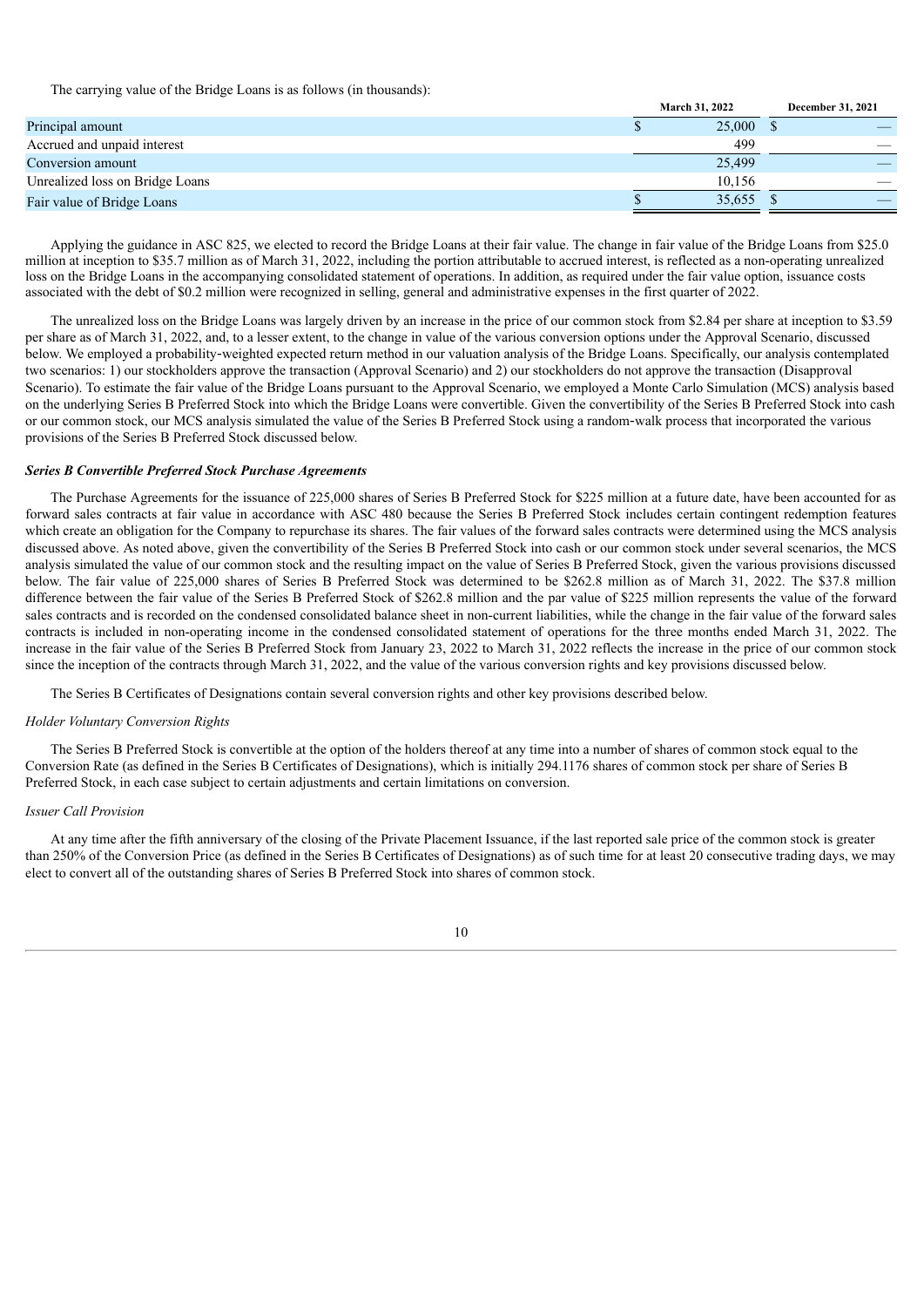#### *Issuer Redemption Provision*

After the seventh anniversary of the closing of the Private Placement Issuance, subject to certain conditions, we may, at our option, redeem all of the outstanding shares of Series B Preferred Stock at a redemption price per share of Series B Preferred Stock, payable in cash, equal to the Liquidation Preference (as defined in the Series B Certificates of Designations).

### *Change of Control Provisions*

If we undergo certain change of control transactions, each holder of outstanding shares of Series B Preferred Stock will have the option, subject to the holder's right to convert all or a portion of the shares of Series B Preferred Stock held by such holder into common stock, to require us to purchase all or a portion of such holder's outstanding shares of Series B Preferred Stock that have not been converted into common stock at a purchase price per share of Series B Preferred Stock, payable in cash, equal to the greater of (A) the Liquidation Preference of such share of Series B Preferred Stock, and (B) the amount of cash and/or other assets that such holder would have been entitled to receive if such holder had converted such share of Series B Preferred Stock into common stock immediately prior to the change of control transaction (Change of Control Put).

In the event of a change of control in which we are not expected to be the surviving corporation or if the common stock will no longer be listed on a U.S. national securities exchange, we will have a right to redeem, subject to the holder's right to convert into common stock prior to such redemption, all of such holder's shares of Series B Preferred Stock, or if a holder exercises the Change of Control Put in part, the remainder of such holder's shares of Series B Preferred Stock, at a redemption price per share payable in cash, equal to the greater of (A) the Liquidation Preference of such share of Series B Preferred Stock, and (B) the amount of cash and/or other assets that the holder would have received if such holder had converted such share of Series B Preferred Stock into common stock immediately prior to the change of control transaction.

# *Liquidation Rights*

In the event of any voluntary or involuntary liquidation, dissolution or winding up of the affairs of the Company, the Series B Preferred Stock has a liquidation preference equal to the greater of (i) the Liquidation Preference (as defined in the Series B Certificates of Designations, currently \$3.40) and (ii) the amount per share of Series B Preferred Stock that such holder would have received had all holders of Series B Preferred Stock, immediately prior to such voluntary or involuntary liquidation, dissolution or winding up of the affairs of the Company, converted all shares of Series B Preferred Stock into common stock pursuant to the terms of the Series B Certificates of Designations (without regard to any limitations on conversion contained therein).

#### **4. NIH Contract**

In 2020, we were awarded the NIH Contract under the RADx program to support the expansion of our production capacity and throughput capabilities for COVID-19 testing with our microfluidics technology. We completed the required milestones in 2021 and received the total NIH Contract value of \$34.0 million. Proceeds from the NIH Contract have been used primarily for capital expenditures to expand production capacity and, to a lesser extent, to offset applicable operating costs. Grant proceeds that exceed the cost of the capital expenditures and expenses that have been and are expected to be incurred are recorded in other non-operating income.

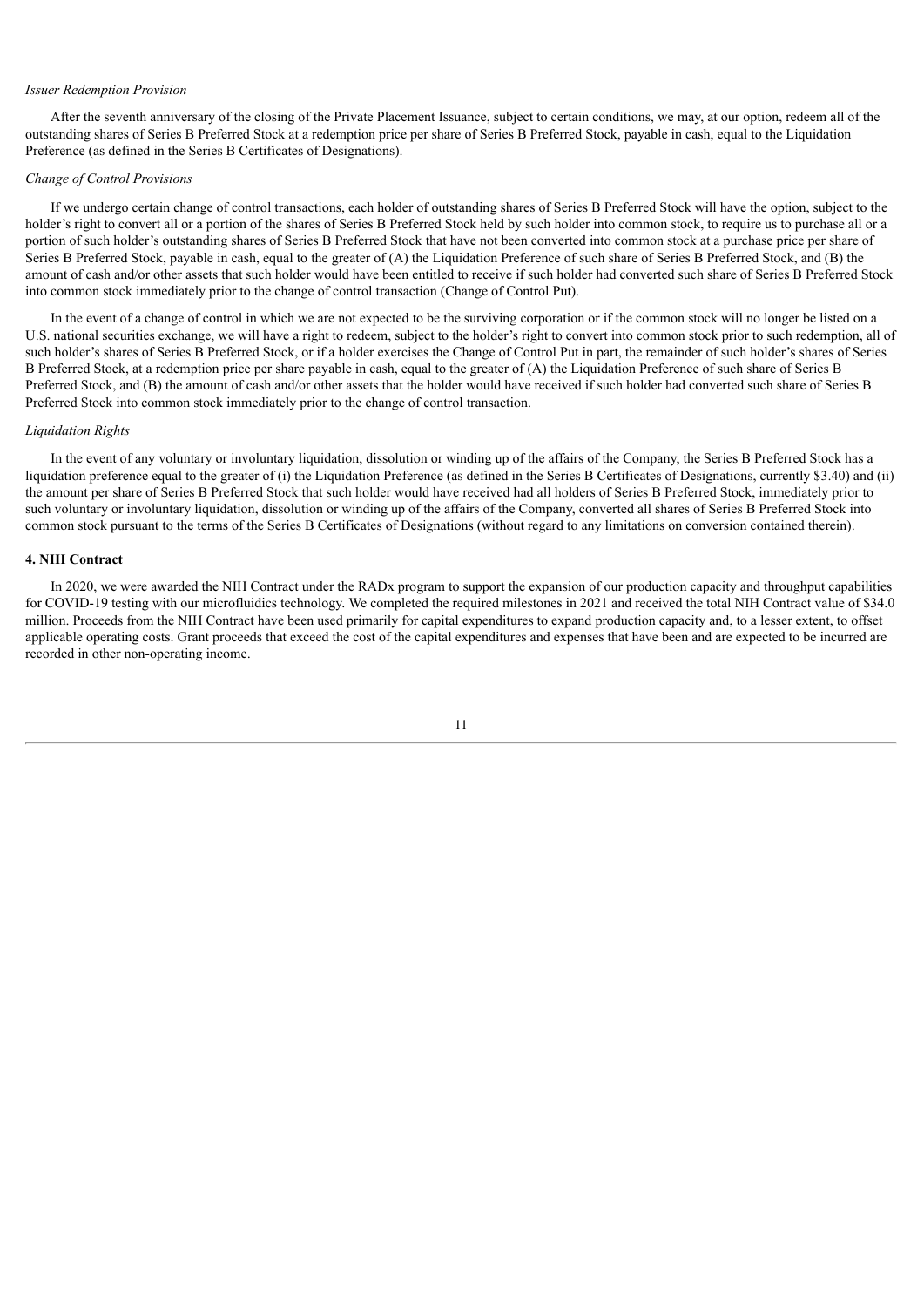The following table summarizes the activity under the NIH Contract as of March 31, 2022 and December 31, 2021 (in thousands):

|                                                                                      |    | March 31, 2022 |  | December 31, 2021 |  |
|--------------------------------------------------------------------------------------|----|----------------|--|-------------------|--|
| Cash receipts from milestones achieved                                               | \$ | 34,016 \$      |  | 34,016            |  |
| Cumulative amounts applied against operating costs (excluding depreciation)          |    | (4,526)        |  | (4,522)           |  |
| Cumulative amounts applied against depreciation expense for assets placed in service |    | (1,510)        |  | (703)             |  |
| Cumulative amounts recognized as non-operating income                                |    | (7,140)        |  | (7,140)           |  |
| Total deferred grant income                                                          |    | 20,840         |  | 21,651            |  |
|                                                                                      |    |                |  |                   |  |
| Assets placed in service, gross                                                      | \$ | $20,425$ \$    |  | 16,890            |  |
| Construction-in-progress                                                             |    | 937            |  | 3,909             |  |
| Cumulative amounts applied against depreciation expense                              |    | (1, 510)       |  | (703)             |  |
| Carrying value of property and equipment, net                                        |    | 19,852         |  | 20,096            |  |
| Estimated future capital expenditures                                                |    | 988            |  | 1,555             |  |
| Total deferred grant income                                                          |    | 20,840         |  | 21,651            |  |
|                                                                                      |    |                |  |                   |  |
| Deferred grant income, current                                                       | \$ | $3,603$ \$     |  | 3,535             |  |
| Deferred grant income, non-current                                                   |    | 17,237         |  | 18,116            |  |
| Total deferred grant income                                                          |    | 20,840         |  | 21,651            |  |

Deferred grant income, current on the condensed consolidated balance sheet represents amounts expected to be offset against depreciation expense over the next twelve months. Deferred grant income, non-current includes amounts expected to be offset against depreciation expense in later periods.

We expect to spend \$22.4 million on capital expenditures associated with the NIH Contract. We have incurred \$21.4 million of capital expenditures through March 31, 2022, of which \$20.4 million has been placed in service, while the remaining \$0.9 million is included in construction-in-progress (See Note 8). We expect to place the remaining equipment in service by the end of the first half of 2022.

## **5. Development Agreement**

Effective March 31, 2020, we signed an OEM Supply and Development Agreement (Development Agreement) with a customer. Under the Development Agreement, we developed products based on our microfluidics technology. The Development Agreement provided for up-front and periodic milestone payments during the development stage, which was completed in the third quarter of 2021, and on-going annual payments of \$0.4 million for sustaining efforts. We recognized \$0.1 million and \$1.5 million of development revenue from this agreement during the three months ended March 31, 2022 and March 31, 2021, respectively.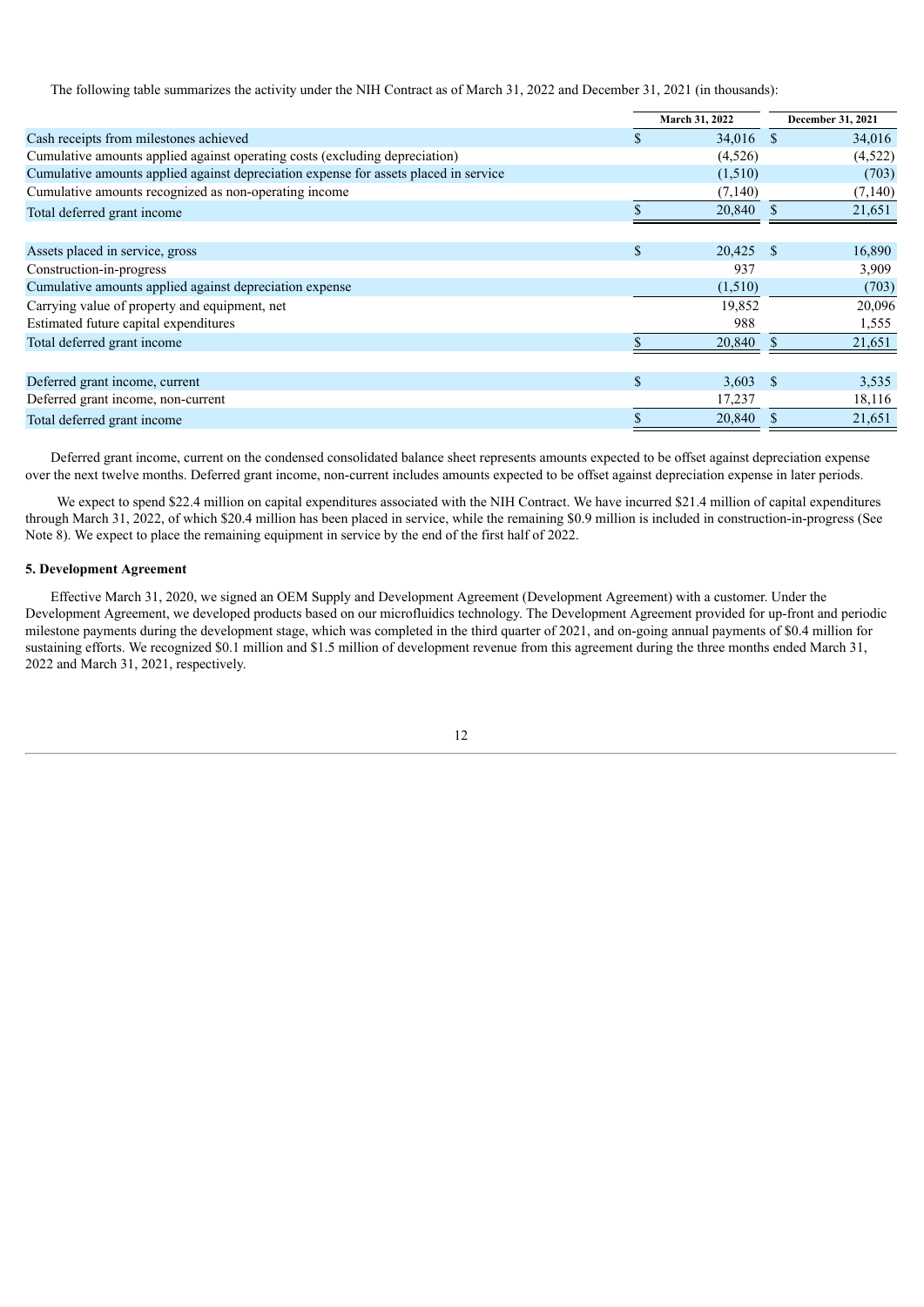# **6. Revenue**

# **Disaggregation of Revenue**

The following table presents our revenue for the three months ended March 31, 2022 and 2021 based upon geographic area and source in thousands:

|                            |   | Three Months Ended March 31, |      |        |  |  |  |
|----------------------------|---|------------------------------|------|--------|--|--|--|
|                            |   | 2022                         |      | 2021   |  |  |  |
| <b>Geographic Markets:</b> |   |                              |      |        |  |  |  |
| Americas                   | S | 12,930                       | - \$ | 18,523 |  |  |  |
| <b>EMEA</b>                |   | 8,609                        |      | 9,142  |  |  |  |
| Asia-Pacific               |   | 4,965                        |      | 5,129  |  |  |  |
| Total revenue              |   | 26,504                       |      | 32,794 |  |  |  |

|                             | Three Months Ended March 31, |        |      |        |  |
|-----------------------------|------------------------------|--------|------|--------|--|
|                             |                              | 2022   |      | 2021   |  |
| <b>Source:</b>              |                              |        |      |        |  |
| Instruments                 | \$                           | 7,523  | - \$ | 7,708  |  |
| Consumables                 |                              | 12,481 |      | 17,020 |  |
| Product revenue             |                              | 20,004 |      | 24,728 |  |
| Service revenue             |                              | 6,144  |      | 6,286  |  |
| Development revenue         |                              | 88     |      | 1,480  |  |
| Other revenue:              |                              |        |      |        |  |
| License and royalty revenue |                              | 268    |      |        |  |
| Grant revenue               |                              |        |      | 300    |  |
| Total other revenue         |                              | 268    |      | 300    |  |
| Total revenue               |                              | 26,504 |      | 32,794 |  |

# **Unfulfilled Performance Obligations**

We reported \$17.9 million of deferred revenue on our December 31, 2021 consolidated balance sheet. During the three months ended March 31, 2022, \$4.1 million of the opening balance was recognized as revenue and \$4.3 million of net additional advance payments were received from customers, primarily associated with instrument service contracts. At March 31, 2022, we reported \$18.1 million of deferred revenue.

The following table summarizes the expected timing of revenue recognition for unfulfilled performance obligations associated with instrument service contracts that were partially completed as of March 31, 2022 (in thousands):

| <b>Fiscal Year</b>         |   | <b>Expected Revenue</b> |
|----------------------------|---|-------------------------|
| 2022 remainder of the year | S | 10,437                  |
| 2023                       |   | 7,004                   |
| 2024                       |   | 3,678                   |
| Thereafter                 |   | 2,190                   |
| Total                      |   | 23,309                  |

(1) Expected revenue includes both billed amounts included in deferred revenue and unbilled amounts that are not reflected in our condensed consolidated financial statements and are subject to change if our customers decide to cancel or modify their contracts. Purchase orders for instrument service contracts can generally be canceled before the service period begins without penalty.

We apply the practical expedient that permits us not to disclose information about unsatisfied performance obligations for service contracts with an expected term of one year or less.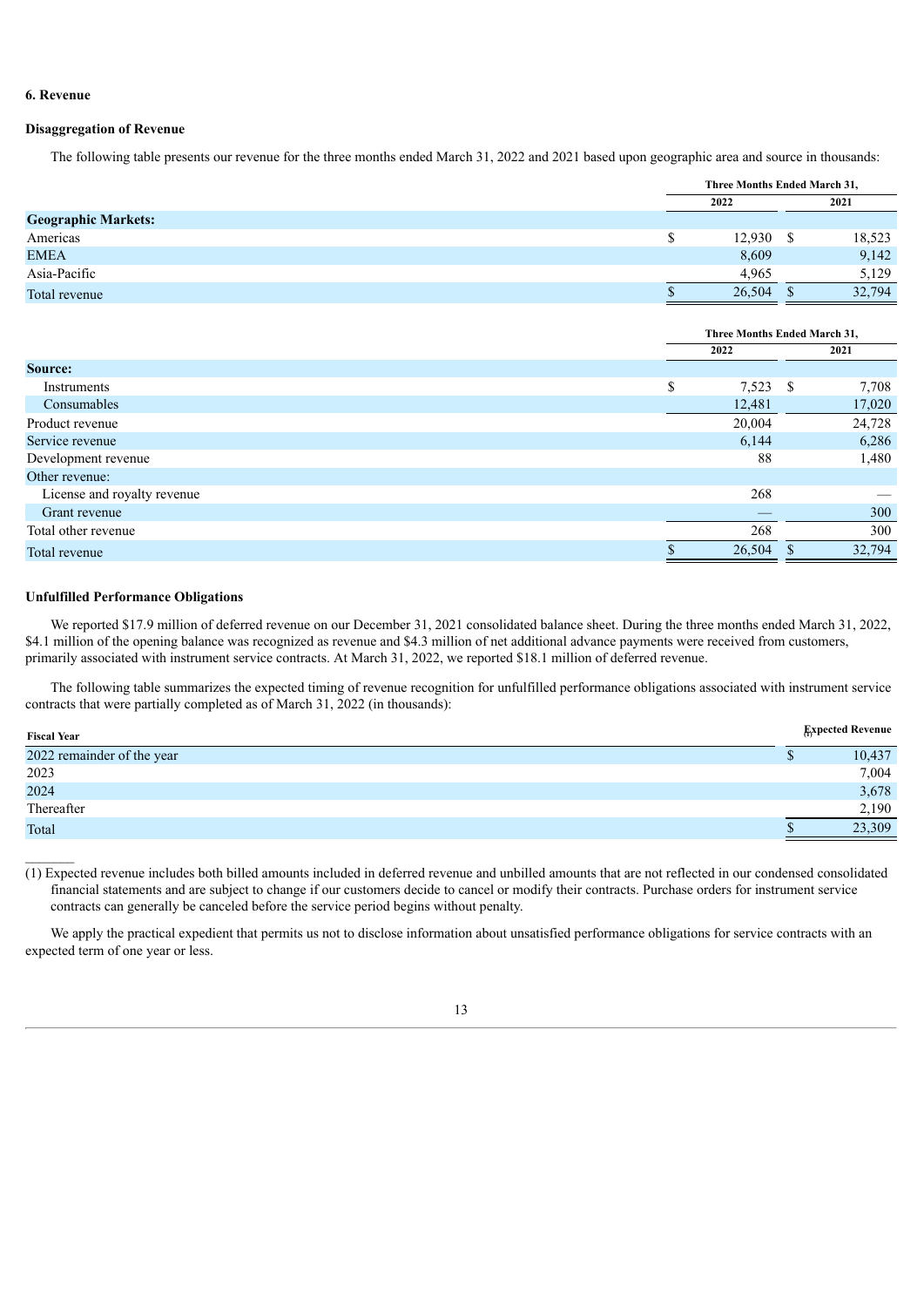#### **7. Goodwill and Intangible Assets, net**

In connection with our acquisition of DVS in February 2014, we recognized goodwill of \$104.1 million and \$112.0 million of developed technology. In the first quarter of 2020, we recognized \$2.2 million (Euro 2.0 million) of goodwill from the InstruNor acquisition and \$5.4 million (Euro 4.9 million) of developed technology. As the goodwill and developed technology from the InstruNor acquisition are recorded in the functional currency of our European operations, which is the Euro, these balances are revalued each period and the U.S. dollar value of these assets will fluctuate as foreign exchange rates change. We are amortizing InstruNor developed technology over 8 years.

Goodwill and intangible assets with indefinite lives are not subject to amortization but are tested for impairment on an annual basis during the fourth quarter or whenever events or changes in circumstances indicate the carrying amount of these assets may not be recoverable. Qualitative assessment includes assessing significant events and circumstances such as our current results, assumptions regarding future performance, strategic initiatives and overall economic factors, including the ongoing global COVID-19 pandemic and macroeconomic developments to determine the existence of potential indicators of impairment and assess if it is more likely than not that the fair value of our reporting unit or intangible assets is less than their carrying value. If indicators of impairment are identified, a quantitative impairment test is performed. There have been no indicators of impairment during the three months ended March 31, 2022.

Intangible assets also include other patents and licenses, which are included in other non-current assets. Intangible assets, net, were as follows (in thousands):

|                      | <b>March 31, 2022</b> |         |                             |                          |  |        |            |  |                                                |  |
|----------------------|-----------------------|---------|-----------------------------|--------------------------|--|--------|------------|--|------------------------------------------------|--|
|                      | Gross Amount          |         | Accumulated<br>Amortization |                          |  |        | <b>Net</b> |  | Weighted-Average<br><b>Amortization Period</b> |  |
| Developed technology |                       | 117,392 |                             | (92, 517)                |  | 24,875 | 9.9 years  |  |                                                |  |
| Patents and licenses |                       | 11.259  |                             | $^{\prime}10.1^{\prime}$ |  | 0.088  | 7.0 years  |  |                                                |  |

|                      | <b>December 31, 2021</b>                    |         |  |           |  |            |                                                |  |  |
|----------------------|---------------------------------------------|---------|--|-----------|--|------------|------------------------------------------------|--|--|
|                      | Accumulated<br>Amortization<br>Gross Amount |         |  |           |  | <b>Net</b> | Weighted-Average<br><b>Amortization Period</b> |  |  |
| Developed technology |                                             | 117.503 |  | (89, 576) |  | 27.927     | 9.9 years                                      |  |  |
| Patents and licenses |                                             | 1.257   |  | (10,000)  |  | 1,257      | 7.0 years                                      |  |  |

Total amortization expense for the three months ended March 31, 2022 and 2021 was \$3.1 million and \$3.2 million, respectively.

Based on the carrying value of intangible assets as of March 31, 2022, the amortization expense is expected to be as follows (in thousands):

| <b>Fiscal Year</b>         | <b>Developed Technology</b><br><b>Amortization Expense</b> |              | <b>Patents and Licenses</b><br><b>Amortization Expense</b> |          | Total  |
|----------------------------|------------------------------------------------------------|--------------|------------------------------------------------------------|----------|--------|
| 2022 remainder of the year | 8,905                                                      | <sup>8</sup> | 508                                                        | <b>S</b> | 9,413  |
| 2023                       | 11,874                                                     |              | 572                                                        |          | 12,446 |
| 2024                       | 2,074                                                      |              | 8                                                          |          | 2,082  |
| 2025                       | 674                                                        |              |                                                            |          | 674    |
| 2026                       | 674                                                        |              |                                                            |          | 674    |
| Thereafter                 | 674                                                        |              |                                                            |          | 674    |
| Total                      | 24,875                                                     |              | 1,088                                                      |          | 25,963 |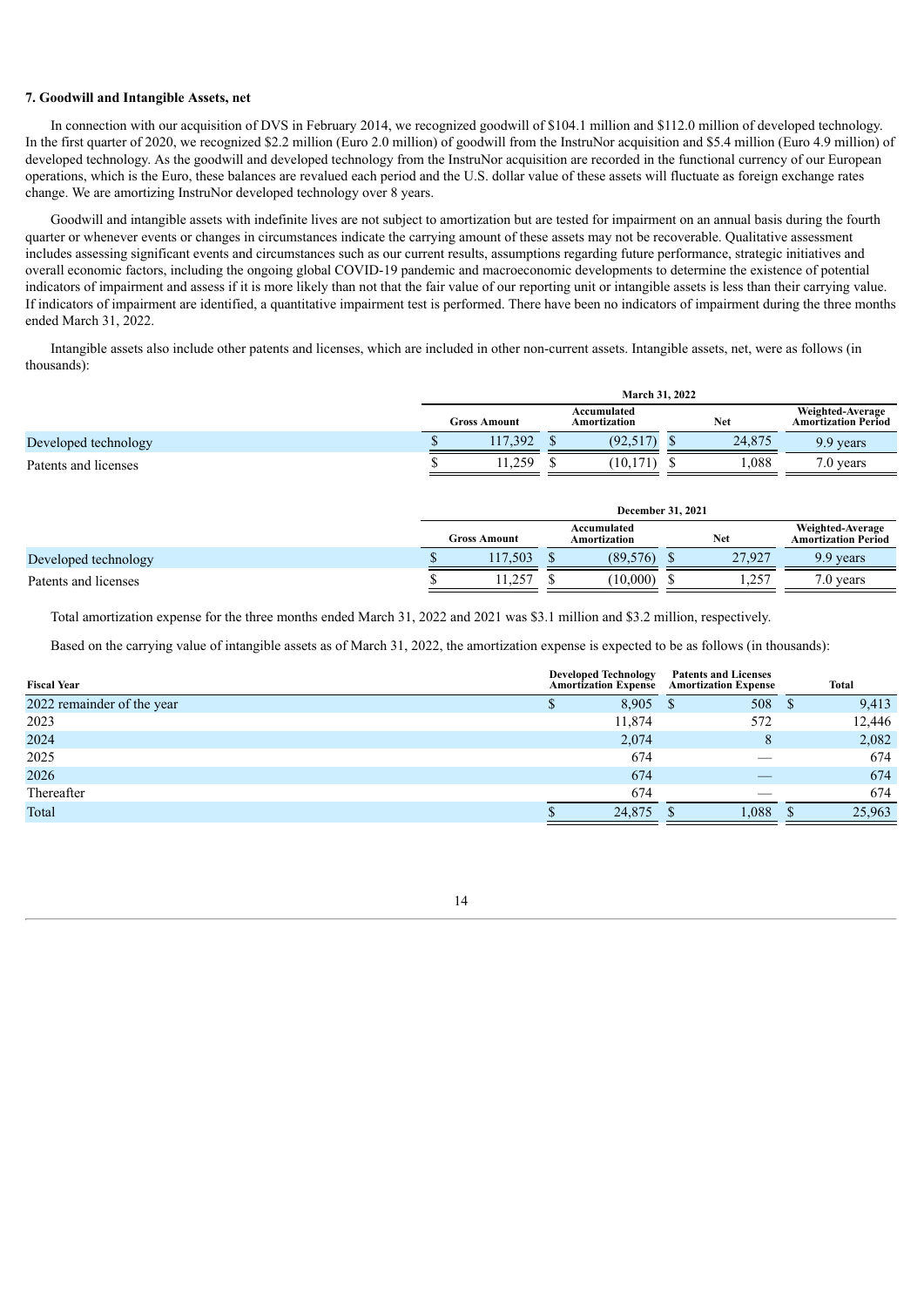# **8. Balance Sheet Details**

# **Cash, Cash Equivalents and Restricted Cash**

Cash, cash equivalents and restricted cash consisted of the following as of March 31, 2022 and December 31, 2021 (in thousands):

|                                                  | <b>March 31, 2022</b> |        |  | <b>December 31, 2021</b> |  |
|--------------------------------------------------|-----------------------|--------|--|--------------------------|--|
| Cash and cash equivalents                        |                       | 29.983 |  | 28.451                   |  |
| Restricted cash                                  |                       | .016   |  | .016                     |  |
| Total cash, cash equivalents and restricted cash |                       | 30 999 |  | 29,467                   |  |

Short-term restricted cash of approximately \$16 thousand is included in prepaid expenses and other current assets and \$1.0 million of non-current restricted cash is included in other non-current assets in the condensed consolidated balance sheet as of March 31, 2022 and December 31, 2021.

#### **Inventories, net**

Inventories, net consisted of the following as of March 31, 2022 and December 31, 2021 (in thousands):

|                        | <b>March 31, 2022</b> |        |  | December 31, 2021 |  |  |
|------------------------|-----------------------|--------|--|-------------------|--|--|
| Raw materials          |                       | 12,592 |  | 9,345             |  |  |
| Work-in-process        |                       | 994    |  | 867               |  |  |
| Finished goods         |                       | 9.659  |  | 10,613            |  |  |
| Total inventories, net |                       | 23,245 |  | 20,825            |  |  |

# **Property and Equipment, net**

Property and equipment, net consisted of the following as of March 31, 2022 and December 31, 2021 (in thousands):

|                                                | <b>March 31, 2022</b> |           |  | December 31, 2021 |
|------------------------------------------------|-----------------------|-----------|--|-------------------|
| Computer equipment and software                |                       | 5,777     |  | 5,759             |
| Laboratory and manufacturing equipment         |                       | 33,884    |  | 30,260            |
| Leasehold improvements                         |                       | 12,460    |  | 12,095            |
| Office furniture and fixtures                  |                       | 2,065     |  | 2,074             |
| Property and equipment, gross                  |                       | 54,186    |  | 50,188            |
| Less accumulated depreciation and amortization |                       | (28, 151) |  | (26,703)          |
| Construction-in-progress                       |                       | 1,664     |  | 4.549             |
| Property and equipment, net                    |                       | 27,699    |  | 28,034            |

The majority of the amounts included in construction-in-progress are related to the NIH Contract (see Note 4).

# **Accrued Compensation and Related Benefits**

Accrued compensation and related benefits, which is included in current liabilities on the condensed consolidated balance sheet consisted of the following as of March 31, 2022 and December 31, 2021 (in thousands):

|                                           |  | <b>March 31, 2022</b> |  | <b>December 31, 2021</b> |
|-------------------------------------------|--|-----------------------|--|--------------------------|
| Accrued incentive compensation            |  | 1.779                 |  | $\overline{14}$          |
| Accrued vacation                          |  | 3,737                 |  | 3,388                    |
| Accrued payroll taxes and other           |  | 1,547                 |  | l.492                    |
| Accrued severance and retention bonuses   |  | 901                   |  | 26                       |
| Accrued compensation and related benefits |  | 7.964                 |  | 4.920                    |
|                                           |  |                       |  |                          |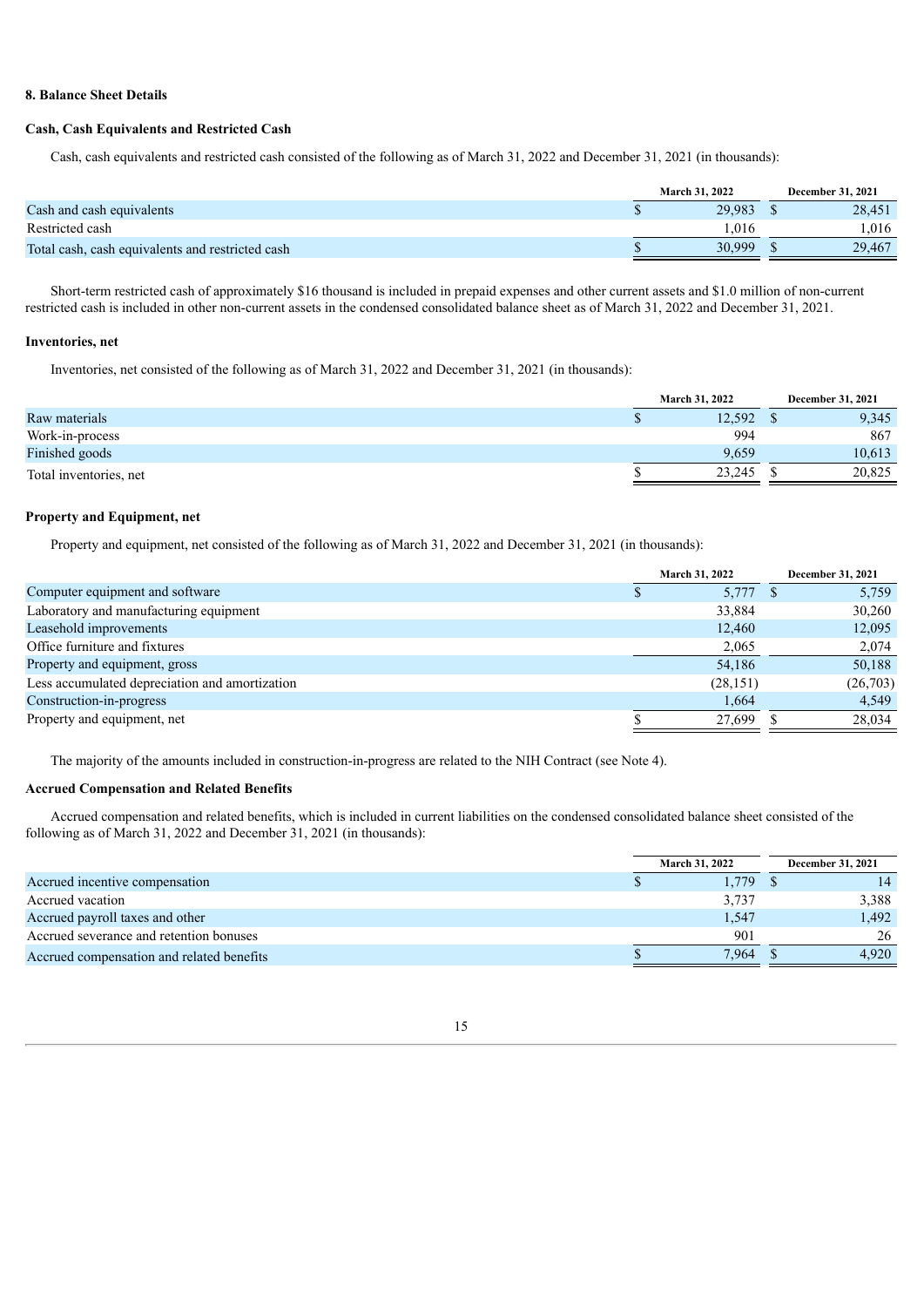Long-term accrued severance and retention bonuses of approximately \$0.6 million and \$0.1 million are included in non-current other liabilities on our condensed consolidated balance sheet as of March 31, 2022 and December 31, 2021, respectively.

#### **Warranties**

Accrued warranty is included in other current liabilities on our condensed consolidated balance sheet. Activity for our warranty accrual for the three months ended March 31, 2022 and 2021 is summarized below (in thousands):

|                                                 |      | Three Months Ended March 31, |  |       |  |  |  |
|-------------------------------------------------|------|------------------------------|--|-------|--|--|--|
|                                                 | 2022 |                              |  |       |  |  |  |
| Beginning balance                               |      | 1,170                        |  | 1,663 |  |  |  |
| Accrual (release) for current period warranties |      | 306                          |  | (150) |  |  |  |
| Warranty costs incurred                         |      | (264)                        |  | (236) |  |  |  |
| Ending balance                                  |      | .212                         |  | 1,27  |  |  |  |

# **9. Debt**

#### *Bridge Loans*

See Note 3 for a discussion of the \$35.7 million Bridge Loans outstanding as of March 31, 2022 as part of the Private Placement Issuance.

#### *2014 Senior Convertible Notes (2014 Notes) and 2019 Senior Convertible Notes (2019 Notes)*

The carrying values of the components of the 2014 Notes and 2019 Notes are as follows (in thousands):

|                                  |   | March 31, 2022 |    | December 31, 2021 |
|----------------------------------|---|----------------|----|-------------------|
| 2.75% 2014 Notes due 2034        |   |                |    |                   |
| Principal amount                 | ¢ | 578 \$         |    | 578               |
| Unamortized debt discount        |   | (8)            |    | (8)               |
| Unamortized debt issuance cost   |   | (2)            |    | (2)               |
| Net carrying value of 2014 Notes |   | 568            | -S | 568               |
|                                  |   |                |    |                   |
| 5.25% 2019 Notes due 2024        |   |                |    |                   |
| Principal amount                 | ¢ | 55,000         | -S | 55,000            |
| Unamortized debt issuance cost   |   | (1,297)        |    | (1,408)           |
| Net carrying value of 2019 Notes |   | 53,703         |    | 53,592            |
| Net carrying value of all Notes  |   | 54,271         |    | 54,160            |
|                                  |   |                |    |                   |

#### *2014 Senior Convertible Notes (2014 Notes)*

In February 2014, we closed an underwritten public offering of 2014 Notes. In 2019, the outstanding 2014 Notes were largely refinanced with the 2019 Notes, discussed below. The effective interest rate on the 2014 Notes, reflecting the impact of debt discounts and issuance costs, is approximately 3%. The 2014 Notes will mature on February 1, 2034, unless earlier converted, redeemed, or repurchased in accordance with the terms of the 2014 Notes. Holders may require us to repurchase all or a portion of their 2014 Notes on each of February 6, 2024 and February 6, 2029, at a repurchase price in cash equal to 100% of the principal amount of the 2014 Notes plus accrued and unpaid interest.

As provided by the indenture governing the 2014 Notes, in February 2021, holders of \$0.5 million of the 2014 Notes required us to repurchase their notes at 100% of the principal amount plus accrued and unpaid interest. We recorded a loss of \$9 thousand on the extinguishment of those notes, representing the difference between the price paid to extinguish the 2014 Notes and their carrying value, including unamortized debt issuance costs. As of March 31, 2022, there was \$0.6 million aggregate principal of the 2014 Notes outstanding.

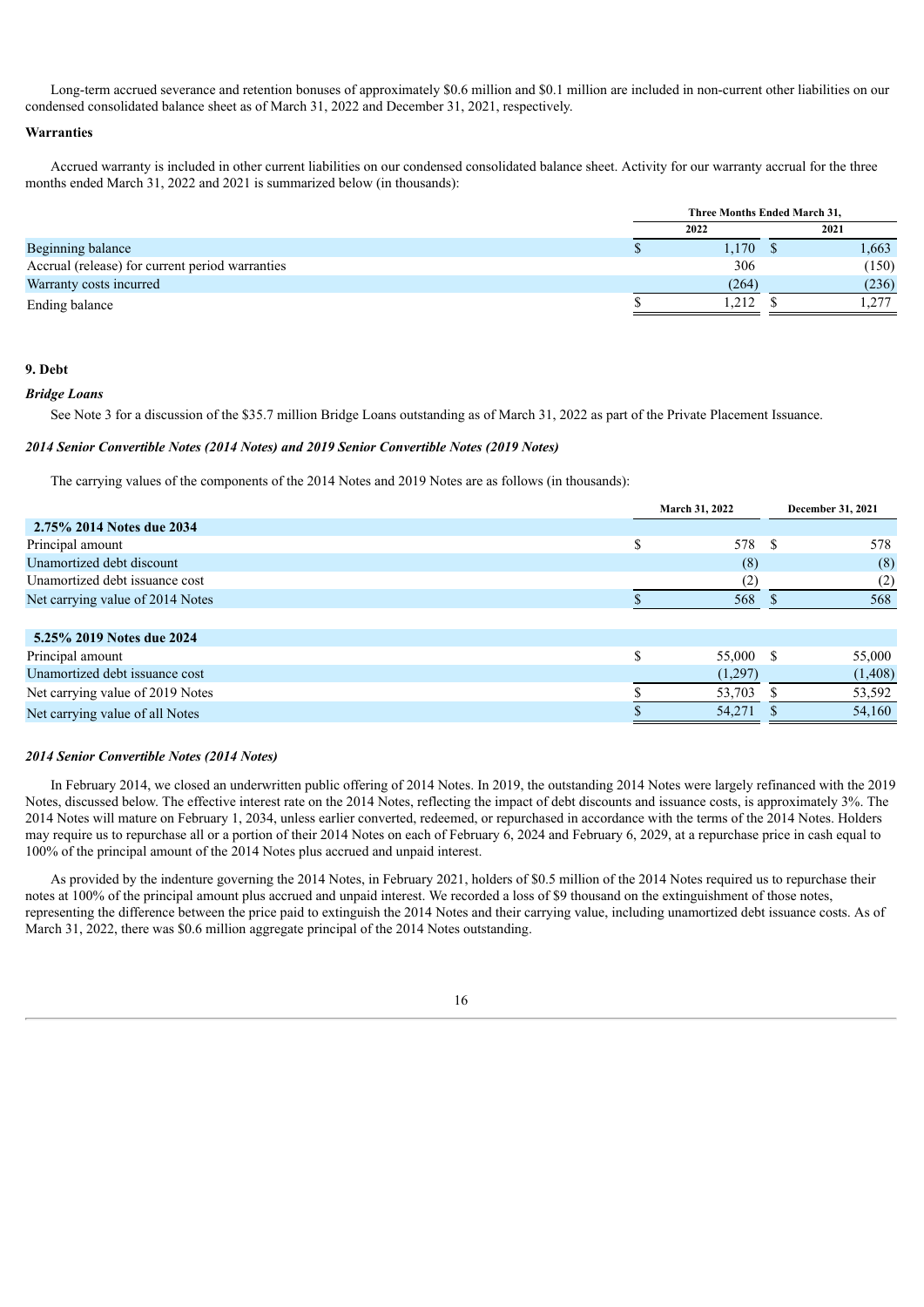#### *2019 Senior Convertible Notes (2019 Notes)*

In November 2019, we issued \$55.0 million aggregate principal amount of 2019 Notes. Net proceeds of the 2019 Notes issuance were \$52.7 million, after deductions for commissions and other debt issuance costs. \$51.8 million of the proceeds of the 2019 Notes were used to retire \$50.2 million aggregate principal amount of our 2014 Notes, leaving \$1.1 million of aggregate principal value of 2014 Notes then outstanding.

The 2019 Notes bear interest at 5.25% per annum, payable semiannually on June 1 and December 1 of each year, beginning on June 1, 2020. The 2019 Notes will mature on December 1, 2024, unless earlier repurchased or converted pursuant to their terms. The 2019 Notes will be convertible at the option of the holder at any point prior to the close of business on the second scheduled trading day preceding the maturity date. The initial conversion rate of the 2019 Notes is 344.8276 shares of our common stock per \$1,000 principal amount of 2019 Notes (which is equivalent to an initial conversion price of approximately \$2.90 per share). The conversion rate is subject to adjustment upon the occurrence of certain specified events. Those certain specified events include voluntary conversion of the 2019 Notes prior to our exercise of the Issuer's Conversion Option or in connection with a make-whole fundamental change, entitling the holders, under certain circumstances, to a make-whole premium in the form of an increase in the conversion rate determined by reference to a make-whole table set forth in the indenture governing the 2019 Notes. The conversion rate will not be adjusted for any accrued and unpaid interest.

The 2019 Notes will also be convertible at our option upon certain conditions in accordance with the terms of the indenture governing the 2019 Notes. On or after December 1, 2021 to December 1, 2022, if the price of our common stock has equaled or exceeded 150% of the Conversion Price (as defined in the indenture) then in effect for a specified number of days (Issuer's Conversion Option), we may, at our option, elect to convert the 2019 Notes in whole but not in part into shares of common stock of the Company, determined in accordance with the terms of the indenture. On or after December 1, 2022, if the price of our common stock has equaled or exceeded 130% of the Conversion Price then in effect for a specified number of days, we may, at our option, elect to convert the 2019 Notes in whole but not in part into shares of common stock of the Company, determined in accordance with the terms of the indenture.

Offering-related costs for the 2019 Notes were capitalized as debt issuance costs and are recorded as an offset to the carrying value of the 2019 Notes. The effective rate on the 2019 Notes is 6.2%.

#### *Revolving Credit Facility and Term Loan, net*

The carrying values of our term loan and advances under the Credit Facility, and the maximum amount available under the Credit Facility are as follows (in thousands):

|                                                   | <b>March 31, 2022</b> |   | December 31, 2021 |
|---------------------------------------------------|-----------------------|---|-------------------|
| <b>Term Loan</b>                                  |                       |   |                   |
| Principal amount                                  | 10,000                | S | 10,000            |
| End of term fee accretion                         | 133                   |   | 79                |
| Unamortized debt issuance cost                    | (27)                  |   | (30)              |
| Net carrying value of term loan                   | 10.106                |   | 10.049            |
|                                                   |                       |   |                   |
| <b>Revolving Credit Facility</b>                  |                       |   |                   |
| Carrying value of advances under credit agreement |                       |   | 6,838             |

In August 2018, we entered into a revolving credit facility with Silicon Valley Bank (as amended, the Revolving Credit Facility) in an aggregate principal amount of up to the lesser of (i) \$15.0 million (Maximum Amount) or (ii) the sum of (a) 85% of our eligible receivables and (b) 50% of our eligible inventory, in each case, subject to certain limitations (Borrowing Base), provided that the amount of eligible inventory that may be counted towards the Borrowing Base shall be subject to a cap as set forth in the Revolving Credit Facility.

On August 2, 2021, we amended our Revolving Credit Facility to extend the maturity date to August 2, 2023 and to provide for a new \$10.0 million Term Loan Facility (the Term Loan Facility and, together with the Revolving Credit Facility, the Credit Facility). The stated maturity of the Term Loan Facility is July 1, 2025. However, if the principal amount of our convertible debt exceeds \$0.6 million as of June 1, 2024 or if the maturity of our 2019 Notes has not been extended beyond January 1, 2026 by June 1, 2024, then the maturity date of the Term Loan Facility will be June 1, 2024. The Credit Facility is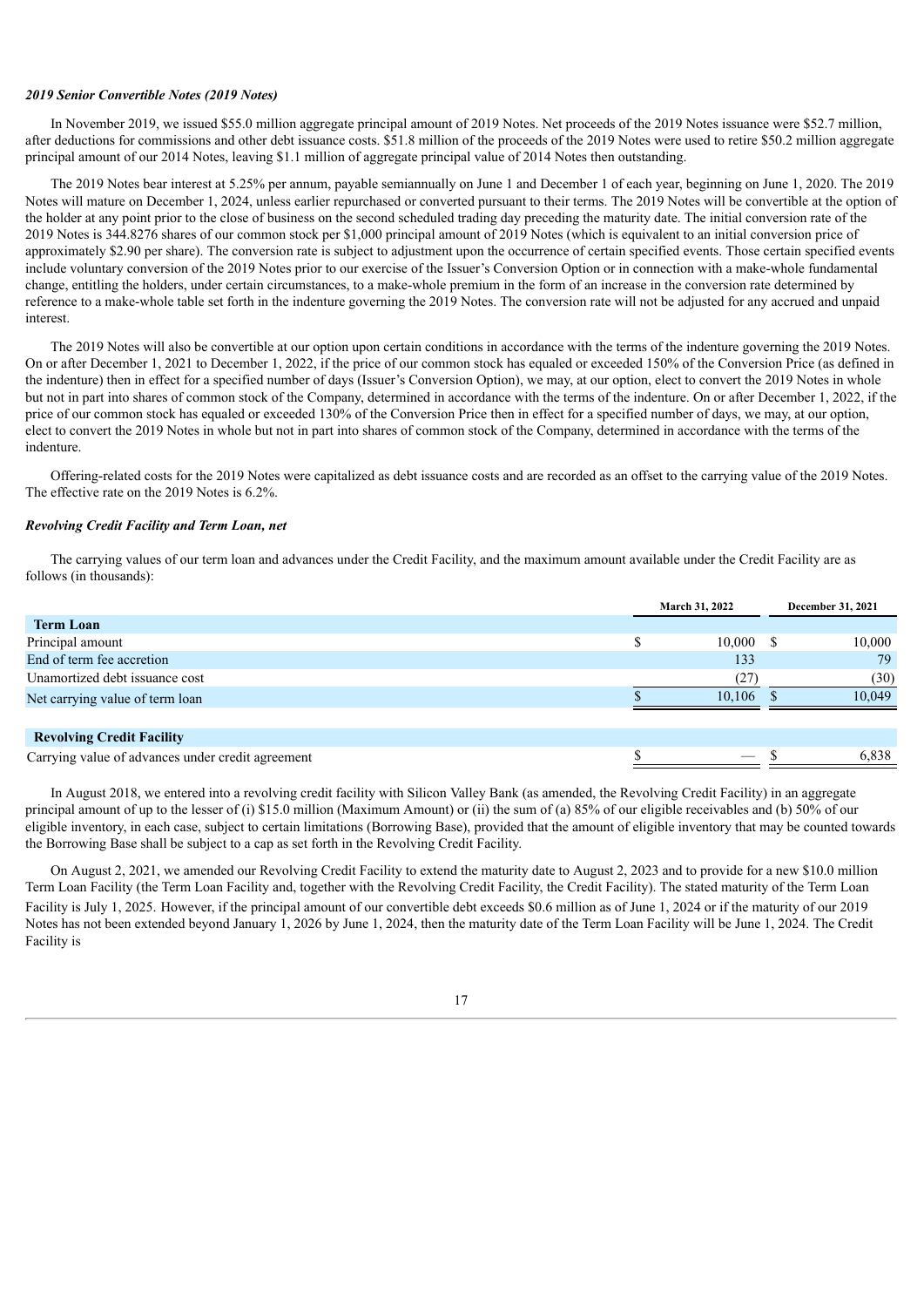collateralized by substantially all our property, other than intellectual property. The Credit Facility also includes a financial covenant that requires us to maintain a minimum Adjusted Quick Ratio, as defined in the agreement, of at least 1.25 to 1.00.

The interest rate on advances made under the Revolving Credit Facility is the greater of (i) prime rate plus 0.50% or (ii) 5.25%. Interest on any outstanding amounts is due and payable monthly and the principal balance is due at maturity, though loans can be prepaid at any time without penalty. Fees for the Revolving Credit Facility include an annual commitment fee of \$112,500 and a quarterly unused line fee based on the Borrowing Base. Total availability under the Revolving Credit Facility as of March 31, 2022 was \$8.4 million. There were no borrowings outstanding under the Revolving Credit Facility at March 31, 2022.

As of March 31, 2022, the Term Loan Facility was fully drawn. The interest rate on the Term Loan Facility is the greater of 4.0% or a floating per annum rate equal to three quarters of one percentage point (0.75%) above the prime rate. Interest on any outstanding term loan advances is due and payable monthly. In addition to the monthly interest payments, a final payment equal to 6.5% of the original principal amount of each advance is due on the earlier of the maturity date or the date the advance is repaid. Principal balances are required to be repaid in twenty-four equal installments beginning on August 1, 2023. The effective interest rate on the Term Loan Facility, reflecting the impact of debt issuance costs, the end-of-term fee and expected timing of principal repayment was 6.3% as of March 31, 2022.

#### **10. Leases**

We have operating leases for buildings, equipment and vehicles. Existing leases have remaining terms of less than one year to eight years. Some leases contain options to extend the lease, usually for up to five years, and termination options.

Supplemental balance sheet information related to leases was as follows as of March 31, 2022 and December 31, 2021 (in thousands, except for discount rate and lease term):

| March 31, 2022 |   | December 31, 2021 |
|----------------|---|-------------------|
| 43,595         |   | 43,457            |
| 82             |   | 84                |
| 609            |   | 676               |
| 44,286         |   | 44,217            |
| (7,897)        |   | (7,098)           |
| 36,389         |   | 37,119            |
|                |   |                   |
| 3,209          | S | 3,053             |
| 36,760         |   | 37,548            |
| 39,969         |   | 40,601            |
|                |   |                   |
| 7.5            |   | 7.7               |
| $11.7\%$       |   | 11.7%             |
|                |   |                   |

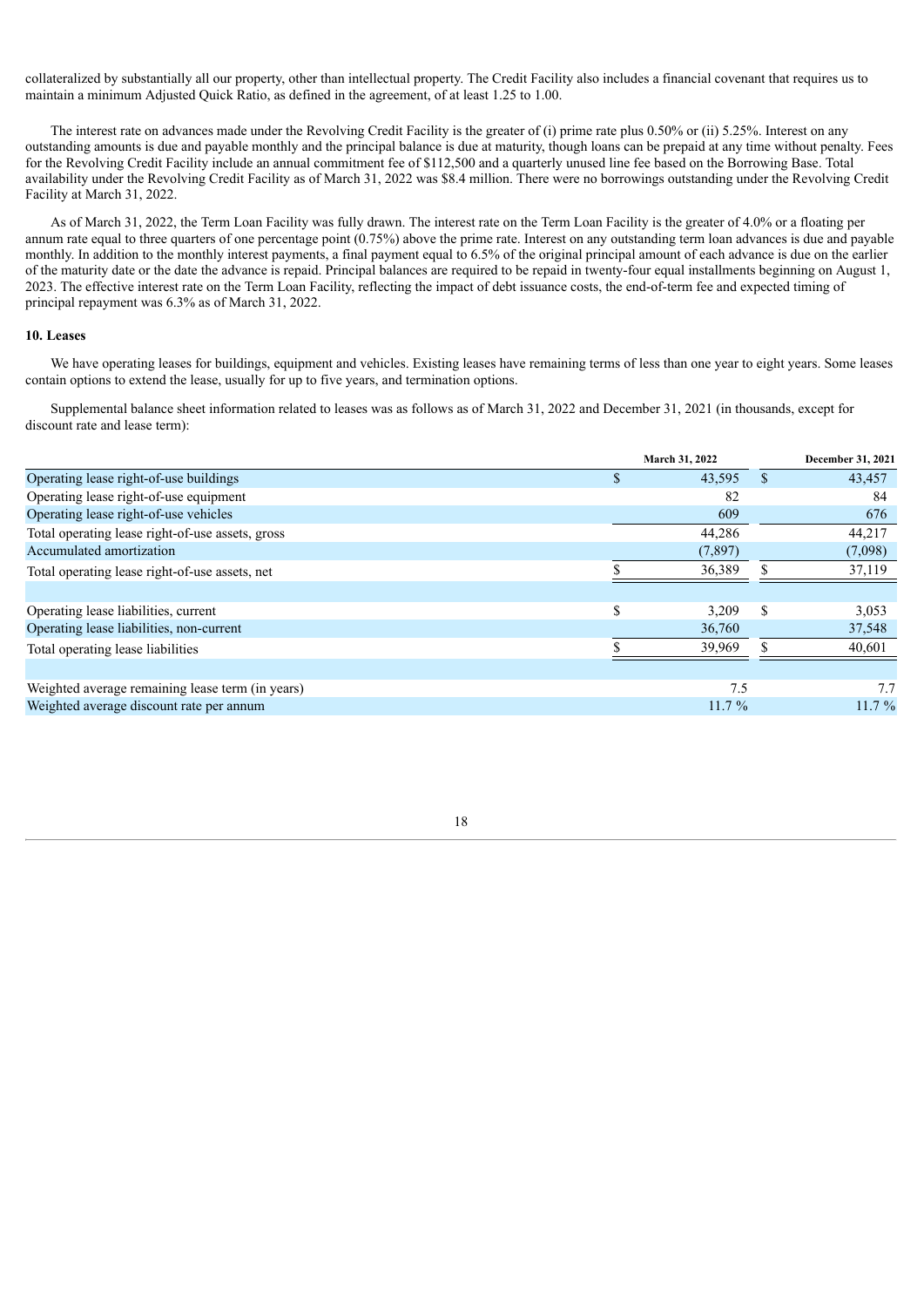# **11. Fair Value of Financial Instruments**

The following tables summarize our cash and available-for-sale securities that were measured at fair value by significant investment category within the fair value hierarchy (in thousands):

|                                                  |                       |                                 | <b>March 31, 2022</b>              |                   |                                            |                     |
|--------------------------------------------------|-----------------------|---------------------------------|------------------------------------|-------------------|--------------------------------------------|---------------------|
|                                                  | <b>Amortized Cost</b> | Gross<br>Unrealized<br>Gain     | <b>Gross</b><br>Unrealized<br>Loss | <b>Fair Value</b> | <b>Cash and Cash</b><br><b>Equivalents</b> | Cash-<br>Restricted |
| Assets:                                          |                       |                                 |                                    |                   |                                            |                     |
| Cash and money market funds                      | 29,983                | $\hspace{0.1mm}-\hspace{0.1mm}$ | $\hspace{0.1mm}-\hspace{0.1mm}$    | 29,983            | 29,983                                     |                     |
| Cash-restricted                                  | 1.016                 |                                 |                                    | 1.016             |                                            | 1,016               |
| Total cash, cash equivalents and restricted cash | 30,999                | __                              |                                    | 30,999            | 29,983                                     | 1,016               |

|                                                  |                       |                                | December 31, 2021           |                   |                                     |                                   |
|--------------------------------------------------|-----------------------|--------------------------------|-----------------------------|-------------------|-------------------------------------|-----------------------------------|
|                                                  | <b>Amortized Cost</b> | Gross<br>Unrealized<br>Gain    | Gross<br>Unrealized<br>Loss | <b>Fair Value</b> | <b>Cash and Cash</b><br>Equivalents | $\bf Cash$ -<br><b>Restricted</b> |
| Assets:                                          |                       |                                |                             |                   |                                     |                                   |
| Cash and money market funds                      | 28,451                | $\overline{\phantom{0}}$       | $\overline{\phantom{m}}$    | 28,451 \$         | 28,451                              |                                   |
| Cash-restricted                                  | 1,016                 |                                |                             | 1,016             |                                     | 1,016                             |
| Total cash, cash equivalents and restricted cash | 29,467                | $\overbrace{\hspace{25mm}}^{}$ | $\hspace{0.05cm}$           | 29,467            | 28,451                              | 1,016                             |

Cash and cash equivalents are Level I measurements. There were no transfers between Level I and Level II measurements, and no changes in the valuation techniques used during the three months ended March 31, 2022.

We record our Bridge Loans and forward contracts on our Series B Preferred Equity Financing at their fair market values. See Note 3 for a discussion of these transactions and the determination of their fair market value.

Our convertible notes, Bridge Loans, and forward sales contracts are not regularly traded and it is difficult to estimate a reliable and accurate market price for these securities. The estimated fair values for these securities represent Level III valuations since a fair value for these securities cannot be determined by using readily observable inputs or measures, such as market prices. Fair values were estimated using pricing models and risk-adjusted value ranges.

The estimated fair value of our term loan also represents a Level III valuation since the value cannot be determined by using readily observable inputs or measures, such as market prices. The fair value of our term loan was estimated using a discounted cash flows approach and current market interest rate data for similar loans.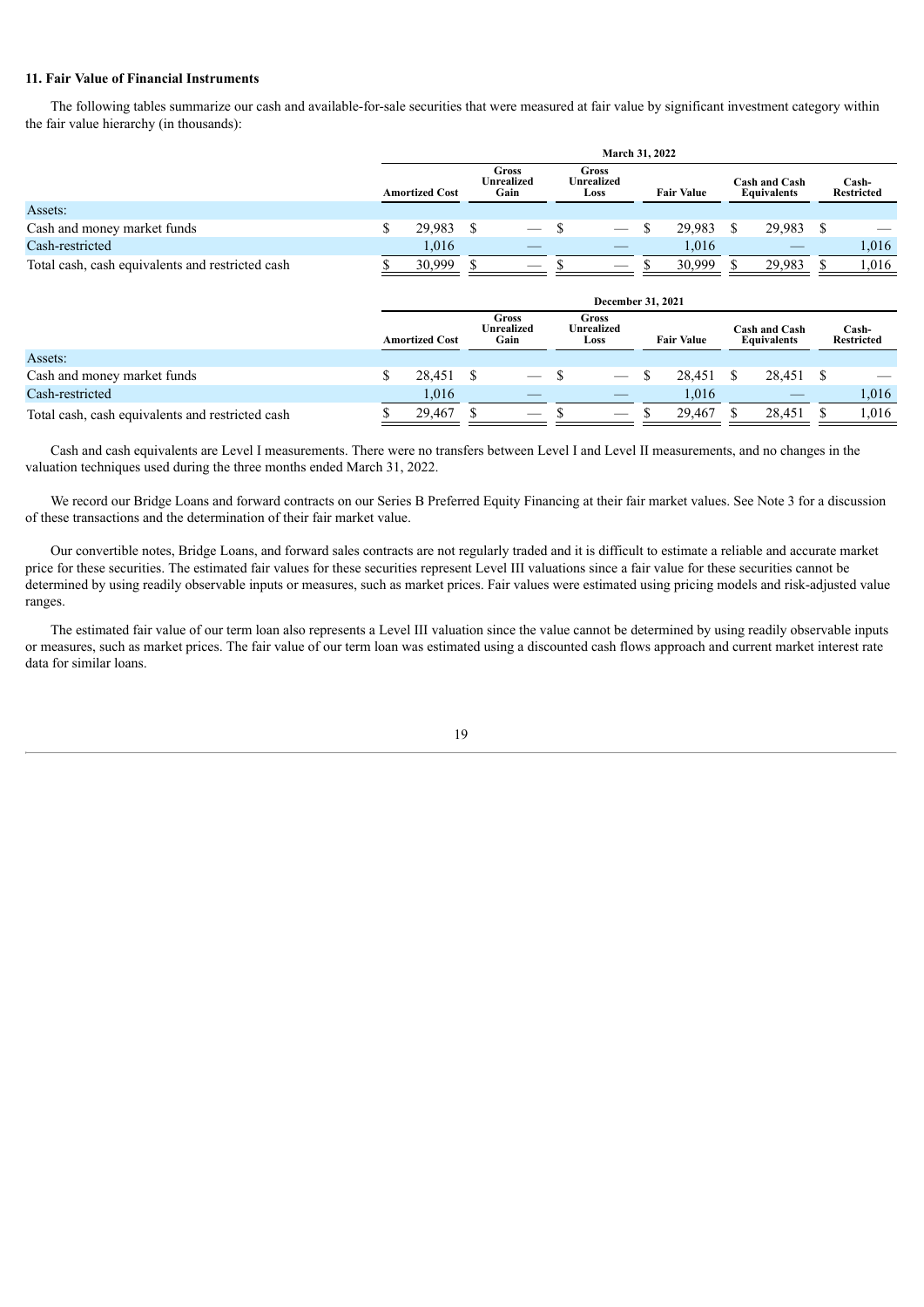The following table summarizes the par value, carrying value and the estimated fair value of our debt as of March 31, 2022 and December 31, 2021, respectively (in thousands):

|                                           |    | March 31, 2022 |               |                       |               |                   |               | December 31, 2021 |               |                       |               |                   |
|-------------------------------------------|----|----------------|---------------|-----------------------|---------------|-------------------|---------------|-------------------|---------------|-----------------------|---------------|-------------------|
|                                           |    | Par Value      |               | <b>Carrying Value</b> |               | <b>Fair Value</b> |               | Par Value         |               | <b>Carrying Value</b> |               | <b>Fair Value</b> |
| <b>Bridge Loans</b>                       |    | 25,000         |               | 35,655                |               | 35,655            |               |                   |               |                       |               |                   |
|                                           |    |                |               |                       |               |                   |               |                   |               |                       |               |                   |
| Convertible Notes:                        |    |                |               |                       |               |                   |               |                   |               |                       |               |                   |
| 2014 Notes                                | \$ | 578            | <sup>\$</sup> | 568                   | <sup>\$</sup> | 601               | <sup>\$</sup> | 578               | S             | 568                   | <sup>\$</sup> | 601               |
| 2019 Notes                                |    | 55,000         |               | 53,703                |               | 74,998            |               | 55,000            |               | 53,592                |               | 81,880            |
| <b>Total Notes</b>                        |    | 55,578         |               | 54,271                |               | 75,599            |               | 55,578            | \$.           | 54,160                |               | 82,481            |
|                                           |    |                |               |                       |               |                   |               |                   |               |                       |               |                   |
| Term loan, net                            | £. | 10,000         | <sup>\$</sup> | $10,106$ \$           |               | 9,796             | - \$          | 10,000            | <sup>\$</sup> | 10,049                | S.            | 10,113            |
|                                           |    |                |               |                       |               |                   |               |                   |               |                       |               |                   |
| Advances under revolving credit agreement | ¢  |                | \$.           |                       | \$            |                   | <sup>\$</sup> | 6,838             | -S            | 6,838                 | -S            | 6,838             |
|                                           |    |                |               |                       |               |                   |               |                   |               |                       |               |                   |
| Total debt                                |    | 90,578         | S.            | 100,032               | S.            | 121,050           | -S            | 72,416            | S             | 71,047                | \$.           | 99,432            |
|                                           |    |                |               |                       |               |                   |               |                   |               |                       |               |                   |

# **12. Shareholders' Equity**

#### *Common Shares Reserved*

As of March 31, 2022, we had reserved shares of common stock for future issuance under equity compensation plans as follows:

| In thousands                                 | <b>Securities To Be</b><br><b>Issued Upon Exercise</b><br><b>Of Options</b> | <b>Securities To Be</b><br><b>Issued Upon Release</b><br><b>Of Restricted Stock</b><br>and Performance<br><b>Share Units at</b><br><b>Maximum</b> | Number Of<br><b>Remaining Securities</b><br><b>Available For Future</b><br><i><b>Issuance</b></i> |
|----------------------------------------------|-----------------------------------------------------------------------------|---------------------------------------------------------------------------------------------------------------------------------------------------|---------------------------------------------------------------------------------------------------|
| 2011 Equity Incentive Plan                   | 1,376                                                                       | 7,259                                                                                                                                             | 3,561                                                                                             |
| DVS Sciences Inc. 2010 Equity Incentive Plan |                                                                             |                                                                                                                                                   |                                                                                                   |
| 2017 Inducement Award Plan                   | 159                                                                         | 57                                                                                                                                                |                                                                                                   |
| 2017 Employee Stock Purchase Plan            |                                                                             |                                                                                                                                                   | 2,633                                                                                             |
|                                              | 1.541                                                                       | 7.316                                                                                                                                             | 6.194                                                                                             |

Included in the securities to be issued upon release of RSUs and PSUs are the maximum number of shares that could be issued for performance share unit awards, which can vest at 0%-200% of the number of awards granted. The number of shares available for future issuance also reflects PSU awards granted at the maximum number of shares that could be issued under these awards.

# **13. Stock-Based Plans**

Our board of directors sets the terms, conditions, and restrictions related to our 2017 Employee Stock Purchase Plan (ESPP) and the grant of stock options, restricted stock units (RSUs) and performance-based awards under our equity incentive plans. Our board of directors determines the number of awards to grant and also sets vesting criteria.

In general, RSUs vest on a quarterly basis over a period of four years from the date of grant at a rate of 25% on the first anniversary of the grant date and ratably each quarter over the remaining 12 quarters, or ratably over 16 quarters, subject to the employees' continued employment. We may grant RSUs with different vesting terms from time to time. In the first quarter of 2022, we granted 0.8 million of retention RSUs which vest within one year.

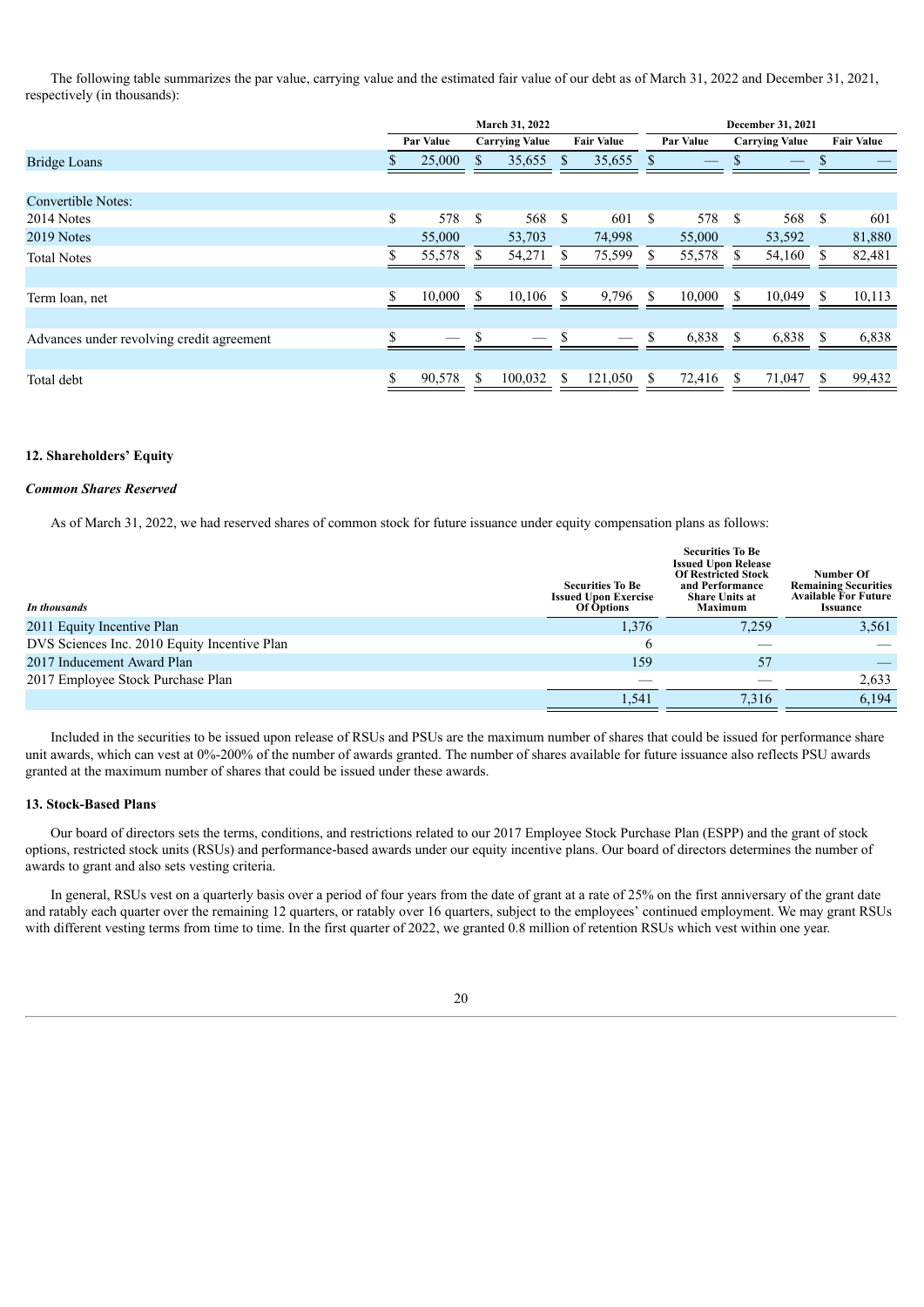Incentive stock options and non-statutory stock options granted under our 2011 Equity Incentive Plan (2011 Plan) have a term of no more than ten years from the date of grant and an exercise price of at least 100% of the fair market value of the underlying common stock on the date of grant. Generally, options vest at a rate of either 25% on the first anniversary of the option grant date and ratably each month over the remaining period of 36 months, or ratably each month over 48 months. We may grant options with different vesting terms from time to time.

For performance-based share awards, our board of directors sets the performance objectives and other vesting provisions in determining the number of shares or value of performance units and performance shares that will be paid out. Such payout will be a function of the extent to which performance objectives or other vesting provisions have been achieved.

#### **2011 Equity Incentive Plan**

In January 2011, our board of directors adopted the 2011 Plan under which incentive stock options, non-statutory stock options, RSUs, stock appreciation rights, performance stock units (PSUs), and performance shares may be granted to our employees, directors, and consultants. In April 2019, our board of directors authorized, and in June 2019, our stockholders approved an amendment and restatement of the 2011 Plan to make various changes, including increasing the number of shares reserved for issuance by approximately 5.0 million shares and extending the term of the 2011 Plan until April 2029. In May 2020, our board of directors authorized, and in June 2020, our stockholders approved, an increase of 1.4 million shares reserved for issuance under the 2011 Plan. In April 2021, our board of directors authorized, and in May 2021, our stockholders approved, an additional increase of 4.1 million shares reserved for issuance under the 2011 Plan.

Activity under the various plans was as follows:

# *Restricted Stock Units*:

|                              | <b>Number of Units</b><br>(in 000s) | Weighted-Average<br><b>Grant Date Fair Value</b><br>per Unit |
|------------------------------|-------------------------------------|--------------------------------------------------------------|
| Balance at December 31, 2021 | 5,141                               | 5.18                                                         |
| RSU granted                  | 808 \$                              | 3.62                                                         |
| RSU released                 | $(302)$ \$                          | 5.40                                                         |
| RSU forfeited                | $(70)$ \$                           | 5.30                                                         |
| Balance at March 31, 2022    | 5,57                                | 4.94                                                         |

As of March 31, 2022, the unrecognized compensation costs related to outstanding unvested RSUs under our equity incentive plans were \$21.8 million. We expect to recognize those costs over a weighted average period of 2.2 years.

#### *Stock Options***:**

 $\frac{1}{2}$ 

|                                   | Number of<br>Options (000s) |     | Weighted-Average<br><b>Exercise Price</b><br>per Option | Weighted-<br><b>Average Remaining</b><br><b>Contractual Life (in</b><br>Years) | Aggregate<br><b>Intrinsic</b><br>Value $(1)$ in $(000s)$ |
|-----------------------------------|-----------------------------|-----|---------------------------------------------------------|--------------------------------------------------------------------------------|----------------------------------------------------------|
| Balance at December 31, 2021      | 1,597                       | S   | 7.08                                                    | 5.6 $\sqrt{3}$                                                                 | 82                                                       |
| Options granted                   |                             |     |                                                         |                                                                                |                                                          |
| Options exercised                 | $(8)$ \$                    |     | 2.63                                                    |                                                                                |                                                          |
| Options forfeited                 | (47)                        |     | 14.84                                                   |                                                                                |                                                          |
| Balance as of March 31, 2022      | 1.542                       | \$. | 6.87                                                    | 5.6 <sup>°</sup>                                                               | 35                                                       |
| Vested at March 31, 2022          | ,469                        |     | 6.89                                                    | 5.4 \$                                                                         | 35                                                       |
| Unvested awards at March 31, 2022 | 73                          |     | 6.34                                                    | 8.4 \$                                                                         |                                                          |

(1) Aggregate intrinsic value as of March 31, 2022 was calculated as the difference between the closing price per share of our common stock on the last trading day of March 31, 2022, which was \$3.59, and the exercise price of the options, multiplied by the number of in-the-money options.

As of March 31, 2022, the unrecognized compensation costs related to outstanding unvested options under our equity incentive plans were \$0.1 million. We expect to recognize those costs over a weighted average period of 0.5 years.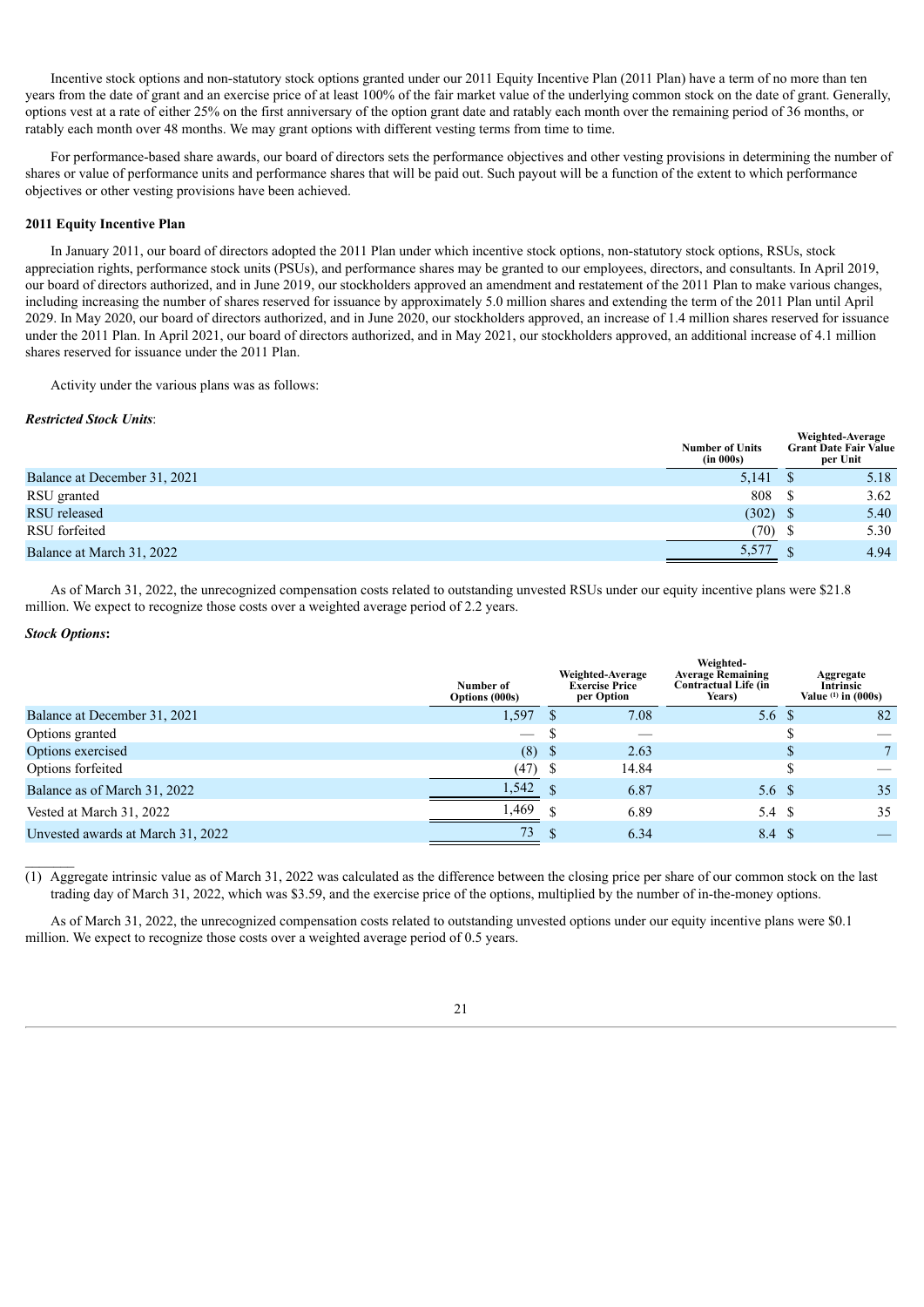# *Performance-based Awards:*

#### *Performance Stock Units with Market Condition*

We have granted PSU awards to certain executive officers and senior level employees. The number of PSUs ultimately earned under these awards is calculated based on the Total Shareholder Return (TSR) of our common stock as compared to the TSR of a defined group of peer companies during the applicable three-year performance period. The percentage of PSUs that vest will depend on our relative position at the end of the performance period and can range from 0% to 200% of the number of units granted.

Based on the performance of our stock relative to our defined group of peer companies, none of the PSUs awarded in 2019 for the 2019-2021 measurement period were vested. The performance adjustment in the table below reflects that no shares were issued upon vesting of the 2019 PSU awards.

Activity under the TSR-based PSUs is as follows:

|                                        | <b>Number of Units</b><br>(in 000s) | Weighted-Average<br><b>Grant Date Fair Value</b><br>per Unit |
|----------------------------------------|-------------------------------------|--------------------------------------------------------------|
| Balance at December 31, 2021           | 1,210                               | 10.11                                                        |
| PSU granted                            |                                     |                                                              |
| Performance adjustment for 2019 awards | $(341)$ \$                          | 16.97                                                        |
| PSU released                           |                                     |                                                              |
| <b>PSU</b> forfeited                   |                                     |                                                              |
| Balance at March 31, 2022              | 869                                 | 7.00                                                         |

As of March 31, 2022, the unrecognized compensation costs related to these awards were \$3.2 million. We expect to recognize those costs over a weighted average period of 1.6 years.

# *Performance Stock Units with Performance Conditions*

During 2019, we granted performance stock units to an employee. The number of performance stock units that ultimately vested under these awards was dependent on the employee achieving certain discrete operational milestones, the last of which was measured at December 31, 2021. In early 2022, it was determined that the operational milestones were not met and the 29 thousand awards that were outstanding on December 31, 2021 were cancelled.

## **2017 Employee Stock Purchase Plan (ESPP)**

Our ESPP offers U.S. and some non-U.S. employees the right to purchase shares of our common stock. Our ESPP program has a six-month offering period, with a new period commencing on the first trading day on or after May 31 and November 30 of each year. Employees are eligible to participate through payroll deductions of up to 10% of their compensation. Employees may not purchase more than \$25 thousand of stock for any calendar year. The purchase price at which shares are sold under the ESPP is 85% of the lower of the fair market value of a share of our common stock on the first day of the offering period or the last day of the offering period.

#### **Stock-based Compensation Expense**

Total stock-based compensation expense recognized was as follows (in thousands):

|                                                                   | Three Months Ended March 31. |  |       |  |
|-------------------------------------------------------------------|------------------------------|--|-------|--|
|                                                                   | 2022                         |  | 2021  |  |
| Restricted stock units, stock options and performance share units | 3.942                        |  | 3,473 |  |
| Employee stock purchase plan                                      | 100                          |  | 204   |  |
| Total stock-based compensation                                    | 4.042                        |  | 3.677 |  |
|                                                                   |                              |  |       |  |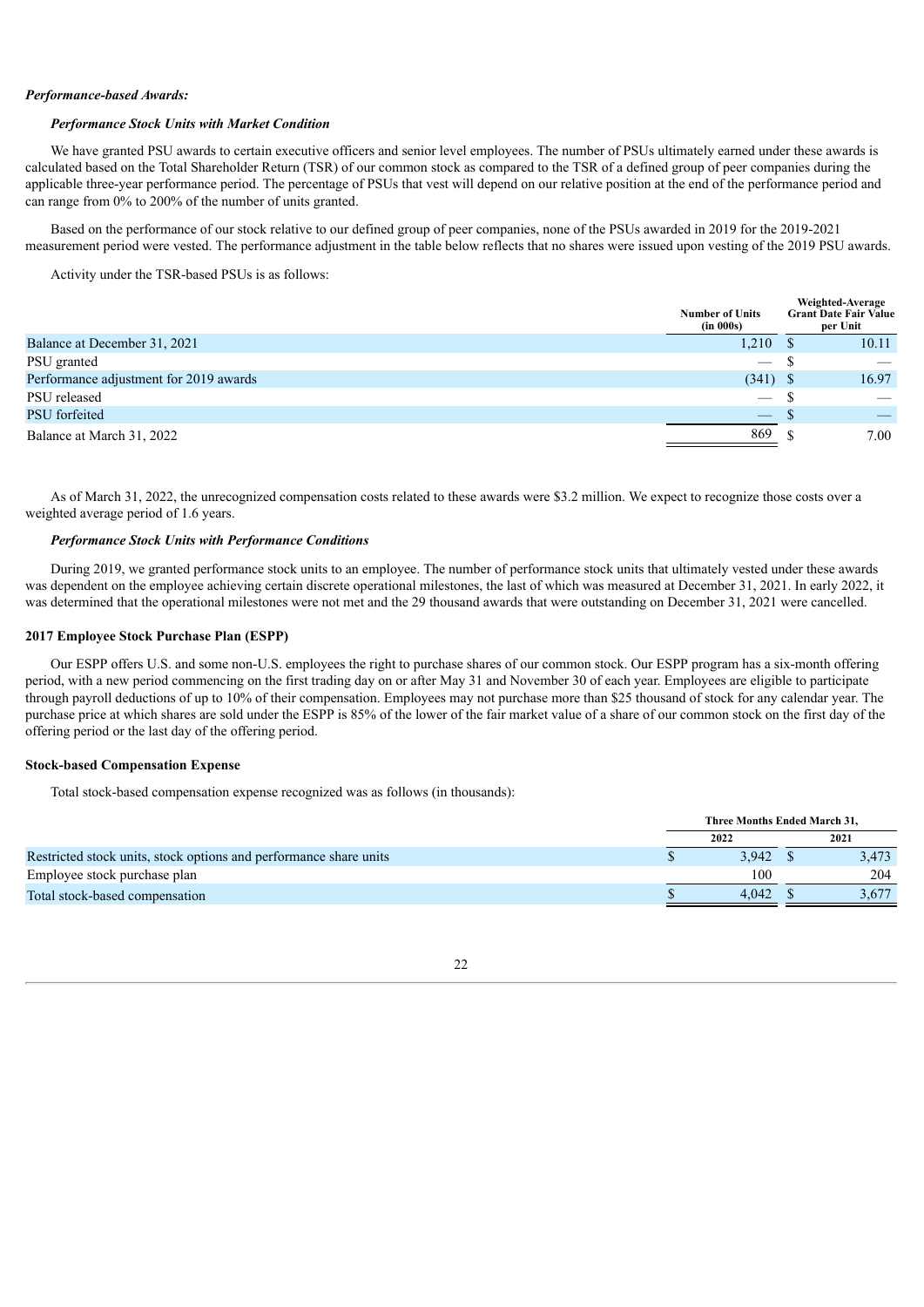# **14. Income Taxes**

Our quarterly provision for income taxes is based on an estimated effective annual income tax rate. Our quarterly provision for income taxes also includes discrete items, such as changes in valuation allowances or adjustments upon finalization of tax returns as well as infrequently occurring items, if any, such as the effects of changes in tax laws or rates, in the interim period in which they occur.

We recorded a tax benefit of \$0.6 million and \$1.7 million for the three months ended March 31, 2022 and 2021, respectively. Lower losses in our foreign operations in the quarter ended March 31, 2022 compared to the quarter ended March 31, 2021 resulted in a lower tax benefit for our foreign operations for the three months ended March 31, 2022 compared to the prior year period.

Our tax benefit for the periods presented in this report differs from the 21% U.S. Federal statutory rate principally because we maintain a valuation allowance for our domestic deferred tax assets, which primarily consist of net-operating loss carryforwards.

Recording deferred tax assets is appropriate when realization of these assets is more likely than not. Assessing the realizability of deferred tax assets is dependent upon several factors including historical financial results and future expected financial results. Domestic deferred tax assets have been offset by valuation allowances. Any release of valuation allowances could have the effect of decreasing the income tax provision in the period the valuation allowance is released. We continue to assess the likelihood that we will be able to recover our deferred tax assets, including those for which a valuation allowance is recorded. There can be no assurance that we will generate profits in the future periods enabling us to fully realize our deferred tax assets. The timing of recording a valuation allowance or the reversal of such valuation allowance is subject to objective and subjective factors that cannot be readily predicted in advance.

Our tax positions are subject to audits by multiple tax jurisdictions. We believe that we have provided adequate reserves for uncertain tax positions for all tax years still open for assessment. For the three months ended March 31, 2022 and 2021, respectively, we did not recognize any material interest or penalties related to uncertain tax positions.

#### **15. Information About Geographic Areas**

We operate in one reporting segment that develops, manufactures and commercializes tools for life science research. Our chief executive officer manages our operations and evaluates our financial performance on a consolidated basis. For purposes of allocating resources and evaluating regional financial performance, our chief executive officer reviews separate sales information for the different regions of the world. Our general and administrative expenses and our research and development expenses are not allocated to any specific region. Most of our principal operations, other than manufacturing, and our decision-making functions are located at our corporate headquarters in the United States.

A summary table of our revenue by geographic areas of our customers and by product and services for the three months ended March 31, 2022 and 2021 is included in Note 6 to the condensed consolidated financial statements.

Revenue from customers in the United States represented \$11.8 million, or 45% of total revenues, and \$18.1 million, or 55% of total revenues, for the three months ended March 31, 2022 and 2021, respectively.

Revenue from customers in China represented \$2.8 million, or 11% of total revenues, and \$3.0 million, or 9% of total revenues, for the three months ended March 31, 2022 and 2021, respectively. With the exception of China for the three months ended March 31, 2022, no foreign country had revenue in excess of 10% of total revenues during any of the periods presented in this report.

#### **16. Commitments and Contingencies**

#### **Indemnification**

From time to time, we have entered into indemnification provisions under certain of our agreements in the ordinary course of business, typically with business partners, customers, and suppliers. Pursuant to these agreements, we may indemnify, hold harmless, and agree to reimburse the indemnified parties on a case-by-case basis for losses suffered or incurred by the indemnified parties in connection with any patent or other intellectual property infringement claim by any third party with respect to our products. The term of these indemnification provisions is generally perpetual from the time of the execution of the agreement. The maximum potential amount of future payments we could be required to make under these indemnification provisions is typically not limited to a specific amount. In addition, we have entered into indemnification agreements with our officers, directors, and certain other employees. With certain exceptions, these agreements provide for indemnification for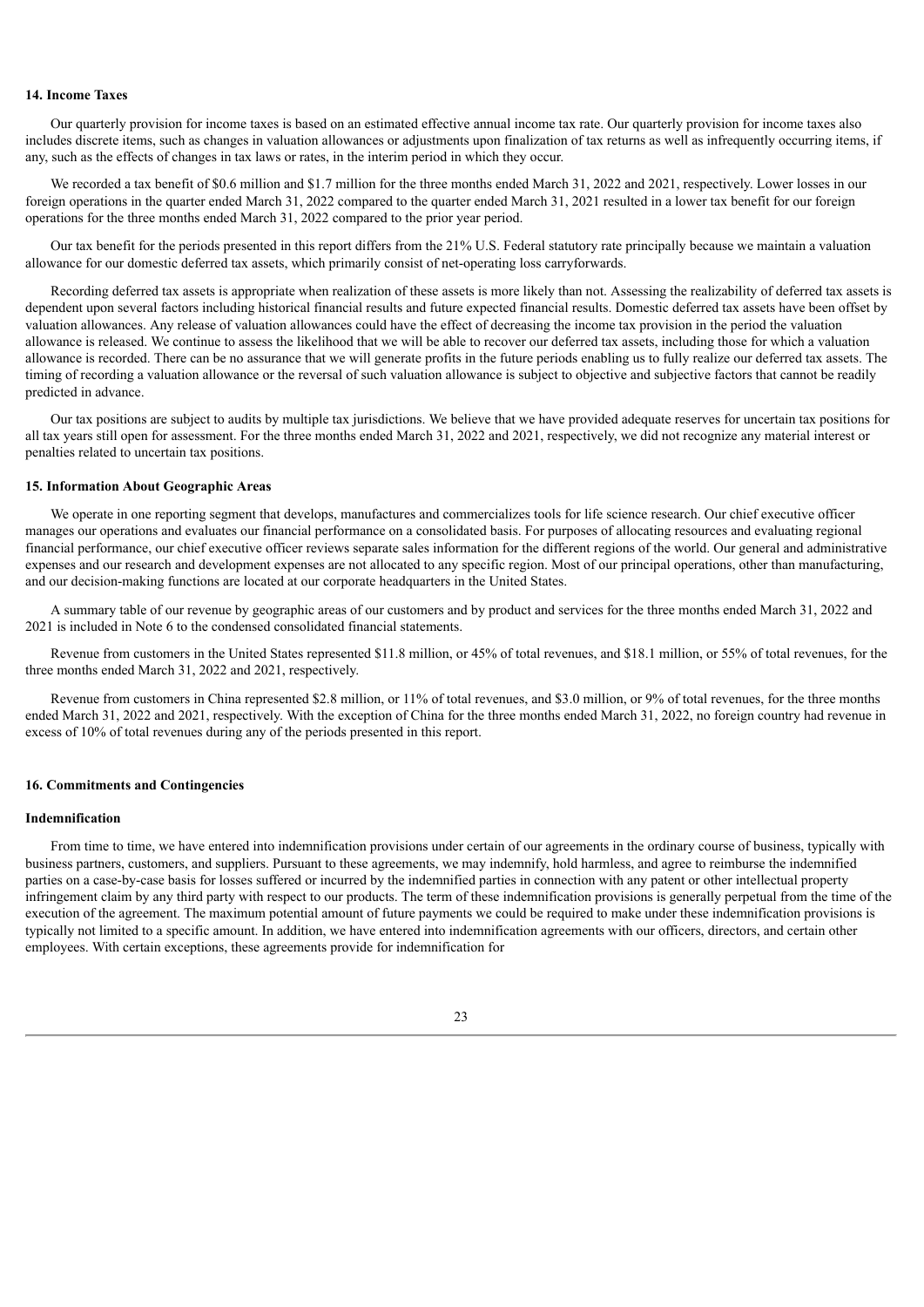related expenses including, among others, attorneys' fees, judgments, fines and settlement amounts incurred by any of these individuals in any action or proceeding.

#### **Contingencies**

In September 2020, a putative class action complaint alleging violations of the federal securities laws was filed against the Company (also naming our now-former Chief Executive Officer and our Chief Financial Officer as defendants) in the U.S. District Court for the Northern District of California (Reena Saintjermain, et al. v. Fluidigm Corporation, et al). The Court appointed a lead plaintiff and lead counsel in December 2020, and an amended complaint was filed on February 19, 2021. The complaint, as amended, seeks unspecified damages on behalf of a purported class of persons and entities who acquired our common stock between February 7, 2019 and November 5, 2019 and alleges securities laws violations based on statements and alleged omissions made by the Company during such period. The Company filed a motion to dismiss the complaint on April 5, 2021 and, on August 4, 2021, the Court granted defendants' motion to dismiss with leave to amend. A second amended complaint was filed on September 14, 2021. The Company filed a motion to dismiss the second amended complaint on October 29, 2021 and, on February 14, 2022, the Court granted defendants' motion and dismissed the second amended complaint with prejudice. On March 15, 2022, plaintiff filed a Notice of Appeal to the U.S. Court of Appeals for the Ninth Circuit. We believe the claims alleged in the complaint lack merit and we intend to defend this action vigorously.

From time to time, we may be subject to various legal proceedings and claims arising in the ordinary course of business. These include disputes and lawsuits related to intellectual property, mergers and acquisitions, licensing, contract law, tax, regulatory, distribution arrangements, employee relations and other matters. Periodically, we review the status of each matter and assess its potential financial exposure. If the potential loss from any claim or legal proceeding is considered probable and a range of possible losses can be estimated, we accrue a liability for the estimated loss. Legal proceedings are subject to uncertainties, and the outcomes are difficult to predict. Because of such uncertainties, accruals are based only on the best information available at the time. As additional information becomes available, we continue to reassess the potential liability related to pending claims and litigation and may revise estimates.

#### **17. Subsequent Event**

On April 1, 2022, our stockholders approved the Charter Amendment Proposal and Private Placement Issuance Proposal discussed in Note 3. The Private Placement Issuance closed on April 4, 2022. On April 4, 2022, we received \$225 million, before expenses, and issued 225,000 shares of Series B Preferred Stock pursuant to the Purchase Agreements. The Bridge Loans converted into 30,559 shares of Series B Preferred Stock based on a Conversion Amount, as described in Note 3, of \$25.5 million.

Following stockholder approval of the Charter Amendment Proposal and the Private Placement Issuance Proposal, our name was changed to Standard BioTools Inc. Shortly after the closing of the Private Placement Issuance, we also changed the ticker symbol for our common stock to LAB. Upon the closing of the Private Placement Issuance, Dr. Michael Egholm was appointed as the Company's President and Chief Executive Officer and as a member of the Board of Directors.

<span id="page-25-0"></span>In connection with the closing, we adopted the 2022 Inducement Equity Incentive Plan with an initial reserve of approximately 9.5 million shares. Effective April 4, 2022, we awarded options for 8.1 million shares of our common stock at an exercise price of \$3.99 per share and 1.4 million restricted stock units to members of our management team, including Dr. Egholm under the 2022 Inducement Equity Incentive Plan. These awards vest over four years.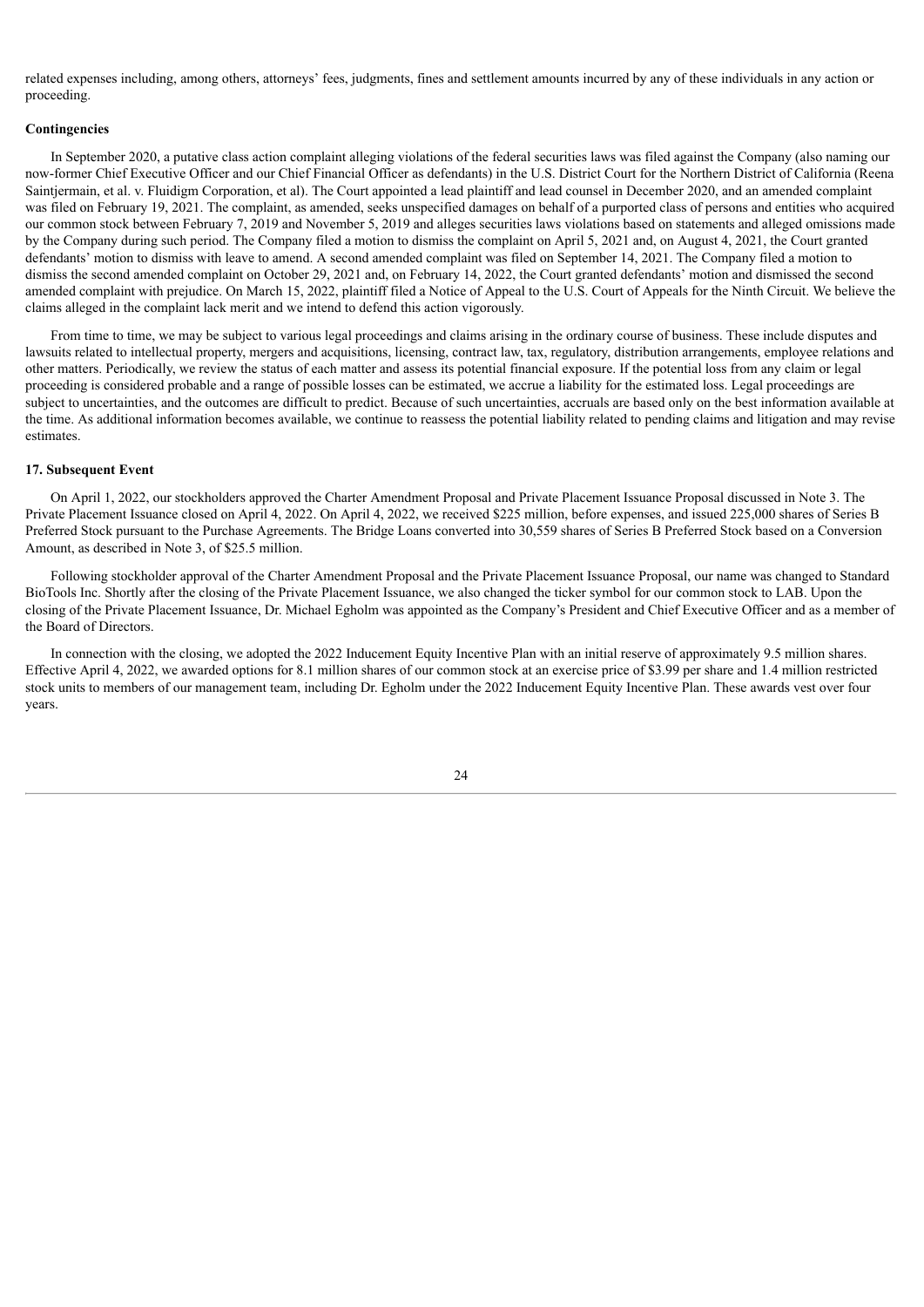#### **Item 2. Management's Discussion and Analysis of Financial Condition and Results of Operations**

The following Management's Discussion and Analysis of Financial Condition and Results of Operations (MD&A) is intended to help the reader understand the results of operations and financial condition of Standard BioTools Inc. MD&A is provided as a supplement to, and should be read together with our condensed consolidated financial statements and the notes to those statements included elsewhere in this Form 10-Q. This Form 10-Q contains forward-looking statements within the meaning of Section 27A of the Securities Act of 1933, as amended (the Securities Act), and Section 21E of the Securities Exchange Act of 1934, as amended, or Exchange Act, that are based on our management's beliefs and assumptions and on information currently available to our management. The forward-looking statements are contained principally in the section entitled "Risk Factors" and this Management's Discussion and Analysis of Financial Condition and Results of Operations. Forward-looking statements include information concerning our possible or assumed future cash flow, revenue, sources of revenue and results of operations, cost of product revenue and product margin, operating and other income and expenses, unit sales and the selling prices of our products, business strategies, financing plans, expansion of our business, competitive position, industry environment, potential growth opportunities, market growth expectations, and the effects of competition and public health crises (including the COVID-19 pandemic) on our business, the global supply chain, and our customers, suppliers, and other business partners. Forward-looking statements include statements that are not historical facts and can be identified by terms such as "anticipates," "believes," "could," "seeks," "estimates," "expects," "intends," "may," "plans," "potential," "predicts," "projects," "should," "will," "would," or similar expressions and the negatives of those terms.

Forward-looking statements involve known and unknown risks, uncertainties, and other factors that may cause our actual results, performance, or achievements to be materially different from any future results, performance, or achievements expressed or implied by the forward-looking statements. We discuss these risks in greater detail in Part II, Item 1A, "Risk Factors," located elsewhere in this quarterly report on Form 10-Q, and in our annual report on Form 10-K filed with the Securities and Exchange Commission (SEC). Given these uncertainties, you should not place undue reliance on these forwardlooking statements. Also, forward-looking statements represent our management's beliefs and assumptions only as of the date of this Form 10-O.

Except as required by law, we assume no obligation to update these forward-looking statements, or to update the reasons actual results could differ materially from those anticipated in these forward-looking statements, even if new information becomes available in the future. You should read this Form 10-Q completely and with the understanding that our actual future results may be materially different from what we expect.

Standard BioTools™, the Standard BioTools logo, Fluidigm®, the Fluidigm logo, Access Array™, Acculift™, Advanta™, Atlas™, Biomark™, Bringing new insights to life™, C1™, Callisto™, Cell-ID™, CyTOF®, CyTOF XT™, CyTOF XT logo, D3™, Delta Gene™, Direct™, Digital Array™, Dynamic Array™, EP1™, EQ™, FC1™, Flex Six™, Flow Conductor™, GeckoGrip™, Helios™, High-Precision 96.96 Genotyping™, HTI™, Hyperion™, IMC™, Imaging Mass Cytometry™, Immune Profiling Assay™, Juno™, Maxpar®, MCD™, MSL®, Nanoflex™, Open App™, Pathsetter™, Polaris™, qdPCR 37K™, Script Builder™, Script Hub™, Singular™, SNP Trace™, and SNP Type™ are trademarks or registered trademarks of Standard BioTools Inc. Other service marks, trademarks and trade names referred to in this quarterly report on Form 10-Q are the property of their respective owners.

**\_\_\_\_\_\_\_\_\_\_\_\_\_\_\_\_\_\_\_\_\_\_\_\_\_\_\_**

Unless the context requires otherwise, references in this Form 10-Q to "Standard BioTools" the "Company," "we," "us," and "our" refer to Standard BioTools Inc. and its subsidiaries.

Our MD&A is organized in the following sections:

- *Overview*
- *Recent Developments*
- *Critical Accounting Policies, Significant Judgments and Estimates*
- *Recent Accounting Changes and Accounting Pronouncements*
- *Results of Operations*
- *Liquidity and Capital Resources*

#### **Overview**

Standard BioTools Inc., previously known as Fluidigm Corporation, is driven by a bold vision – unleashing tools to accelerate breakthroughs in human health. Standard BioTools has an established portfolio of essential, standardized next-generation technologies that help biomedical researchers develop medicines faster and better. As a leading solutions provider, we provide reliable and repeatable insights in health and disease using our proprietary mass cytometry and microfluidics technologies that help transform scientific discoveries into better patient outcomes. We work with leading academic,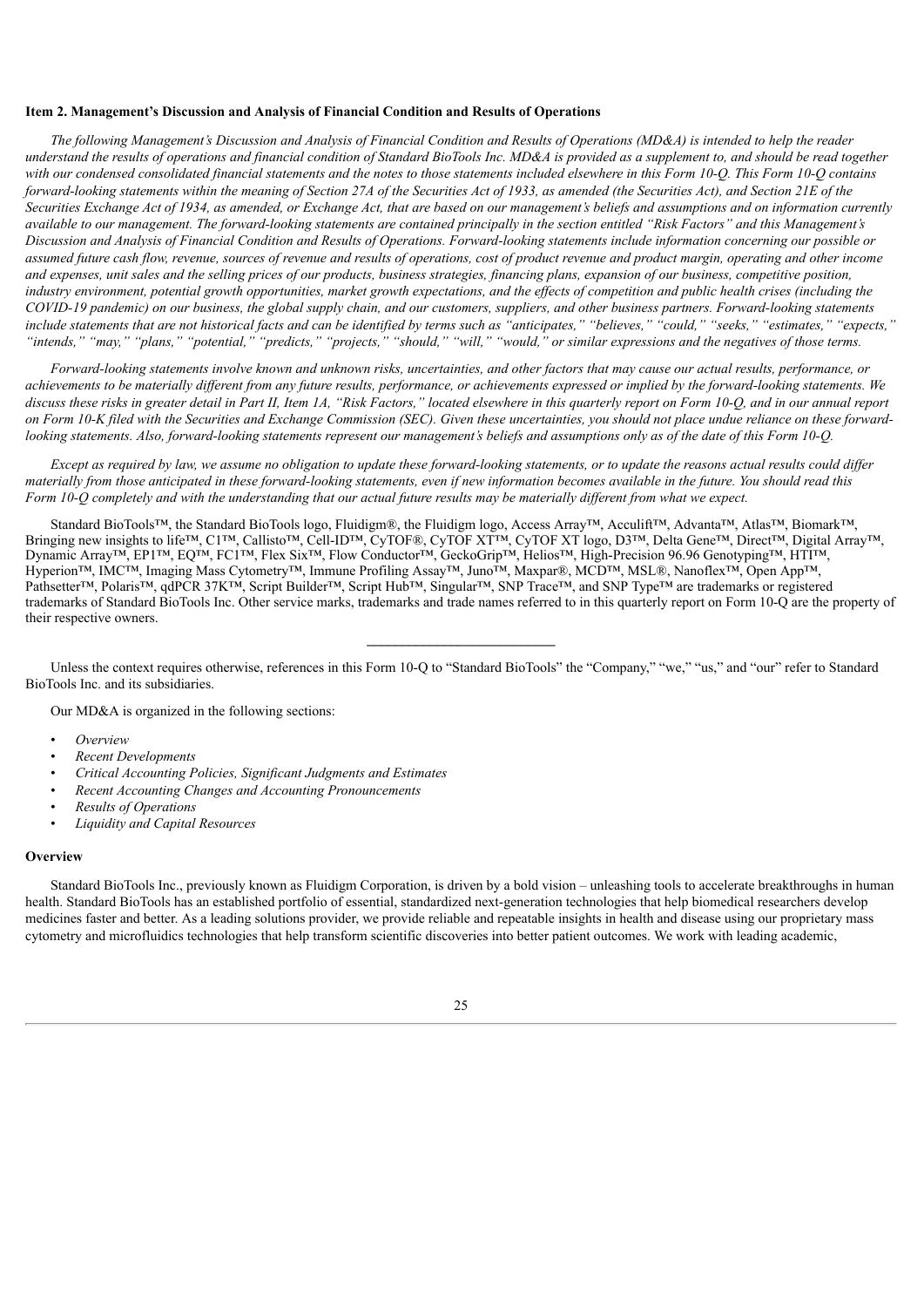government, pharmaceutical, biotechnology, plant and animal research, and clinical laboratories worldwide, focusing on the most pressing needs in translational and clinical research, including oncology, immunology, and immunotherapy.

We distribute our systems through our direct sales force and support organizations located in North America, Europe, and Asia-Pacific, and through distributors or sales agents in several European, Latin American, Middle Eastern, and Asia-Pacific countries. Our manufacturing operations are located in Singapore and Canada. Our facility in Singapore manufactures our integrated fluidic circuits (IFCs) as well as our microfluidics instruments, which are assembled by our contract manufacturer located within our Singapore facility. Our mass cytometry instruments, assays and reagents are manufactured at our facility in Canada.

Our total revenue for the three months ended March 31, 2022 was \$26.5 million and \$32.8 million for the three months ended March 31, 2021. We have incurred significant net losses since our inception in 1999 and, as of March 31, 2022, our accumulated deficit was \$812.3 million.

# **Recent Developments**

#### *Private Placement Issuance*

On January 23, 2022, we entered into (i) a Loan Agreement (the Casdin Bridge Loan Agreement) with Casdin Private Growth Equity Fund II, L.P. and Casdin Partners Master Fund, L.P. (collectively, Casdin) and (ii) a Loan Agreement (the Viking Bridge Loan Agreement, and together with the Casdin Bridge Loan Agreement, the Bridge Loan Agreements) and each a Bridge Loan) with Viking Global Opportunities Illiquid Investments Sub-Master LP and Viking Global Opportunities Drawdown (Aggregator) LP (collectively, Viking and, together with Casdin, the Purchasers and each, a Purchaser). Each Bridge Loan Agreement provided for a \$12.5 million term loan to the Company. The Bridge Loans were fully drawn on January 24, 2022. The Bridge Loans automatically converted into Series B Preferred Stock, defined below, upon the completion of the Preferred Equity Financing, defined below. The proceeds of the Bridge Loans may be used for working capital and general corporate purposes.

Also on January 23, 2022, we entered into separate Series B Convertible Preferred Stock Purchase Agreements (the Purchase Agreements) with each of the Purchasers pursuant to which, among other things, at the closing of the transactions contemplated thereby, and on the terms and subject to the conditions set forth therein, including the approval of our stockholders, we issued and sold an aggregate of \$225 million of convertible preferred stock on April 4, 2022, consisting of: (i) 112,500 shares of the Company's Series B-1 Convertible Preferred Stock, par value \$0.001 per share (the Series B-1 Preferred Stock), at a purchase price of \$1,000 per share to Casdin; and (ii) 112,500 shares of the Company's Series B-2 Convertible Preferred Stock, par value \$0.001 per share (the Series B-2 Preferred Stock, and together with the Series B-1 Preferred Stock, the Series B Preferred Stock) at a purchase price of \$1,000 per share to Viking (the Preferred Equity Financing, and together with the issuance of shares of Series B Preferred Stock in connection with the conversion of the Bridge Loans, the Private Placement Issuance). The proceeds of the Preferred Equity Financing will be used for expenses related to the Private Placement Issuance, as well as working capital, general corporate purposes and potential future merger and acquisition opportunities that we may identify from time to time.

Our board of directors (the Board) called a meeting (Special Meeting) to ask our stockholders to consider, vote upon and approve (i) a proposal to amend the Company's Eighth Amended and Restated Certificate of Incorporation (the Charter) to, among other things, increase the number of shares of common stock, par value \$0.001 per share, (Common Stock) of the Company that we are authorized to issue from two hundred million (200,000,000) shares to four hundred million (400,000,000) shares and to change our name to Standard BioTools Inc. (the Charter Amendment Proposal); (ii) a proposal to approve, in accordance with Nasdaq Listing Rule 5635, the issuance of (A) the Series B-1 Preferred Stock and the Series B-2 Preferred Stock pursuant to the Purchase Agreements, (B) the Series B-1 Preferred Stock and the Series B-2 Preferred Stock issuable pursuant to the terms of the Bridge Loan Agreements and (C) the Common Stock issuable upon the conversion of the Series B Preferred Stock (the Private Placement Issuance Proposal); and (iii) a proposal to adjourn the Special Meeting if the Special Meeting were convened and a quorum were present, but there were not sufficient votes to approve the Charter Amendment Proposal and the Private Placement Issuance Proposal (the Adjournment Proposal, and, together with the Private Placement Issuance Proposal and the Charter Amendment Proposal, the Stockholder Proposals). Each of the Private Placement Issuance Proposal and Charter Amendment Proposal were conditioned on the approval of the other proposal, and neither proposal would take effect unless both were approved by our stockholders. Our stockholders approved the Charter Amendment Proposal and Private Placement Issuance Proposal on April 1, 2022. The Private Placement Issuance closed on April 4, 2022.

On April 1, 2022, the Company filed with the Secretary of State of the State of Delaware (i) the Charter Amendment, (ii) the Series B-1 Preferred Stock Certificate of Designations to establish the preferences, limitations and relative rights of the Series B-1 Preferred Stock and (iii) the Series B-2 Preferred Stock Certificate of Designations to establish the preferences,

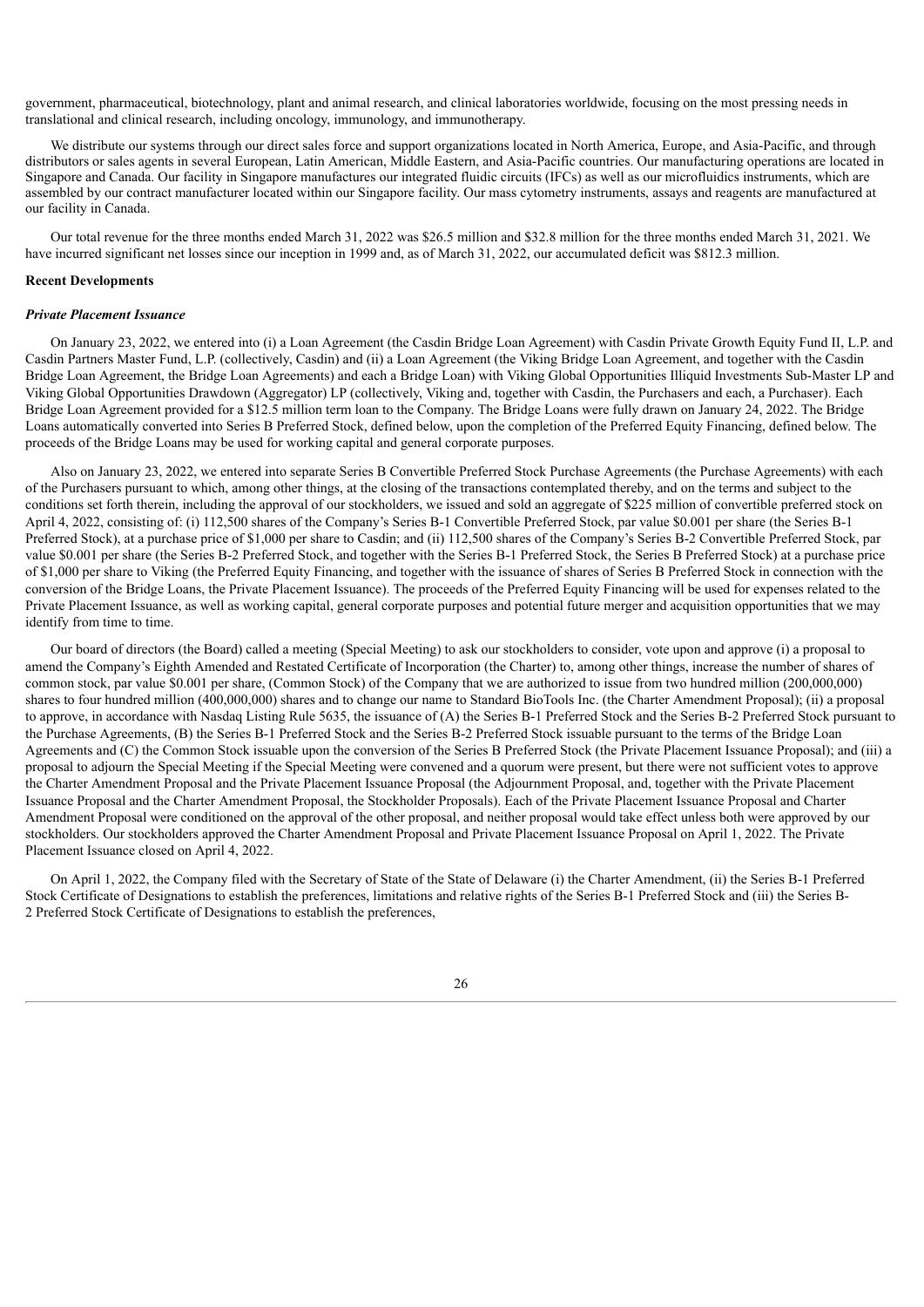limitations and relative rights of the Series B-2 Preferred Stock. The Charter Amendment, Series B-1 Certificate of Designations and Series B-2 Certificate of Designations became effective upon filing.

On April 4, 2022, following stockholder approval of the Charter Amendment Proposal and the Private Placement Issuance Proposal, we received \$225 million, before expenses, and issued 225,000 shares of Series B Preferred Stock, pursuant to the Purchase Agreements. The Bridge Loans converted into 30,559 shares of Series B Preferred Stock. With the approval of the proposals, our name was changed to Standard BioTools Inc. Shortly after the closing of the Private Placement Issuance we also changed our ticker symbol for our common stock to LAB. Upon the closing of the Private Placement Issuance, Dr. Michael Egholm was appointed as the Company's President and Chief Executive Officer and as a member of the Board of Directors.

# *Business Update*

The capital from the Private Placement Issuance is expected to help fuel a realization of identified growth and cost opportunities and allow for new growth drivers as we pursue and consolidate complementary technologies across the life science ecosystem.

- **Achieving significantly greater breadth and scale**. With a strong platform and deeply experienced management team, we will strive to accelerate growth both organically and, importantly, inorganically to deliver breadth and scale to the Company.
- **Optimizing the cost structure**. As we work toward our goal of being sustainably cash flow positive, we intend to have a leaner general and administrative expense structure and a sales and marketing spend that is better aligned to support high-growth areas.
- **Leveraging a larger menu to expanding customer base.** We expect to direct sales and marketing towards expanding our relationships deeper into the life science ecosystem, including large biopharma, emerging biotech, and diagnostic companies and the broader contract research organization and contract manufacturing organization service provider network.
- **Accelerating growth in mass cytometry**. With particular emphasis on expanding our CyTOF and Imaging Mass Cytometry™ platforms to further support translational and clinical research, we intend to simplify the design and execution of deep cell profiling, standardize sample analysis with reproducible workflows and automation, and significantly advance capabilities for novel therapeutic development.
- **Realizing and rationalizing opportunities in targeted high-profit areas within microfluidics**. We plan to focus on targeted end-applications (e.g., proteomics, biomarker analysis) and key partnerships (e.g., Olink® Bioscience) while rationalizing business processes and execution.

In the audited consolidated financial statements and the related notes for the year ended December 31, 2021 included in our annual report on Form 10- K, filed with the SEC on March 8, 2022, we disclosed that we had performed an assessment to determine whether there were conditions or events, considered in the aggregate, that raised substantial doubt about our ability to continue as a going concern for at least the twelve-month period following the date the financial statements were issued. We believed that our then-current level of cash and cash equivalents, together with committed financing facilities, were not sufficient to fund ongoing operations for at least the twelve-month period after the financial statements were issued. Since then, we have closed the \$225 million Series B Preferred Equity Financing, as discussed in Note 3. The financing, which was contingent upon stockholder approval, was previously disclosed in Note 18 to our audited financial statements included in our 2021 annual report on Form 10-K. The completion of this investment has eliminated the doubt about the Company's ability to continue as a going concern. See Note 3 and Note 17 for additional discussion.

# **Critical Accounting Policies, Significant Judgments and Estimates**

Our condensed consolidated financial statements and the related notes included elsewhere in this Form 10-Q are prepared in accordance with accounting principles generally accepted in the United States. The preparation of these condensed financial statements in accordance with U.S. GAAP requires management to make estimates and assumptions that affect the amounts reported in the condensed consolidated financial statements and accompanying notes. We base our estimates on historical experience and on various other assumptions believed to be reasonable, which together form the basis for making judgments about the carrying values of assets and liabilities. We also assessed certain accounting matters that generally require consideration of forecasted financial information, including the unknown impact of the COVID-19 pandemic and the war in Ukraine. Accounting matters that rely on forecasted financial information included, but were not limited to, our inventory, and related reserves, and the carrying value of goodwill and other long-lived assets and liabilities. Actual results could differ materially from these estimates and could have a material adverse effect on our condensed consolidated financial statements. The full extent to which the COVID-19 pandemic impacts our business, results of operations and financial condition will

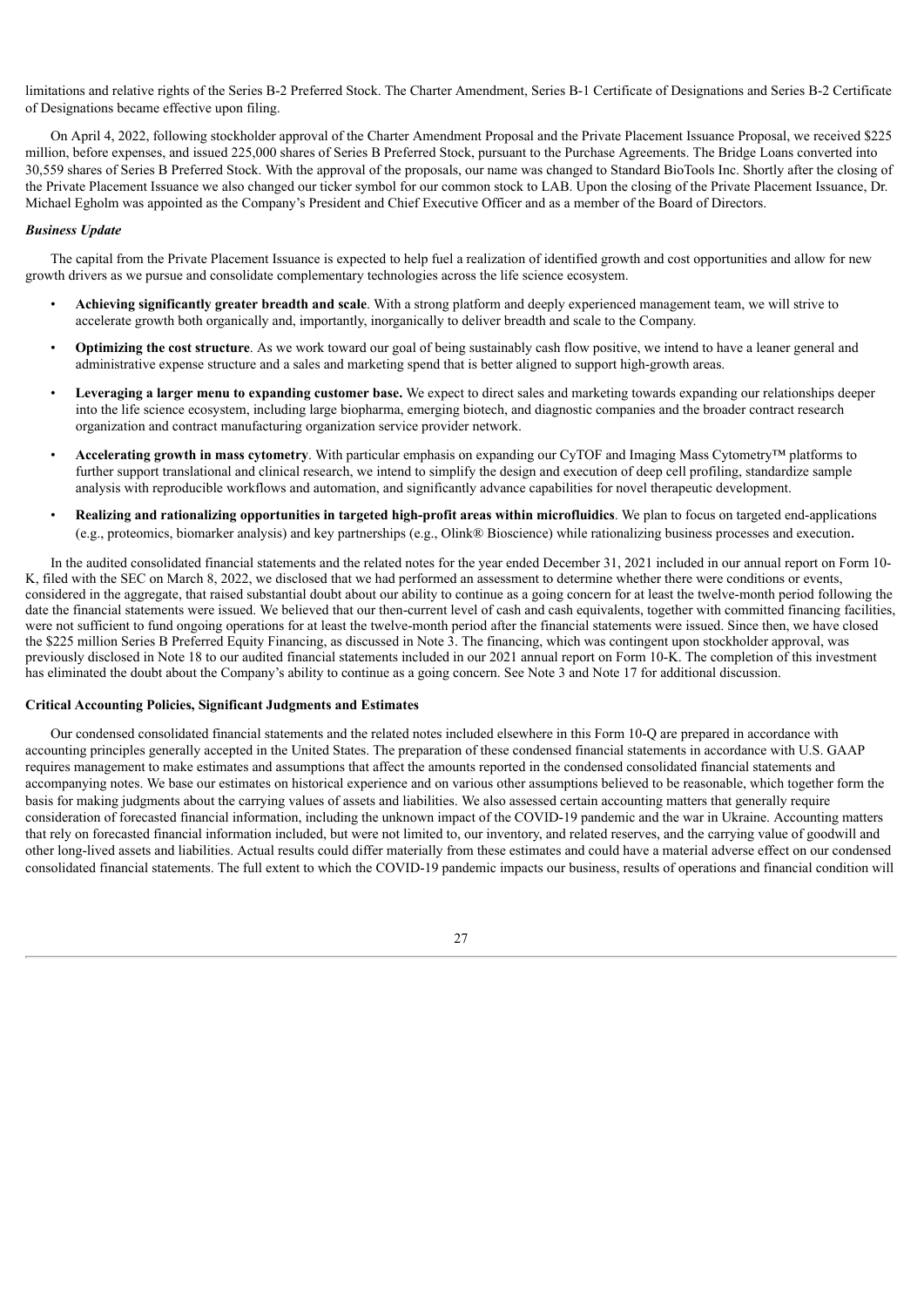depend on numerous evolving factors including, but not limited to, the magnitude and duration of the pandemic, the extent to which it will impact worldwide macroeconomic conditions, including the speed of recovery, and governmental and business reactions to the pandemic. We also use significant judgment in determining the fair value of financial instruments, including debt and equity instruments.

#### **Recent Accounting Changes and Accounting Pronouncements**

#### *Adoption of New Accounting Guidance*

In August 2020, the FASB issued ASU 2020-06 Debt-Debt with Conversion and Other Options (Subtopic 470-20) and Derivatives and Hedging-Contracts in Entity's Own Equity (Subtopic 815-40): Accounting for Convertible Instruments and Contracts in an Entity's Own Equity. The amendment to this ASU reduces the number of accounting models for convertible instruments and allows more contracts to qualify for equity classification, which is expected to result in more convertible instruments being accounted for as a single unit, rather than being bifurcated between debt and equity. The new guidance is effective for fiscal years beginning after December 15, 2021. We adopted ASU 2020-06 effective January 1, 2022. The adoption of ASU 2020- 06 did not have an impact on our 2014 and 2019 Convertible Notes.

In November 2021, the FASB issued ASU 2021-10 Government Assistance (Topic 832): Disclosures by Business Entities about Government Assistance. The amendment is effective for annual periods beginning after December 15, 2021.

The amendment establishes financial disclosure requirements for business entities that receive government assistance that they account for by analogizing to a grant or contribution model because there is no specific authoritative guidance under U.S. GAAP that applies to the transaction. Entities that receive this type of assistance should include the following information in their annual report: (1) the nature of the transaction, (2) the significant terms and conditions, (3) the accounting treatment, (4) the line items on the balance sheet and income statement that are affected along with (5) the respective amounts that have been recorded. We adopted ASU 2021-10 effective January 1, 2022. The adoption of ASU 2021-10 did not have a material impact on our financial statements.

*Recent Accounting Pronouncements*

None.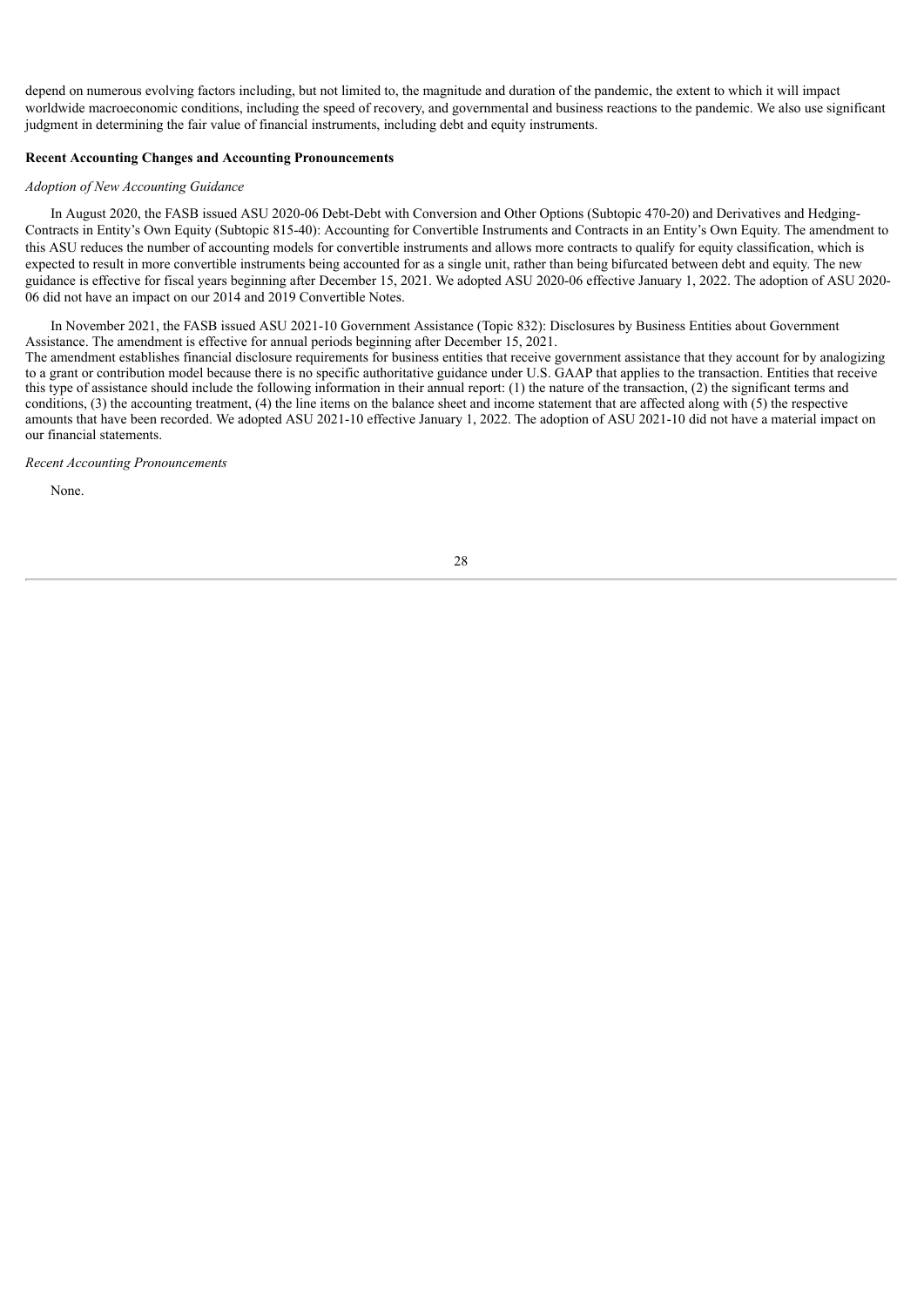# **Results of Operations**

The following table presents our historical condensed consolidated statements of operations data for the three months ended March 31, 2022 and 2021, and as a percentage of total revenue (in thousands):

|                                                  |             | Three Months Ended March 31. |           |         |  |  |  |  |
|--------------------------------------------------|-------------|------------------------------|-----------|---------|--|--|--|--|
|                                                  | 2022        |                              | 2021      |         |  |  |  |  |
| Revenue                                          | 26,504<br>S | $100\%$ \$                   | 32,794    | $100\%$ |  |  |  |  |
| Costs and expenses                               |             |                              |           |         |  |  |  |  |
| Cost of product revenue                          | 12,339      | 47                           | 11,663    | 35      |  |  |  |  |
| Cost of service revenue                          | 1,928       |                              | 2,090     | 6       |  |  |  |  |
| Research and development                         | 8,865       | 33                           | 10,753    | 34      |  |  |  |  |
| Selling, general and administrative              | 30,875      | 117                          | 27,608    | 84      |  |  |  |  |
| Total costs and expenses                         | 54,007      | 204                          | 52,114    | 159     |  |  |  |  |
| Loss from operations                             | (27,503)    | (104)                        | (19,320)  | (59)    |  |  |  |  |
| Interest expense                                 | (1,030)     | (4)                          | (887)     | (2)     |  |  |  |  |
| Loss on forward sale of Series B Preferred Stock | (37,792)    | (143)                        |           |         |  |  |  |  |
| Unrealized loss on bridge loans                  | (10,655)    | (40)                         |           |         |  |  |  |  |
| Other income (expense), net                      | 118         |                              | (285)     | (1)     |  |  |  |  |
| Loss before income taxes                         | (76, 862)   | (290)                        | (20, 492) | (62)    |  |  |  |  |
| Income tax benefit                               | 574         | $\overline{c}$               | 1,671     | 5       |  |  |  |  |
| Net loss                                         | (76, 288)   | $(288)\%$                    | (18, 821) | (57)%   |  |  |  |  |

#### *Revenue*

We generate revenue primarily from sales of our products and services, and by entering into product development agreements, license and royalty agreements, and grants. Our product revenue consists of sales of instruments and consumables. Consumables revenue is largely driven by the size of our installed base of instruments and the annual level of pull-through per instrument. Service revenue is linked to the sales and active installed base of our instruments as our service revenue primarily consists of post-warranty service contracts, preventive maintenance plans, instrument parts, installation and training. We sell our products to leading academic and government laboratories, as well as pharmaceutical, biotechnology, clinical, plant and animal research organizations and clinical laboratories worldwide.

*Development Revenue*. On March 31, 2020, we entered into an OEM Supply and Development Agreement (Development Agreement) with a customer to develop products based on our microfluidics technology. The Development Agreement provided for up-front and periodic milestone payments during its development stage, which was completed in the third quarter of 2021, and for on-going annual payments of \$0.4 million for sustaining efforts. During the three months ended March 31, 2022, we recognized \$0.1 million of development revenue associated with these fees. During the three months ended March 31, 2021, we recognized \$1.5 million of revenue from the project. Costs associated with the Development Agreement were recorded in research and development expense in the condensed consolidated statement of operations.

*Grant Revenue*. During the three months ended March 31, 2021, we recognized \$0.3 million of grant revenue by providing research and development services under a contractual arrangement we entered into in the second half of 2019. The contract was completed during the third quarter of 2021. Costs associated with the agreement were recorded in research and development expense in the condensed consolidated statement of operations.

*License Revenue.* We recognize revenue from license agreements when the license is transferred to the customer and the customer is able to use and benefit from the license. During the three months ended March 31, 2022, we entered into an agreement to settle intellectual property infringement claims and received a \$0.3 million payment in exchange for a license to certain of our intellectual property.

No single customer represented more than 10% of our total revenue for the three months ended March 31, 2022. Revenue from one customer exceeded 10% of total revenue for the three months ended March 31, 2021. Revenue from our five largest customers represented 21% and 27% of total revenue for the three months ended March 31, 2022 and 2021, respectively.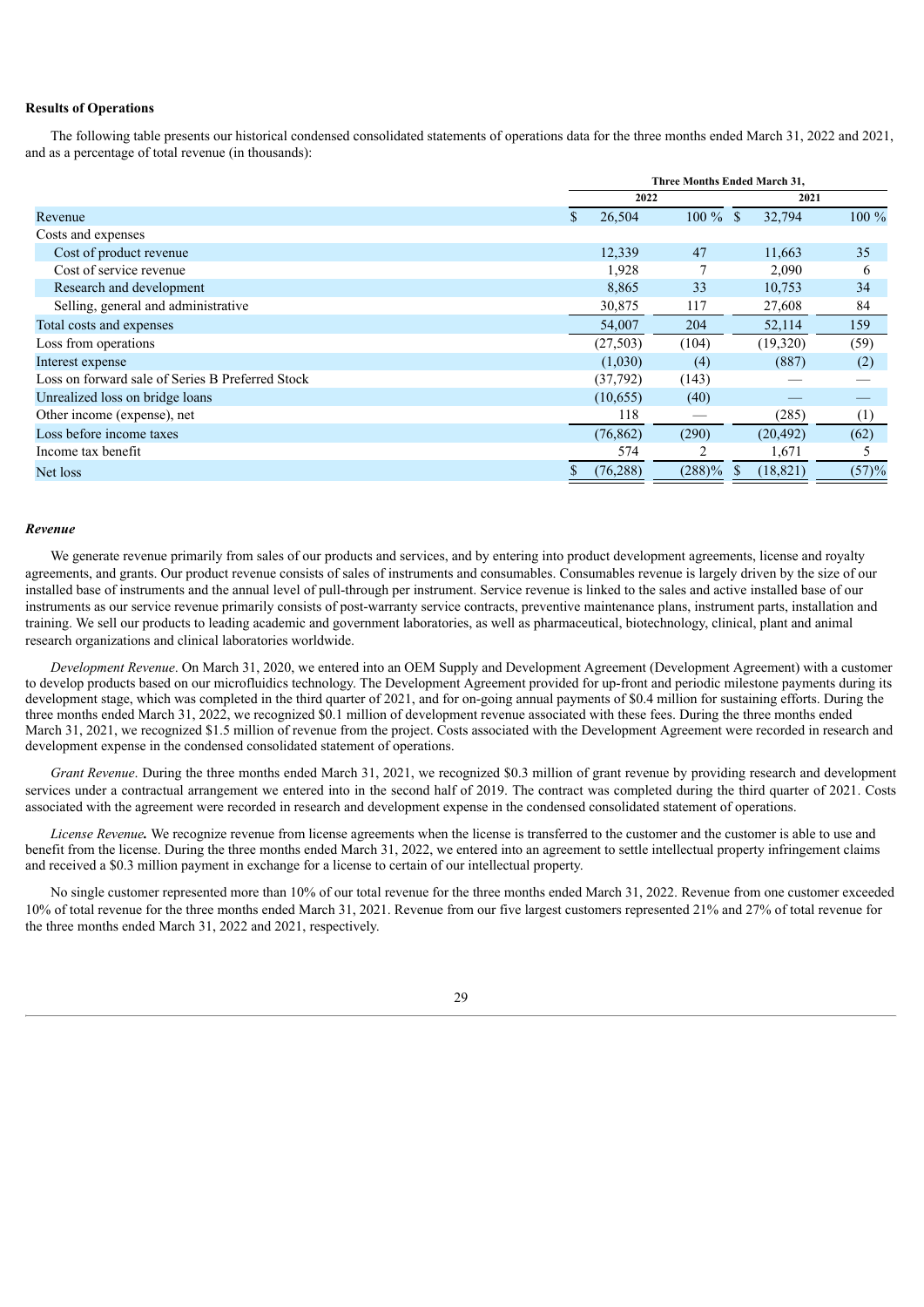The following table presents our revenue disaggregated by source for the three months ended March 31, 2022 and 2021 (in thousands):

|                             |            | Year-over-<br><b>Year Change</b> |              |                |          |
|-----------------------------|------------|----------------------------------|--------------|----------------|----------|
|                             |            | 2022                             |              | 2021           |          |
| Revenue:                    |            |                                  |              |                |          |
| Instruments                 | 7,523<br>S | 28 %                             | S<br>7,708   | 24 %           | $(2)\%$  |
| Consumables                 | 12,481     | 47                               | 17,020       | 52             | (27)%    |
| Product revenue             | 20,004     | 75                               | 24,728       | 76             | (19)%    |
| Service revenue             | 6,144      | 23                               | 6,286        | 19             | $(2)\%$  |
| Product and service revenue | 26,148     | 98                               | 31,014       | 95             | $(16)\%$ |
| Development revenue         |            | 88                               | 1,480        | $\overline{4}$ | $(94)\%$ |
| Grant revenue               |            |                                  | 300          |                | (100)%   |
| License revenue             |            | 268<br>$\overline{2}$            |              |                | NA       |
| Total revenue               | 26,504     | $100\%$                          | 32,794<br>S. | $100\%$        | (19)%    |

The following table presents our total revenue by geographic area for the three months ended March 31, 2022 and 2021 (in thousands):

|               | Three Months Ended March 31, |           |      |        |       | Year-over-         |
|---------------|------------------------------|-----------|------|--------|-------|--------------------|
|               | 2022                         |           | 2021 |        |       | <b>Year Change</b> |
| Americas      | 12.930                       | $49\%$ \$ |      | 18,523 | 56 %  | $(30)\%$           |
| <b>EMEA</b>   | 8,609                        | 32        |      | 9.142  | 28    | $(6)\%$            |
| Asia-Pacific  | 4,965                        | 19        |      | 5.129  | 16    | $(3)\%$            |
| Total revenue | 26,504                       | $100\ \%$ |      | 32,794 | 100 % | (19)%              |

# *Total Revenue*

Total revenue decreased by \$6.3 million, or 19%, for the three months ended March 31, 2022 compared to the three months ended March 31, 2021 primarily driven by a decline in consumables revenue and development revenue. A weaker dollar negatively impacted Company total revenues by 1.1 percentage points.

Americas revenue decreased by \$5.6 million, or 30%, for the three months ended March 31, 2022 compared to the three months ended March 31, 2021. The decline is primarily attributable to a reduction in product revenue driven by the sharp decline in the demand for COVID-19 testing products and by a \$1.4 million decline in development revenue. EMEA revenue decreased by \$0.5 million driven by a decline in mass cytometry instruments, and partially offset by an increase in microfluidics instruments revenue primarily from products launched in the second half of 2021. A weaker dollar contributed 4.0 percentage points of the 5.8 percentage point decrease in EMEA revenue. In Asia-Pacific, revenue decreased by \$0.2 million, or 3.2%, primarily due to a decline in consumables revenue, which was largely offset by an increase in instruments revenue.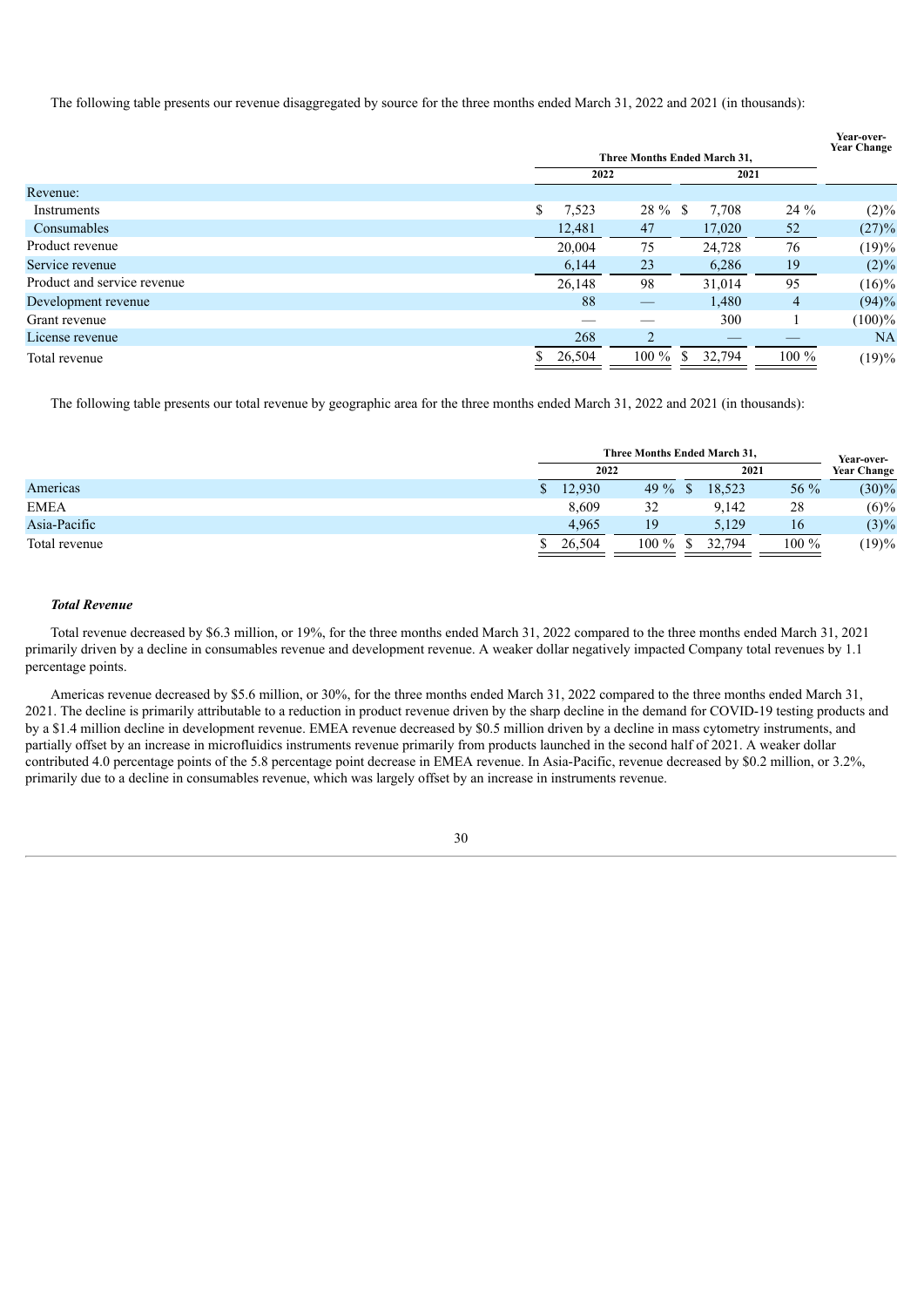*Product and Service Revenue.* The following tables present the split of product and service revenue between mass cytometry and microfluidics product categories and as a percentage of the respective category's total product and service revenue for the three months ended March 31, 2022 and 2021 (in thousands):

|                                   |     | Three Months Ended March 31, |      |     |        |                |          |  |  |
|-----------------------------------|-----|------------------------------|------|-----|--------|----------------|----------|--|--|
|                                   |     | 2022                         |      |     | 2021   | Year<br>Change |          |  |  |
| <b>Mass cytometry:</b>            |     |                              |      |     |        |                |          |  |  |
| Instruments                       | \$  | 4,370                        | 32%  | S.  | 4,965  | 35%            | (12)%    |  |  |
| Consumables                       |     | 4,766                        | 35   |     | 4,575  | 33             | 4%       |  |  |
| Total product revenue             |     | 9,136                        | 67   |     | 9,540  | 68             | $(4)\%$  |  |  |
| Service revenue                   |     | 4,394                        | 33   |     | 4,482  | 32             | $(2)\%$  |  |  |
| Total product and service revenue | \$. | 13,530                       | 100% | \$. | 14,022 | 100%           | $(4)\%$  |  |  |
| <b>Microfluidics:</b>             |     |                              |      |     |        |                |          |  |  |
| Instruments                       | \$  | 3,153                        | 25%  | \$  | 2,743  | 16%            | 15%      |  |  |
| Consumables                       |     | 7.715                        | 61   |     | 12,445 | 73             | (38)%    |  |  |
| Total product revenue             |     | 10,868                       | 86   |     | 15,188 | 89             | (28)%    |  |  |
| Service revenue                   |     | 1,750                        | 14   |     | 1,804  | 11             | $(3)\%$  |  |  |
| Total product and service revenue | \$  | 12,618                       | 100% | \$  | 16,992 | 100%           | $(26)\%$ |  |  |

Mass cytometry revenue decreased by \$0.5 million, or 4%, during the three months ended March 31, 2022 compared to the three months ended March 31, 2021. The year-over-year decrease was primarily attributable to an overall decrease in legacy mass cytometry instruments revenue, partially offset by an increase in revenue from CyTOF XT instruments, which were released in May 2021. The decline in microfluidics revenue of \$4.4 million, or 26%, during the three months ended March 31, 2022 compared to the three months ended March 31, 2021 is directly attributable to reduced demand for our COVID-19 testing products, partially offset by revenues from new BioMark O and BioMark X instruments, which were both released in the second half of 2021.

We expect the average selling prices of our products to fluctuate over time based on market conditions, product mix, and currency fluctuations.

#### *Product and Service Cost, Product and Service Gross Profit and Product and Service Margin*

Cost of product revenue includes manufacturing costs incurred in the production process, including component materials, labor and overhead, installation, packaging, and delivery costs. In addition, cost of product revenue includes amortization of developed technology and intangibles, royalty costs for licensed technologies included in our products, warranty, provisions for slow-moving and obsolete inventory, and stock-based compensation expense. Our cost of product revenue and related product margin may fluctuate depending on the capacity utilization of our manufacturing facilities in response to market conditions and the demand for our products.

Cost of service revenue includes direct labor hours, overhead, and instrument parts. Our cost of service revenue and related service margin may fluctuate depending on the variability in material and labor costs of servicing instruments.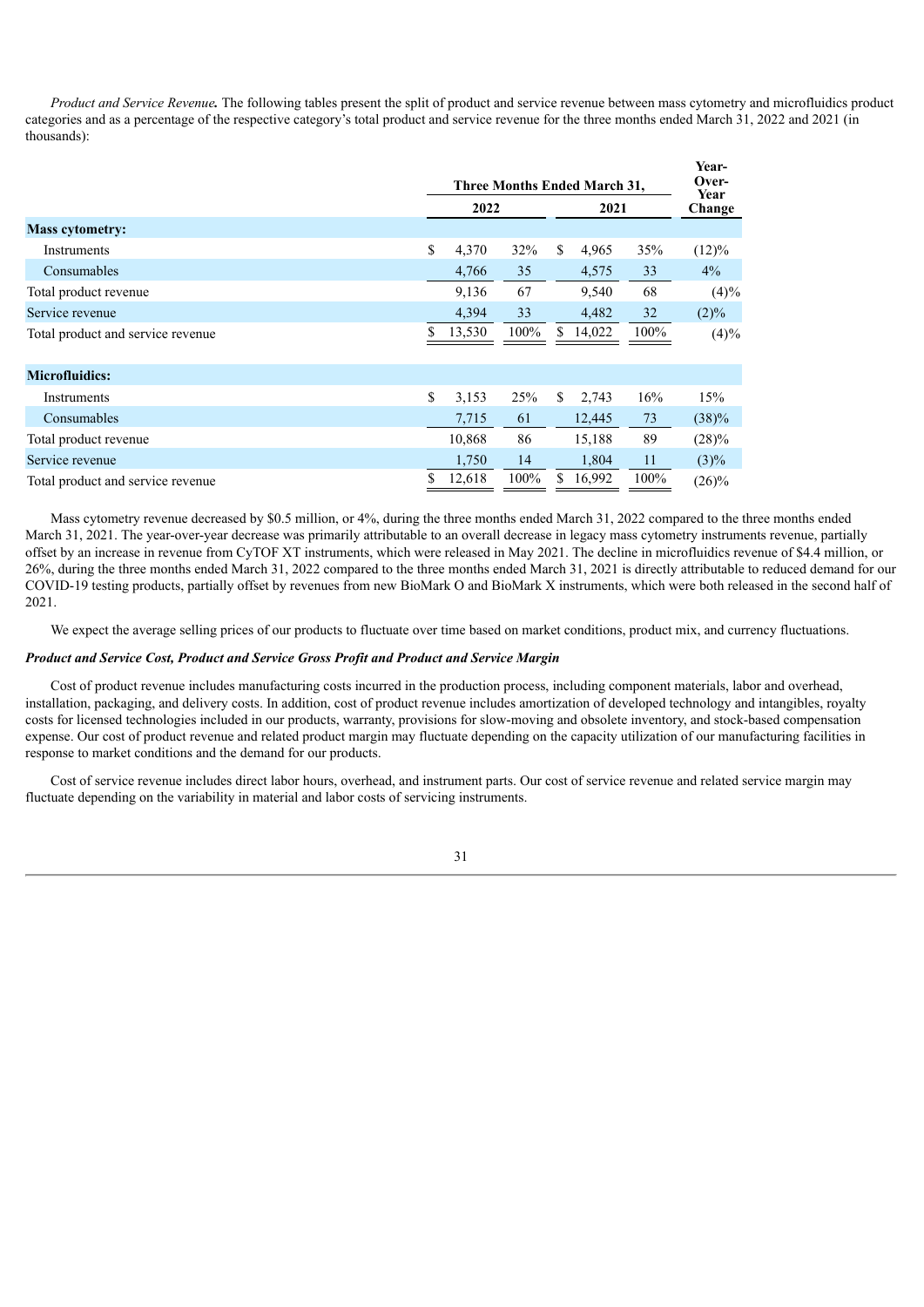The following table presents our product and service cost, product and service gross profit, and product and service margin for the three months ended March 31, 2022 and 2021 (in thousands):

|                                     | Three Months Ended March 31, | Year-over-<br>Year |        |               |
|-------------------------------------|------------------------------|--------------------|--------|---------------|
|                                     | 2022                         |                    | 2021   | Change        |
| Cost of product revenue             | \$<br>12,339                 | S.                 | 11,663 | $6\%$         |
| Cost of service revenue             | 1.928                        |                    | 2,090  | $(8)\%$       |
| Cost of product and service revenue | 14.267                       |                    | 13,753 | $4\%$         |
|                                     |                              |                    |        |               |
| Product and service gross profit    | \$<br>11.881                 | \$                 | 17.261 | $(31)\%$      |
| Product and service margin          | 45.4 $%$                     |                    | 55.7 % | (10.3)<br>ppt |

Product and service margin decreased by 10.3 percentage points for the three months ended March 31, 2022 compared to the three months ended March 31, 2021. Products introduced in the second half of 2021, which have lower average gross margins, reduced product and service margins by 2.4 percentage points for the three months ended March 31, 2022 compared to the three months ended March 31, 2021. Higher inventory reserves and warranty costs contributed 2.2 percentage points and 1.7 percentage points, respectively, to the decline in product and service margins. Fixed depreciation and amortization costs on a lower revenue base contributed 2.4 percentage points to the decline in product and service margins for the three months ended March 31, 2022 compared to the three months ended March 31, 2021. Other factors, including unfavorable product mix from lower COVID-19 consumables sales in the three months ended March 31, 2022 compared to the three months ended March 31, 2021, coupled with the impact of lower plant utilization for mass cytometry products account for the majority of the remaining decline in product and service gross margins for the three months ended March 31, 2022 compared to the three months ended March 31, 2021.

#### *Operating Expenses*

The following table presents our operating expenses for the three months ended March 31, 2022 and 2021 (in thousands):

|                                     | <b>Three Months Ended March 31.</b> |  |        |                |  |
|-------------------------------------|-------------------------------------|--|--------|----------------|--|
|                                     | 2022                                |  | 2021   | Year<br>Change |  |
| Research and development            | 8.865                               |  | 10.753 | $(18)\%$       |  |
| Selling, general and administrative | 30.875                              |  | 27.608 | $12 \%$        |  |
| Total operating expenses            | 39,740                              |  | 38,361 | $4\%$          |  |

#### *Research and Development*

Research and development expense consists primarily of compensation-related costs, product development and material expenses, and other allocated facilities and information technology expenses. Our research and development efforts have focused primarily on enhancing our technologies and supporting development and commercialization of new and existing products and services. Research and development expense also includes costs incurred in conjunction with research grants and development arrangements. We have made substantial investments in research and development since our inception and expect to continue to do so.

Research and development expense decreased by \$1.9 million, or 18%, for the three months ended March 31, 2022 compared to the three months ended March 31, 2021 as the year-ago period includes development costs related to products that were launched in the second half of 2021.

#### *Selling, General and Administrative*

Selling, general and administrative expense consists primarily of personnel costs for our sales and marketing, business development, finance, legal, human resources, information technology, and general management, as well as professional services, such as legal and accounting services.

Selling, general and administrative expense increased by \$3.3 million, or 12%, for the three months ended March 31, 2022 compared to the three months ended March 31, 2021. The increase was primarily due to \$3.4 million of costs associated with the Private Placement Issuance, and \$1.2 million of severance costs for our former CEO. Litigation costs decreased by \$1.1 million due to the resolution of patent infringement claims.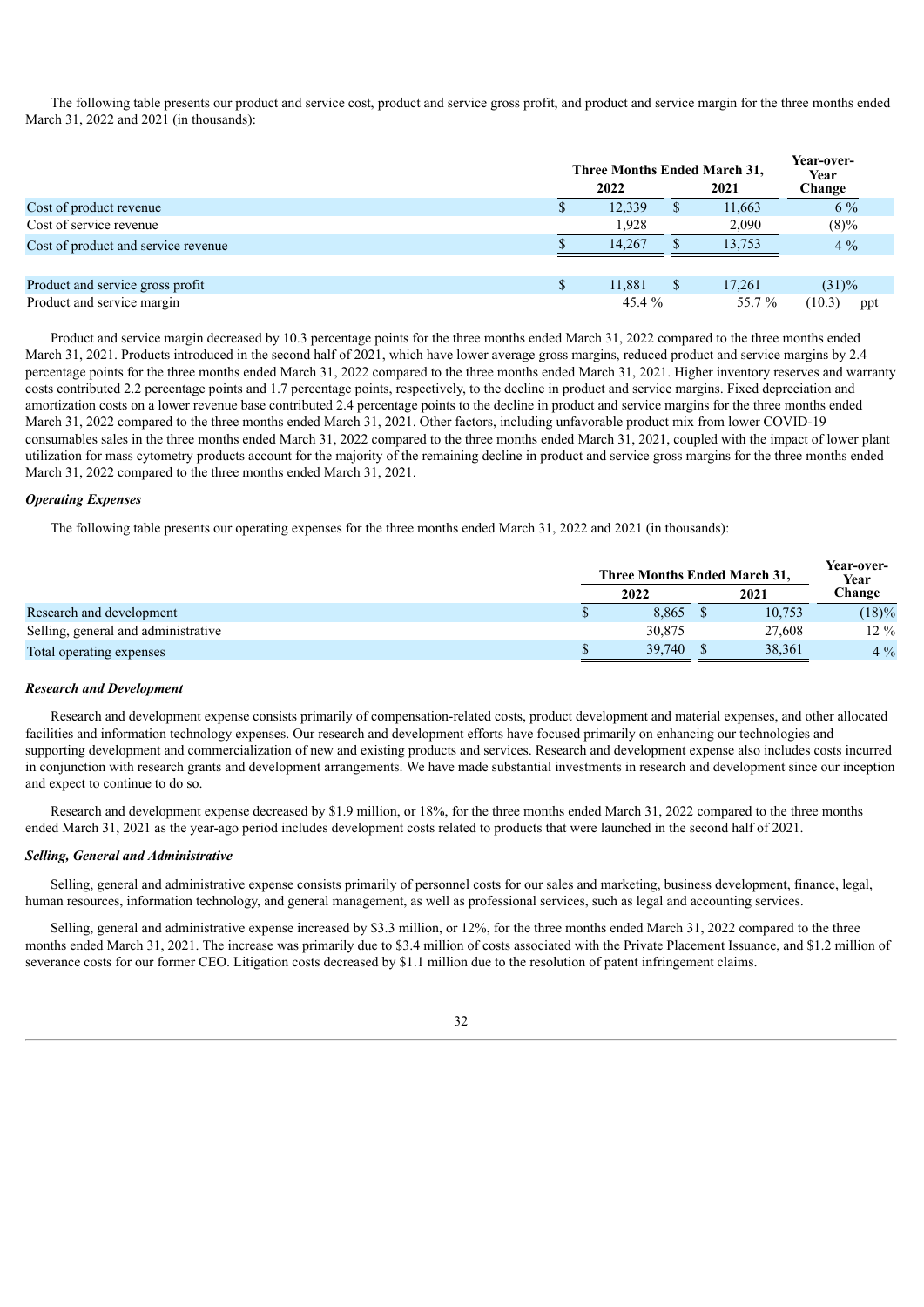Selling, general and administrative expenses for the rest of 2022 will be negatively impacted by costs associated with approximately \$5.0 million of cash retention bonuses and approximately \$2.9 million of stock-based compensation that will pay out over the next year through the first quarter of 2023.

#### *Interest Expense and Other Non-Operating Items*

The following table presents these items for the three months ended March 31, 2022 and 2021 (in thousands):

|                                                  | Three Months Ended March 31, |              |  |         | Year-over-<br>Year<br>Change |  |
|--------------------------------------------------|------------------------------|--------------|--|---------|------------------------------|--|
|                                                  | 2022<br>2021                 |              |  |         |                              |  |
| Interest expense                                 |                              | $(1,030)$ \$ |  | (887)   | $16\%$                       |  |
| Loss on forward sale of Series B Preferred Stock |                              | (37, 792)    |  |         | NA                           |  |
| Unrealized loss on bridge loans                  |                              | (10,655)     |  |         | NA                           |  |
| Other income (expense), net                      |                              | 118          |  | (285)   | (141)%                       |  |
| Total                                            |                              | (49,359)     |  | (1,172) | 4112 %                       |  |

Interest expense is comprised primarily of interest on our convertible debt and Term Loan Facility. The increase in interest expense for the three months ended March 31, 2022 compared to the three months ended March 31, 2021 is due primarily to our Term Loan Facility.

The Purchase Agreements, which promised to exchange 225,000 shares of Series B Preferred Stock for \$225 million at a future date, accounted for as forward sales contracts at fair value in accordance with ASC 480 because the Series B Preferred Stock includes certain contingent redemption features which created an obligation for the Company to repurchase its shares. The fair value of the forward sales contracts was determined using a Monte Carlo Simulation (MCS) analysis. Given the convertibility of the Series B Preferred Stock into cash or our common stock under several scenarios, the MCS analysis simulated the value of the Series B Preferred Stock under numerous scenarios, reflecting the impact of the various conversion and redemption provisions of the Series B Preferred Stock. The fair value of 225,000 shares of Series B Preferred Stock was \$262.8 million as of March 31, 2022. The increase in the fair value of the Series B Preferred Stock from January 23, 2022 to March 31, 2022 reflects the increase in the price of our common stock price since the inception of the contracts and the change in the value of the various conversion rights and key provisions discussed below. The loss of \$37.8 million on the forward sale of the Series B Preferred Stock represents the difference between the fair value of the Series B Preferred Stock of \$262.8 million and the \$225.0 million of cash to be received.

Applying the guidance in ASC 825 to the Bridge Loans, we have elected to record the Bridge Loans at their fair value, given the short period of time in which the Bridge Loans were expected to be outstanding. The Unrealized Loss on the Bridge Loans reflects the entire change in the value of the Bridge Loans as a single line item on the condensed consolidated statement of operations, including the portion attributable to accrued interest. Accordingly, we have recognized no interest expense on the Bridge Loans for the three months ended March 31, 2022.

The fair value of the Bridge Loans is largely driven by the value of our common stock and the value of the Series B Preferred Stock into which they were converted. The Unrealized Loss on the Bridge Loans of \$10.7 million was largely driven by an increase in the value in the price of our common stock from \$2.84 per share at inception to \$3.59 per share as of March 31, 2022 and, to a lesser extent, by the impact of the change in value of the various conversion options of the Series B Preferred Stock.

#### *Income Tax Benefit*

Our tax provision is generally driven by three components: (i) tax provision from our foreign operations, (ii) tax benefits from the amortization of acquisition-related intangible assets, and (iii) discrete items, such as changes in valuation allowances or adjustments upon finalization of tax returns. Depending on the relative value of these components, we can have either a tax benefit or expense for any given period.

We recorded a tax benefit of \$0.6 million, or an effective tax rate of 0.7%, for the three months ended March 31, 2022. In the three months ended March 31, 2021, we recorded a tax benefit of \$1.7 million, or an effective tax rate of 8.2%. Lower losses in certain of our foreign operations in the quarter ended March 31, 2022 compared to the quarter ended March 31, 2021 resulted in a lower tax benefit for our foreign operations for the three months ended March 31, 2022.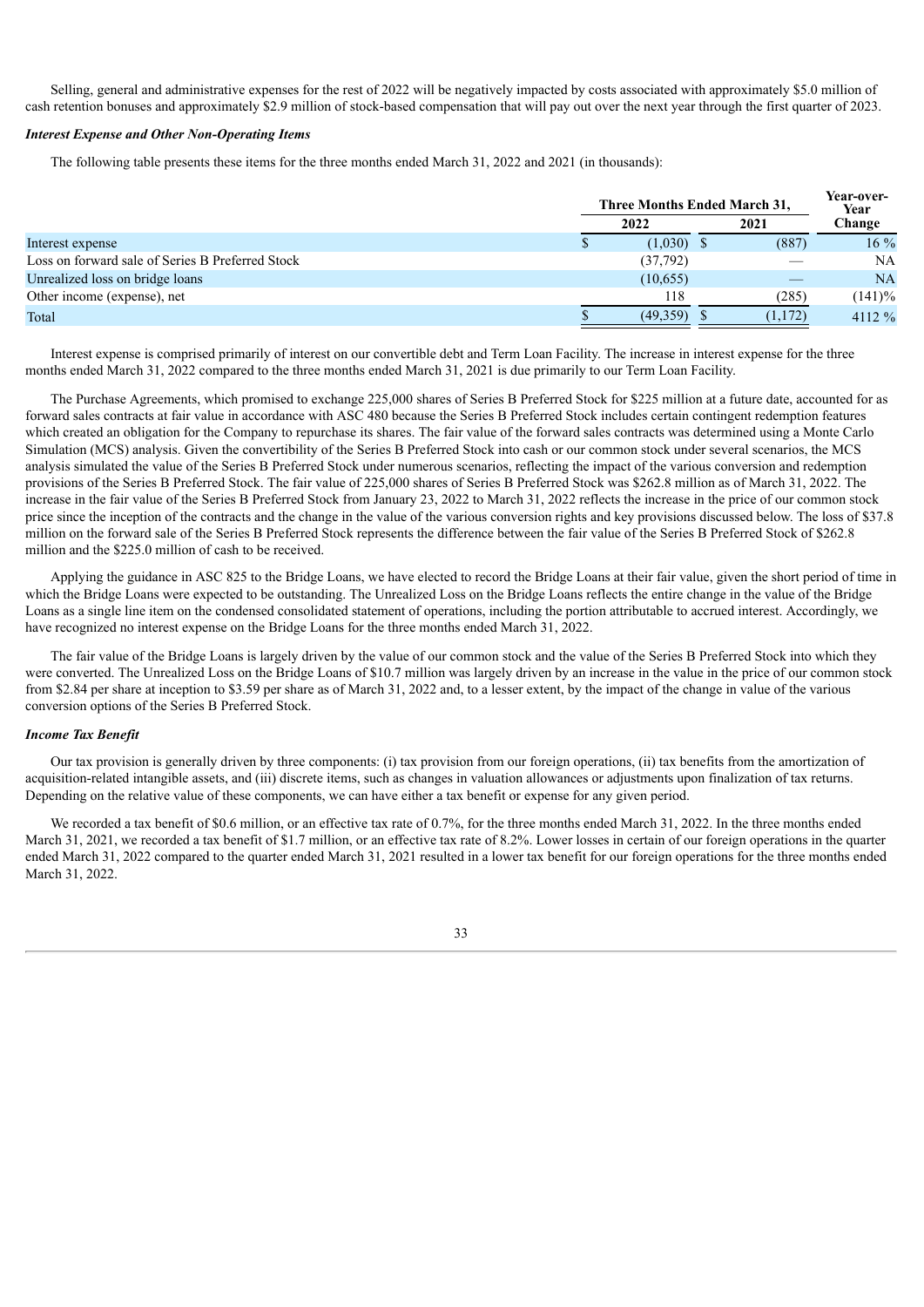# **Liquidity and Capital Resources**

#### *Sources of Liquidity*

As of March 31, 2022, our principal sources of liquidity consisted of \$30.0 million of cash and cash equivalents, as well as \$1.0 million of restricted cash and \$8.4 million of availability under the Revolving Credit Facility.

The following table presents our cash flow summary for the three months ended March 31, 2022 and 2021 (in thousands):

|                                                                           | Three Months Ended March 31, |               |  |           |  |  |
|---------------------------------------------------------------------------|------------------------------|---------------|--|-----------|--|--|
|                                                                           |                              | 2022          |  | 2021      |  |  |
| <b>Cash flow summary:</b>                                                 |                              |               |  |           |  |  |
| Net cash used in operating activities                                     |                              | $(15,590)$ \$ |  | (12,901)  |  |  |
| Net cash used in investing activities                                     |                              | (868)         |  | (4,923)   |  |  |
| Net cash provided by (used in) financing activities                       |                              | 18.075        |  | (1,026)   |  |  |
| Effect of foreign exchange rate fluctuations on cash and cash equivalents |                              | (85)          |  | 74        |  |  |
| Net increase (decrease) in cash, cash equivalents and restricted cash     |                              | 1,532         |  | (18, 776) |  |  |

Purchase obligations consist of contractual and legally binding commitments to purchase goods and services. The majority of our contracts are cancellable with little or no notice or penalty. However, once a vendor has incurred costs to fulfill a contract with us, and which costs cannot be otherwise deployed, we are liable for those costs upon cancellation.

We have additional obligations as part of our ordinary course of business, beyond those committed for capital expenditures and other purchase obligations and commitments for purchases of goods and services. For example, see Note 3 and Note 9 within our condensed consolidated financial statements for information about our short-term and long-term debt obligations and the Private Placement Issuance. See Note 10 within our condensed consolidated financial statements for information about our lease obligations, and see Note 16 within our condensed consolidated financial statements included elsewhere in this Form 10-Q for information about our various contractual and legally binding purchase commitments to purchase goods and services. Other than as disclosed above, there have been no material changes during the three months ended March 31, 2022 to our contractual obligations disclosed in our "Management's Discussion and Analysis of Financial Condition and Results of Operations" included in our annual report on Form 10-K for the year ended December 31, 2021. The expected timing of payments of our obligations is estimated based on current information. Timing of payments and actual amounts paid may be different, depending on the timing of receipt of goods or services, or changes to agreed-upon amounts for some obligations. In addition, some of our purchasing requirements are not current obligations and are therefore not included in the amounts above. For example, some of these requirements are not handled through binding contracts or are fulfilled by vendors on a purchase order basis within short time horizons.

#### *Net Cash Used in Operating Activities*

We derive cash flows from operations primarily from cash collected from the sale of our products and services, license agreements and grants. Our cash flows from operating activities are also significantly influenced by our use of cash for operating expenses and working capital to support the business. We have historically experienced negative cash flows from operating activities as we have expanded our business and built our infrastructure domestically and internationally.

Net cash used in operating activities for the three months ended March 31, 2022 was \$15.6 million and consisted of net loss of \$76.3 million, less noncash items of \$57.6 million and cash provided by assets and liabilities, net, of \$3.1 million. Non-cash items included a loss on forward sale of Series B Preferred Stock of \$37.8 million, an unrealized loss on the Bridge Loans of \$10.7 million, stock-based compensation expense of \$4.0 million, amortization of developed technology of \$3.0 million, depreciation and amortization of \$1.0 million, provision for excess and obsolete inventory of \$0.9 million, and a variety of smaller items.

The net decrease in assets and liabilities was primarily attributable to a \$3.0 million increase of accrued compensation and related benefits due to an increase in severance and retention bonuses, a reduction of accounts receivable, net of \$2.9 million, and an increase of accounts payable of \$1.9 million. These decreases were partially offset by an increase in inventories, net of \$3.6 million, and a decrease of other liabilities of \$1.3 million.

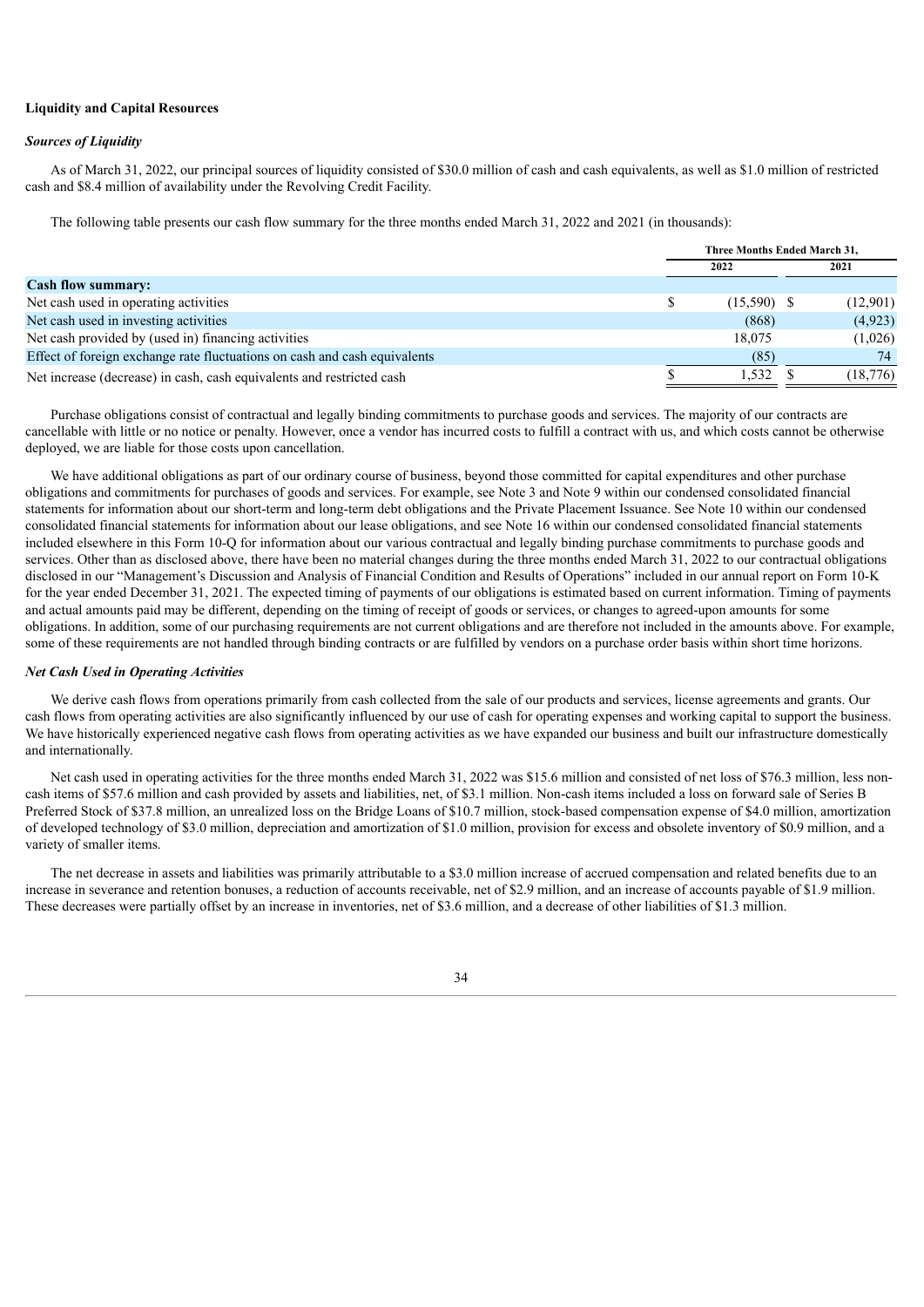### *Net Cash Used in Investing Activities*

Our primary investing activities consist of purchases, sales, and maturities of our short-term investments and capital expenditures for manufacturing, laboratory, computer equipment and software to support our infrastructure and workforce. We expect to continue to incur costs for capital expenditures to improve manufacturing efficiencies and strengthen information technology and network security. However, we may choose to decrease or defer certain capital expenditures and development activities, while further optimizing our organization.

Net cash used in investing activities for the three months ended March 31, 2022 was \$0.9 million. Capital expenditures of \$0.9 million were incurred primarily to expand our microfluidics IFC production capacity in Singapore related to the NIH Contract.

### *Net Cash Provided by (Used in) Financing Activities*

Net cash provided by financing activities totaled \$18.1 million during the three months ended March 31, 2022. The principal source of cash was proceeds from the \$25.0 million Bridge Loans, which occurred as part of the Private Placement Issuance. This was partially offset by repayments of \$6.8 million of advances under the Revolving Credit Facility.

#### *Capital Resources*

At March 31, 2022 and December 31, 2021, our working capital, excluding deferred revenues, current and deferred grant income, current, and restricted cash, was \$41.9 million and \$38.0 million, respectively, including cash and cash equivalents of \$30.0 million and \$28.5 million, respectively. We had no investments as of March 31, 2022 and December 31, 2021.

In February 2014, we closed an underwritten public offering of our 2014 Notes. Pursuant to the Indenture governing the 2014 Notes, holders of the 2014 Notes have the right, subject to certain conditions specified in such indenture, to require us to repurchase all or a portion of their 2014 Notes on each of February 6, 2024 and February 6, 2029, at a repurchase price in cash equal to 100% of the principal amount of the 2014 Notes plus accrued and unpaid interest. On February 6, 2021, holders of \$0.5 million of the 2014 Notes caused us to repurchase their notes in accordance with this provision leaving \$0.6 million of 2014 Notes outstanding as of March 31, 2022.

In November 2019, we closed a private placement to qualified institutional buyers pursuant to Rule 144A under the Securities Act of \$55.0 million aggregate principal amount of our 2019 Notes. The 2019 Notes bear interest at 5.25% per annum, payable semiannually on June 1 and December 1 of each year, beginning on June 1, 2020. The 2019 Notes will mature on December 1, 2024, unless earlier repurchased or converted pursuant to their terms. The 2019 Notes will be convertible at the option of the holder at any point prior to close of business on the second scheduled trading day preceding the maturity date. The initial conversion rate of the 2019 Notes is 344.8276 shares of the Company's common stock per \$1,000 principal amount of 2019 Notes (which is equivalent to an initial conversion price of \$2.90 per share). The conversion rate will be subject to adjustment upon the occurrence of certain specified events but will not be adjusted for any accrued and unpaid interest.

The 2019 Notes will also be convertible at our option upon certain conditions in accordance with the terms of the indenture governing the 2019 Notes. On or after December 1, 2021 to December 1, 2022, if the price of the Company's common stock has equaled or exceeded 150% of the Conversion Price (as defined in the indenture, currently \$2.90, subject to adjustment) for a specified number of days (Issuer's Conversion Option), we may, at our option, elect to convert the 2019 Notes in whole but not in part into shares of the Company, determined in accordance with the terms of the indenture. On or after December 1, 2022, if the price of the Company's common stock has equaled or exceeded 130% of the Conversion Price then in effect for a specified number of days, we may, at our option, elect to convert the 2019 Notes in whole but not in part into shares of the Company, determined in accordance with the terms of the indenture.

The foregoing summaries of the 2014 Notes and the 2019 Notes are not complete and are qualified in their entirety by the applicable indentures, forms of global notes, and other agreements and documents filed with the SEC.

On August 2, 2018, we entered into a Loan and Security Agreement with SVB (the Credit Agreement) for our Revolving Credit Facility, which provides for secured revolving loans in an aggregate amount of up to \$15.0 million, In August 2021, we amended our Revolving Credit Facility to extend the maturity date to August 2, 2023 and to provide for a new \$10.0 million Term Loan Facility (the Term Loan Facility and, together with the Revolving Credit Facility, the Credit Facility). The Credit Facility is collateralized by substantially all our property, other than intellectual property. The maturity date of the Term Loan Facility is July 1, 2025, subject to the following condition: in the event the principal amount of our convertible debt exceeds \$0.6 million as of June 1, 2024 or if the maturity date of our 2019 Notes has not been extended beyond January 1, 2026 by that date, then the maturity date of the Term Loan Facility will be June 1, 2024.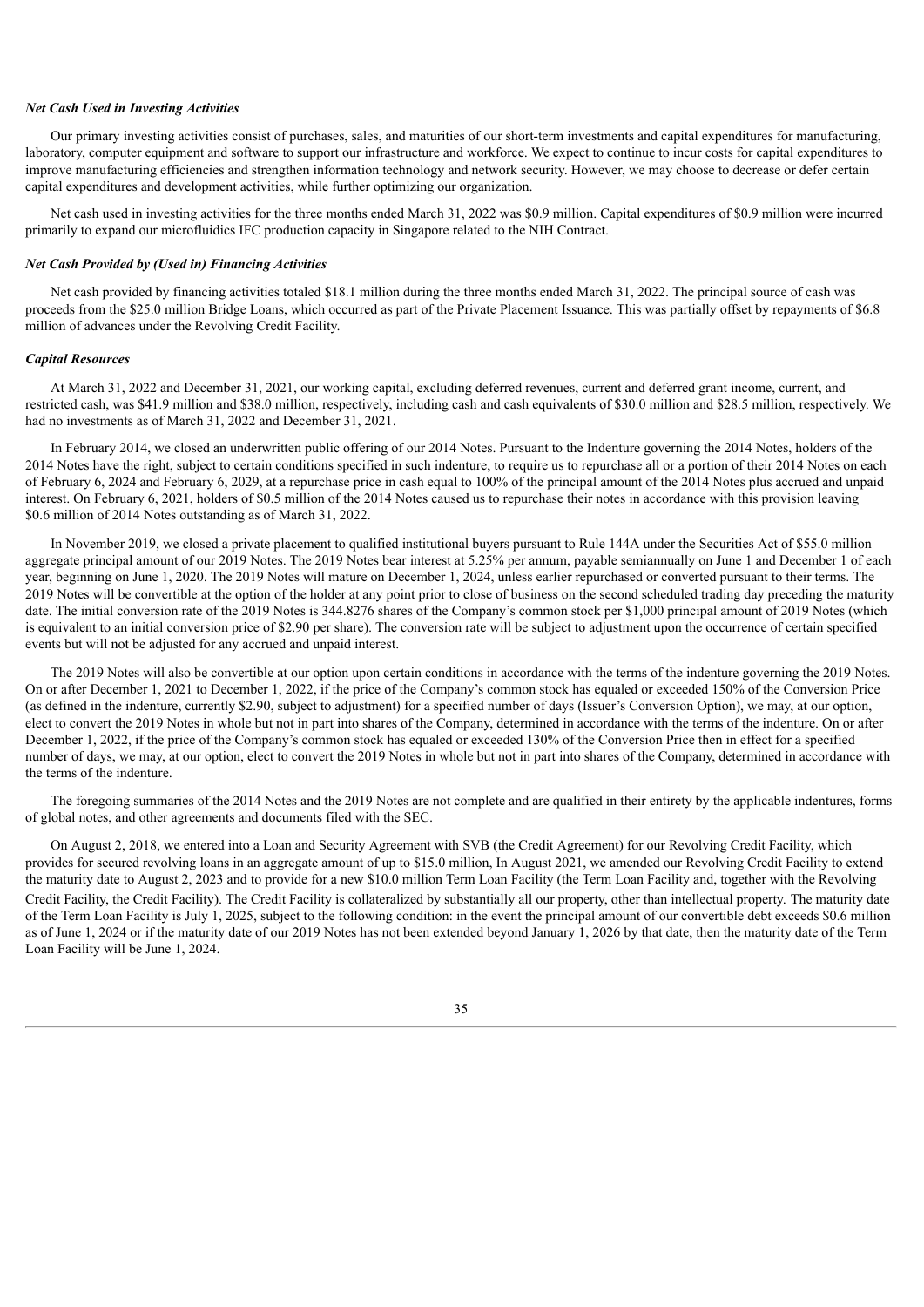As of March 31, 2022, the balance outstanding on the Term Loan Facility was \$10.1 million. Interest on the term loan accrues on the outstanding principal amount thereof at the greater of (i) a floating per annum rate equal to three quarters of one percentage point (0.75%) above the prime rate (as customarily defined), or 4% with a final payment equal to 6.5% of the aggregate original principal amounts of each term loan advance due on the earlier of the maturity date of the Term Loan Facility, the acceleration of the term loan advances or any prepayment of a term loan advance. Interest is payable monthly. The principal amount of the term loan advances is repayable beginning on August 1, 2023, in twenty-four equal monthly installments of principal plus monthly payments of accrued interest. The Amendment also added a financial covenant to the Credit Facility, requiring us to maintain a minimum Adjusted Quick Ratio (as defined) of at least 1.25 to 1.00.

As of March 31, 2022, total availability under the Revolving Credit Facility was \$8.4 million. We currently have no outstanding debt under the Revolving Credit Facility, and we are in compliance with all the terms and conditions of the Revolving Credit Facility as of March 31, 2022. See Note 9 to our condensed consolidated financial statements for more information about the Revolving Credit Facility and Term Loan Facility.

On January 23, 2022, we entered into \$25 million of Bridge Loans Agreements with Casdin and Viking. On April 4, 2022, we completed the Private Placement Issuance, receiving \$225 million of funding in exchange for the issuance of 225,000 shares of Series B Preferred Stock. The Bridge Loans also automatically converted into 30,559 shares of Series B Preferred Stock on April 4, 2022.

The rights, preferences and privileges of the Series B Preferred Stock are set forth in the Series B-1 Certificate of Designations and Series B-2 Certificate of Designations. The Series B Preferred Stock ranks senior to our common stock with respect to dividend rights, redemption rights and rights on the distribution of assets on any voluntary or involuntary liquidation, dissolution or winding up of the affairs of the Company. The holders of Series B Preferred Stock will be entitled to participate in all dividends declared on our common stock on an as-converted basis, on the terms and subject to the conditions set forth in the Series B Certificates of Designations.

The following is a brief summary of the conversion rights and other key provisions of the Series B Preferred Stock:

#### *Holder Voluntary Conversion Rights*

The Series B Preferred Stock is convertible at the option of the holders thereof at any time into a number of shares of Common Stock equal to the Conversion Rate (as defined in the Series B Certificates of Designations), which is initially 294.1176 shares of common stock per share of Series B Preferred Stock, in each case subject to certain adjustments and limitations on conversion.

### *Issuer Call Provision*

At any time after the fifth anniversary of the closing of the Private Placement Issuance, if the last reported sale price of the Common Stock is greater than 250% of the Conversion Price (as defined in the Series B Certificates of Designations) as of such time for at least 20 consecutive trading days immediately preceding the date of the notice of mandatory conversion, we may elect to convert all of the outstanding shares of Series B Preferred Stock into shares of common stock.

#### *Issuer Redemption Provision*

After the seventh anniversary of the closing of the Private Placement Issuance, subject to certain conditions, we may, at our option, redeem all of the outstanding shares of Series B Preferred Stock at a redemption price per share of Series B Preferred Stock, payable in cash, equal to the Liquidation Preference.

### *Change of Control Provisions*

If we undergo certain change of control transactions, each holder of outstanding shares of Series B Preferred Stock will have the option, subject to the holder's right to convert all or a portion of the shares of Series B Preferred Stock held by such holder into Common Stock prior to such redemption, to require us to purchase all or a portion of such holder's outstanding shares of Series B Preferred Stock that have not been converted into Common Stock at a purchase price per share of Series B Preferred Stock, payable in cash, equal to the greater of (A) the Liquidation Preference of such share of Series B Preferred Stock, and (B) the amount of cash and/or other assets that such holder would have been entitled to receive if such holder had converted such share of Series B Preferred Stock into Common Stock immediately prior to the change of control transaction (Change of Control Put).

In the event of a change of control in which we are anticipated to merge with another person and will not be the surviving corporation or if the Common Stock will no longer be listed on a U.S. national securities exchange, we will have a right to redeem, subject to the holder's right to convert into Common Stock prior to such redemption, all of such holder's shares of Series B Preferred Stock, or if a holder exercises the Change of Control Put in part, the remainder of such holder's shares of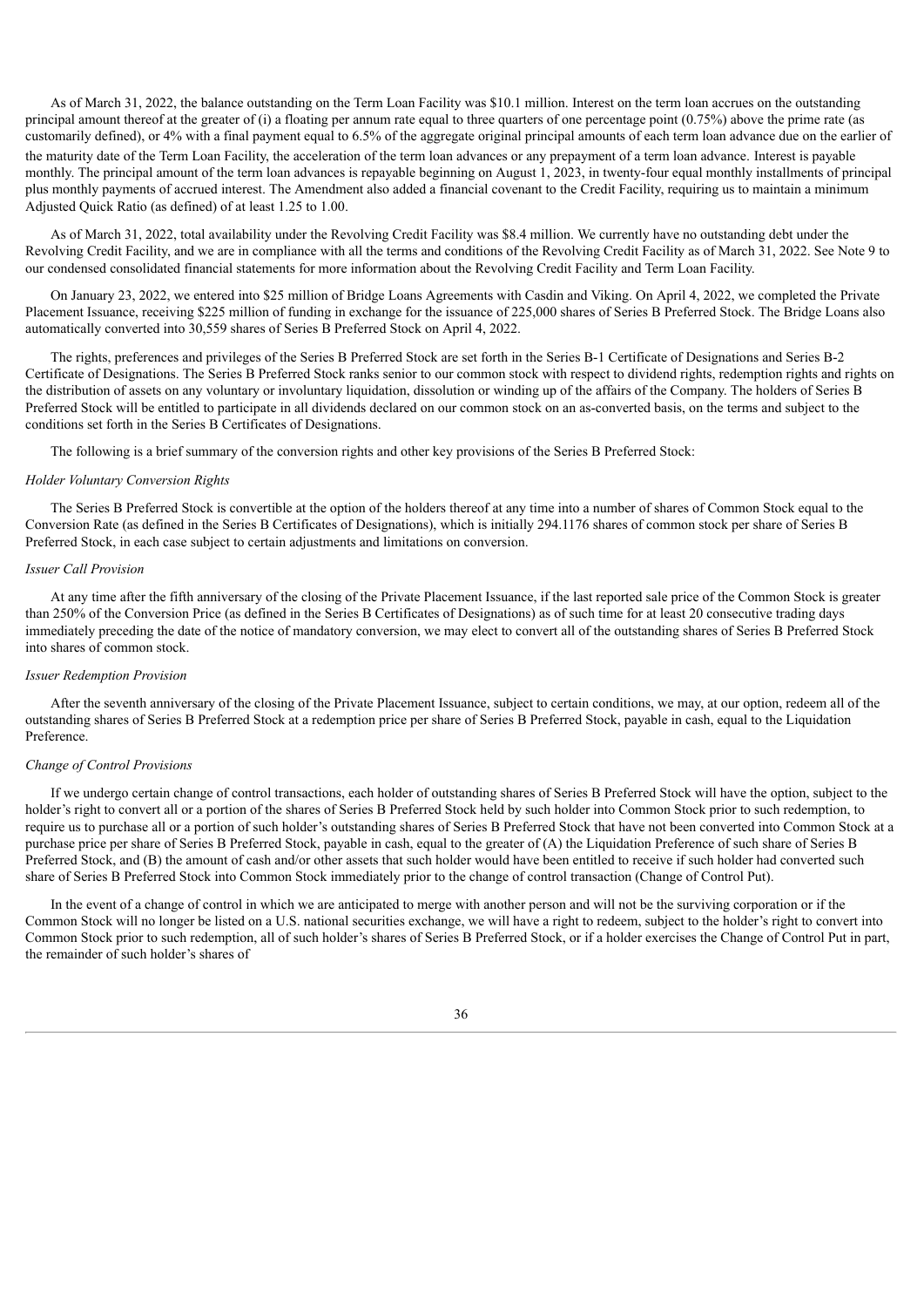Series B Preferred Stock, at a redemption price per share payable in cash, equal to the greater of (A) the Liquidation Preference of such share of Series B Preferred Stock, and (B) the amount of cash and/or other assets that the holder would have received if such holder had converted such share of Series B Preferred Stock into Common Stock immediately prior to the change of control transaction.

## *Liquidation Rights*

In the event of any voluntary or involuntary liquidation, dissolution or winding up of the affairs of the Company, the Series B Preferred Stock has a liquidation preference equal to the greater of (i) the Liquidation Preference (as defined in the Certificate of Designations, currently \$3.40) and (ii) the amount per share of Series B Preferred Stock that such holder would have received had all holders of Series B Preferred Stock, immediately prior to such voluntary or involuntary liquidation, dissolution or winding up of the affairs of the Company, converted all shares of Series B Preferred Stock into Common Stock pursuant to the terms of the Series B Certificates of Designations (without regard to any limitations on conversion contained therein).

We believe our existing cash, cash equivalents, and investments, along with funding available from Private Placement Issuance and the Revolving Credit Facility, will be sufficient to meet our working capital and capital expenditure needs for at least the next 12 months.

### **Item 3. Quantitative and Qualitative Disclosures about Market Risk**

Market risk represents the risk of loss that may impact our financial position due to adverse changes in financial market prices and rates. Our market risk exposure is primarily a result of fluctuations in foreign currency exchange rates and interest rates. We do not hold or issue financial instruments for trading purposes.

### *Foreign Currency Exchange Risk*

As we expand internationally our results of operations and cash flows will become increasingly subject to fluctuations due to changes in foreign currency exchange rates. Our revenue is generally denominated in the local currency of the contracting party. Historically, the majority of our revenue has been denominated in U.S. dollars. Our expenses are generally denominated in the currencies in which our operations are located, which is primarily in the United States, with a portion of expenses incurred in Singapore and Canada where our manufacturing facilities are located. Our results of operations and cash flows are, therefore, subject to fluctuations due to changes in foreign currency exchange rates. The volatility of exchange rates depends on many factors that we cannot forecast with reliable accuracy. We have experienced and will continue to experience fluctuations in our net income or loss as a result of transaction gains or losses related to revaluing certain current asset and current liability balances that are denominated in currencies other than the functional currency of the entities in which they are recorded. For the three months ended March 31, 2022, we had a foreign currency gain of \$0.1 million compared to a foreign currency loss of \$0.4 million in the prior year for the same period. To date, we have not entered into any foreign currency hedging contracts although we may do so in the future. As our international operations grow, we will continue to reassess our approach to manage our risk relating to fluctuations in currency rates. If foreign currency exchange rates had changed by 10% during the periods presented, it would not have had a material impact on our financial position or results of operations.

### *Interest Rate Sensitivity*

We had cash and cash equivalents of \$30.0 million as of March 31, 2022. These amounts were held primarily in cash on deposit with banks and money market funds which are short-term. We held no investments in treasury securities at March 31, 2022. Cash, cash equivalents and investments are held for working capital purposes. We believe that we do not have any material exposure to changes in the fair value of our money market portfolio as a result of changes in interest rates. Declines in interest rates, however, will reduce future investment income. If overall interest rates had decreased by 10% during the periods presented, our interest income would not have been materially affected.

#### *Fair Value of Financial Instruments*

We do not have material exposure to market risk with respect to investments. We do not use derivative financial instruments for speculative or trading purposes. We may adopt specific hedging strategies in the future.

#### **Item 4. Controls and Procedures**

#### *Evaluation of Disclosure Controls and Procedures*

Our management, with the participation of our Chief Executive Officer and our Chief Financial Officer, evaluated the effectiveness of our disclosure controls and procedures as of March 31, 2022. The term "disclosure controls and procedures," as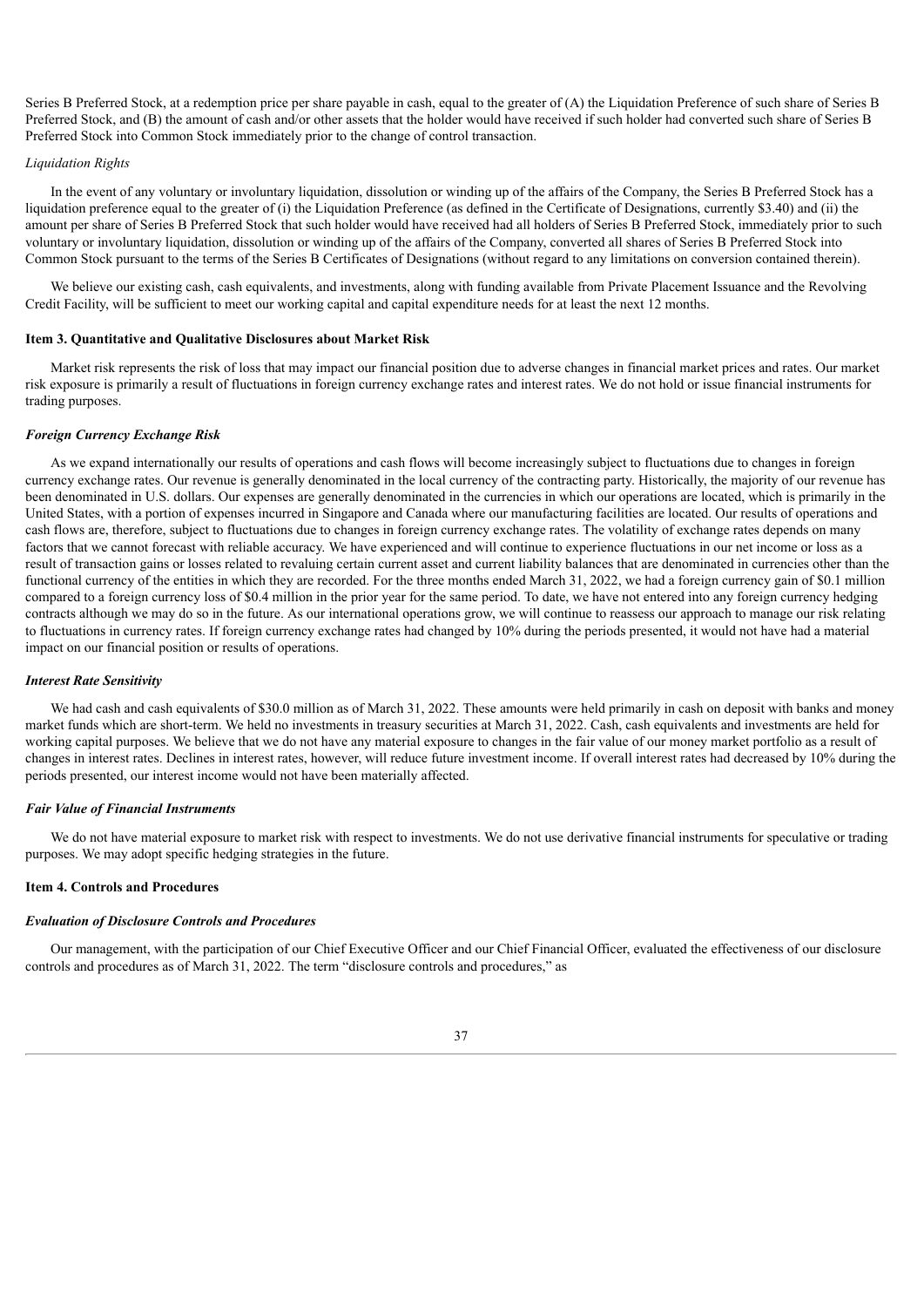defined in Rules 13a-15(e) and 15d-15(e) under the Exchange Act, means controls and other procedures of a company that are designed to ensure that information required to be disclosed by a company in the reports that it files or submits under the Exchange Act is recorded, processed, summarized and reported, within the time periods specified in the SEC's rules and forms. Disclosure controls and procedures include, without limitation, controls and procedures designed to ensure that information required to be disclosed by a company in the reports that it files or submits under the Exchange Act is accumulated and communicated to the company's management, including its principal executive and principal financial officers, as appropriate to allow timely decisions regarding required disclosure. Management recognizes that any controls and procedures, no matter how well designed and operated, can provide only reasonable assurance of achieving their objectives and management necessarily applies its judgment in evaluating the cost-benefit relationship of possible controls and procedures. Based on the evaluation of our disclosure controls and procedures as of March 31, 2022, our Chief Executive Officer and Chief Financial Officer concluded that, as of such date, our disclosure controls and procedures were effective at the reasonable assurance level.

### *Changes in Internal Control Over Financial Reporting*

There were no changes in our internal control over financial reporting that occurred during the three months ended March 31, 2022 that have materially affected, or are reasonably likely to materially affect, our internal control over financial reporting.

### *Limitations on the Ef ectiveness of Controls*

Control systems, no matter how well conceived and operated, are designed to provide a reasonable, but not an absolute, level of assurance that the objectives of the control system are met. Further, the design of a control system must reflect the fact that there are resource constraints, and the benefits of controls must be considered relative to their costs. Because of the inherent limitations in all control systems, no evaluation of controls can provide absolute assurance that all control issues and instances of fraud, if any, have been detected. Because of the inherent limitations in any control system, misstatements due to error or fraud may occur and not be detected.

38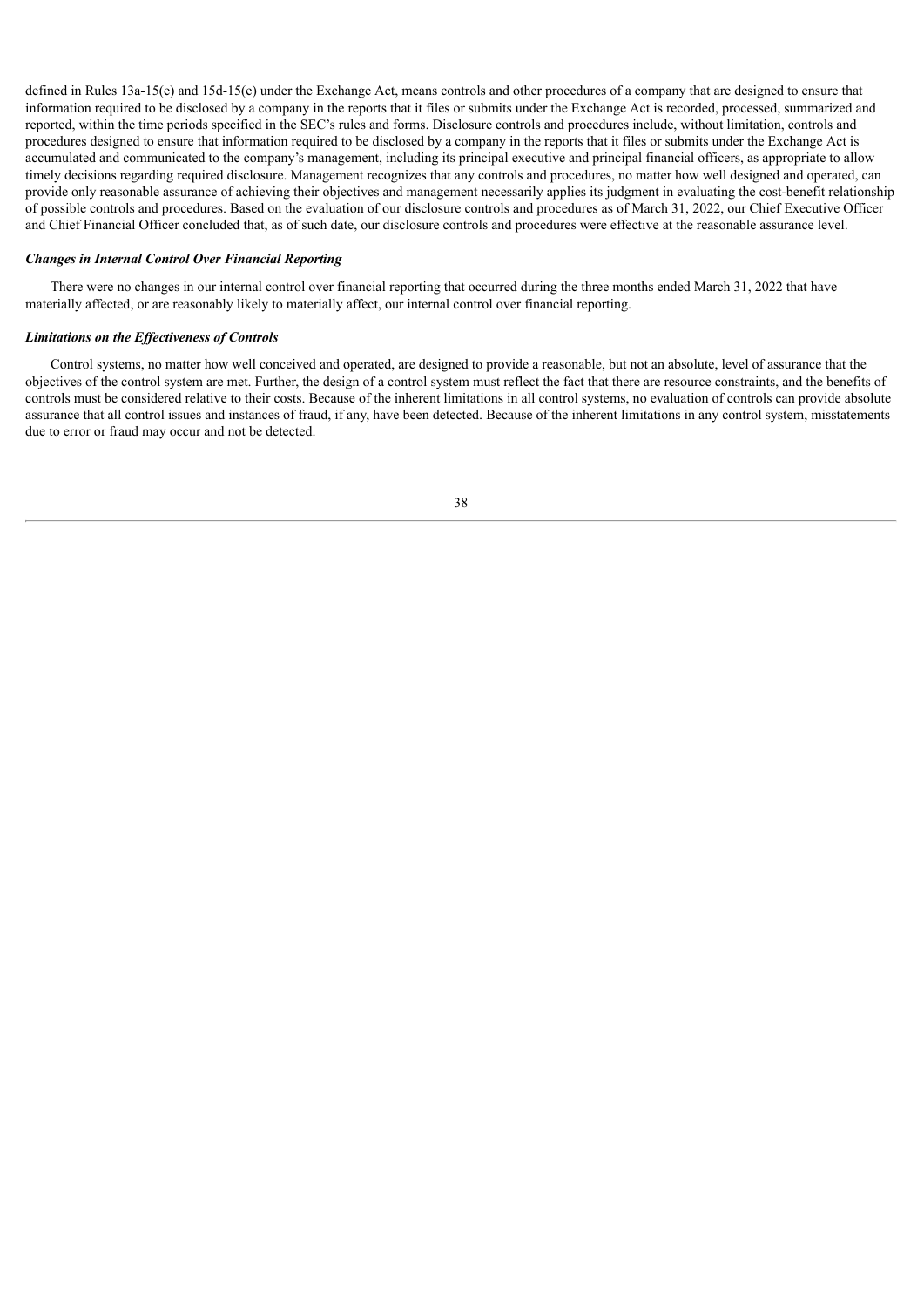### **PART II. OTHER INFORMATION**

#### **Item 1. Legal Proceedings**

In September 2020, a putative class action complaint alleging violations of the federal securities laws was filed against the Company (also naming our now-former Chief Executive Officer and our Chief Financial Officer as defendants) in the U.S. District Court for the Northern District of California (Reena Saintjermain, et al. v. Fluidigm Corporation, et al). The Court appointed a lead plaintiff and lead counsel in December 2020, and an amended complaint was filed on February 19, 2021. The complaint, as amended, seeks unspecified damages on behalf of a purported class of persons and entities who acquired our common stock between February 7, 2019 and November 5, 2019 and alleges securities laws violations based on statements and alleged omissions made by the Company during such period. The Company filed a motion to dismiss the complaint on April 5, 2021 and, on August 4, 2021, the Court granted defendants' motion to dismiss with leave to amend. A second amended complaint was filed on September 14, 2021. The Company filed a motion to dismiss the second amended complaint on October 29, 2021 and, on February 14, 2022, the Court granted defendants' motion and dismissed the second amended complaint with prejudice. On March 15, 2022, plaintiff filed a Notice of Appeal to the U.S. Court of Appeals for the Ninth Circuit. We believe the claims alleged in the complaint lack merit and we intend to defend this action vigorously.

In the normal course of business, we are from time to time involved in legal proceedings or potential legal proceedings, including matters involving employment, intellectual property, or others. Although the results of litigation and claims cannot be predicted with certainty, we currently believe that the final outcome of any currently pending matters would not have a material adverse effect on our business, operating results, financial condition, or cash flows. Regardless of the outcome, litigation can have an adverse impact on us because of defense and settlement costs, diversion of management resources, and other factors.

#### **Item 1A. Risk Factors**

We operate in a rapidly changing environment that involves numerous uncertainties and risks. The following risks and uncertainties may have a material and adverse effect on our business, financial condition, or results of operations. You should consider these risks and uncertainties carefully, together with all of the other information included or incorporated by reference in this quarterly report on Form 10-O. The risks described below are not the only ones we face. Our business is also subject to the risks that affect many other companies, such as employment relations, general economic conditions, global sociopolitical events and international operations. Further, additional risks not currently known to us or that we currently believe are immaterial may in the future materially and adversely affect our business, operations, liquidity and stock price. If any of these risks occur, our business, results of operations, or financial condition could suffer, the trading price of our securities could decline, and you may lose all or part of your investment.

### **Summary of Risk Factors**

### **Risks Related to our Business, Industry, and Strategy**

- The COVID-19 pandemic has significantly affected our business operations.
- Our financial results and revenue growth rates have varied significantly from quarter-to-quarter and year-to-year, and may not be consistent with expectations.
- We have incurred losses since inception, and we may continue to incur substantial losses for the foreseeable future.
- The life science markets are highly competitive and subject to rapid technological change.
- If our research and product development efforts do not result in commercially viable products within anticipated timelines, if at all, our business and results of operations will be adversely affected.
- Our future success is dependent upon our ability to expand our customer base and introduce new applications.
- If our products fail to achieve and sustain sufficient market acceptance, our revenue will be adversely affected.
- Our business growth strategy involves the potential for significant acquisitions.
- Our efficiency and cost-savings initiatives could be disruptive to our operations.
- Implementation of a company-wide enterprise resource planning (ERP) system could adversely affect our business.

### **Risks Related to Operations and Reliance on Third Parties**

- We may experience development or manufacturing problems or delays.
- Our business depends on research and development spending levels of our customers.
- Disruption of our manufacturing facilities or other operations, or in the operations of our customers or business partners, could result in cancellation of orders, delays in deliveries or other business activities, or loss of customers.

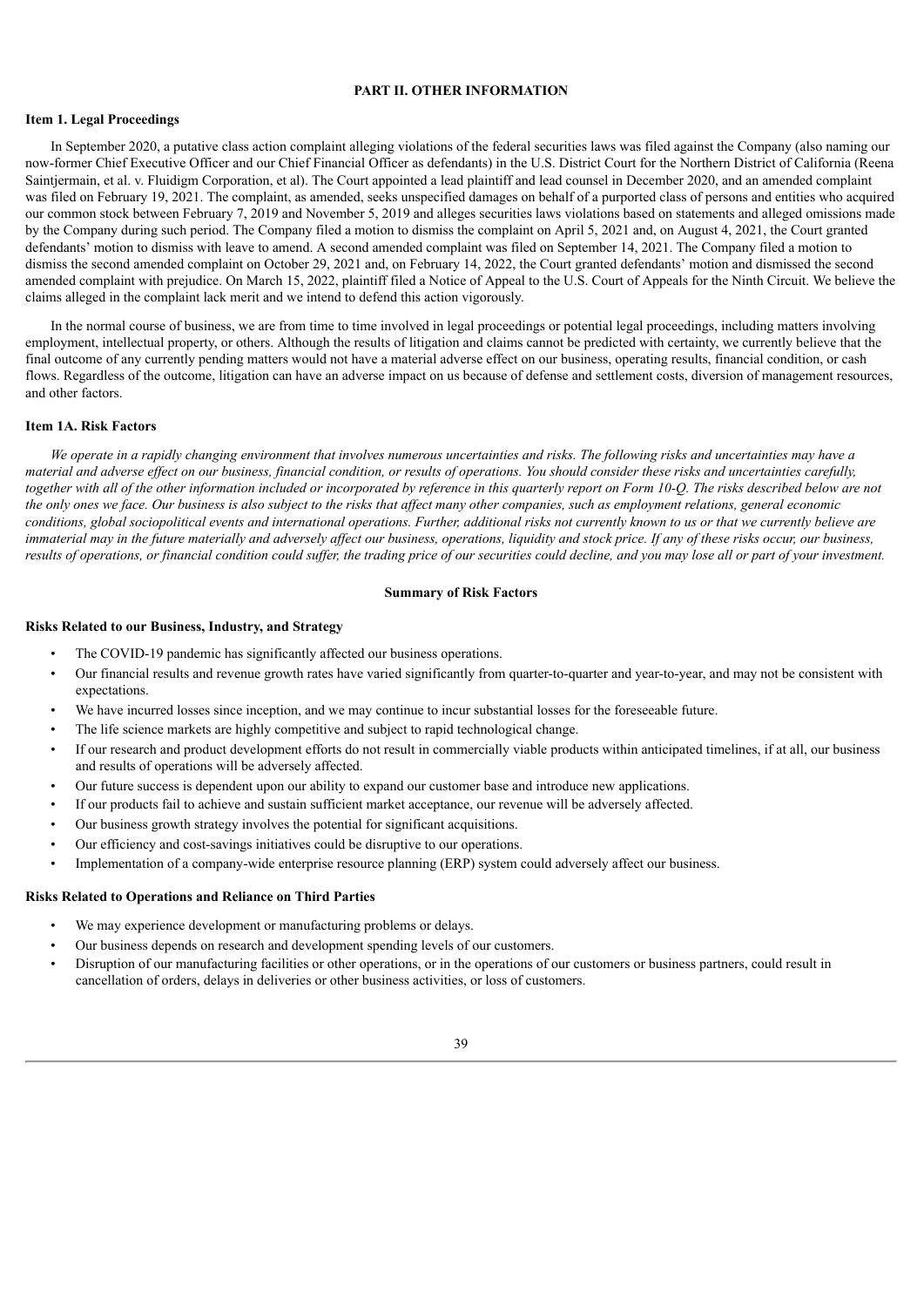- We rely on single and sole source suppliers for some of the components and materials used in our products.
- Any disruption or delay in the shipping or off-loading of our products may have an adverse effect on our financial condition and results of operations.
- Our business operations depend upon the continuing efforts of our management team and other key employees.
- Our distribution capabilities and direct sales, field support, and marketing forces must be sufficient to meet our customers' needs.
- To use our analytical systems, customers typically need to purchase specialized reagents.
- Security breaches, loss of data, cyberattacks, and other IT failures could adversely affect our business.

# **Risks Related to Quality and the Regulatory Environment**

- Our products could have defects or errors.
- Although the FDA granted Emergency Use Authorization (EUA) for our Advanta Dx SARS-CoV-2 RT-PCR Assay in August 2020 and an update to our EUA for use of the AZOVA COVID-19 Test Collection Kit in February 2021, among other updates, these authorizations are only valid during the COVID-19 public health emergency.
- To the extent we elect to label and promote any of our non-EUA products as medical devices, we would be required to obtain prior approval or clearance by the FDA or comparable foreign regulatory authority.
- Compliance or the failure to comply with current and future regulations affecting our products and business operations worldwide could cause us significant expense and adversely impact our business.

# **Risks Related to Economic Conditions and Operating a Global Business**

- We generate a substantial portion of our revenue internationally.
- Adverse conditions in the global economy may significantly harm our revenue, profitability, and results of operations.
- We are subject to fluctuations in the exchange rate of the U.S. dollar and foreign currencies.

# **Financial, Tax, and Accounting Risks**

- Our future capital needs are uncertain and we may need to raise additional funds in the future.
- Any failure to maintain effective internal control over financial reporting could adversely affect our business.
- We may not realize the value of our goodwill or other intangible assets.
- If we fail to comply with the covenants and other obligations under our debt facilities, the lenders may be able to accelerate amounts owed under the facilities and, in the case of our Credit Facility (as defined herein), may foreclose upon the assets securing our obligations.
- We are subject to risks related to taxation in multiple jurisdictions.
- We have a significant amount of outstanding indebtedness.

# **Risks Related to Intellectual Property**

- Our ability to protect our intellectual property and proprietary technology is uncertain.
- We may be involved in lawsuits to protect or enforce our patents and proprietary rights.
- We may be subject to damages resulting from claims that we or our employees have wrongfully used or disclosed alleged trade secrets.
- We depend on certain technologies that are licensed to us.
- We are subject to certain manufacturing restrictions related to licensed technologies that were developed with the financial assistance of U.S. governmental grants.
- We are subject to certain obligations and restrictions relating to technologies developed in cooperation with Canadian government agencies.

# **Risks Related to Our Common Stock**

- Our stock price is volatile.
- Future sales of our common stock in the public market could cause our stock price to fall.
- If securities or industry analysts publish unfavorable research about us or cease to cover our business, our stock price and/or trading volume could decline.
- Any conversions of our 2014 Notes or 2019 Notes will dilute the ownership interest of our existing stockholders.

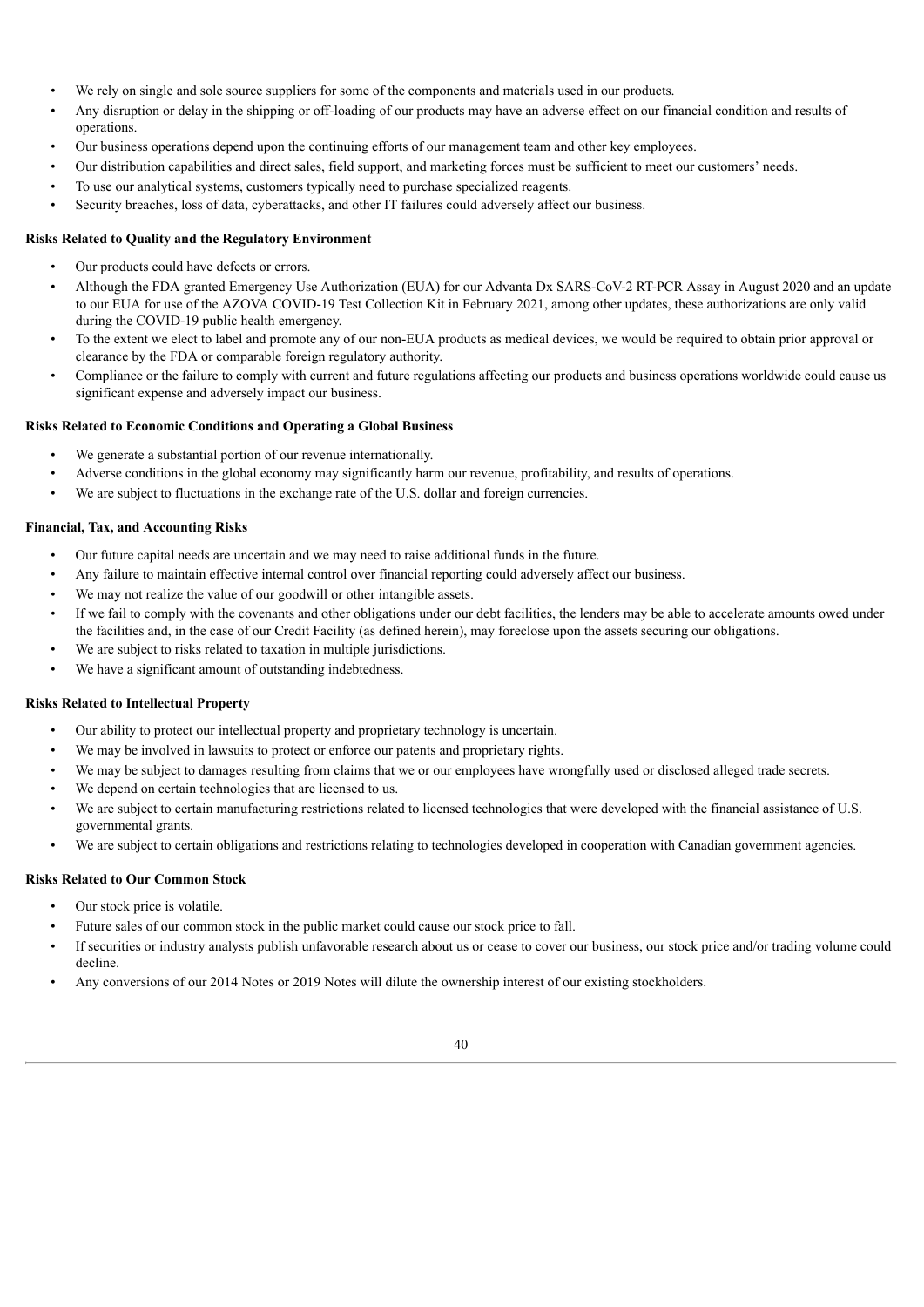## **Risks Related to our Capital Structure**

- The Purchasers own a significant portion of our total outstanding voting securities and may prevent other stockholders from influencing material corporate decisions.
- The market value of our Common Stock could decline if the holders of our Series B Preferred Stock sell their shares when transfer restrictions expire.
- The holders of Series B-1 Preferred Stock and Series B-2 Preferred Stock may exercise influence over us, including through their ability to each designate a member of our board of directors.

# **RISKS RELATED TO OUR BUSINESS, INDUSTRY, AND STRATEGY**

# The global COVID-19 pandemic has significantly affected our business operations and could continue to adversely impact our financial position **and cash flows to an extent that is unknown and difficult to predict.**

The pandemic and international public health emergency caused by SARS-CoV-2, the novel strain of coronavirus that causes the disease commonly known as COVID-19, has adversely affected all the countries in which we and our customers, suppliers, and other business partners operate, disrupting supply chains, causing significant volatility in global financial markets, and raising the prospect of an extended global recession. Public health problems resulting from COVID-19 and precautionary measures instituted by governments and businesses to mitigate its spread and resurgence, including travel restrictions and quarantines, could continue to contribute to a general slowdown in the global economy, cause increasingly adverse impacts on our customers, suppliers, and other business partners, and further disrupt our operations. Changes in our operations as a result of the COVID-19 pandemic have resulted in inefficiencies and delays, including in sales and product development efforts, and additional costs related to business continuity initiatives that cannot be fully mitigated through succession planning, employees working remotely, or teleconferencing technologies.

The COVID-19 pandemic and related governmental and societal reactions have had, and may continue to have, a negative impact on our business, liquidity, results of operations, and stock price due to the occurrence of some or all of the following events or circumstances among others:

- reduced demand for some of our products and services due to the impact of COVID-19 on our customers, including in the global academic research community;
- the negative impact of ongoing travel restrictions and social distancing policies on our sales operations, marketing efforts, and customer field support;
- diminished business productivity due to inefficiencies in employees working from home or increasing physical distancing and other pandemic response protocols in our production facilities;
- increased voluntary turnover, together with impaired ability to hire and effectively train new personnel due to labor shortages, travel restrictions, and physical distancing protocols;
- increased susceptibility to the risk of information technology security breaches and other disruptions due to increased volumes of remote access to our information systems from our employees working at home;
- increased operating costs if one of our facilities were to experience a COVID-19 outbreak;
- disruption of the operations of our contract manufacturers, suppliers, and other business partners;
- shortages or delays in the supply of components and materials used in our products; and
- increased volatility in our stock price due to financial market instability.

In addition to its negative impact on some aspects of our business, the COVID-19 pandemic has been a source of opportunity for our diagnostics business, opening up external funding sources to support innovation and product development and resulting in increased revenues due to sales of our Advanta Dx SARS-CoV-2 RT-PCR test and related sales of our microfluidics instruments. However, as vaccines and alternative testing options for the coronavirus have become available and the perceived threat of the pandemic has receded, the demand for our COVID-19 testing products has slowed, resulting in a corresponding decline in related revenue.

In 2021, factors such as supply chain constraints, China trade restrictions, and the ongoing slowdown in the Asia-Pacific region caused our overall revenues to decline more than expected. The extent to which the COVID-19 pandemic will continue to impact our business and financial results will depend on future developments, which are highly uncertain and cannot be predicted with confidence, such as the continued spread and resurgences of the coronavirus; the emergence of new strains of the disease, such as the Delta and Omicron variants; the availability, efficacy, and acceptance of COVID-19 vaccines; the scope and duration of the public health emergency; and COVID-19 mitigation measures such as travel bans and restrictions, social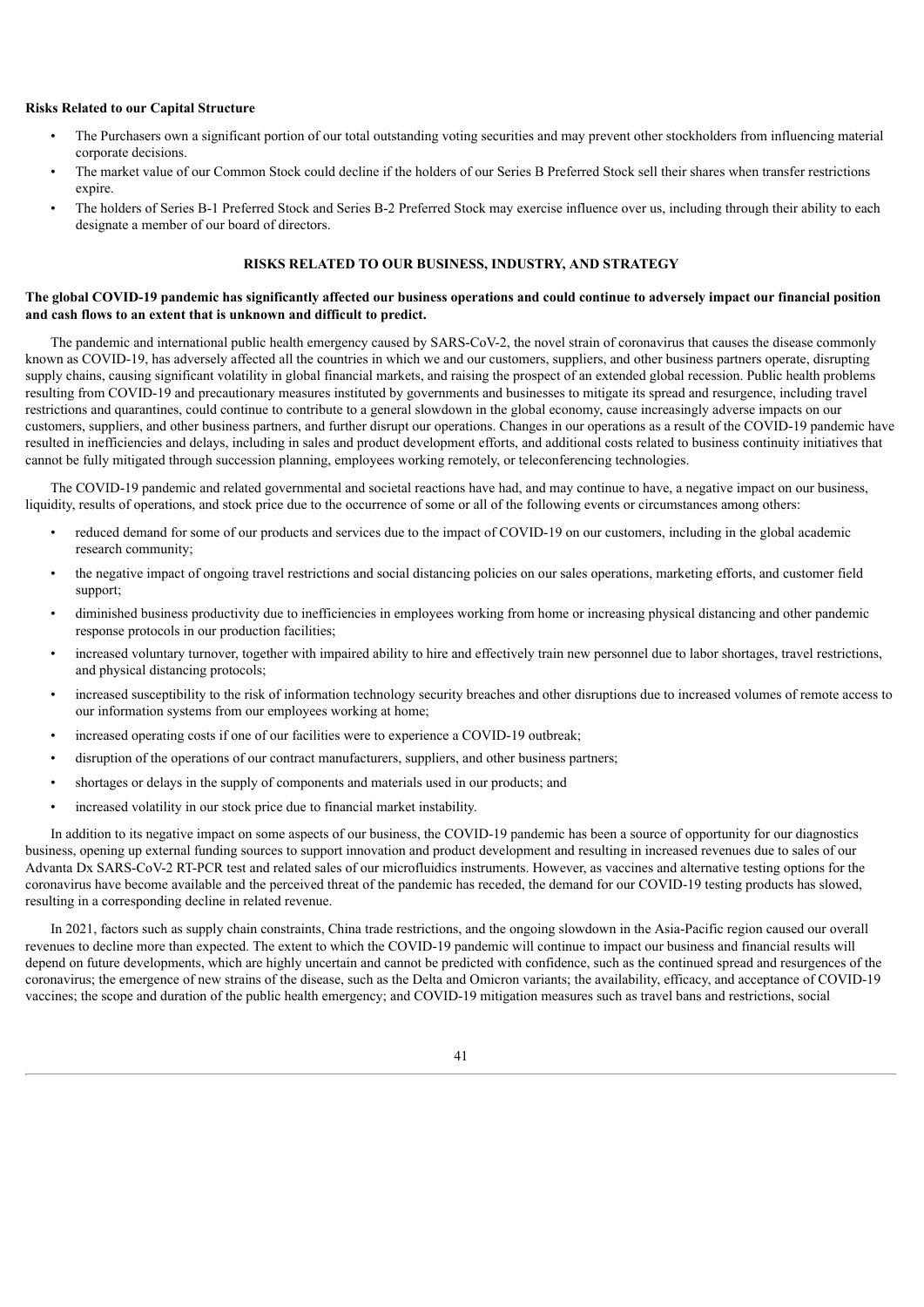distancing, quarantines, and business shutdowns and closures. Additionally, in response to rising COVID-19 infections in 2022, China has imposed lockdowns in certain parts of the country, which have and continue to negatively impact manufacturing and/or supply chains, as well as demand for our products.

Because the severity, magnitude, and duration of the COVID-19 pandemic and its economic consequences are uncertain, we are unable to predict the impact of COVID-19 on our operations, our financial performance, and our ability to successfully execute our business strategies and initiatives. The ultimate impact of the COVID-19 pandemic on our operations and financial performance depends on many factors that are not within our control, including, but not limited, to: governmental, business, and individual actions that have been and continue to be taken in response to the pandemic (including restrictions on travel, transport and workforce pressures); the impact of the pandemic and actions taken in response on global and regional economies, travel, and economic activity; the availability of federal, state, local or non-U.S. funding programs; general economic uncertainty in key global markets and financial market volatility; global economic conditions and levels of economic growth; labor and materials shortages; supply chain difficulties, including disruption of logistics, shipping, and other distribution operations; and the pace of recovery when the threat of COVID-19 subsides.

As the COVID-19 pandemic continues to affect our operating and financial results, it may also have the effect of heightening many of the other risks described in our other risk factors below. COVID-19 may also affect our operating and financial results in a manner that is not presently known to us or that we currently do not expect to present significant risks to our operations or financial results, particularly if the pandemic and its associated impacts reoccur in the coming months.

## Our financial results and revenue growth rates have varied significantly from quarter-to-quarter and year-to-year due to a number of factors, and a significant variance in our operating results or rates of growth from our financial guidance or market expectations, if any, could lead to **substantial volatility in our stock price.**

Our revenue, results of operations, and revenue growth rates have varied in the past and may continue to vary significantly from quarter-to-quarter or year-to-year. We may experience substantial variability in our product mix from period-to-period as revenue from sales of our instruments relative to sales of our consumables may fluctuate or deviate significantly from expectations. Although our revenue increased year-over-year in 2020 compared to 2019 and in 2019 compared to 2018, we experienced a year-over-year decline in revenue in 2021 compared to 2020, and we may be similarly unable to achieve revenue growth in future periods. Variability in our quarterly or annual results of operations, mix of product revenue, including any decline in our revenue related to the COVID-19 pandemic, or variability in rates of revenue growth, if any, may lead to volatility in our stock price as research analysts and investors respond to these fluctuations. These fluctuations are due to numerous factors that are difficult to forecast, including:

- fluctuations in demand for our products;
- changes in customer budget cycles, capital spending, and the availability of VAT and import tax exemptions;
- seasonal variations in customer operations;
- tendencies among some customers to defer purchase decisions to the end of the quarter;
- the large unit value of our systems, particularly our proteomics systems;
- changes in our pricing and sales policies or the pricing and sales policies of our competitors;
- our ability to design, manufacture, market, sell, and deliver products to our customers in a timely and cost-effective manner;
- our ability to timely obtain adequate quantities of the materials or components used in our products, which in certain cases are purchased through sole and single source suppliers;
- staffing shortages, lack of skilled labor, increased turnover, and competitive job markets;
- fluctuations or reductions in revenue from sales of legacy instruments that may have contributed significant revenue in prior periods;
- quality control or yield problems in our manufacturing operations;
- new product introductions and enhancements by us and our competitors;
- unanticipated increases in costs or expenses:
- our complex, variable and, at times, lengthy sales cycle;
- trade restrictions and government protectionism;
- global economic conditions; and
- fluctuations in foreign currency exchange rates.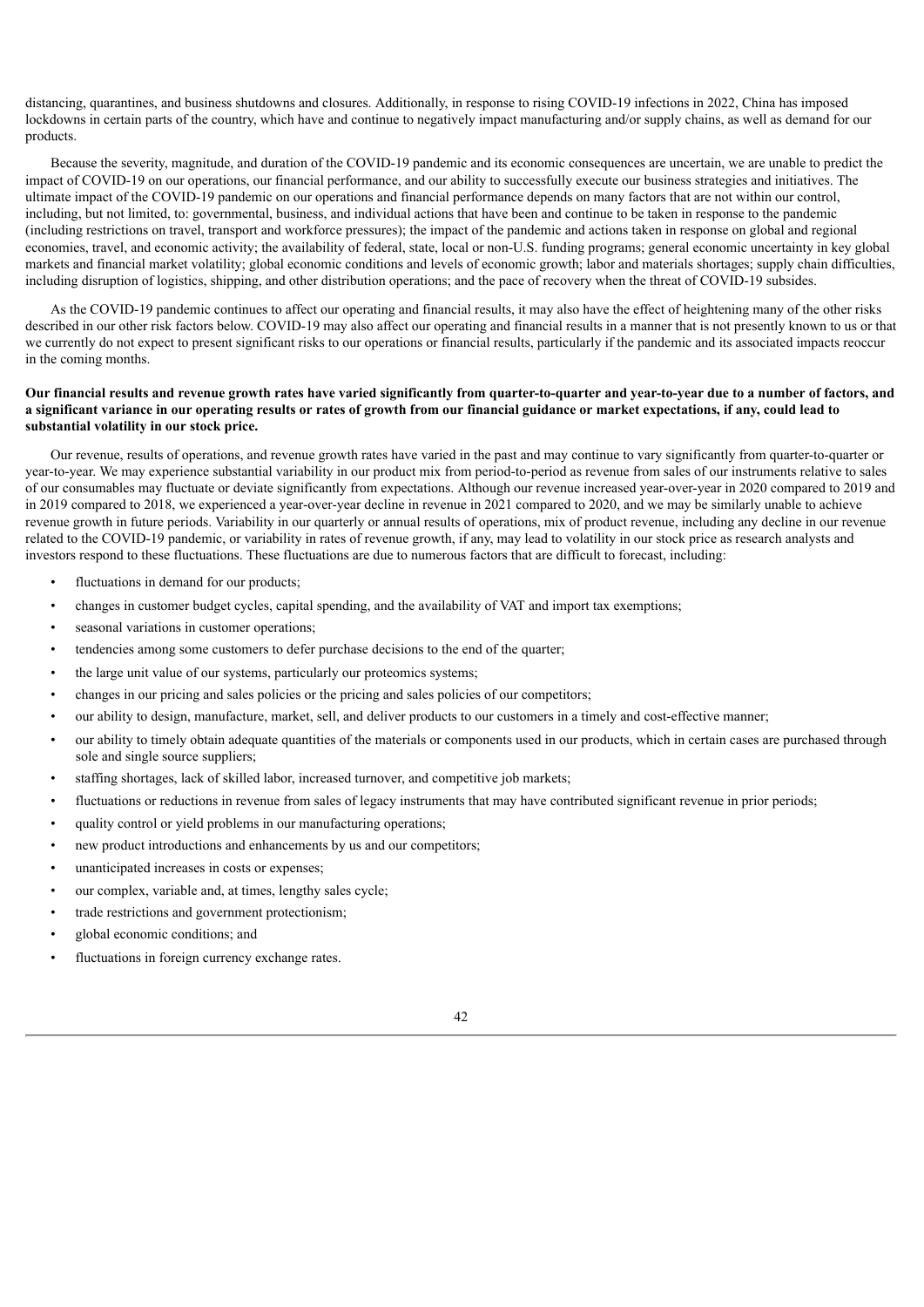Additionally, we have certain customers who have historically placed large orders in multiple quarters during a calendar year. A significant reduction in orders from one or more of these customers could adversely affect our revenue and operating results, and if these customers defer or cancel purchases or otherwise alter their purchasing patterns, our financial results and actual results of operations could be significantly impacted. Other unknown or unpredictable factors also could harm our results.

In addition, inflationary pressure, including as a result of supply shortages, could adversely impact our financial results. Our operating costs have increased, and may continue to increase, due to the recent growth in inflation. We may not fully offset these cost increases by raising prices for our products and services, which could result in downward pressure on our margins. Further, our customers may choose to reduce their business with us if we increase our pricing.

The foregoing factors, as well as other factors, could materially and adversely affect our quarterly and annual results of operations and rates of revenue growth, if any. We have experienced significant revenue growth in the past but we may not achieve similar growth rates in future periods. You should not rely on our operating results for any prior quarterly or annual period as an indication of our future operating performance. If we are unable to achieve adequate revenue growth, our operating results could suffer and our stock price could decline. In addition, a significant amount of our operating expenses are relatively fixed due to our manufacturing, research and development, and sales and general administrative efforts. Any failure to adjust spending quickly enough to compensate for a shortfall relative to our anticipated revenue could magnify the adverse impact of such shortfalls on our results of operations. We expect that our sales will continue to fluctuate on an annual and quarterly basis and that our financial results for some periods may be below those projected by securities analysts, which could significantly decrease the price of our common stock.

### We have incurred losses since inception, and we may continue to incur substantial losses for the foreseeable future.

We have incurred significant losses in each fiscal year since our inception, including net losses of \$59.2 million, \$53.0 million, and \$64.8 million during the years 2021, 2020, and 2019, respectively. As of March 31, 2022, we had an accumulated deficit of \$812.3 million. These losses have resulted principally from costs incurred in our research and development programs, and from our manufacturing costs and selling, general, and administrative expenses. To date, we have funded our operations primarily through equity offerings, the issuance of debt instruments, and from sales of our products. Until we are able to generate additional revenue to support our level of operating expenses, we will continue to incur operating and net losses and negative cash flow from operations.

In addition, inflationary pressure, including as a result of supply shortages, could adversely impact our financial results. Our operating costs have increased, and may continue to increase, due to the recent growth in inflation. We may not fully offset these cost increases by raising prices for our products and services, which could result in downward pressure on our margins. Further, our customers may choose to reduce their business with us if we increase our pricing.

We believe that our continued investment in research and development, sales, and marketing is essential to our long-term competitive position and future revenue growth and, as a result, we may incur operating losses for the foreseeable future and may never achieve profitability.

## Market opportunities may not develop as quickly as we expect, limiting our ability to successfully sell our products, or our product development and strategic plans may change and our entry into certain markets may be delayed, if it occurs at all.

The application of our technologies to high-throughput genomics, single-cell genomics and, particularly, mass cytometry applications are in many cases emerging market opportunities. We believe these opportunities will take several years to develop or mature and we cannot be certain that these market opportunities will develop as we expect. The future growth of our markets and the success of our products depend on many factors beyond our control, including recognition and acceptance by the scientific community, and the growth, prevalence, and costs of competing methods of genetic and protein analysis. Additionally, our success depends on the ability of our sales organization to successfully sell our products into these new markets. If we are not able to successfully market and sell our products, or to achieve the revenue or margins we expect, our operating results may be harmed and we may not recover our product development and marketing expenditures. In addition, our product development and strategic plans may change, which could delay or impede our entry into these markets.

## The life science markets are highly competitive and subject to rapid technological change, and we may not be able to successfully compete.

The markets for our products are characterized by rapidly changing technology, evolving industry standards, changes in customer needs, emerging competition, new product introductions, and strong price competition. We compete with both established and development stage life science research companies that design, manufacture, and market instruments and

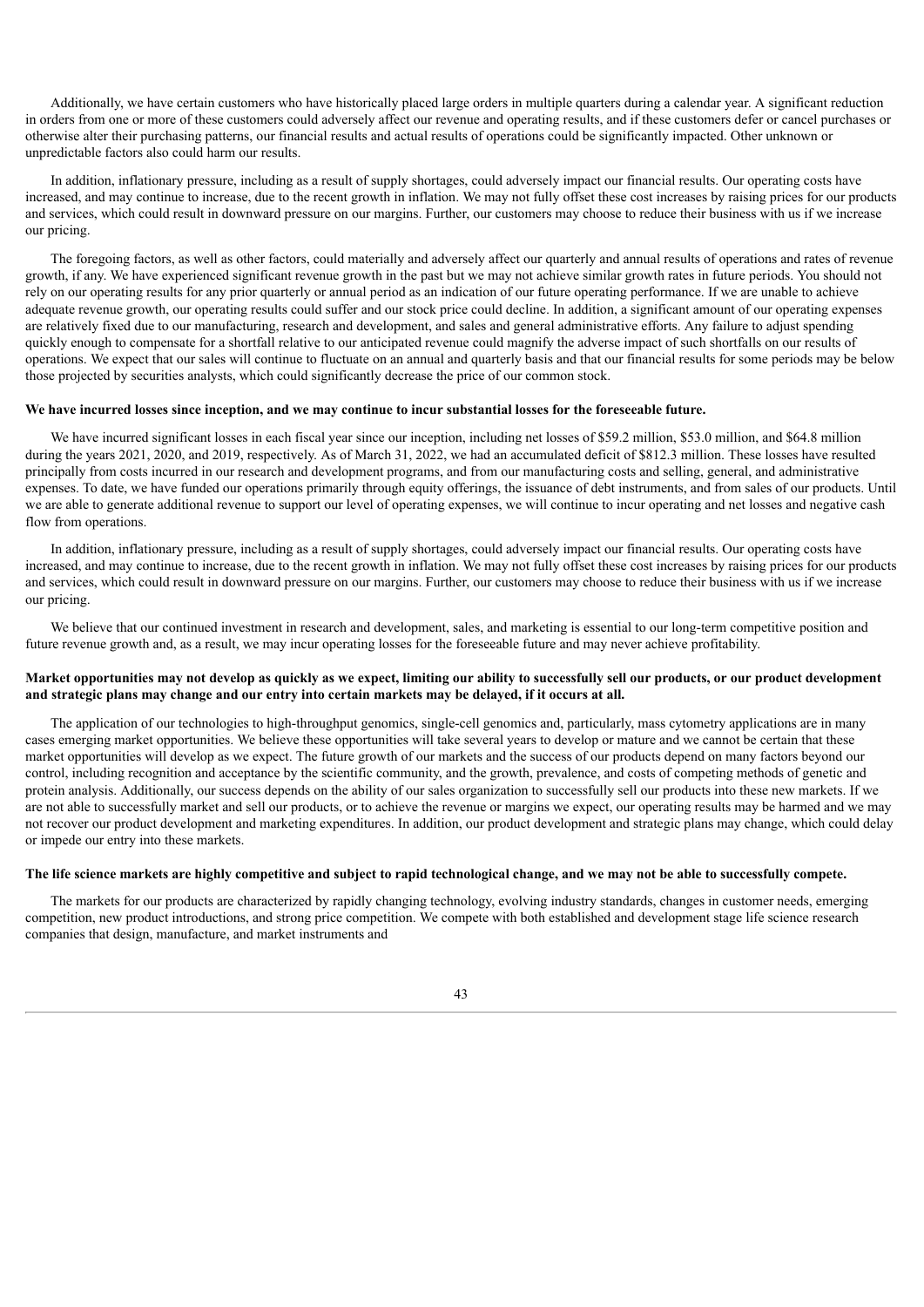consumables for gene expression analysis, single-cell targeted gene expression and protein expression analysis, SNP genotyping, quantitative polymerase chain reaction (qPCR), digital PCR, flow cytometry, tissue imaging, and additional applications using well established laboratory techniques, as well as newer technologies such as bead encoded arrays, microfluidics, next-generation DNA sequencing (NGS), microdroplets, spatial protein expression, and photolithographic arrays. Most of our current competitors have significantly greater name recognition, greater financial and human resources, broader product lines and product packages, larger sales forces, larger existing installed bases, larger intellectual property portfolios, and greater experience and scale in research and development, manufacturing, and marketing than we do.

We consider Agilent Technologies, Inc., Thermo Fisher Scientific Inc. (Thermo), Bio-Rad Laboratories, Inc., NanoString Technologies, Inc. (NanoString), and Agena Bioscience, Inc. to be our principal competitors in the microfluidics space. We believe that Cytek Biosciences, Inc. and Becton, Dickinson and Company are currently our principal competitors for our mass cytometry market share, and that IonPath Inc., Akoya Biosciences, Inc., NanoString, and 10x Genomics, Inc. are our principal competitors for our Imaging Mass Cytometry™ market share. While the aforementioned principal competitors are the largest and most prevalent in their representative technology areas, the combined markets in which we compete have an additional 10 to 20 smaller competitors with competing approaches and technologies that we routinely face in selling situations.

Competitors may be able to respond more quickly and effectively than we can to new or changing opportunities, technologies, standards, or customer requirements. In light of these advantages, even if our technology is more effective than the product or service offerings of our competitors, current or potential customers might accept competitive products and services in lieu of purchasing our technology. We anticipate that we will continue to face increased competition in the future as existing companies and competitors develop new or improved products and as new companies enter the market with new technologies. Increased competition is likely to result in pricing pressures, which could reduce our profit margins and increase our sales and marketing expenses. In addition, mergers, consolidations, or other strategic transactions between two or more of our competitors, or between our competitor and one of our key customers, could change the competitive landscape and weaken our competitive position, adversely affecting our business.

## If our research and product development efforts do not result in commercially viable products within anticipated timelines, if at all, our business **and results of operations will be adversely affected.**

Our business is dependent on the improvement of our existing products, our development of new products to serve existing markets, and our development of new products to create new markets and applications that were previously not practical with existing systems. We intend to devote significant personnel and financial resources to research and development activities designed to advance the capabilities of our technology. We have developed design rules for the implementation of our technology that are frequently revised to reflect new insights we have gained about the technology. In addition, we have discovered that biological or chemical reactions sometimes behave differently when implemented on our systems rather than in a standard laboratory environment. Furthermore, many such reactions take place within the confines of single cells, which have also demonstrated unexpected behavior when grown and manipulated within microfluidic environments. As a result, research and development efforts may be required to transfer certain reactions and cell handling techniques to our systems. In the past, product development projects have been significantly delayed when we encountered unanticipated difficulties in implementing a process on our systems. We may have similar delays in the future, and we may not obtain any benefits from our research and development activities. Any delay or failure by us to develop and release new products or product enhancements would have a substantial adverse effect on our business and results of operations.

### Our future success is dependent upon our ability to expand our customer base and introduce new applications.

Our customer base is primarily composed of academic research institutions, translational research and medicine centers, cancer centers, clinical research laboratories, biopharmaceutical, biotechnology, and plant and animal research companies, and contract research organizations that perform analyses for research and commercial purposes. Our success will depend, in part, upon our ability to increase our market share among these customers, attract additional customers outside of these markets, and market new applications to existing and new customers as we develop such applications. Attracting new customers and introducing new applications require substantial time and expense. For example, it may be difficult to identify, engage, and market to customers who are unfamiliar with the current applications of our systems. Any failure to expand our existing customer base or launch new applications would adversely affect our ability to increase our revenue.

## If our products fail to achieve and sustain sufficient market acceptance, our revenue will be adversely affected.

Our success depends on our ability to develop and market products that are recognized and accepted as reliable, enabling and cost-effective. Most of our potential customers already use expensive research systems in their laboratories and may be reluctant to replace those systems. Market acceptance of our systems will depend on many factors, including our ability to convince potential customers that our systems are an attractive alternative to existing technologies. Compared to some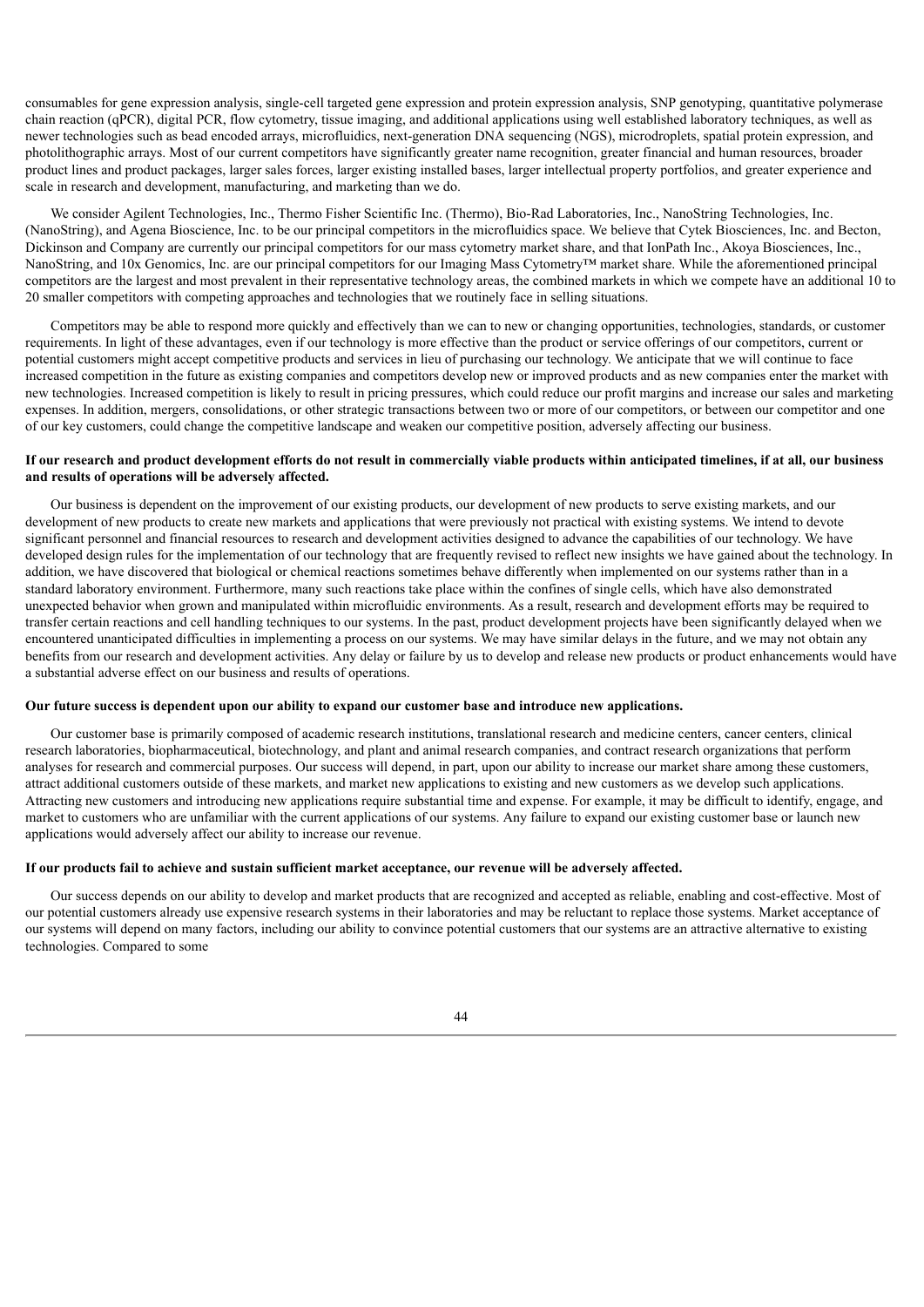competing technologies, our technology is relatively new, and most potential customers have limited knowledge of, or experience with, our products. Prior to adopting our systems, some potential customers may need to devote time and effort to testing and validating our systems. Any failure of our systems to meet these customer benchmarks could result in customers choosing to retain their existing systems or to purchase systems other than ours, and revenue from the sale of legacy instruments that may have contributed significant revenue in prior periods may decrease.

In addition, it is important that our systems be perceived as accurate and reliable by the scientific and medical research community as a whole. Historically, a significant part of our sales and marketing efforts has been directed at convincing industry leaders of the advantages of our systems and encouraging such leaders to publish or present the results of their evaluation of our system. If we are unable to continue to induce leading researchers to use our systems, or if such researchers are unable to achieve and publish or present significant experimental results using our systems, acceptance and adoption of our systems will be slowed and our ability to increase our revenue would be adversely affected.

# We may not be able to develop new products or enhance the capabilities of our existing systems to keep pace with rapidly changing technology and customer requirements, which could have a material adverse effect on our business, revenue, financial condition, and operating results.

Our success depends on our ability to develop new products and applications for our technology in existing and new markets, while improving the performance and cost-effectiveness of our systems. New technologies, techniques, or products could emerge that might offer better combinations of price and performance than our current or future product lines and systems. Existing markets for our products, including high-throughput genomics, single-cell genomics and mass cytometry, as well as potential markets for our products such as high-throughput NGS and molecular applications, are characterized by rapid technological change and innovation. It is critical to our success for us to anticipate changes in technology and customer requirements and to successfully introduce new, enhanced, and competitive technology to meet our customers' and prospective customers' needs on a timely and cost-effective basis. Developing and implementing new technologies will require us to incur substantial development costs and we may not have adequate resources available to be able to successfully introduce new applications of, or enhancements to, our systems. We cannot guarantee that we will be able to maintain technological advantages over emerging technologies in the future. While we typically plan improvements to our systems, we may not be able to successfully implement these improvements. If we fail to keep pace with emerging technologies, demand for our systems will not grow and may decline, and our business, revenue, financial condition, and operating results could suffer materially. In addition, if we introduce enhanced systems but fail to manage product transitions effectively, customers may delay or forgo purchases of our systems and our operating results may be adversely affected by product obsolescence and excess inventory. Even if we successfully implement some or all of these planned improvements, we cannot guarantee that our current and potential customers will find our enhanced systems to be an attractive alternative to existing technologies, including our current products.

## Our efficiency and cost-savings initiatives could be disruptive to our operations and adversely affect our results of operations and financial **condition.**

From time to time, we have implemented efficiency and cost-savings initiatives intended to stabilize our business operations. These efficiency initiatives have included targeted workforce reductions, optimizing our facilities, and reducing excess space. In 2020, in response to the uncertainty arising from the COVID-19 pandemic, we initiated a range of additional actions aimed at temporarily reducing our operating expenses and preserving liquidity, including implementing temporary enterprise-wide salary reductions of 20% for employees at or above the 'director' level and 10% for all others, temporarily reducing our board members' cash retainers by 20%, and constraining hiring. Although we discontinued our hiring constraints and pandemicrelated pay reductions in 2020, we regularly review other possible actions to preserve liquidity and optimize our organization. For example, we may need to decrease or defer capital expenditures and development activities or implement further operating expense reduction measures. The implementation of these and other efficiency and cost-savings initiatives could impair our ability to invest in developing, marketing and selling new and existing products, be disruptive to our operations, make it difficult to attract or retain employees, result in higher than anticipated charges, divert the attention of management, result in a loss of accumulated knowledge, impact our customer and supplier relationships, and otherwise adversely affect our results of operations and financial condition.

## If we seek to implement a company-wide enterprise resource planning (ERP) system, such implementation could adversely affect our business and **results of operations or the effectiveness of internal control over financial reporting.**

We are considering implementing a company-wide ERP system to handle the business and financial processes within our operations and corporate functions. ERP implementations are complex and time-consuming projects that involve substantial expenditures on system software and implementation activities that can continue for several years. ERP implementations also require transformation of business and financial processes in order to reap the benefits of the ERP system. If we decide to

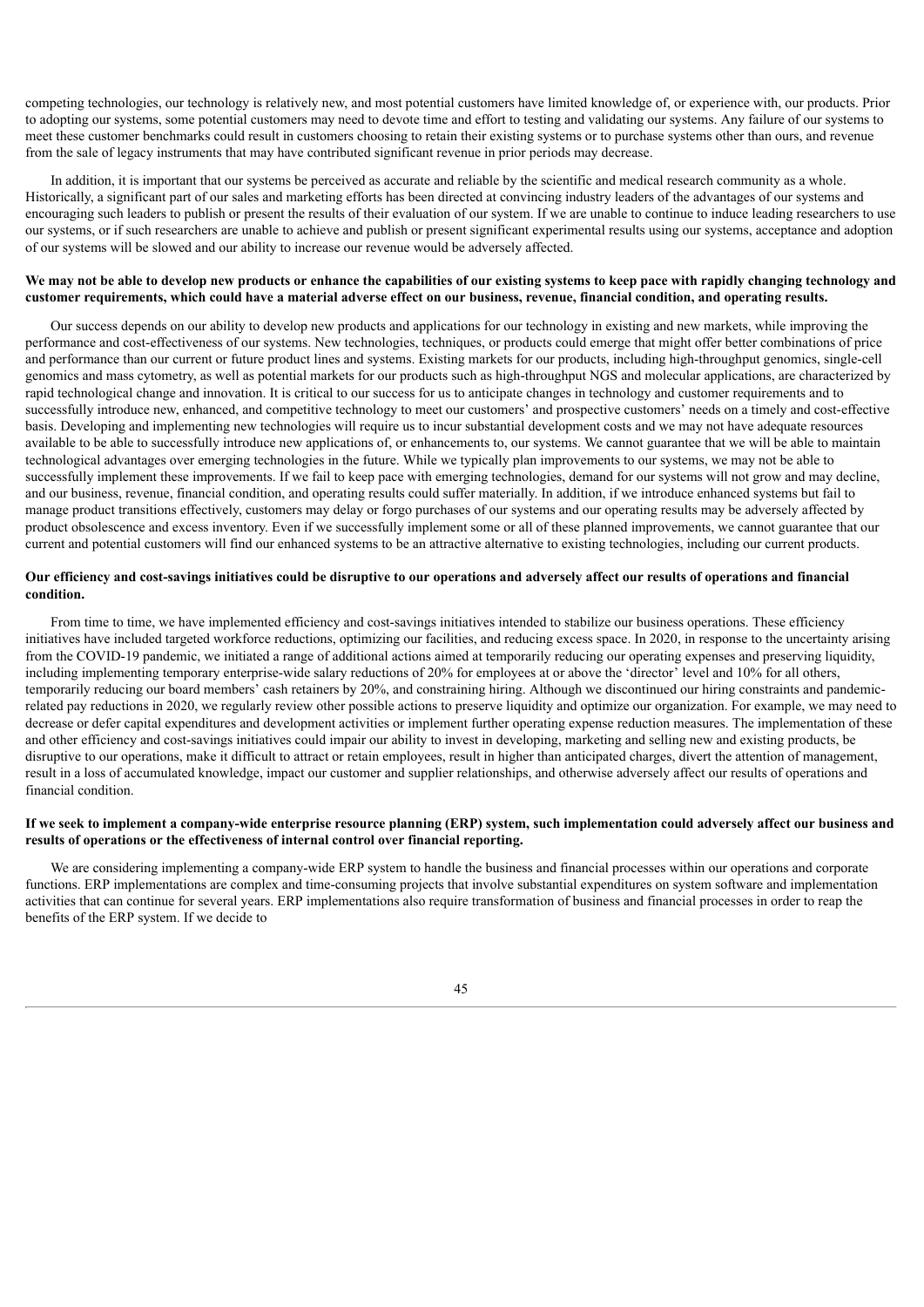implement a company-wide ERP system, our business and results of operations could be adversely affected if we experience operating problems and/or cost overruns during the ERP implementation process, or if the ERP system and the associated process changes do not give rise to the benefits that we expect. If we do not effectively implement the ERP system as planned or if the system does not operate as intended, our business, results of operations, and internal controls over financial reporting could be adversely affected.

## Our business growth strategy involves the potential for significant acquisitions, and our operating results and prospects could be harmed if we are **unable to integrate future acquisitions successfully.**

We may acquire other businesses to improve our product offerings or expand into new markets. Our future acquisition strategy will depend on our ability to identify, negotiate, complete, and integrate acquisitions and, if necessary, to obtain satisfactory debt or equity financing to fund those acquisitions. Mergers and acquisitions are inherently risky, and any transaction we complete may not be successful. Any merger or acquisition we may pursue would involve numerous risks, including but not limited to the following:

- difficulties in integrating and managing the operations, technologies, and products of the companies we acquire;
- diversion of our management's attention from normal daily operation of our business;
- our inability to maintain the key business relationships and the reputations of the businesses we acquire;
- our inability to retain key personnel of the acquired company;
- uncertainty of entry into markets in which we have limited or no prior experience and in which competitors have stronger market positions;
- our dependence on unfamiliar affiliates and customers of the companies we acquire;
- insufficient revenue to offset our increased expenses associated with acquisitions;
- our responsibility for the liabilities of the businesses we acquire, including those which we may not anticipate;
- the possibility that we may not realize the value of acquired assets recorded as goodwill or intangible assets, and would be required to incur material charges relating to the impairment of those assets; and
- our inability to maintain internal standards, controls, procedures, and policies.

We may be unable to secure the equity or debt funding necessary to finance future acquisitions on terms that are acceptable to us. If we finance acquisitions by issuing equity or convertible debt securities, our existing stockholders will likely experience dilution, and if we finance future acquisitions with debt funding, we will incur interest expense and may have to comply with financial covenants and secure that debt obligation with our assets.

# **RISKS RELATED TO OPERATIONS AND RELIANCE ON THIRD PARTIES**

#### We may experience development or manufacturing problems or delays that could limit the potential growth of our revenue or increase our losses.

We may encounter unforeseen situations in the manufacturing and assembly of our products that would result in delays or shortfalls in our production. For example, our production processes and assembly methods may have to change to accommodate any significant future expansion of our manufacturing capacity, which may increase our manufacturing costs, delay production of our products, reduce our product margin, and adversely impact our business. Conversely, if demand for our products shifts such that a manufacturing facility is operated below its capacity for an extended period, we may adjust our manufacturing operations to reduce fixed costs, which could lead to uncertainty and delays in manufacturing times and quality during any transition period.

Additionally, all of our integrated fluidic circuits (IFCs) for commercial sale are manufactured at our facility in Singapore. Production of the elastomeric block that is at the core of our IFCs is a complex process requiring advanced clean rooms, sophisticated equipment, and strict adherence to procedures. Any contamination of the clean room, equipment malfunction, or failure to strictly follow procedures can significantly reduce our yield in one or more batches. We have in the past experienced variations in yields due to such factors. A drop in yield can increase our cost to manufacture our IFCs or, in more severe cases, require us to halt the manufacture of our IFCs until the problem is resolved. Identifying and resolving the cause of a drop in yield can require substantial time and resources.

Furthermore, developing an IFC for a new application may require developing a specific production process for that type of IFC. While all of our IFCs are produced using the same basic processes, significant variations may be required to ensure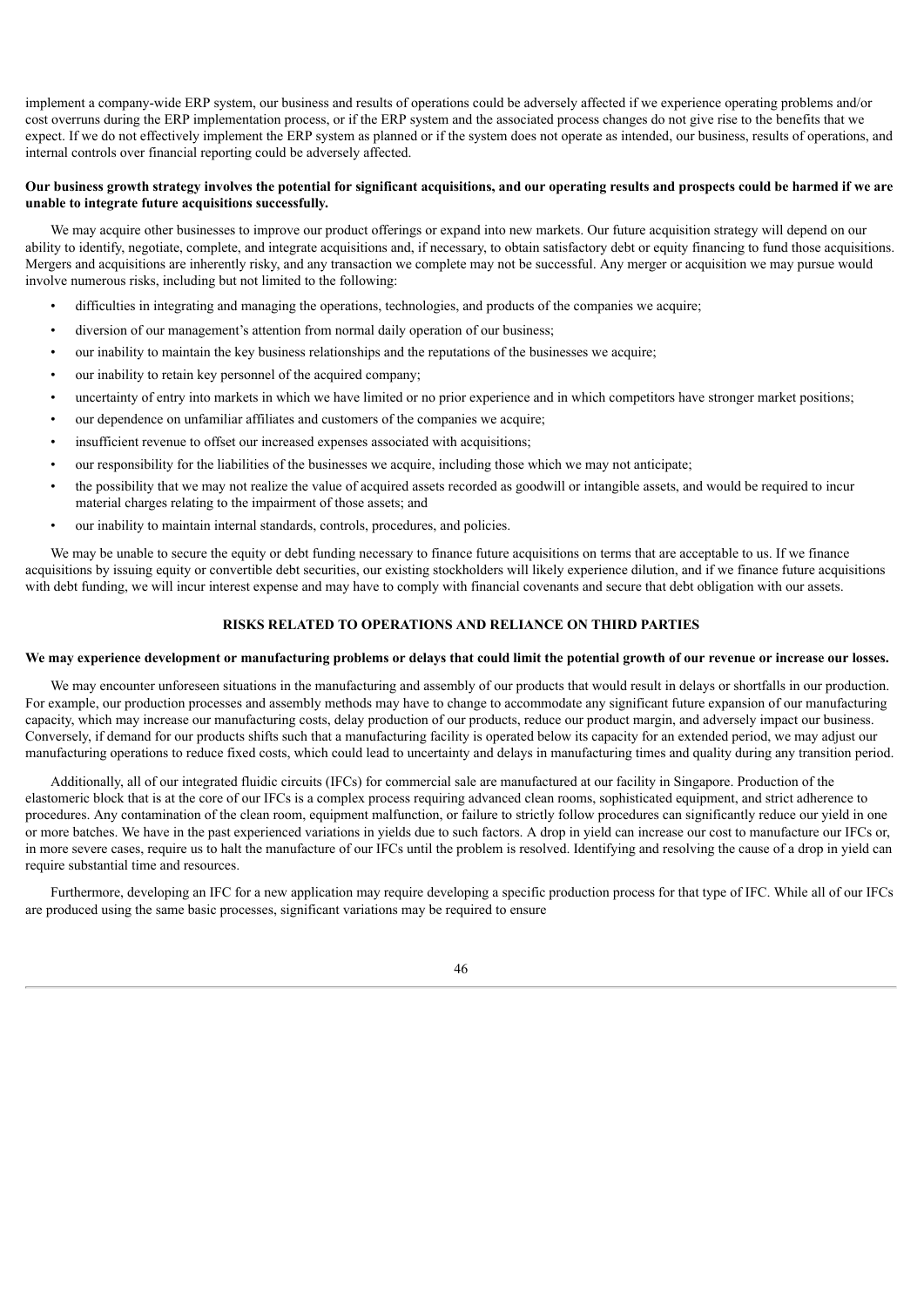adequate yield of any particular type of IFC. Developing such a process can be time consuming, and any unexpected difficulty in doing so can delay the introduction of a product.

If our manufacturing activities are adversely impacted, or if we are otherwise unable to keep up with demand for our products by successfully manufacturing, assembling, testing, and shipping our products in a timely manner, our revenue could be impaired, market acceptance for our products could be adversely affected and our customers might instead purchase our competitors' products.

# Our business depends on research and development spending levels of our customers, a reduction in which could limit our ability to sell our **products and adversely affect our business.**

We expect that our revenue in the foreseeable future will continue to be derived primarily from sales of our systems, IFCs, assays, and reagents to academic research institutions, translational research and medicine centers, cancer centers, clinical research laboratories biopharmaceutical, biotechnology, and plant and animal research companies, and contract research organizations worldwide. Our success will depend upon their demand for and use of our products. Accordingly, the spending policies and practices of these customers—which have been impacted by the COVID-19 pandemic and may additionally be impacted by other factors—have had and will continue to have a significant effect on the demand for our technology. These policies may be based on a wide variety of factors, including concerns regarding any future federal government budget sequestrations, the availability of resources to make purchases, the spending priorities among various types of equipment, policies regarding spending during recessionary periods, tariffs and trade restrictions, and changes in the political climate. In addition, academic, governmental, and other research institutions that fund research and development activities may be subject to stringent budgetary constraints that could result in spending reductions, reduced allocations, or budget cutbacks, which could jeopardize the ability of these customers to purchase our products. Our operating results have fluctuated and may continue to fluctuate substantially due to reductions and delays in research and development expenditures by our customers. For example, reductions in operating expenditures by global academic research facilities because of the COVID-19 pandemic have resulted in lower than expected sales of our mass cytometry instruments. Additionally, the imposition of tariffs and delays in issuing VAT and import tax exemptions have adversely affected the sales of our products in China. Similar reductions and delays in customer spending have resulted and may continue to result from other factors that are not within our control, such as:

- changes in economic conditions;
- natural disasters or public health crises;
- changes in government programs that provide funding to research institutions and companies;
- macroeconomic conditions and the political climate;
- governmental protectionism, the escalation of tariffs and other trade barriers;
- availability of tax permits and incentives, including VAT and import tax exemptions;
- changes in the regulatory environment affecting life science and plant and animal research companies engaged in research and commercial activities;
- changes in our customers' research priorities;
- differences in budget cycles across various geographies and industries;
- personnel shortages among our customers;
- market-driven pressures on companies to consolidate operations and reduce costs;
- mergers and acquisitions in the life science and plant and animal research industries; and
- other factors affecting research and development spending.

Any decrease in our customers' budgets or expenditures or in the size, scope, or frequency of capital or operating expenditures, as well as any increase in local tariffs could materially and adversely affect our operations or financial condition.

# If one or more of our manufacturing facilities become unavailable or inoperable, we will be unable to continue manufacturing our instruments, IFCs, assays and/or reagents and, as a result, our business will be harmed until we are able to secure a new facility.

We manufacture our microfluidics analytical and preparatory instruments and IFCs for commercial sale at our facility in Singapore and our mass cytometry instruments, assays, and reagents for commercial sale at our facility in Canada. No other manufacturing facilities are currently available to us, particularly facilities of the size and scope of our Singapore and Canada operations. Our facilities and the equipment we use to manufacture our instruments, IFCs, assays, and reagents would be costly to replace and could require substantial lead times to repair or replace. Our facilities may be harmed or rendered inoperable by

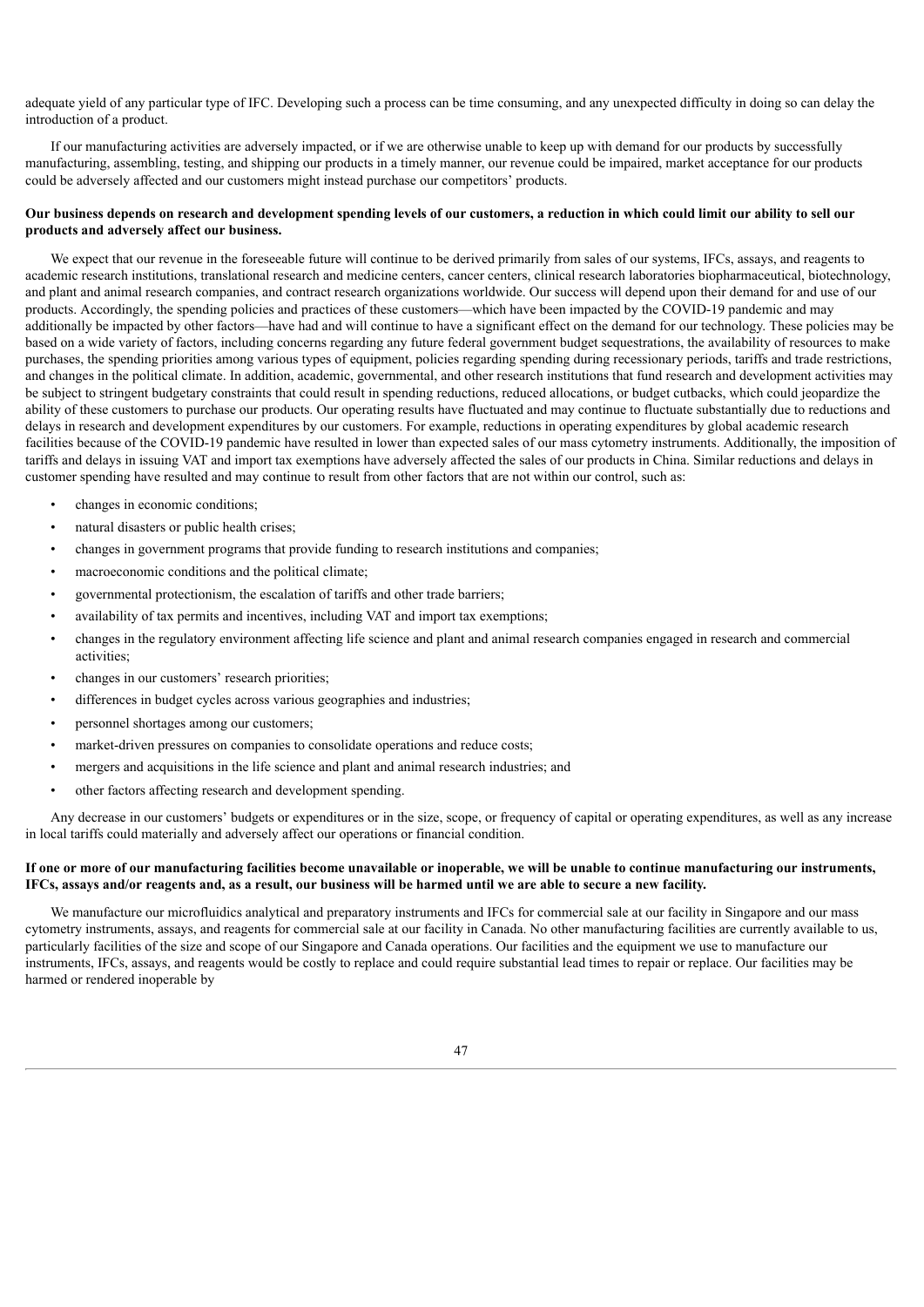natural or man-made disasters, which may render it difficult or impossible for us to manufacture our products for some period of time. If any of our facilities become unavailable to us, we cannot provide assurances that we will be able to secure a new manufacturing facility on acceptable terms, if at all. The inability to manufacture our products, combined with our limited inventory of manufactured supplies, may result in the loss of customers or harm our reputation, and we may be unable to reestablish relationships with those customers in the future. Although we possess insurance for damage to our property and the disruption of our business, this insurance may not be sufficient to cover all of our potential losses and may not continue to be available to us on acceptable terms, or at all. If our manufacturing capabilities are impaired, we may not be able to manufacture and ship our products in a timely manner, which would adversely impact our business.

## Disruption of our manufacturing facilities or other operations, or in the operations of our customers or business partners, due to earthquake, flood, other natural catastrophic events, public health crises, or terrorism could result in cancellation of orders, delays in deliveries or other **business activities, or loss of customers and could seriously harm our business.**

We have significant manufacturing operations in Singapore and Canada and operations in the United States. In addition, our business is international in nature, with our sales, service and administrative personnel and our customers located in numerous countries throughout the world. Operations at our manufacturing facilities and our subcontractors, as well as our other operations and those of our customers, are subject to disruption for a variety of reasons, including work stoppages, acts of war, terrorism, public health crises (including the ongoing COVID-19 pandemic), fire, earthquake, volcanic eruptions, energy shortages, flooding, or other natural disasters. Such disruption could cause delays in, among other things, shipments of products to our customers, our ability to perform services requested by our customers, or the installation of our products at customer sites.

We cannot provide any assurance that alternate means of conducting our operations (whether through alternate production capacity or service providers or otherwise) would be available if a major disruption were to occur or that, if such alternate means were available, they could be obtained on favorable terms.

## We rely on a limited number of third-party suppliers for some of the components and materials used in our products, and the loss of any of these **suppliers, or delays or problems in the supply of components and materials could harm our business.**

We rely on a limited number of third-party suppliers for certain components and materials used in our products, including single and sole source suppliers. Additionally, several of our instruments are assembled at the facilities of contract manufacturers in Singapore. We do not have long-term contracts with our suppliers of these components and materials or our assembly service providers. The loss of a single or sole source supplier of any of the following components and/or materials would require significant time and effort to locate and qualify an alternative source of supply, if at all:

- The IFCs used in our microfluidic systems are fabricated using a specialized polymer, and other specialized materials, that are available from a limited number of sources. In the past, we have encountered quality issues that have reduced our manufacturing yield or required the use of additional manufacturing processes.
- The electron multiplier detector included in the Hyperion/CyTOF systems and certain metal isotopes used with the Hyperion/CyTOF systems are purchased from sole source suppliers.
- The raw materials for our Delta Gene and SNP Type assays and Access Array target-specific primers are available from a limited number of sources.

Our reliance on single and sole source suppliers and assembly service providers also subjects us to other risks that could harm our business, including the following:

- we may be subject to increased component or assembly costs and
- we may not be able to obtain adequate supply or services in a timely manner or on commercially reasonable terms.

In connection with the global supply chain disruptions following the onset of the COVID-19 pandemic, we have experienced and are continuing to experience problems with some of our suppliers. In the third quarter of 2021, shortages of certain components caused a backlog and we were unable to fulfill all of the demand for our products during the quarter. We have in the past experienced supply issues, as well as quality control problems such as manufacturing errors, with some of our suppliers, and may again experience problems in the future. We may not be able to quickly establish additional or replacement suppliers, particularly for our single source components, or assembly service providers. Any continued or future interruption or delay in the supply of components or materials or assembly of our instruments, or our inability to obtain components, materials, or assembly services from alternate sources at acceptable prices in a timely manner, could impair our ability to meet the demand of our customers and cause them to cancel orders or switch to competitive products, which would harm our business. In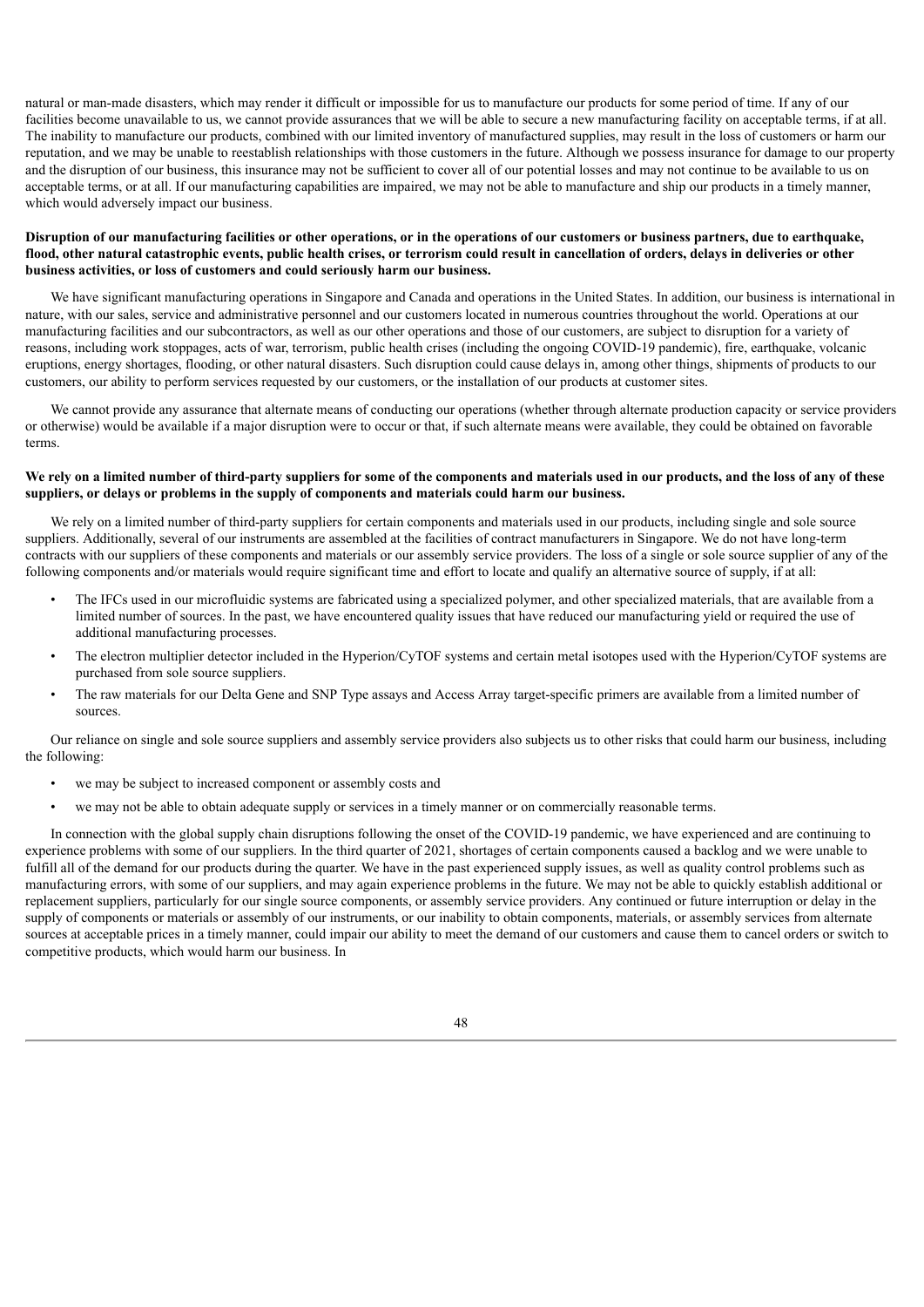response to rising COVID-19 infections, China has imposed lockdowns in certain parts of the country, which may negatively impact manufacturing and/or supply chains.

## **We may not be able to convert our orders in backlog into revenue.**

Our backlog represents product orders from our customers that we have confirmed but have not been able to fulfill, and, accordingly, for which we have not yet recognized revenue. We may not receive revenue from these orders, and any order backlog we report may not be indicative of our future revenue.

Many events can cause an order to be delayed or not completed at all, some of which may be out of our control, including the potential impacts from the COVID-19 pandemic and our suppliers not being able to provide us with products or components. If we delay fulfilling customer orders or if customers reconsider their orders, those customers may seek to cancel or modify their orders with us. Customers may otherwise seek to cancel or delay their orders even if we are prepared to fulfill them. If our orders in backlog do not result in sales, our operating results may suffer.

## Any disruption or delay in the shipping or off-loading of our products, whether domestically or internationally, may have an adverse effect on our **financial condition and results of operations.**

We rely on shipping providers to deliver products to our customers globally. Labor, tariff, or World Trade Organization-related disputes, piracy, physical damage to shipping facilities or equipment caused by severe weather or terrorist incidents, congestion at shipping facilities, complications related to public health crises (including the ongoing COVID-19 pandemic), inadequate equipment to load, dock, and offload our products, energy-related tie-ups, or other factors could disrupt or delay shipping or off-loading of our products domestically and internationally. Such disruptions or delays may have an adverse effect on our financial condition and results of operations.

## Our business operations depend upon the continuing efforts of our management team and other skilled and experienced personnel, and if we are unable to retain them or to recruit and train new key executives, scientists, and technical support personnel, we may be unable to achieve our **goals.**

Our success depends largely on the skills, experience, and performance of our management team and scientific and technical support personnel. The loss of the services of certain members of our management team or our scientific or technical support staff might significantly delay or prevent the development of our products or achievement of other business objectives by diverting management's attention to transition matters and identification of suitable replacements, and staffing shortages could also negatively impact our ability to expand and scale functions that are needed to support the development of our products and the growth of our business. Our research and product development efforts could also be delayed or curtailed if we are unable to attract, train, and retain highly skilled employees, particularly, senior scientists and engineers. Competition for qualified senior management and key employees in our industry is intense. This competition has become exacerbated by the increase in employee resignations currently taking place throughout the United States as a result of the COVID-19 pandemic. The loss of qualified employees, or an inability to attract, retain, and motivate employees could prevent us from pursuing collaborations and materially and adversely affect our support of existing products, product development and introductions, business growth prospects, results of operations and financial condition. We have experienced increased turnover at all levels since the start of the COVID-19 pandemic and general labor shortages in various areas of our business, all of which could have a material adverse impact on our business. We may need to increase employee wages and benefits in order to attract and retain the personnel necessary to achieve our goals, and our business, operations, and financial results may suffer if we are unable to do so. We do not maintain significant key person life insurance with any of our employees and all our employees, including our management team, may terminate employment without notice and without cause or good reason.

Additionally, to expand our research and product development efforts, we need to retain and recruit scientists skilled in areas such as molecular and cellular biology, assay development, engineering physics, and manufacturing. We also need highly trained technical support personnel with the necessary scientific background and ability to understand our systems at a technical level to effectively support potential new customers and the expanding needs of current customers. Competition for these people is intense and we may face challenges in retaining and recruiting such individuals if, for example, our stock price declines, reducing the retention value of equity awards, or our business or technology is no longer perceived as leading in our field. Because of the complex and technical nature of our systems and the dynamic market in which we compete, any failure to attract and retain a sufficient number of qualified employees could materially harm our ability to develop and commercialize our technology.

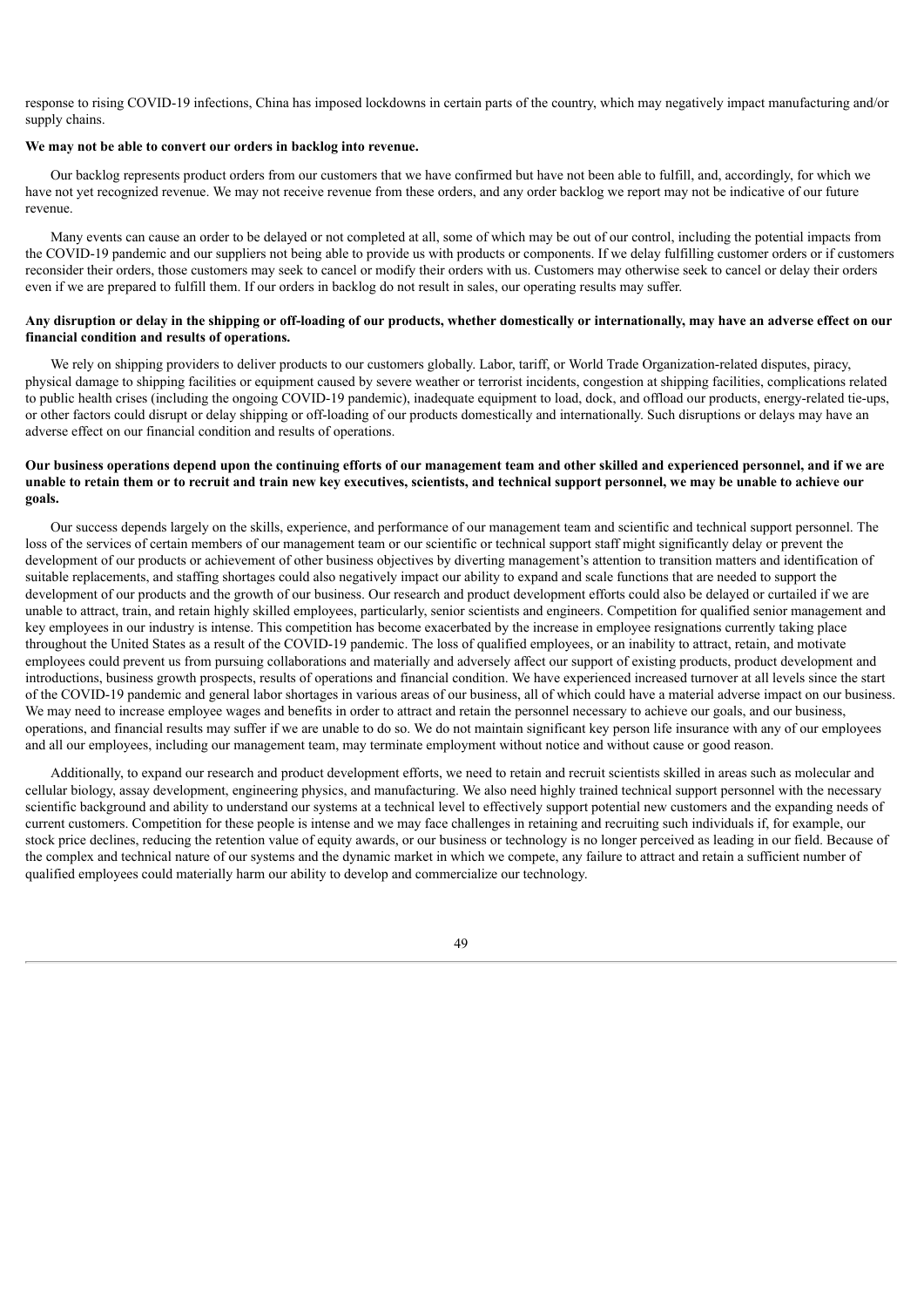## If we are unable to expand our direct sales, field support, and marketing forces or distribution capabilities to adequately address our customers' **needs, our business will be adversely affected.**

We may not be able to market, sell, and, distribute our products effectively enough to support our planned growth. We sell our products primarily through our own sales force and through distributors in certain territories. Our future sales will depend in large part on our ability to continue to increase the scope of our marketing efforts and develop and substantially expand our direct sales force and field application specialist and service engineer teams. Our products are technically complex and used for highly specialized applications. As a result, we believe it is necessary to continue to develop a direct sales force that includes people with specific scientific backgrounds and expertise, and a marketing group with technical sophistication.

In the past year, we have experienced significant changes and increased turnover in our sales and marketing organizations, and we face considerable challenges in recruiting and training qualified replacements. Our future success will depend largely on our ability to recruit, retain, and motivate the skilled sales and marketing force necessary to support our business activities, and any failure to maintain competitive levels of compensation will negatively impact our ability to so. Because competition for such employees is intense, we can provide no assurance that we will be able to retain them on favorable or commercially reasonable terms, if at all. Failure to attract and retain our current personnel or to build an efficient and effective sales and marketing force would negatively impact sales of our products and reduce our revenue and profitability.

In addition, we may continue to enlist one or more sales representatives and distributors to assist with sales, distribution, and customer support globally or in certain regions of the world. If we do seek to enter into such arrangements, we may not be successful in attracting desirable sales representatives and distributors, or we may not be able to enter into such arrangements on favorable terms. If our sales and marketing efforts, or those of any third-party sales representatives and distributors, are not successful, our technologies and products may not gain market acceptance, which would materially and adversely impact our business operations.

## To use our products—our Biomark, EP1, CyTOF, and Hyperion systems in particular—customers typically need to purchase specialized reagents. Any interruption in the availability of these reagents for use in our products could limit our ability to market our products.

Our products, our Biomark, EP1, CyTOF, and Hyperion systems in particular, must be used in conjunction with one or more reagents designed to produce or facilitate the particular biological or chemical reaction desired by the user. Many of these reagents are highly specialized and available to the user only from a single supplier or a limited number of suppliers. Although we sell reagents for use with certain of our products, our customers may purchase these reagents directly from third-party suppliers, and we have no control over the supply of those materials. In addition, our products are designed to work with these reagents as they are currently formulated. We have no control over the formulation of reagents sold by third-party suppliers, and the performance of our products might be adversely affected if the formulation of these reagents is changed. If one or more of these reagents were to become unavailable or were reformulated, our ability to market and sell our products could be materially and adversely affected.

In addition, the use of a reagent for a particular process may be covered by one or more patents relating to the reagent itself, the use of the reagent for the particular process, the performance of that process, or the equipment required to perform the process. Typically, reagent suppliers, who are either the patent holders or their authorized licensees, sell the reagents along with a license or covenant not to sue with respect to such patents. The license accompanying the sale of a reagent often purports to restrict the purposes for which the reagent may be used. If a patent holder or authorized licensee were to assert against us or our customers that the license or covenant relating to a reagent precluded its use with our systems, our ability to sell and market our products could be materially and adversely affected. For example, our Biomark system involves real-time quantitative polymerase chain reaction (qPCR) technology. Leading suppliers of reagents for real-time qPCR reactions include Life Technologies Corporation (now part of Thermo) and Roche Diagnostics Corporation, who are our direct competitors, and their licensees. These real-time qPCR reagents are typically sold pursuant to limited licenses or covenants not to sue with respect to patents held by these companies. We do not have any contractual supply agreements for these real-time qPCR reagents, and we cannot assure you that these reagents will continue to be available to our customers for use with our systems, or that these patent holders will not seek to enforce their patents against us, our customers, or suppliers.

## Security breaches, loss of data, cyberattacks, and other information technology failures could disrupt our operations, damage our reputation, and **adversely affect our business, operations, and financial results.**

We are dependent upon our data and information technology systems for the effective operation of our business and for the secure maintenance and storage of confidential data relating to our business and third-party businesses. Our information technology systems may be damaged, disrupted or shut down due to attacks by experienced programmers or hackers who may be able to penetrate our security controls and deploy computer viruses, cyberattacks, phishing schemes, or other malicious software programs, or due to employee error or malfeasance, power outages, hardware failures, telecommunication or utility

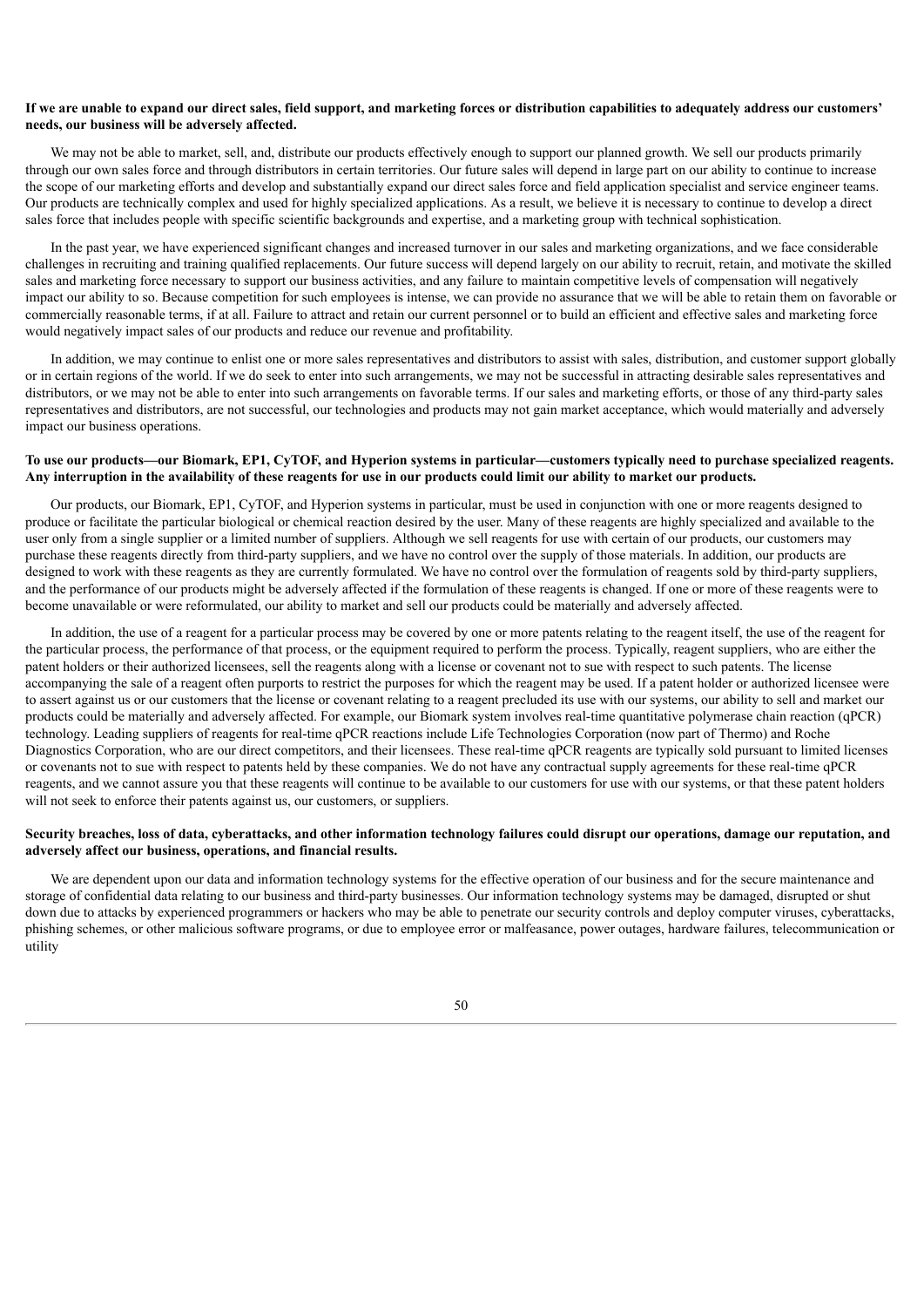failures, catastrophes or other unforeseen events, and our system redundancy and other disaster recovery planning may be ineffective or inadequate in preventing or responding to any of these circumstances. Any such compromise of our information technology systems could result in the unauthorized publication of our confidential business or proprietary information and unauthorized release of customer, supplier or employee data, any of which could expose us to a risk of legal claims or proceedings, liability under privacy or other laws, disruption of our operations and damage to our reputation, which could divert our management's attention from the operation of our business and materially and adversely affect our business, revenues and competitive position. In addition, our liability insurance may not be sufficient in type or amount to cover us against claims related to security breaches, cyberattacks and other related breaches. The cost and operational consequences of implementing further data protection measures, either as a response to specific breaches or as a result of evolving risks, could be significant. In addition, our inability to use or access our information systems at critical points in time could adversely affect the timely and efficient operation of our business. Any delayed sales, significant costs or lost customers resulting from these technology failures could adversely affect our business, operations, and financial results.

We have implemented security controls to protect our information technology infrastructure but, due to the ever-evolving nature of information security threats, we are not fully insulated from technology disruptions that could adversely impact us. For example, in early 2019, we experienced a ransomware attack that infiltrated and encrypted certain of our information technology systems, including systems containing critical business data. Immediately following the attack, actions were taken to recover the compromised systems and we were able to restore their operation without significant loss of business data within weeks. Based on the nature of the attack and its impact on our systems, we believe no confidential data was lost or disclosed. If, however, confidential data were determined to have been released in the course of any future event, it is possible that we could be the subject of actions by governmental authorities or claims from persons alleging they suffered damages from such a release. We believe our mitigation measures and expanded information security program have reduced, but cannot eliminate, the risk of a similar attack, and we anticipate additional work and expense in the future as we continuously improve our security processes and initiatives in response to ever-changing information security challenges.

In addition to risks affecting our own systems, we could also be negatively impacted by a data breach or cyber incident happening to a third party's network and affecting us. Third parties with which we conduct business have access to certain portions of our sensitive data, including information pertaining to our customers and employees. In the event that these third parties do not adequately safeguard our data, security breaches could result and negatively impact our business, operations, and financial results.

Due to the COVID-19 pandemic, we have an increased number of employees working remotely. As a result, we may have increased cyber security and data security risks, due to increased use of home wi-fi networks and virtual private networks, as well as increased disbursement of physical machines. While we have implemented security controls, updated our policies, and augmented our information security training program to reduce the risk of cyberattacks and security breaches, there is no guarantee that these measures will be adequate to safeguard all systems with the increased number of employees working remotely.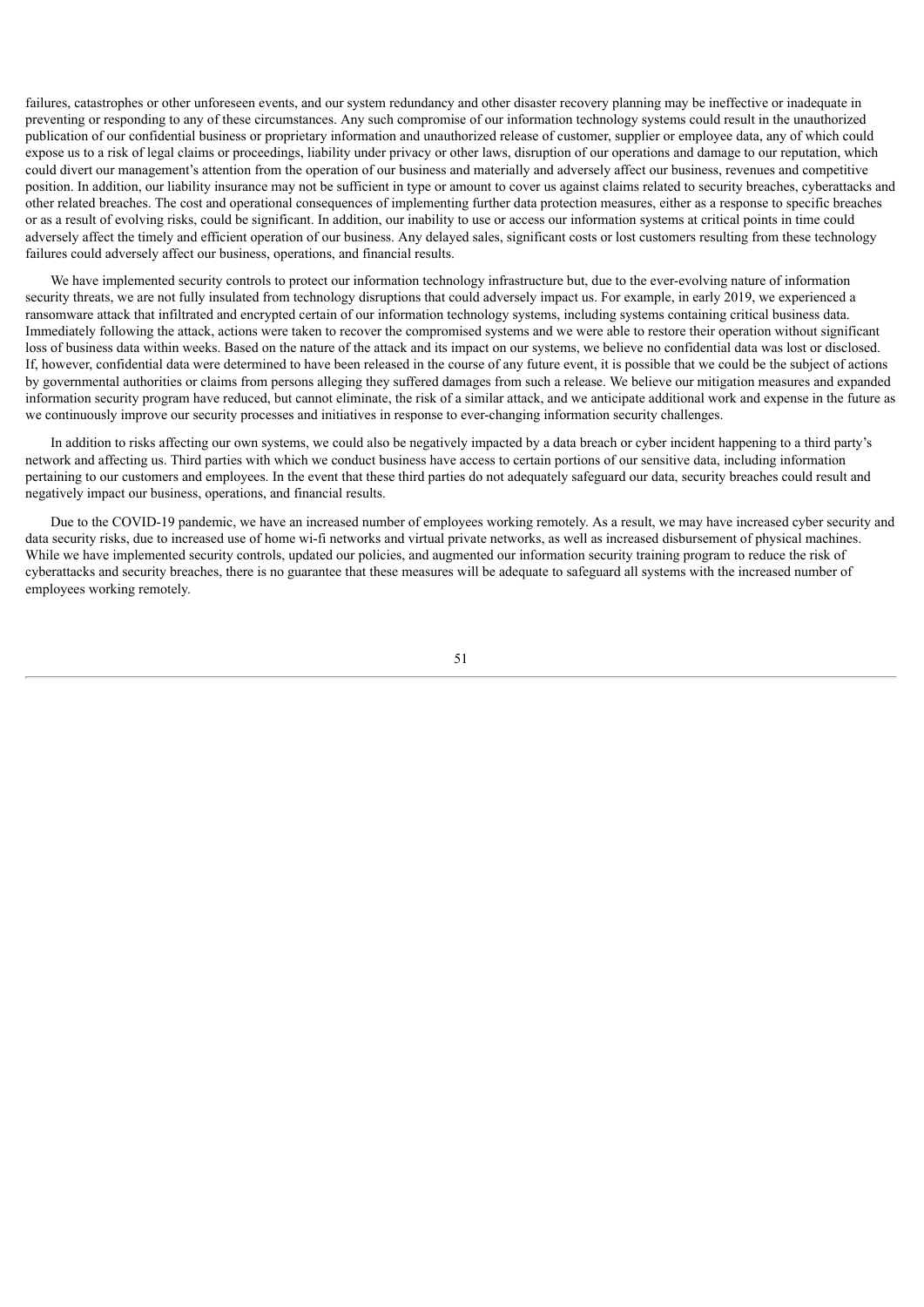# **RISKS RELATED TO QUALITY AND THE REGULATORY ENVIRONMENT**

### Our products could have defects or errors, which may give rise to claims against us, adversely affect market adoption of our systems, and **adversely affect our business, financial condition, and results of operations.**

Our systems utilize novel and complex technology and such systems may develop or contain undetected defects or errors. We cannot assure you that material performance problems, defects, or errors will not arise, and as we increase the density and integration of our systems, these risks may increase. We generally provide warranties that our systems will meet performance expectations and will be free from defects. The costs incurred in correcting any defects or errors may be substantial and could adversely affect our operating margins. For example, we have experienced a performance issue with respect to certain IFCs used in our C1 systems due to the presence of more than one cell in an IFC chamber. Although we have redesigned such C1 IFCs, we may experience additional unexpected product defects or errors that could affect our ability to adequately address these performance issues.

In manufacturing our products, including our systems, IFCs, and assays, we depend upon third parties for the supply of various components, many of which require a significant degree of technical expertise to produce. In addition, we purchase certain products from third-party suppliers for resale. If our suppliers fail to produce components to specification or provide defective products to us for resale and our quality control tests and procedures fail to detect such errors or defects, or if we or our suppliers use defective materials or workmanship in the manufacturing process, the reliability and performance of our products will be compromised.

If our products contain defects, we may experience:

- a failure to achieve market acceptance or expansion of our product sales;
- loss of customer orders and delay in order fulfillment;
- damage to our brand reputation:
- increased cost of our warranty program due to product repair or replacement;
- product recalls or replacements;
- inability to attract new customers;
- diversion of resources from our manufacturing and research and development departments into our service department; and
- legal claims against us, including product liability claims, which could be costly and time consuming to defend and result in substantial damages.

In addition, certain of our products are marketed for use with products sold by third parties. For example, certain of our systems are marketed as compatible with major NGS instruments. If such third-party products are not produced to specification, are produced in accordance with modified specifications, or are defective, they may not be compatible with our products. In such case, the reliability and performance of our products may be compromised.

The occurrence of any one or more of the foregoing could negatively affect our business, financial condition, and results of operations.

Although the FDA granted Emergency Use Authorization (EUA) for our Advanta Dx SARS-CoV-2 RT-PCR Assay in August 2020 (which was updated for use with the AZOVA COVID-19 Test Collection Kit in February 2021, among other updates) and our Advanta Dx COVID-19 EASE Assay in February 2022, these authorizations are only valid during the COVID-19 public health emergency, and when the federally declared public health emergency ends, we will be required to stop commercial distribution of our assay and the collection kit immediately in the United States unless we comply with FDA requirements, which may include obtaining FDA clearance or approval for our assay under a traditional **regulatory pathway for in vitro diagnostics, which is lengthy and expensive.**

Under section 564 of the Federal Food, Drug, and Cosmetic Act (FD&C Act), the FDA has authority to allow certain unapproved medical products or unapproved uses of approved medical products to be used during a public health emergency under an EUA. In issuing an EUA, the FDA will consider the totality of scientific evidence available to the FDA regarding safety, efficacy and known and potential risks of such products and availability of alternatives to the emergency use products, among others. EUAs issued by the FDA will specify the scope of authorization and conditions of authorization, including limitations on distribution and conditions related to product advertising and promotion. Once granted, an EUA is effective until the declaration that circumstances exist justifying the authorization of the emergency use is terminated under Section  $564(b)(2)$  of the FD&C Act or the EUA is revoked under Section 564(g) of the FD&C Act, after which the product must be cleared or

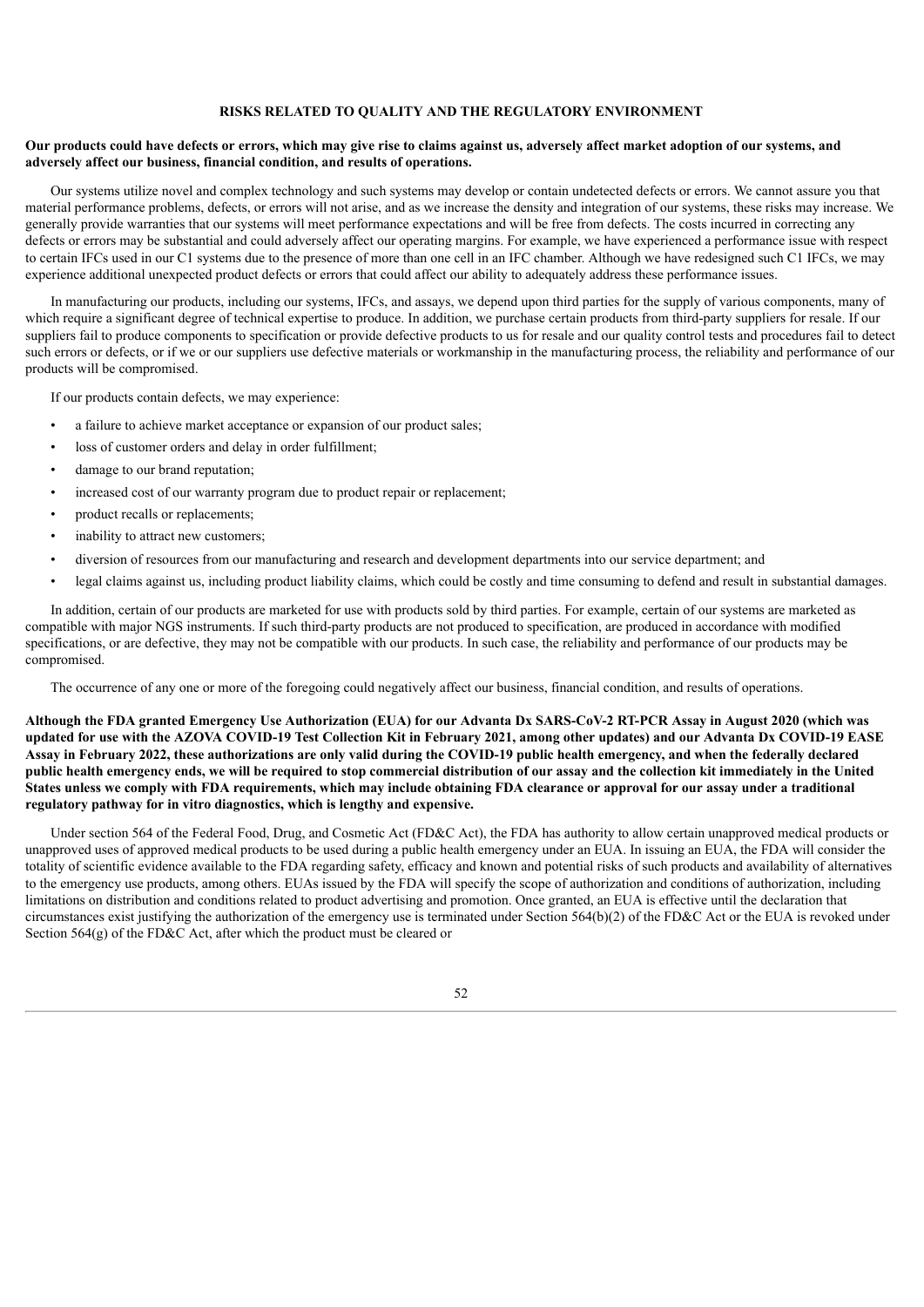approved by the FDA under a traditional pathway as defined by the FDA and we must comply with the FDA quality system regulations in order to remain on the market or to continue commercialization of the product.

In August 2020, the FDA granted EUA for our Advanta Dx SARS-CoV-2 RT-PCR Assay for qualitative detection of nucleic acid from SARS-CoV-2 in saliva specimens from individuals suspected by their healthcare providers of having COVID-19, with the use of the assay limited to CLIA high complexity laboratories. Four supplements have been submitted and authorized as follows: S001 for addition of the FDA Reference Panel Results, S002 for software updates and labeling changes, S003 for addition of alternative source of targets and labeling updates, and S004 for addition of AZOVA home collection kit. In February 2021, the FDA updated that EUA for our Advanta Dx SARS-CoV-2 RT-PCR Assay for use with the AZOVA COVID-19 Test Collection Kit, which is authorized for self-collection of saliva specimens at home. In February 2022, we were granted EUA for our the Advanta Dx COVID-19 EASE Assay, which is authorized for the qualitative detection of nucleic acid from SARS-CoV-2 in nasopharyngeal swab, oropharyngeal swab, mid-turbinate nasal swab, and anterior nasal swab specimens from individuals suspected of COVID-19 by their healthcare provider. As set forth in each EUA, we are required to comply with the conditions of authorization, including certain requirements pertaining to FDA notification, distribution, printed materials, advertising and promotion. If we, our distributors, or authorized laboratories do not comply with the EUA requirements, our business, financial condition and results of operations may be adversely impacted, and we may be subject to regulatory or enforcement actions, including recall of our products and the issuance of an untitled letter, a warning letter, penalties, or fines, among other adverse actions.

If the FDA's policies and guidance change unexpectedly and/or materially or if we misinterpret them, potential sales of Advanta Dx SARS-CoV-2 RT-PCR and the AZOVA COVID-19 Test Collection Kit could be adversely impacted. In addition, the FDA will revoke an EUA where it is determined that the underlying public health emergency no longer exists or warrants such authorization, or if new evidence becomes available that indicates the test does not meet the conditions of authorization or perform as provided in the EUA application. We cannot predict how long this EUA will remain effective. The termination or revocation of the EUA and changing policies and regulatory requirements could adversely impact our business, financial condition and results of operations. The demand for our product and our profitability may decline or be adversely impacted by the federal government's implementation of a national COVID-19 testing strategy. Given the uncertain nature of the COVID-19 pandemic and future legislation and regulation in this space, we can provide no assurance with respect to our ability to achieve or sustain profitability on a quarterly or annual basis.

## The healthcare industry is highly regulated and if we fail to comply with applicable healthcare laws and regulations, we could suffer fines and penalties or be required to make significant changes to our operations which could have a significant adverse effect on the results of our business **operations.**

We compete in markets in which we or our customers must comply with federal, state, local and foreign regulations, such as healthcare fraud and abuse, data privacy and medical product laws and regulations. The healthcare industry is subject to extensive and frequently changing international and United States federal, state and local laws and regulations. In addition, federal and state enforcement agencies have substantial powers and remedies to pursue suspected violations under broad laws and regulations relating to healthcare fraud and abuse, interactions and financial arrangements with healthcare professionals or entities, data privacy and misconduct involving government programs or contracts. If we, our employees, collaborators or contractors fail to comply with applicable laws and regulations, we could suffer civil and criminal damages, fines and penalties, exclusion from participation in governmental healthcare programs, and the loss of various licenses and authorizations necessary to operate our business, as well as incur liabilities from third-party claims, all of which could have a significant adverse effect on our business.

## Our contract with the National Institutes of Health (NIH) could expose us to unique risks and costs as an entity contracting with the federal **government.**

The NIH launched the Rapid Acceleration of Diagnostics (RADx) program to expedite development, commercialization, and implementation of technologies for COVID-19 testing to help increase testing in the United States. In July 2020, we entered into a letter contract with the NIH for a project under the RADx program. The letter contract provided access to approximately \$12.2 million of the total proposed funding for the project prior to execution of a further definitive contract for the project. In September 2020, we executed a definitive contract with the NIH as an amendment to the letter contract (collectively, the NIH Contract) to expand production capacity and throughput capabilities for COVID-19 testing with our microfluidics technology. Pursuant to the terms of the NIH Contract, the funding for the project was increased by approximately \$22.0 million, for a total contract value of up to approximately \$34.0 million. Release of funding under the NIH Contract is based on the achievement of milestones, including expansion of our manufacturing facilities, addition of production lines, and achieving full production capacity. As of December 31, 2021, all milestones have been achieved and accepted by NIH.

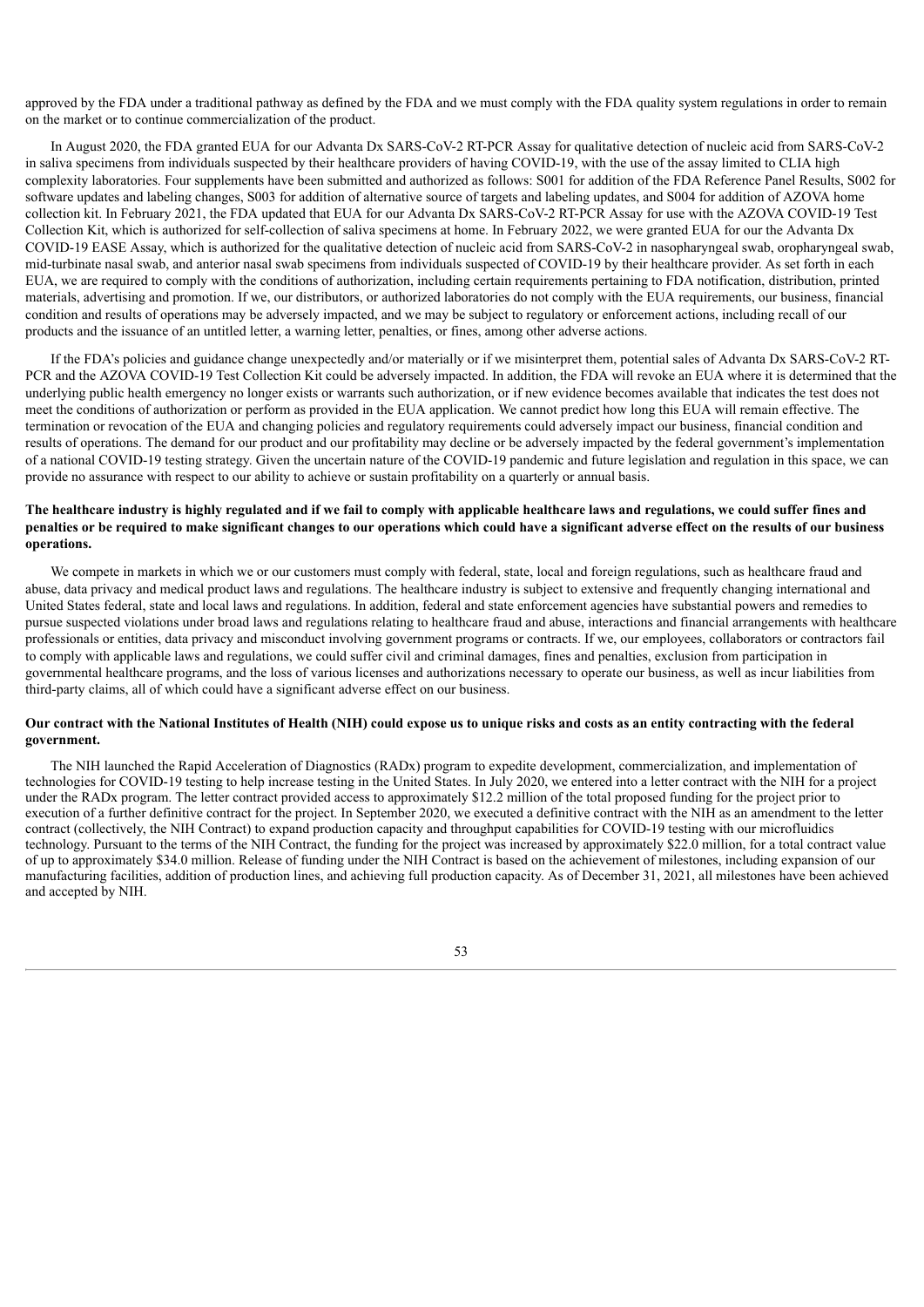We must prioritize among many different opportunities, and we may expend our limited resources on programs that do not yield a successful or profitable product candidate and may forego other more profitable opportunities. Further, the Bayh-Dole Act applies to all NIH research and development funding granted to for-profit organizations, which requires the government to be provided a nonexclusive, nontransferable, irrevocable, paid-up license to practice or have practiced for or on behalf of the United States any subject invention throughout the world.

The NIH Contract includes certain provisions from the Federal Acquisition Regulations, some of which are customary or legally required, that give the U.S. government substantial rights and remedies, many of which are not typically found in commercial contracts. For example, the NIH Contract contains provisions permitting unilateral termination or modification, in whole or in part, at the convenience of the U.S. government. Under general principles of government contracting law, if the U.S. government terminates a contract for convenience, the government contractor may recover only its incurred or committed costs, settlement expenses and profit on work completed prior to the termination. If the U.S. government terminates a contract for default, the government contractor is entitled to recover costs incurred and associated profits on accepted items only and may be liable for excess costs incurred by the government in procuring undelivered items from another source. In addition, government contracts normally contain additional requirements that may increase our costs of doing business, reduce our profits, and expose us to liability for failure to comply with these terms and conditions. These requirements include, for example, mandatory internal control systems and policies, mandatory socioeconomic compliance requirements, including labor standards, nondiscrimination and affirmative action programs and environmental compliance requirements and public disclosures of certain contract information, which may enable competitors to gain insights into our research program. If we fail to maintain compliance with these requirements, we may be subject to potential contract or False Claims Act liability and to termination of our NIH Contract.

Other examples of rights and remedies under the NIH Contract include provisions that allow NIH to:

- terminate the NIH Contract, in whole or in part, for any reason or no reason;
- unilaterally reduce or modify the U.S. government's obligations under the NIH Contract, without our consent, including by imposing price adjustments;
- claim rights, including intellectual property rights, in or to (i) products, (ii) data, and (iii) facilities, in each case developed under the NIH Contract;
- under certain circumstances involving public health and safety, license inventions made under such agreements to third parties;
- suspend us from receiving new contracts pending resolution of alleged violations of procurement laws or regulations;
- impose U.S. manufacturing requirements for products that embody inventions conceived or first reduced to practice under the NIH Contract;
- suspend or debar us from doing future business with the government;
- change the course of a development program in a manner that differs from the NIH Contract's original terms or from our desired development plan, including decisions regarding our partners in the program;
- pursue civil or criminal remedies under the False Claims Act and False Statements Act; and
- control or prohibit the export of products.

Furthermore, we may be required to enter into agreements and subcontracts with third parties, including suppliers, consultants and other third-party contractors in order to satisfy our contractual obligations pursuant to our agreements with the U.S. government. Negotiating and entering into such arrangements can be time-consuming and we may not be able to reach agreement with such third parties. Any such agreement must also be compliant with the terms of the NIH Contract. Any delay or inability to enter into such arrangements or entering into such arrangements in a manner that is non-compliant with the terms of our contract, may result in violations of our contract.

U.S. government agencies routinely audit and investigate government contractors and recipients of federal grants and contracts, even after performance has been completed. These agencies review a contractor's performance under its contracts, cost structure and compliance with applicable laws, regulations and standards. The audit may also include review of the adequacy of, and a contractor's compliance with, its internal control systems and policies, including the contractor's accounting, purchasing, property, estimating, compensation and management information systems. If an audit uncovers improper or illegal activities, we may be subject to civil and criminal penalties and administrative sanctions. In addition, we could suffer serious reputational harm if allegations of impropriety were made against us, which could cause our stock price to decrease.

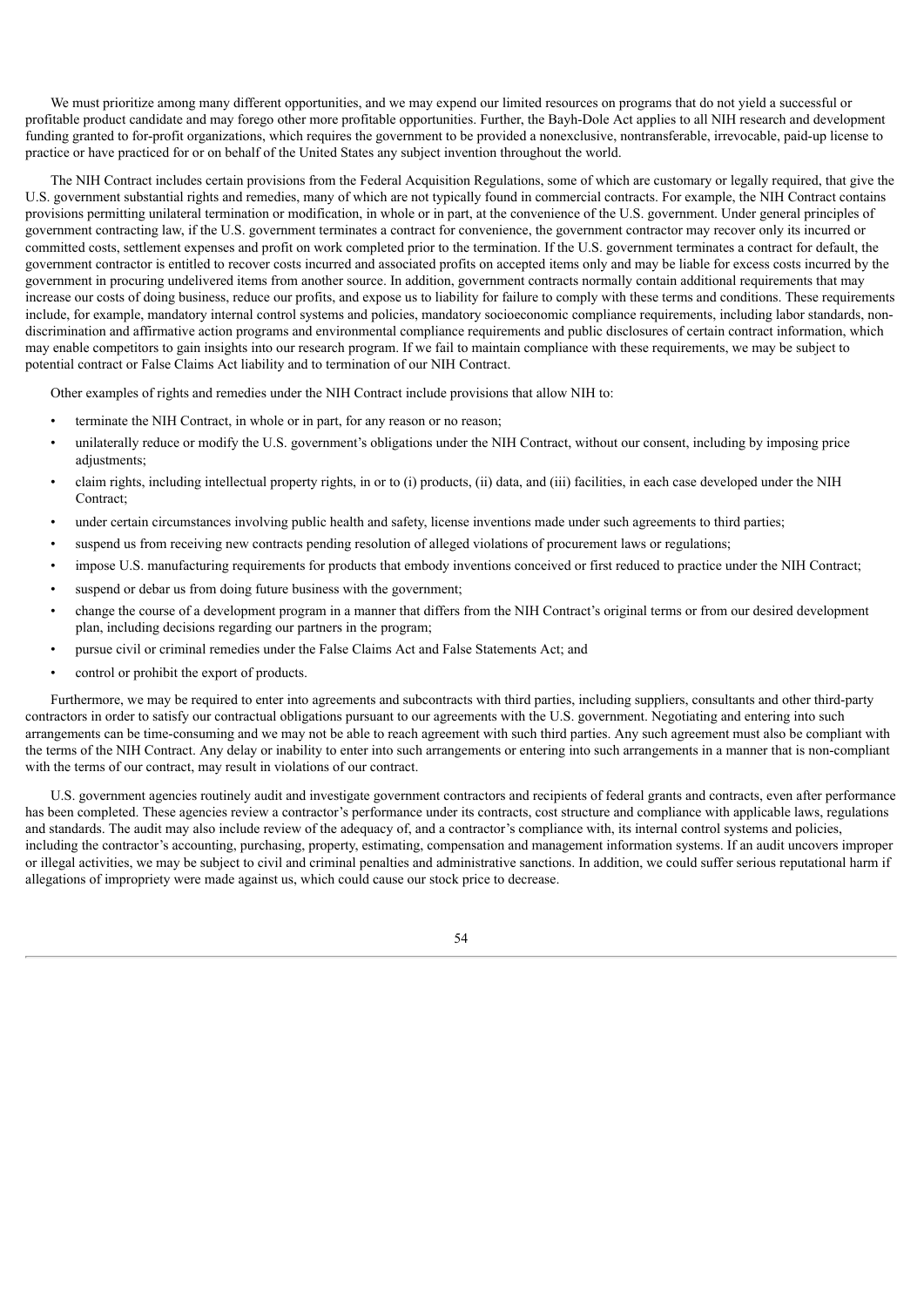To the extent we elect to label and promote any of our non-EUA products as medical devices, we would be required to obtain prior approval or clearance by the FDA or comparable foreign regulatory authority, which could take significant time and expense and could fail to result in a marketing authorization for the intended uses we believe are commercially attractive. Obtaining marketing authorization in one jurisdiction does not mean that we will be successful in obtaining marketing authorization in other jurisdictions where we conduct business.

Except for the Advanta Dx SARS-CoV-2 RT-PCR Assay and the AZOVA COVID-19 Test Collection Kit authorized by the FDA under an EUA granted in August 2020 and updated in February 2021, among other updates, and our Advanta Dx COVID-19 EASE Assay authorized by the FDA under an EUA granted in February 2022, our other products are currently labeled, promoted and sold to academic research institutions, translational research and medicine centers, cancer centers, clinical research laboratories, contract research organizations, and biopharmaceutical, biotechnology, and plant and animal research companies as "research use only" (RUO), and are not designed, or intended to be used, for clinical diagnostic tests or as medical devices as currently marketed. If we elect to label and market our products for use as, or in the performance of, clinical diagnostics in the United States, thereby subjecting them to FDA regulation as medical devices, we would be required to obtain premarket 510(k) clearance or premarket approval from the FDA, unless an exception applies.

We are currently registered with the FDA as a medical device manufacturer, with the reagents for the Advanta Dx SARS-CoV-2 RT-PCR Assay listed as our sole medical device product. As noted in the issued EUA for the Advanta Dx SARS-CoV-2 RT-PCR Assay (including the EUA update for use with the AZOVA COVID-19 Test Collection Kit, among other updates) and the issued EUA for the Advanta Dx COVID-19 EASE Assay, the FDA has waived certain quality system requirements under 21 CFR Part 820 for the duration of each EUA. We may in the future list some of our other products with the FDA pursuant to an FDA Class I listing for general purpose laboratory equipment if we pursue clinical applications for such equipment. While this regulatory classification is generally exempt from certain FDA requirements, such as the need to submit a premarket notification commonly known as a 510(k), and some of the requirements of the FDA's Quality System Regulations (QSRs), we would be subject to ongoing FDA "general controls," which include compliance with FDA regulations for labeling, inspections by the FDA, complaint evaluation, corrections and removals reporting, promotional restrictions, reporting adverse events or malfunctions for our products, and general prohibitions against misbranding and adulteration. If we do not comply with all the requirements of the EUA or the normal regulatory requirements for any of our medical device products, including additional regulatory requirements that would apply to the Advanta Dx SARS-CoV-2 RT-PCR Assay and the AZOVA COVID-19 Test Collection Kit after the expiration or termination of the EUA, we may be subject to regulatory or enforcement actions, including the issuance of an untitled letter, a warning letter, penalties, or fines, among other adverse actions, any of which may adversely impact our business, financial condition and results of operations. Compliance with additional or changing regulatory requirements can be time-consuming and costly.

In addition, we may in the future submit 510(k) premarket notifications to the FDA to obtain FDA clearance of certain of our products on a selected basis. It is possible, in the event we elect to submit 510(k) applications for certain of our products, that the FDA would take the position that a more burdensome premarket application, such as a premarket approval application or a de novo application is required for some of our products. If such applications were required, greater time and investment would be required to obtain FDA approval. Even if the FDA agreed that a 510(k) was appropriate, FDA clearance can be expensive and time consuming. It generally takes a significant amount of time to prepare a  $510(k)$ , including conducting appropriate testing on our products, and several months to years for the FDA to review a submission. Notwithstanding the effort and expense, FDA clearance or approval could be denied for some or all of our products. Even if we were to seek and obtain regulatory approval or clearance, it may not be for the intended uses we believe are important or commercially attractive.

If we sought and received regulatory clearance or approval for certain of our products, we would be subject to ongoing FDA obligations and continued regulatory oversight and review, including the general controls listed above and the FDA's QSRs for our development and manufacturing operations. In addition, we would be required to obtain a new 510(k) clearance before we could introduce subsequent material modifications or improvements to such products. We could also be subject to additional FDA post-marketing obligations for such products, any or all of which would increase our costs and divert resources away from other projects. If we sought and received regulatory clearance or approval and are not able to maintain regulatory compliance with applicable laws, we could be prohibited from marketing our products for use as, or in the performance of, clinical diagnostics and/or could be subject to enforcement actions, including warning letters and adverse publicity, fines, injunctions, and civil penalties; recall or seizure of products; operating restrictions; and criminal prosecution.

In addition, to the extent we decide to seek regulatory marketing authorization for certain of our products in countries outside of the United States, we or our partners, or collaborators, will need to obtain regulatory marketing authorization for our products for the intended use in the jurisdiction where such products will be marketed. Regulatory clearance or approval in one jurisdiction does not mean that we will be successful in obtaining regulatory marketing authorization in other jurisdictions where we conduct business. Sales of such products outside the United States will likely be subject to foreign regulatory requirements, which can vary greatly from country to country. As a result, the time required to obtain clearances or approvals

55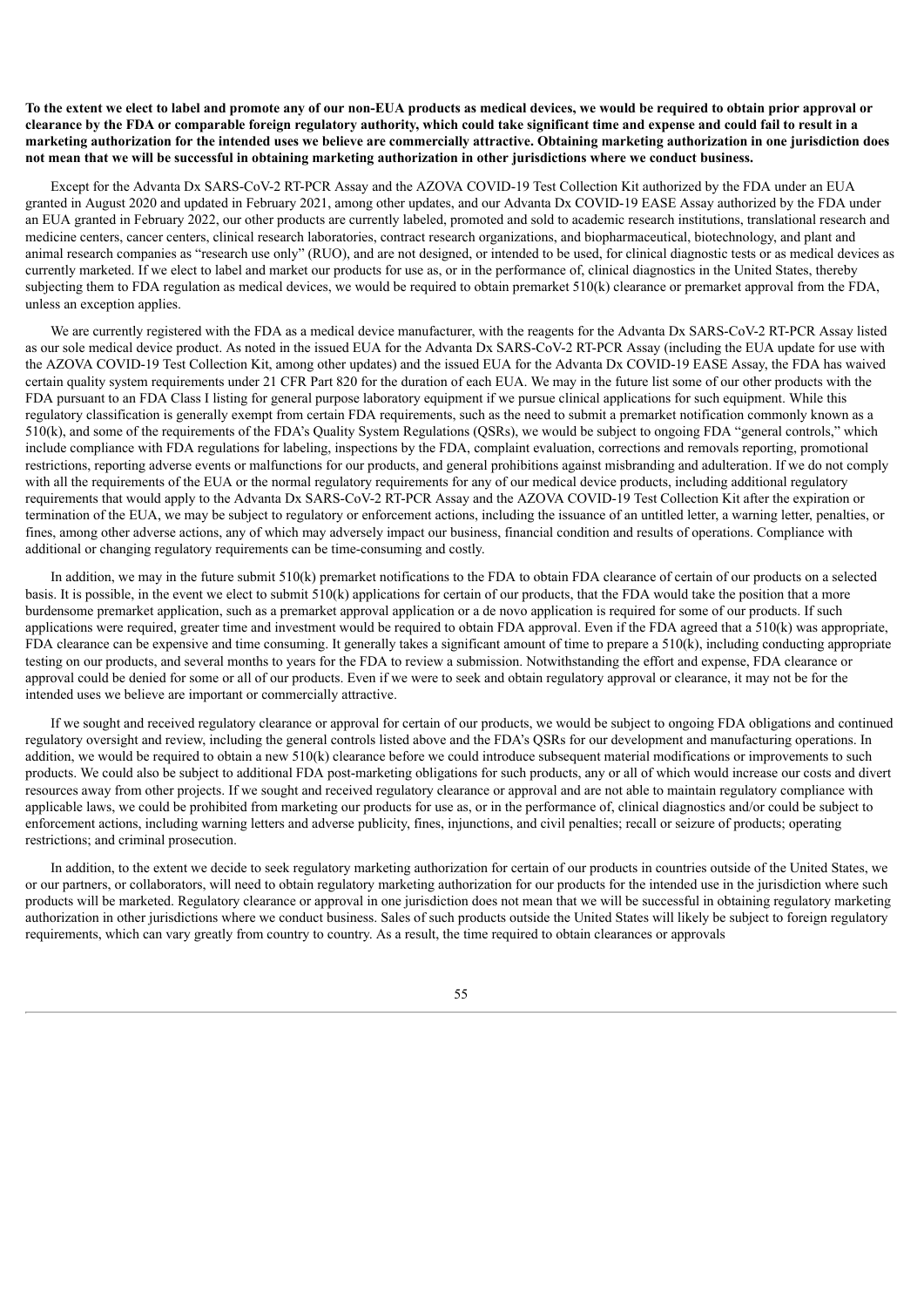outside the United States may differ from that required to obtain FDA clearance or approval and we may not be able to obtain foreign regulatory approvals on a timely basis or at all. In Europe, we need to comply with the In Vitro Diagnostic Directive 98/79/EC and transition to the In Vitro Diagnostic Regulation 2017/746, which became effective May 26, 2017, with an application date of May 26, 2022. This will increase the difficulty of regulatory approvals in Europe in the future. In addition, the FDA regulates exports of medical devices. Failure to comply with these regulatory requirements or obtain and maintain required approvals, clearances and certifications could impair our ability to commercialize our products for diagnostic use outside of the United States.

In February 2021, we announced a supply and distribution agreement to market our CyTOF technology, panels, and reagents to clinical labs in China. As part of the agreement, we are working to seek National Medical Products Administration (NMPA) approval for our CyTOF instrument for diagnostic use in China. As we increase our operations outside of the United States, our compliance and operational costs will increase, and we will be exposed to greater liability under additional laws and regulations.

## Our products could become subject to regulation as medical devices by the FDA or other regulatory agencies even if we do not elect to seek regulatory clearance or approval to market our products for diagnostic purposes, which would adversely impact our ability to market and sell our **products and harm our business.**

As products that are currently labeled, promoted and intended as RUO, our products are not currently subject to regulation as medical devices by the FDA or comparable agencies of other countries. However, the FDA or comparable agencies of other countries could disagree with our conclusion that our products are currently intended for research use only or deem our current sales, marketing and promotional efforts as being inconsistent with research use only products. For example, our customers may independently elect to use our research use only labeled products in their own laboratory developed tests (LDTs) for clinical diagnostic use. The FDA has historically exercised enforcement discretion in not enforcing the medical device regulations against laboratories offering LDTs. However, on October 3, 2014, the FDA issued two draft guidance documents that set forth the FDA's proposed risk-based framework for regulating LDTs, which are designed, manufactured, and used within a single laboratory. The draft guidance documents provide the anticipated details through which the FDA would propose to establish an LDT oversight framework, including premarket review for higher-risk LDTs, such as those that have the same intended use as FDA-approved or cleared companion diagnostic tests currently on the market. In January 2017, the FDA announced that it would not issue final guidance on the oversight of LDTs and manufacturers of products used for LDTs, but would seek further public discussion on an appropriate oversight approach, and give Congress an opportunity to develop a legislative solution. More recently, the FDA has issued warning letters to certain genomics labs for illegally marketing genetic tests that claim to predict patients' responses to specific medications, noting that the FDA has not created a legal "carve-out" for LDTs and retains discretion to take action when appropriate, such as when certain genomic tests raise significant public health concerns. As manufacturers develop more complex genetic tests and diagnostic software, the FDA may increase its regulation of LDTs. Any future legislative or administrative rule making or oversight of LDTs, if and when finalized, may impact the sales of our products and how customers use our products, and may require us to change our business model in order to maintain compliance with these laws. We cannot predict how these various efforts will be resolved, how Congress or the FDA will regulate LDTs in the future, or how that regulatory system will impact our business.

Additionally, on November 25, 2013, the FDA issued Final Guidance "Distribution of In Vitro Diagnostic Products Labeled for Research Use Only." The guidance emphasizes that the FDA will review the totality of the circumstances when it comes to evaluating whether equipment and testing components are properly labeled as RUO. The final guidance states that merely including a labeling statement that the product is for research purposes only will not necessarily render the device exempt from the FDA's clearance, approval, and other regulatory requirements if the circumstances surrounding the distribution, marketing and promotional practices indicate that the manufacturer knows its products are, or intends for its products to be, used for clinical diagnostic purposes. These circumstances may include written or verbal sales and marketing claims or links to articles regarding a product's performance in clinical applications and a manufacturer's provision of technical support for clinical applications.

In August 2020, as part of the U.S. government's efforts to combat COVID-19 and consistent with the direction in Executive Orders 13771 and 13924, the Department of Health and Human Services (HHS) announced rescission of guidances and other informal issuances of the FDA regarding premarket review of LDTs absent notice-and-comment rulemaking, stating that, absent notice-and-comment rulemaking, those seeking approval or clearance of, or an emergency use authorization, for an LDT may nonetheless voluntarily submit a premarket approval application, premarket notification or an EUA request, respectively, but are not required to do so. However, laboratories opting to use LDTs without FDA premarket review or authorization would not be eligible for liability protection under the Public Readiness and Emergency Preparedness Act, or the PREP Act. In November 2021, HHS under the Biden administration issued a statement that withdrew the August 2020 policy announcement, stating that HHS does not have a policy on LDTs that is separate from FDA's longstanding approach. The FDA also issued a revised version of its COVID-19 test policy that states the FDA expects newly offered COVID-19 tests, including

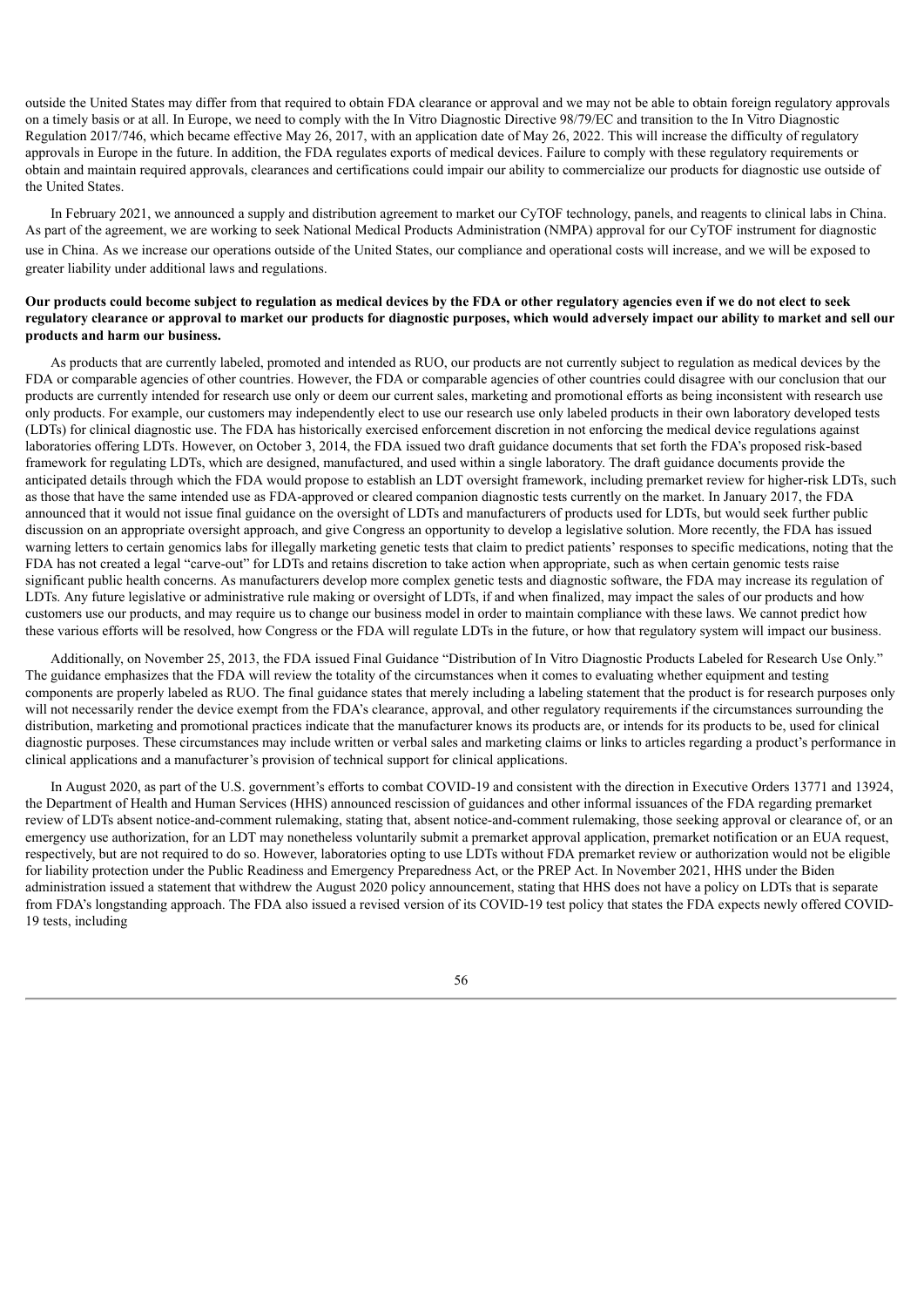LDTs, to have an EUA, or traditional marketing authorization such as a granted De Novo or cleared 510(k), prior to clinical use. Further, in June 2021, Congress introduced an updated legislation called the Verifying Accurate, Leading-edge IVCT Development Act (VALID Act), which, if enacted, will establish a new risk-based regulatory framework for in vitro clinical tests (IVCTs), which include IVDs, LDTs, collection devices, and instruments used with such tests, and a technology certification program, among other proposals. The adoption of new restrictions on IVDs, LDTs, or RUOs, whether by the FDA or Congress, could adversely affect our ability to commercialize our products and the demand for our specialized reagents and instruments. Further, we could be required to obtain premarket clearance or approval from the FDA before we can sell our products to certain customers.

If the FDA determines our products or related applications should be subject to additional regulation as in vitro diagnostic devices based upon customers' use of our products for clinical diagnostic or therapeutic decision-making purposes, our ability to market and sell our products could be impeded and our business, prospects, results of operations and financial condition may be adversely affected. In addition, the FDA could consider our products to be misbranded or adulterated under the Federal Food, Drug, and Cosmetic Act and subject to recall and/or other enforcement action.

# Compliance or the failure to comply with current and future regulations affecting our products and business operations worldwide, such as environmental regulations enacted in the European Union, could cause us significant expense and adversely impact our business.

We are subject to many federal, state, local, and foreign regulations relating to various aspects of our business operations. Governmental entities at all levels are continuously enacting new regulations, and it is difficult to identify all applicable regulations and anticipate how such regulations will be implemented and enforced. We continue to evaluate the necessary steps for compliance with applicable regulations. To comply with applicable regulations, we have and will continue to incur significant expense and allocate valuable internal resources to manage compliance-related issues. In addition, such regulations could restrict our ability to expand or equip our facilities, or could require us to acquire costly equipment or to incur other significant expenses to comply with the regulations. For example, the Restriction on the Use of Certain Hazardous Substances in Electrical and Electronic Equipment Directive (RoHS) and the Waste Electrical and Electronic Equipment Directive (WEEE), both enacted in the European Union, regulate the use of certain hazardous substances in, and require the collection, reuse, and recycling of waste from, products we manufacture. Certain of our products sold in these countries are subject to WEEE and RoHS. These and similar regulations that have been or are in the process of being enacted in other countries may require us to redesign our products, use different types of materials in certain components, or source alternative components to ensure compliance with applicable standards, and may reduce the availability of parts and components used in our products by negatively impacting our suppliers' ability to source parts and components in a timely and cost-effective manner.

The Registration, Evaluation, Authorization and Restriction of Chemicals (REACH) regulation (EC) No. 1907/206 is the European Union's regulation on chemicals and their safe use. The list of chemicals has been updated and some of the updates affect chemicals used in our products. We will request a research exception, but if not granted, we will need to reduce the concentration of some of the chemicals in our products, which will require significant research and development and operations efforts.

Any such redesigns, required use of alternative materials, or limited availability of parts and components used in our products may detrimentally impact the performance of our products, add greater testing lead times for product introductions, reduce our product margins, or limit the markets for our products, and if we fail to comply with any present and future regulations, we could be subject to future fines, penalties, and restrictions, such as the suspension of manufacturing of our products or a prohibition on the sale of products we manufacture. Any of the foregoing could adversely affect our business, financial condition, or results of operations.

# **RISKS RELATED TO ECONOMIC CONDITIONS AND OPERATING A GLOBAL BUSINESS**

# We generate a substantial portion of our revenue internationally and our international business exposes us to business, regulatory, political, **operational, financial, and economic risks associated with doing business outside of the United States.**

During the years 2021, 2020, and 2019, approximately 56%, 54%, and 63% respectively, of our product and service revenue was generated from sales to customers located outside of the United States. We believe that a significant percentage of our future revenue will continue to come from international sources as we expand our international operations and develop opportunities in other countries. Engaging in international business inherently involves a number of difficulties and risks, including:

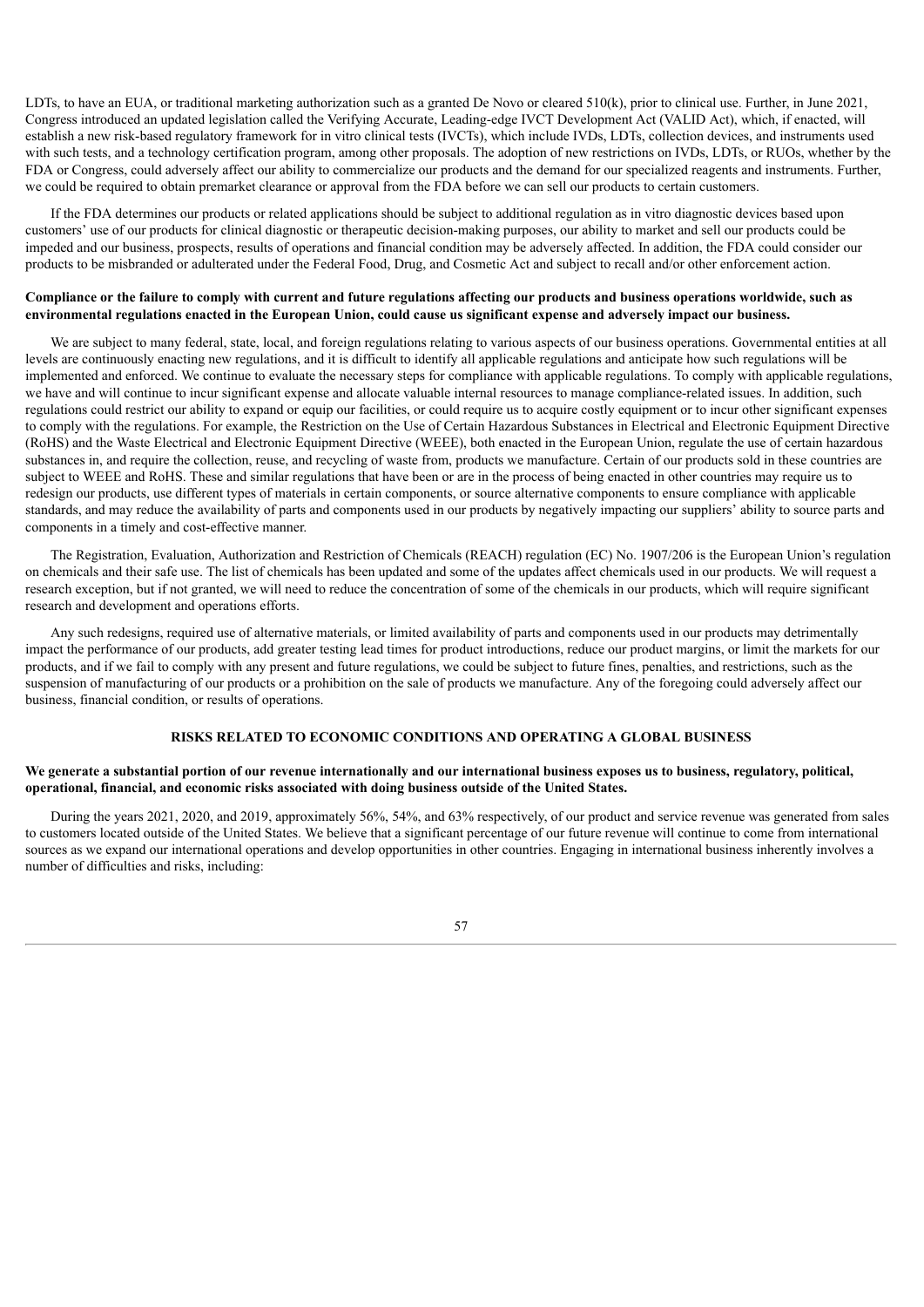- required compliance with existing and changing foreign regulatory requirements and laws that are or may be applicable to our business in the future, such as the European Union's General Data Protection Regulation, the California Consumer Privacy Act, and other data privacy requirements, labor and employment regulations, anticompetition regulations, the U.K. Bribery Act of 2010 and other anticorruption laws, and the RoHS and WEEE directives and REACH regulation, which regulate the use and importation of certain hazardous substances in, and require the collection, reuse, and recycling of waste from, products we manufacture;
- required compliance with U.S. laws such as the Foreign Corrupt Practices Act, and other U.S. federal laws and regulations established by the Office of Foreign Assets Control;
- export requirements and import or trade restrictions:
- laws and business practices favoring local companies;
- longer payment cycles and difficulties in enforcing agreements and collecting receivables through certain foreign legal systems;
- changes in social, economic, and political conditions or in laws, regulations and policies governing foreign trade, manufacturing, development, and investment both domestically as well as in the other countries and jurisdictions in which we operate and into which we sell our products, including as a result of the separation of the United Kingdom from the European Union (Brexit) or the Russian invasion of Ukraine;
- business interruptions and travel restrictions resulting from global sociopolitical events, including war and terrorism, public health crises (including the ongoing COVID-19 pandemic), and natural disasters including earthquakes, typhoons, floods and fires;
- potentially adverse tax consequences, tariffs, customs charges, bureaucratic requirements, and other trade barriers;
- difficulties and costs of staffing and managing foreign operations; and
- difficulties protecting or procuring intellectual property rights.

Since the beginning of the COVID-19 pandemic, travel restrictions have caused significant slowdowns in China, Japan, and other parts of the Asia-Pacific region. These slowdowns, in addition to shipment delays in China due to delays in obtaining VAT and import tax exemptions for our products, have caused our financial results to suffer. If these situations continue, or if other risks occur, we could be forced to dedicate significant resources to their resolution, and if we are unsuccessful in finding a solution, our financial condition and results will suffer.

In addition, political instability, civil unrest, the deterioration of the political situation in a country in which we have significant sales or operations, or the breakdown of trade relations between the United States and a foreign country in which we have significant operations, could adversely affect our business, financial condition, and results of operations. For example, a change in trade status between the United States and a foreign country could result in a substantial increase in the import duty of products manufactured in that foreign country and imported into the United States. The United States has commenced certain trade actions, including imposing increased tariffs on certain goods imported into the United States from China, which has resulted in retaliatory tariffs by China. In addition, the United States has commenced certain trade actions as a result of the Russian invasion of Ukraine, which are widely expected to result in retaliatory measures or actions, including tariffs, by Russia. Any increased trade barriers or restrictions on global trade imposed by the United States, or further retaliatory trade measures taken by China, Russia, or other countries in response, could adversely affect our business, financial condition, and results of operations.

## Our business is subject to a variety of new U.S. and foreign export controls and economic sanctions regulations that were issued in response to Russia's invasion of Ukraine; our failure to comply with these laws and regulations could harm our business.

Due to recent regulations, U.S. companies can no longer provide or receive services or conduct any business with, including selling, shipping, or otherwise transferring any U.S.-controlled products to, the Donetsk People's Republic (DNR) and Luhansk People's Republic (LNR) regions of Ukraine. Additionally, existing U.S. sanctions continue to extend these prohibitions to the Crimea region of Ukraine. Our business is also subject to the expansion of previously existing sanctions imposed by the Treasury Department's Office of Foreign Assets Controls that now cover a significant number of individuals and entities located in Russia, Belarus, and surrounding regions as well as new U.S. export controls imposed by the U.S. Department of Commerce's Export Administration Regulations on exports to Russia. These laws and regulations cover U.S. persons as well as U.S.-controlled products, software, and technologies wherever located. Failure to comply with U.S. and foreign export control and economic sanctions laws and regulations can result in criminal sanctions, civil fines, debarment from government contracting, the loss of export privileges, and, in some cases, imprisonment.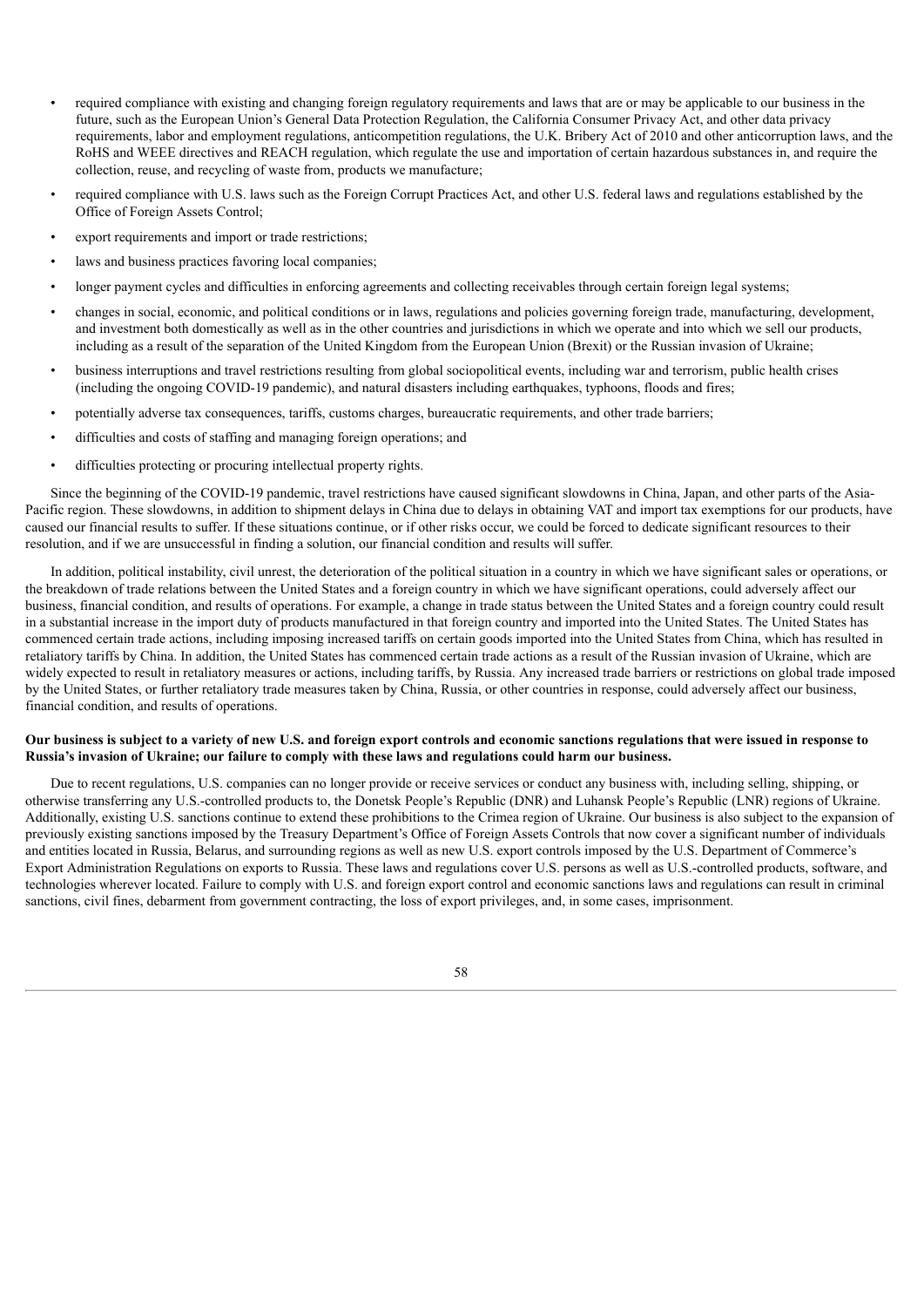We are currently implementing new measures to reduce our exposure to this liability. The implementation of these measures may require us to expend substantial resources or to discontinue certain products or services, which would negatively affect our business, financial condition, and operating results. In addition, the increased attention focused upon liability issues as a result of lawsuits, regulatory proceedings, and legislative proposals could damage our brand or otherwise impact the growth of our business. Finally, our ability to receive payment from these regions has been significantly impacted. Any costs incurred or loss of business that occurs as a result of compliance or other liabilities under these laws or regulations could harm our business and operating results.

## Adverse conditions in the global economy and disruption of financial markets may significantly harm our revenue, profitability, and results of **operations.**

Adverse economic conditions in the U.S. and international markets, including the worldwide economic disruption related to the COVID-19 pandemic and related slowdowns in China, Japan, and elsewhere in the Asia-Pacific region, have negatively affected our revenues and operating results and may continue to do so. Even before the current public health crisis took hold, the global credit and financial markets had been experiencing volatility and disruptions, including diminished liquidity and credit availability, increased concerns about inflation and deflation, and the downgrade of U.S. debt and exposure risks on other sovereign debts, decreased consumer confidence, lower economic growth, volatile energy costs, increased unemployment rates, and uncertainty about economic stability. Geopolitical events including the COVID-19 pandemic, the Russian invasion of Ukraine, including any resulting adoption and expansion of trade restrictions by the United States, Russia, and/or China, and Brexit have caused significant economic, market, political and regulatory uncertainty in some of our markets. Volatility and disruption of financial markets could limit our customers' ability to obtain adequate financing or credit to purchase and pay for our products in a timely manner or to maintain operations, which could result in a decrease in sales volume that could harm our results of operations. General concerns about the fundamental soundness of domestic and international economies may also cause our customers to reduce their purchases. Changes in governmental banking, monetary, and fiscal policies to address liquidity and increase credit availability may not be effective. Significant government investment and allocation of resources to assist the economic recovery of sectors that do not include our customers may reduce the resources available for government grants and related funding for life science, plant and animal research, and clinical research and development. Continuation or further deterioration of these financial and macroeconomic conditions could significantly harm our sales, profitability, and results of operations.

### **We are subject to fluctuations in the exchange rate of the U.S. dollar and foreign currencies.**

A majority of our product sales are currently denominated in U.S. dollars and fluctuations in the value of the U.S. dollar relative to foreign currencies could decrease demand for our products and adversely impact our financial performance. For example, if the value of the U.S. dollar increases relative to foreign currencies, our products could become more costly to the international consumer and therefore less competitive in international markets, or if the value of the U.S. dollar decreases relative to the Singapore dollar or the Canadian dollar, it would become more costly in U.S. dollars for us to manufacture our products in Singapore and/or in Canada. Additionally, our expenses are generally denominated in the currencies of the countries in which our operations are located, which is primarily in the United States, with a portion of expenses incurred in Singapore and Canada where a significant portion of our manufacturing operations are located. Our results of operations and cash flows are, therefore, subject to fluctuations due to changes in foreign currency exchange rates. The volatility of exchange rates depends on many factors that we cannot forecast with reliable accuracy. We have experienced and will continue to experience fluctuations in our net income or loss as a result of transaction gains or losses related to revaluing certain current asset and current liability balances that are denominated in currencies other than the functional currency of the entities in which they are recorded. Fluctuations in currency exchange rates could have an adverse impact on our financial results in the future.

### **FINANCIAL, TAX, AND ACCOUNTING RISKS**

# Our future capital needs are uncertain and we may need to raise additional funds in the future, which may cause dilution to stockholders or may **be upon terms that are not favorable to us.**

We believe our existing cash, cash equivalents, and investments, along with funding available from the Private Placement Issuance and the Revolving Credit Facility, will be sufficient to meet our working capital and capital expenditure needs for at least the next 12 months. However, we have continued to experience losses and, if that trend continues, we may need to seek additional sources of financing. In addition, we may need to raise substantial additional capital for various purposes, including:

- funding our operations;
- expanding the commercialization of our products:
- furthering our research and development; and
- acquiring other businesses or assets and licensing technologies.

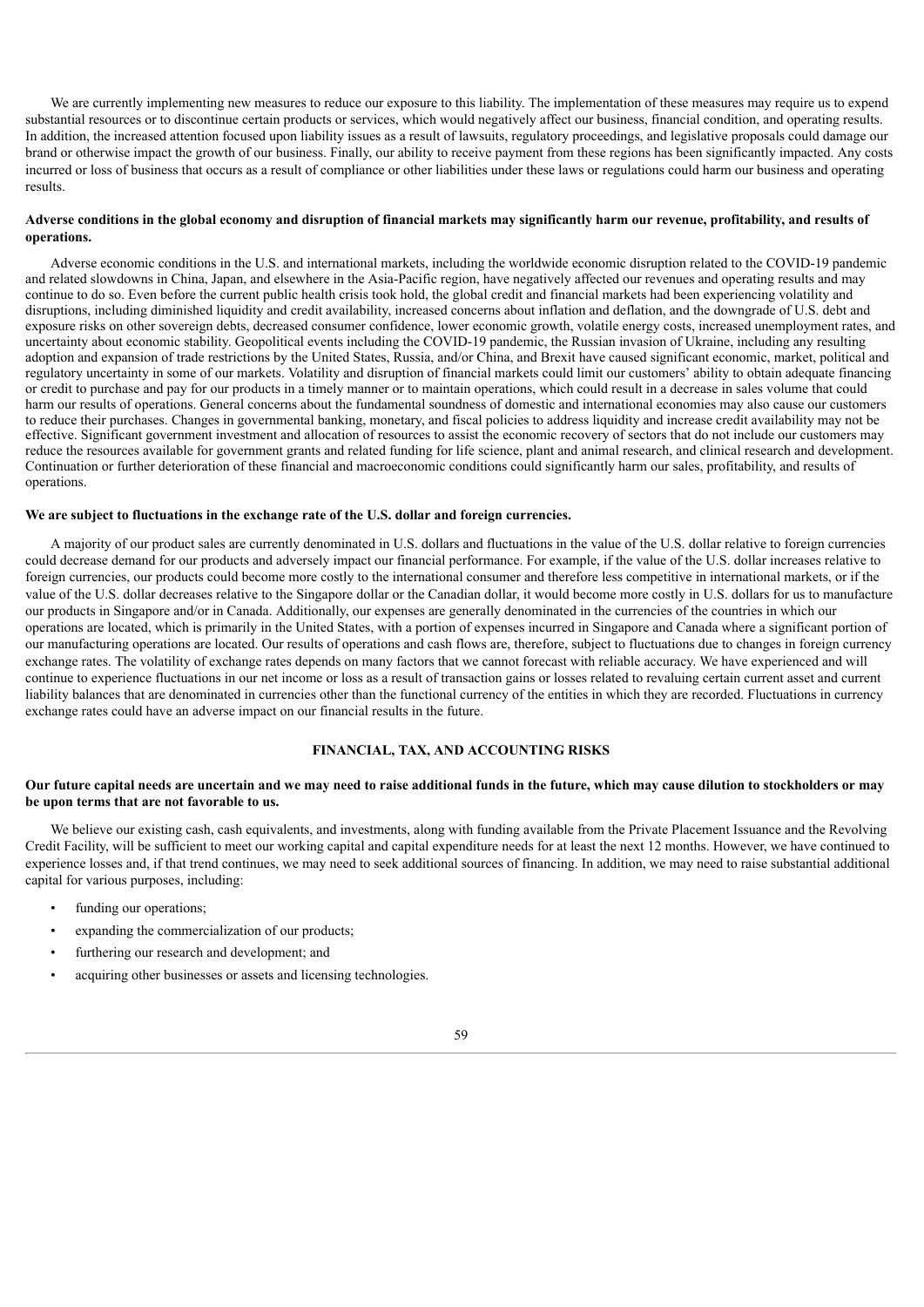Our future funding requirements will depend on many factors, including:

- market acceptance of our products;
- the cost of our research and development activities:
- the cost of filing and prosecuting patent applications;
- the cost of defending any litigation including intellectual property, employment, contractual or other litigation;
- the cost and timing of regulatory clearances or approvals, if any;
- the cost and timing of establishing additional sales, marketing, and distribution capabilities;
- the cost and timing of establishing additional technical support capabilities;
- fluctuations in cash demands (e.g., due to interest or principal payments or payouts under existing cash compensation plans);
- variability in sales and timing of related cash collections;
- the effectiveness of our efficiency and cost-savings initiatives;
- the impact of any natural disasters or public health crises (including the COVID-19 pandemic);
- the effect of competing technological and market developments; and
- the extent to which we acquire or invest in businesses, products, and technologies, although we currently have no commitments or agreements relating to any of these types of transactions.

To the extent we draw on our Credit Facility or otherwise incur additional indebtedness, the risks described above could increase. Further, if we increase our indebtedness, our actual cash requirements in the future may be greater than expected. Our cash flow from operations may not be sufficient to repay all of the outstanding debt as it becomes due, and we cannot assure you that we will be able to obtain additional funds on acceptable terms, or at all. The ongoing COVID-19 pandemic has led to significant disruption and volatility in the global capital markets, increasing the cost of—and adversely impacting access to—capital. We entered into an Open Market Sale Agreement (Sale Agreement) with Jefferies LLC (Jefferies) to sell shares of our common stock having aggregate sales proceeds of up to \$50 million, from time to time, through an at-the-market (ATM) equity offering program under which Jefferies acts as sales agent. During the third quarter of 2020, we sold approximately 2.5 million shares of our common stock pursuant to the Sale Agreement, for aggregate gross proceeds of \$20.9 million. Our net proceeds were approximately \$20.1 million, after deducting related expenses, including commissions of approximately \$0.6 million and issuance costs of approximately \$0.2 million. If we raise additional funds by issuing equity securities, either under the ATM program or otherwise, our stockholders will experience dilution. Debt financing in addition to the Credit Facility, if available, may involve covenants restricting our operations or our ability to incur additional debt. Any additional debt or equity financing that we raise may contain terms that are not favorable to us or our stockholders, and our ability to raise additional capital may be adversely impacted by the impact of the COVID-19 pandemic on the economy.

If we raise additional funds through collaboration and licensing arrangements with third parties, it may be necessary to relinquish some rights to our technologies or our products, or grant licenses on terms that are not favorable to us. If we do not have or are unable to raise adequate funds, we may have to liquidate some or all of our assets, delay development or commercialization of our products, or license to third parties the rights to commercialize products or technologies that we would otherwise seek to commercialize. We also may have to reduce marketing, customer support, research and development, or other resources devoted to our products, or cease operations. Any of these factors could harm our operating results.

# If we fail to maintain effective internal control over financial reporting in the future, the accuracy and timing of our financial reporting may be **impaired, which could adversely affect our business and our stock price.**

The Sarbanes-Oxley Act requires, among other things, that we maintain effective internal control over financial reporting and disclosure controls and procedures. In particular, we must perform system and process evaluation and testing of our internal control over financial reporting to allow management to report on the effectiveness of our internal control over financial reporting, as required by Section 404 of the Sarbanes-Oxley Act. Our testing may reveal deficiencies in our internal control over financial reporting that are deemed to be material weaknesses.

Our compliance with Section 404 requires that we incur substantial accounting expense and expend significant management time on compliancerelated issues. We currently do not have an internal audit group, and we continue to evaluate our need for additional accounting and financial staff with appropriate public company experience and technical accounting knowledge. Moreover, if we do not comply with the requirements of Section 404, or if we or our independent registered public accounting firm identify deficiencies in our internal control over financial reporting that are deemed to be material weaknesses,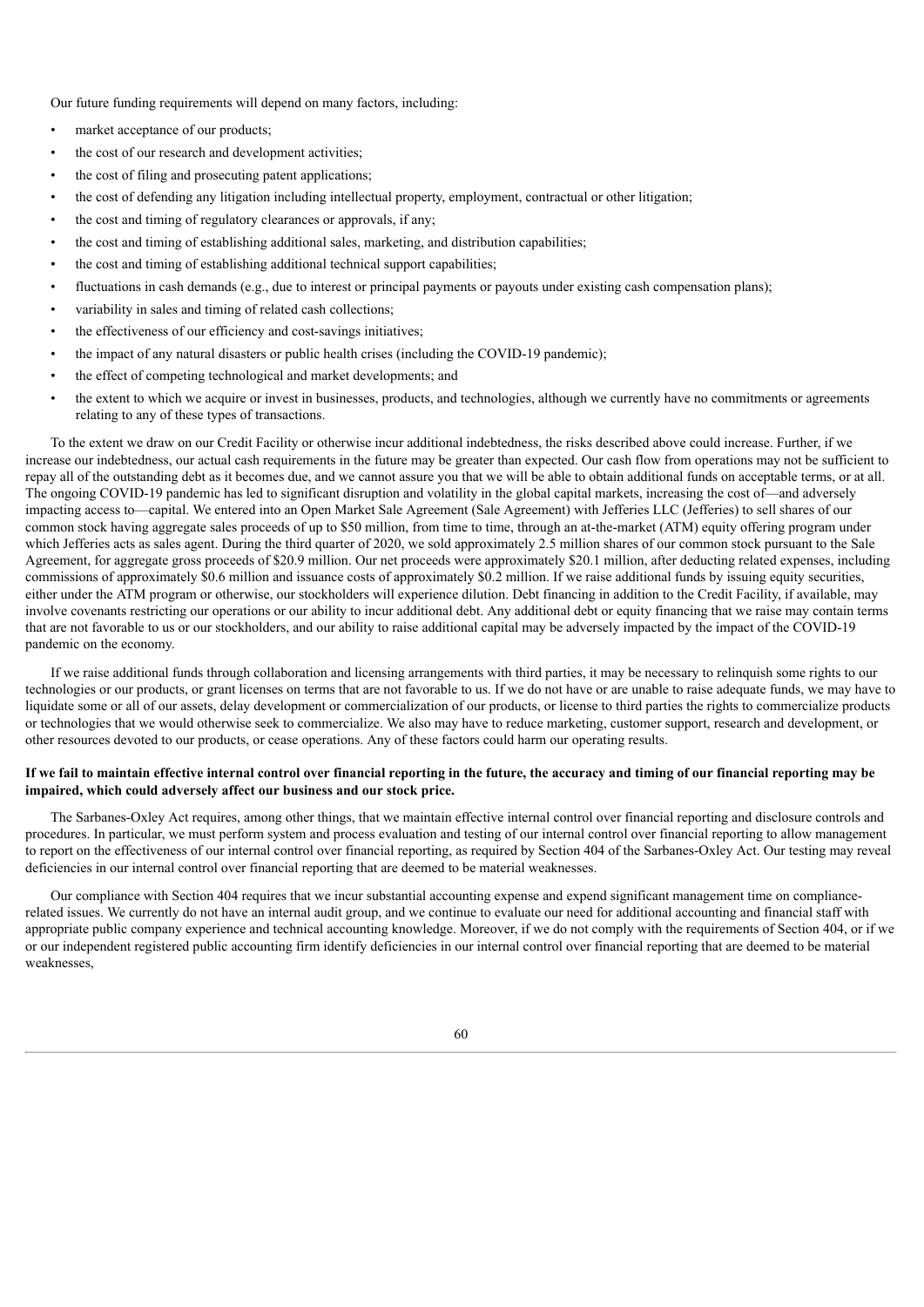the market price of our stock could decline and we could be subject to sanctions or investigations by The Nasdaq Stock Market LLC, the SEC, or other regulatory authorities, which would require additional financial and management resources.

# We may not realize the value of our goodwill or other intangible assets, which would be reflected in an impairment charge.

Our business acquisitions typically result in goodwill and other intangible assets, which affect the amount of future period amortization expense and possible impairment expense. We make estimates and assumptions in valuing such intangible assets that affect our condensed consolidated financial statements. As of March 31, 2022, we had approximately \$132.3 million of goodwill and net intangible assets, including approximately \$106.3 million of goodwill and \$26.0 million of net intangible assets. These assets represent a significant portion of the assets recorded on our condensed consolidated balance sheet and relate primarily to our acquisition of DVS Sciences, Inc. (DVS) in February 2014 and InstruNor in 2020. In addition, if in the future we acquire additional businesses, technologies, or other intangible assets, a substantial portion of the value of such assets may be recorded as goodwill or intangible assets.

We assess the realizability of goodwill and indefinite-lived intangible assets annually as well as whenever events or changes in circumstances indicate that these assets may be impaired. We assess the realizability of definite-lived intangible assets whenever events or changes in circumstances indicate that these assets may be impaired. These events or circumstances would generally include operating losses or a significant decline in earnings associated with the acquired business or asset. Our ability to realize the value of the goodwill and intangible assets will depend on the future cash flows of these businesses. These cash flows in turn depend in part on how well we have integrated these businesses. If we are not able to realize the value of the goodwill and intangible assets, we may be required to incur material charges relating to the impairment of those assets.

## If we fail to comply with the covenants and other obligations under our Credit Facility, the lenders may be able to accelerate amounts owed under **the facilities and may foreclose upon the assets securing our obligations.**

In August 2021, we amended our Revolving Credit Facility, which provides for secured revolving loans in an aggregate amount of up to \$15.0 million, to extend the maturity date to August 2, 2023 and to provide for a new \$10.0 million term loan facility (the Term Loan Facility and, together with the Revolving Credit Facility, the Credit Facility). The Credit Facility is secured by substantially all of our assets, other than intellectual property. The Credit Facility contains customary affirmative and negative covenants which, unless waived by the bank, limit our ability to, among other things, incur additional indebtedness, grant liens, make investments, repurchase stock, pay dividends, transfer assets, enter into affiliate transactions, undergo a change of control, or engage in merger and acquisition activity, including merging or consolidating with a third party. Additionally, we are required to maintain a minimum Adjusted Quick Ratio (as defined in the amendment) of at least 1.25 to 1.00. If we fail to comply with the covenants and our other obligations under the Credit Facility, the lenders would be able to accelerate the required repayment of amounts due under the Credit Facility and, if they are not repaid, could foreclose upon the assets securing our obligations under the Credit Facility.

## Our ability to use net operating loss carryforwards to offset future taxable income for U.S. federal income tax purposes and other tax benefits may **be limited.**

Section 382 of the Internal Revenue Code of 1986, as amended (the Code), imposes an annual limitation on the amount of taxable income that may be offset by net operating loss carryforwards (NOLs) if a corporation experiences an "ownership change." As provided in Section 382 of the Code, an "ownership change" occurs when a company's "five-percent shareholders" collectively increase their ownership in the company by more than 50 percentage points (by value) over a rolling three-year period. Various states also have limitations on the use of state NOLs following an ownership change.

Future changes in our stock ownership, some of which are outside our control, could result in an ownership change under Section 382 of the Code. If we experience an ownership change, our ability to use our NOLs or other tax benefits could be substantially limited, which could significantly impair their value. There is no assurance that we will be able to fully utilize our NOLs or other tax benefits, which could adversely impact our results of operations.

We believe that these tax benefits are a valuable asset for us and we monitor our stock ownership to determine whether our NOLs are at material risk of limitation based on an ownership change pursuant to Section 382. If our board of directors determines a potential risk exists that our NOLs could be limited, it could elect to adopt a tax benefit preservation plan in an effort to protect our tax benefits. Adoption of a tax benefit preservation plan could make it more difficult for a third party to acquire, or could discourage a third party from acquiring, us or a large block of our common stock.

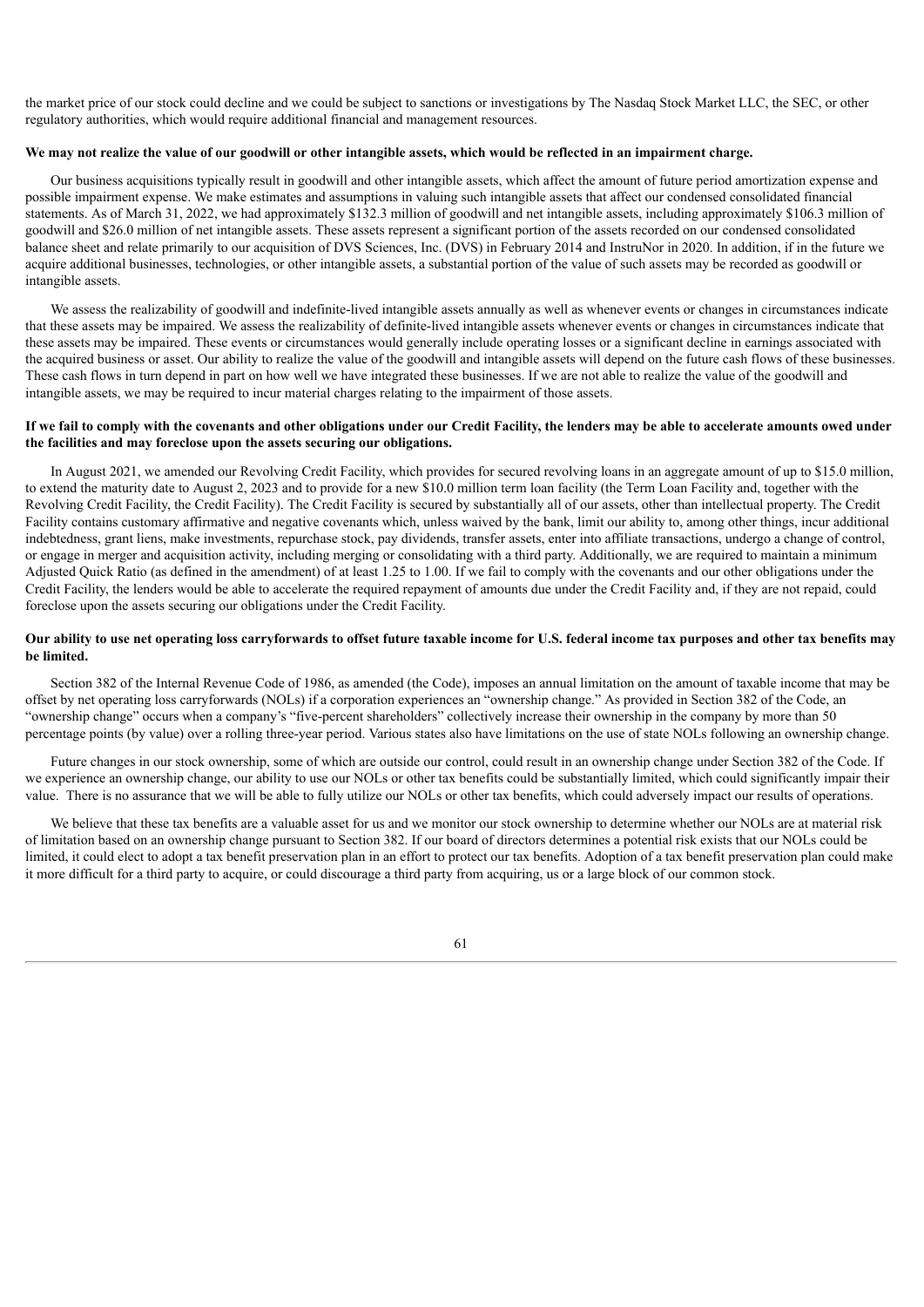# We are subject to risks related to taxation in multiple jurisdictions and our effective income tax rate could be adversely affected and we could have additional tax liability if existing tax laws or regulations change or if taxing authorities disagree with our interpretations of tax laws or regulations.

We are subject to income taxes in both the United States and certain foreign jurisdictions. Significant judgments based on interpretations of existing tax laws or regulations are required in determining the provision for income taxes. For example, we have made certain interpretations of existing tax laws or regulations based upon the operations of our business internationally and we have implemented intercompany agreements based upon these interpretations and related transfer pricing analyses. If the U.S. Internal Revenue Service or other taxing authorities disagree with the positions, our effective income tax rate could be adversely affected and we could have additional tax liability, including interest and penalties. From time to time, we may review our corporate structure and tax positions in the various international jurisdictions in which we operate and such review may result in changes to how we structure our international business operations, which may adversely impact our effective income tax rate. Our effective income tax rate could also be adversely affected by changes in the mix of earnings in tax jurisdictions with different statutory tax rates, changes in the valuation of deferred tax assets and liabilities, changes in existing tax laws or tax rates, changes in the level of non-deductible expenses (including share-based compensation), changes in our future levels of research and development spending, mergers and acquisitions, or the result of examinations by various tax authorities. Payment of additional amounts as a result of changes in applicable tax law or upon final adjudication of any disputes could have a material impact on our results of operations and financial position.

## Changes in accounting principles, or interpretations thereof, could have a significant impact on our financial position and results of operations.

We prepare our consolidated financial statements in accordance with accounting principles generally accepted in the United States of America (U.S. GAAP). These principles are subject to interpretation by the SEC and various bodies formed to interpret and create appropriate accounting principles. A change in these principles can have a significant effect on our reported results and may even retroactively affect previously reported transactions. Additionally, the adoption of new or revised accounting principles may require that we make significant changes to our systems, processes and controls.

It is not clear if or when potential changes in accounting principles may become effective, whether we have the proper systems and controls in place to accommodate such changes and the impact that any such changes may have on our financial position and results of operations.

## We have a significant amount of outstanding indebtedness, and our financial condition and results of operations could be adversely affected if we **do not efficiently manage our liabilities.**

We have significant outstanding convertible debt. As of March 31, 2022, we had outstanding \$0.6 million aggregate principal amount of our 2.75% Senior Convertible Notes due 2034 (2014 Notes) and \$55.0 million aggregate principal amount of our 5.25% convertible senior notes due 2024 (2019 Notes). The 2014 Notes will mature on February 1, 2034, unless earlier converted, redeemed, or repurchased in accordance with the terms of the 2014 Notes. Pursuant to the terms of the indenture governing the 2014 Notes (2014 Notes Indenture), holders of the 2014 Notes may require us to repurchase all or a portion of the 2014 Notes at a repurchase price in cash equal to 100% of the principal amount of such 2014 Notes plus accrued and unpaid interest thereon, on each of February 6, 2024 and February 6, 2029. The 2019 Notes will mature on December 1, 2024, unless earlier converted, or repurchased in accordance with the terms of the 2019 Notes.

If we undergo a fundamental change (as defined in the 2014 Notes Indenture or the indenture governing the 2019 Notes, as applicable (collectively, the Convertible Notes)), holders of the applicable series of Convertible Notes may require us to repurchase such Convertible Notes in whole or in part for cash at a repurchase price equal to 100% of the principal amount of the applicable series of Convertible Notes plus accrued and unpaid interest. If we refinance all or any portion of the Convertible Notes, we may issue additional convertible notes or other debt, which could include additional company obligations and represent more dilution to existing stockholders and noteholders.

This significant amount of debt has important risks to us and our investors, including:

- requiring a portion of our cash flow from operations to make interest payments on this debt;
- increasing our vulnerability to general adverse economic and industry conditions;
- reducing the cash flow available to fund capital expenditures and other corporate purposes and to grow our business;
- limiting our flexibility in planning for, or reacting to, changes in our business and the industry; and
- limiting our ability to borrow additional funds as needed or take advantage of business opportunities as they arise.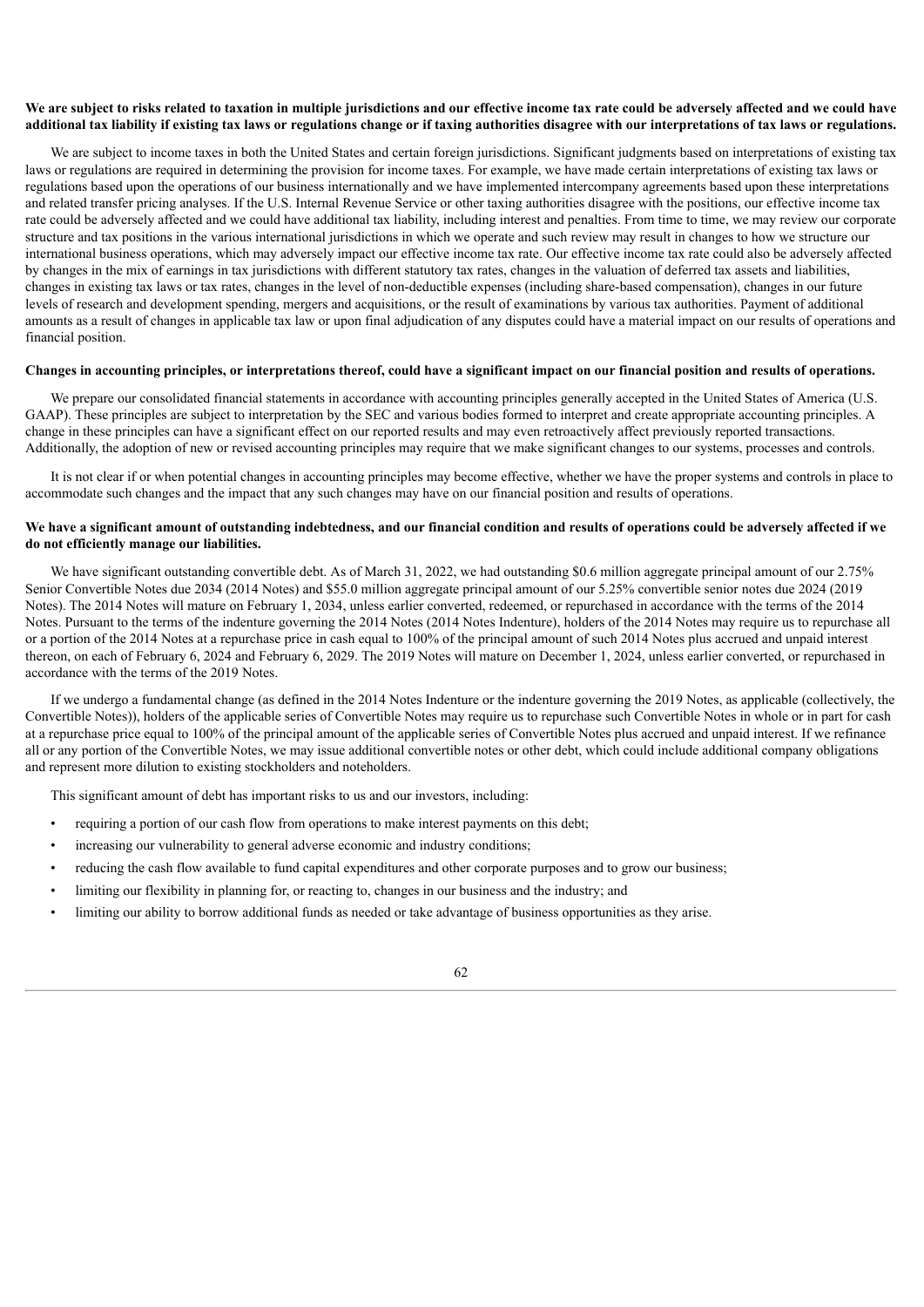In addition, to the extent we draw on our Revolving Credit Facility or otherwise incur additional indebtedness, the risks described above could increase. Further, if we increase our indebtedness, our actual cash requirements in the future may be greater than expected. Our cash flow from operations may not be sufficient to repay all of the outstanding debt as it becomes due, and we may not be able to borrow money, sell assets or otherwise raise funds on acceptable terms, or at all, to refinance our debt.

### **RISKS RELATED TO INTELLECTUAL PROPERTY**

#### Our ability to protect our intellectual property and proprietary technology through patents and other means is uncertain.

Our commercial success depends in part on our ability to protect our intellectual property and proprietary technologies. We rely on patent protection, where appropriate and available, as well as a combination of copyright, trade secret, and trademark laws, and nondisclosure, confidentiality, and other contractual restrictions to protect our proprietary technology. However, these legal means afford only limited protection and may not adequately protect our rights or permit us to gain or keep any competitive advantage. We apply for patents covering our products and technologies and uses thereof, as we deem appropriate. However, we may fail to apply for patents on important products and technologies in a timely fashion or at all. Our pending U.S. and foreign patent applications may not issue as patents or may not issue in a form that will be sufficient to protect our proprietary technology and gain or keep our competitive advantage. Any patents we have obtained or do obtain may be subject to re-examination, reissue, opposition, or other administrative proceeding, or may be challenged in litigation, and such challenges could result in a determination that the patent is invalid or unenforceable. In addition, competitors may be able to design alternative methods or devices that avoid infringement of our patents. Both the patent application process and the process of managing patent disputes can be time consuming and expensive.

Furthermore, the laws of some foreign countries may not protect our intellectual property rights to the same extent as do the laws of the United States, and many companies have encountered significant problems in protecting and defending such rights in foreign jurisdictions. Proceedings to enforce our patent rights in foreign jurisdictions could result in substantial cost and divert our efforts and attention from other aspects of our business. Changes in either the patent laws or in interpretations of patent laws in the United States or other countries may diminish the value of our intellectual property. We cannot predict the breadth of claims that may be allowed or enforced in our patents or in third-party patents. For example:

- we might not have been the first to make the inventions covered by each of our pending patent applications;
- we might not have been the first to file patent applications for these inventions;
- the patents of others may have an adverse effect on our business; and
- others may independently develop similar or alternative products and technologies or duplicate any of our products and technologies.

To the extent our intellectual property, including licensed intellectual property, offers inadequate protection, or is found to be invalid or unenforceable, our competitive position and our business could be adversely affected.

## We may be involved in lawsuits to protect or enforce our patents and proprietary rights, to determine the scope, coverage and validity of others' proprietary rights, or to defend against third-party claims of intellectual property infringement, any of which could be time-intensive and costly **and may adversely impact our business or stock price.**

Litigation may be necessary for us to enforce our patent and proprietary rights, determine the scope, coverage, and validity of others' proprietary rights, and/or defend against third-party claims of intellectual property infringement against us as well as against our suppliers, distributors, customers, and other entities with which we do business. Litigation could result in substantial legal fees and could adversely affect the scope of our patent protection. The outcome of any litigation or other proceeding is inherently uncertain and might not be favorable to us, and we might not be able to obtain licenses to technology that we require. Even if such licenses are obtainable, they may not be available at a reasonable cost. We could therefore incur substantial costs related to royalty payments for licenses obtained from third parties, which could negatively affect our product margins or financial position. Further, we could encounter delays in product introductions, or interruptions in product sales, as we develop alternative methods or products.

As we move into new markets and applications for our products, incumbent participants in such markets may assert their patents and other proprietary rights against us as a means of impeding our entry into such markets or as a means to extract substantial license and royalty payments from us. Our commercial success may depend in part on our non-infringement of the patents or proprietary rights of third parties. Numerous significant intellectual property issues have been litigated, and will likely continue to be litigated, between existing and new participants in our existing and targeted markets. For example, some of

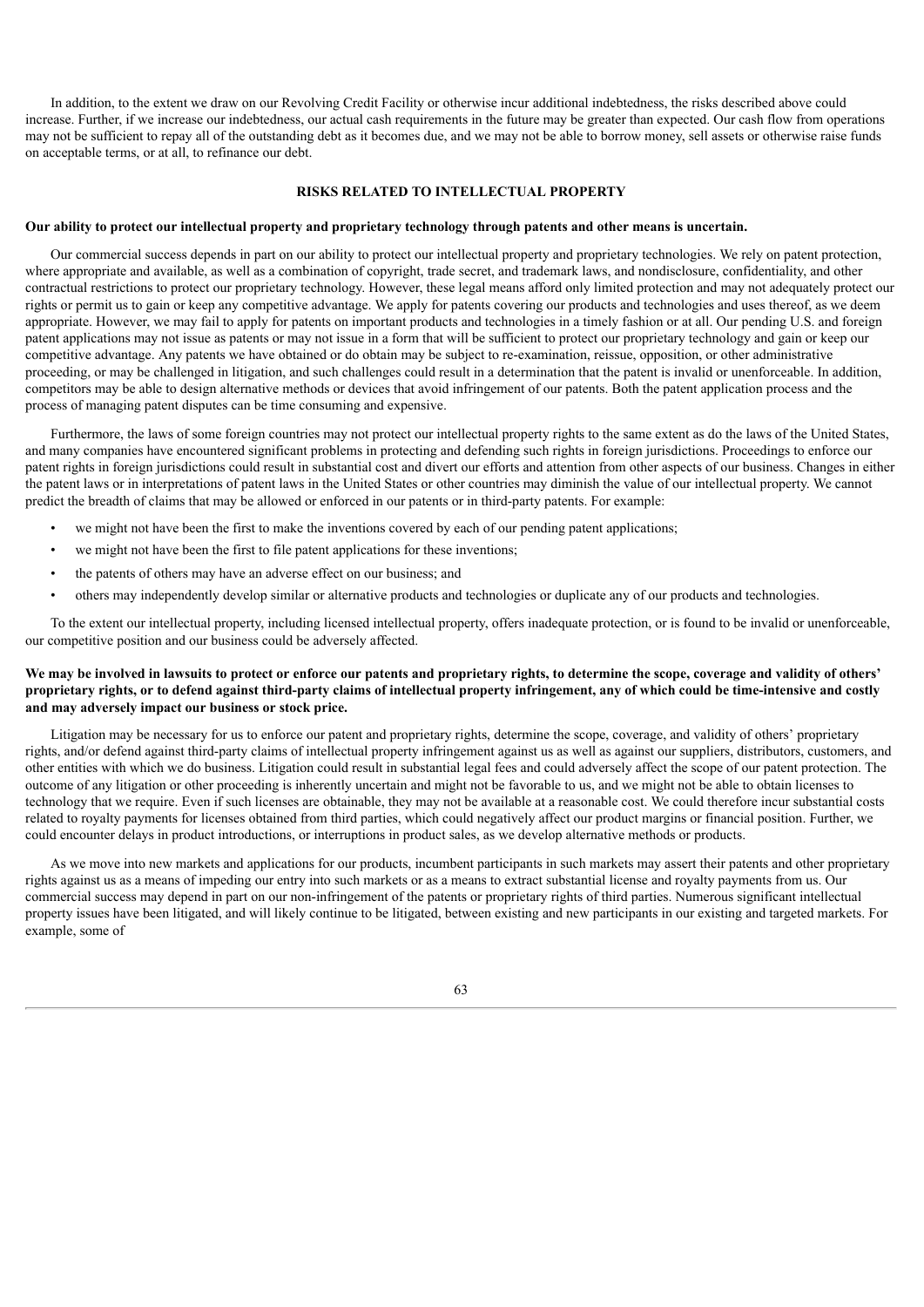our products provide for the testing and analysis of genetic material, and patent rights relating to genetic materials remain a developing area of patent law. A recent U.S. Supreme Court decision held, among other things, that claims to isolated genomic DNA occurring in nature are not patent eligible, while claims relating to synthetic DNA may be patent eligible. We expect the ruling will result in additional litigation in our industry. In addition, third parties may assert that we are employing their proprietary technology without authorization, and if they are successful in making such claims, we may be forced to enter into license agreements, pay additional royalties or license fees, or enter into settlements that include monetary obligations or restrictions on our business.

Our customers have been sued for various claims of intellectual property infringement in the past, and we expect that our customers will be involved in additional litigation in the future. In particular, our customers may become subject to lawsuits claiming that their use of our products infringes third-party patent rights, and we could become subject to claims that we contributed to or induced our customer's infringement. In addition, our agreements with some of our suppliers, distributors, customers, and other entities with which we do business may require us to defend or indemnify these parties to the extent they become involved in infringement claims against us, including the claims described above. We could also voluntarily agree to defend or indemnify third parties in instances where we are not obligated to do so if we determine it would be important to our business relationships. If we are required or agree to defend or indemnify any of these third parties in connection with any infringement claims, we could incur significant costs and expenses that could adversely affect our business, operating results, or financial condition.

## We may be subject to damages resulting from claims that we or our employees have wrongfully used or disclosed alleged trade secrets of our employees' former employers or other institutions or third parties with which such employees may have been previously affiliated.

Many of our employees were previously employed at universities or other life science or plant and animal research companies, including our competitors or potential competitors. In the future, we may become subject to claims that our employees, or we, have inadvertently or otherwise used or disclosed trade secrets or other proprietary information of their former employers or other third parties or institutions with which our employees may have been previously affiliated. Litigation may be necessary to defend against these claims. A resulting loss of key research personnel work product could hamper or prevent our ability to commercialize certain potential products or a loss of or inability to hire key marketing, sales or research and development personnel could adversely affect our future product development, sales and revenues, any of which could severely harm our business. Even if we are successful in defending against any such claims, litigation could result in substantial costs and be a distraction to management.

## We depend on certain technologies that are licensed to us. We do not control these technologies and any loss of our rights to them could prevent us **from selling our products, which would have an adverse effect on our business.**

We rely on licenses in order to be able to use various proprietary technologies that are material to our business, including our core IFC, multi-layer soft lithography, and mass cytometry technologies. In some cases, we do not control the prosecution, maintenance, or filing of the patents to which we hold licenses, or the enforcement of these patents against third parties. Additionally, our business and product development plans anticipate and may substantially depend on future in-license agreements with additional third parties, some of which are currently in the early discussion phase. For example, Fluidigm Canada Inc. (Fluidigm Canada), an Ontario corporation and wholly owned subsidiary of Fluidigm Sciences, was party to an interim license agreement, now expired, with Nodality, Inc., or Nodality, under which Nodality granted Fluidigm Canada a worldwide, non-exclusive, research use only, royalty bearing license to certain cytometric reagents, instruments, and other products. While we were able to secure a license under a new license agreement with Nodality, we cannot provide assurances that we will always be able to obtain suitable license rights to technologies or intellectual property of other third parties on acceptable terms, if at all.

In-licensed intellectual property rights that are fundamental to our business being operated present numerous risks and limitations. For example, all or a portion of the license rights granted may be limited for research use only, and in the event we attempt to expand into diagnostic applications, we would be required to negotiate additional rights, which may not be available to us on commercially reasonable terms, if at all.

Our rights to use the technology we license are also subject to the negotiation and continuation of those licenses. Certain of our licenses contain provisions that allow the licensor to terminate the license upon specific conditions. Our rights under the licenses are subject to our continued compliance with the terms of the license, including the payment of royalties due under the license. Because of the complexity of our products and the patents we have licensed, determining the scope of the license and related royalty obligation can be difficult and can lead to disputes between us and the licensor. An unfavorable resolution of such a dispute could lead to an increase in the royalties payable pursuant to the license. If a licensor believed we were not paying the royalties due under the license or were otherwise not in compliance with the terms of the license, the licensor might

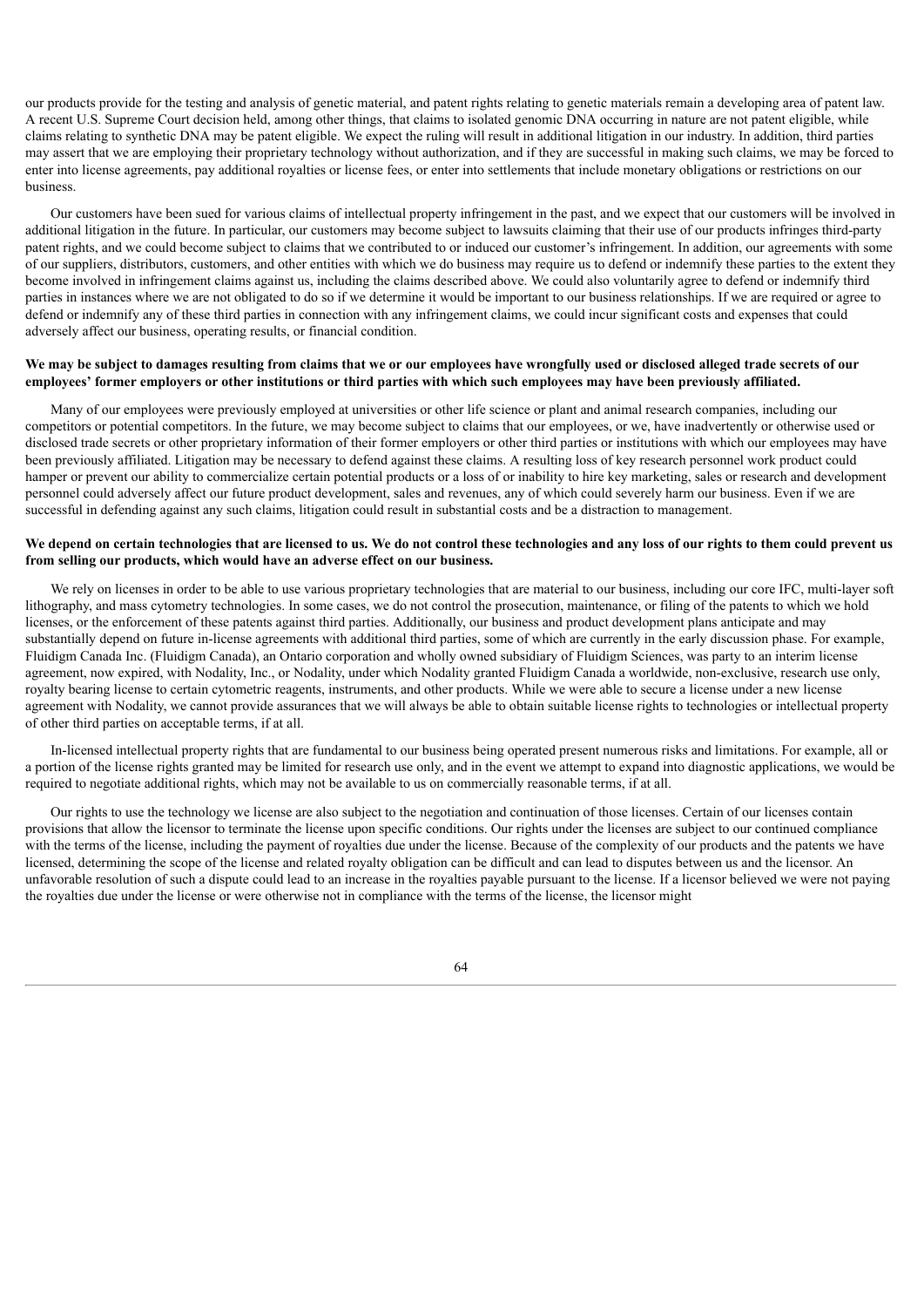attempt to revoke the license. If such an attempt were successful and the license is terminated, we might be barred from marketing, producing, and selling some or all of our products, which would have an adverse effect on our business. Potential disputes between us and one of our existing licensors concerning the terms or conditions of the applicable license agreement could result, among other risks, in substantial management distraction; increased expenses associated with litigation or efforts to resolve disputes; substantial customer uncertainty concerning the direction of our product lines; potential infringement claims against us and/or our customers, which could include efforts by a licensor to enjoin sales of our products; customer requests for indemnification by us; and, in the event of an adverse determination, our inability to operate our business as currently operated. Termination of material license agreements could prevent us from manufacturing and selling our products unless we can negotiate new license terms or develop or acquire alternative intellectual property rights that cover or enable similar functionality. Any of these factors would be expected to have a material adverse effect on our business, operating results, and financial condition and could result in a substantial decline in our stock price.

# We are subject to certain manufacturing restrictions related to licensed technologies that were developed with the financial assistance of U.S. **governmental grants.**

We are subject to certain U.S. government regulations because we have licensed technologies that were developed with U.S. government grants. In accordance with these regulations, these licenses provide that products embodying the technologies are subject to domestic manufacturing requirements. If this domestic manufacturing requirement is not met, the government agency that funded the relevant grant is entitled to exercise specified rights, referred to as "march-in rights," which if exercised would allow the government agency to require the licensors or us to grant a non-exclusive, partially exclusive, or exclusive license in any field of use to a third party designated by such agency. All of our microfluidic systems revenue is dependent upon the availability of our IFCs, which incorporate technology developed with U.S. government grants. Our genomics instruments, including microfluidic systems and IFCs, are manufactured at our facility in Singapore. The federal regulations allow the funding government agency to grant, at the request of the licensors of such technology, a waiver of the domestic manufacturing requirement. Waivers may be requested prior to any government notification. We have assisted the licensors of these technologies with the analysis of the domestic manufacturing requirement, and, in December 2008, the sole licensor subject to the requirement applied for a waiver of the domestic manufacturing requirement with respect to the relevant patents licensed to us by this licensor. In July 2009, the funding government agency granted the requested waiver of the domestic manufacturing requirement for a three-year period commencing in July 2009. In June 2012, the licensor requested a continued waiver of the domestic manufacturing requirement with respect to the relevant patents, but the government agency has not yet taken any action in response to this request. If the government agency does not grant the requested waiver or the government fails to grant additional waivers of such requirement that may be sought in the future, then the U.S. government could exercise its march-in rights with respect to the relevant patents licensed to us. In addition, the license agreement under which the relevant patents are licensed to us contains provisions that obligate us to comply with this domestic manufacturing requirement. We are not currently manufacturing instruments and IFCs in the United States that incorporate the relevant licensed technology. If our lack of compliance with this provision constituted a material breach of the license agreement, the license of the relevant patents could be terminated or we could be compelled to relocate our manufacturing of microfluidic systems and IFCs to the United States to avoid or cure a material breach of the license agreement. Any of the exercise of march-in rights, the termination of our license of the relevant patents or the relocation of our manufacturing of microfluidic systems and IFCs to the United States could materially adversely affect our business, operations and financial condition.

#### We are subject to certain obligations and restrictions relating to technologies developed in cooperation with Canadian government agencies.

Some of our Canadian research and development is funded in part through government grants and by government agencies. The intellectual property developed through these projects is subject to rights and restrictions in favor of government agencies and Canadians generally. In most cases the government agency retains the right to use intellectual property developed through the project for non-commercial purposes and to publish the results of research conducted in connection with the project. This may increase the risk of public disclosure of information relating to our intellectual property, including confidential information, and may reduce its competitive advantage in commercializing intellectual property developed through these projects. In certain projects, we have also agreed to use commercially reasonable efforts to commercialize intellectual property in Canada, or more specifically in the province of Ontario, for the economic benefit of Canada and the province of Ontario. These restrictions will limit our choice of business and manufacturing locations, business partners and corporate structure and may, in certain circumstances, restrict our ability to achieve maximum profitability and cost efficiency from the intellectual property generated by these projects. In one instance, a dispute with the applicable government funded entity may require mediation, which could lead to unanticipated delays in our commercialization efforts to that project. One of our Canadian government funded projects is also subject to certain limited "march-in" rights in favor of the government of the Province of Ontario, under which we may be required to grant a license to our intellectual property, including background intellectual property developed outside the scope of the project, to a responsible applicant on reasonable terms in circumstances where the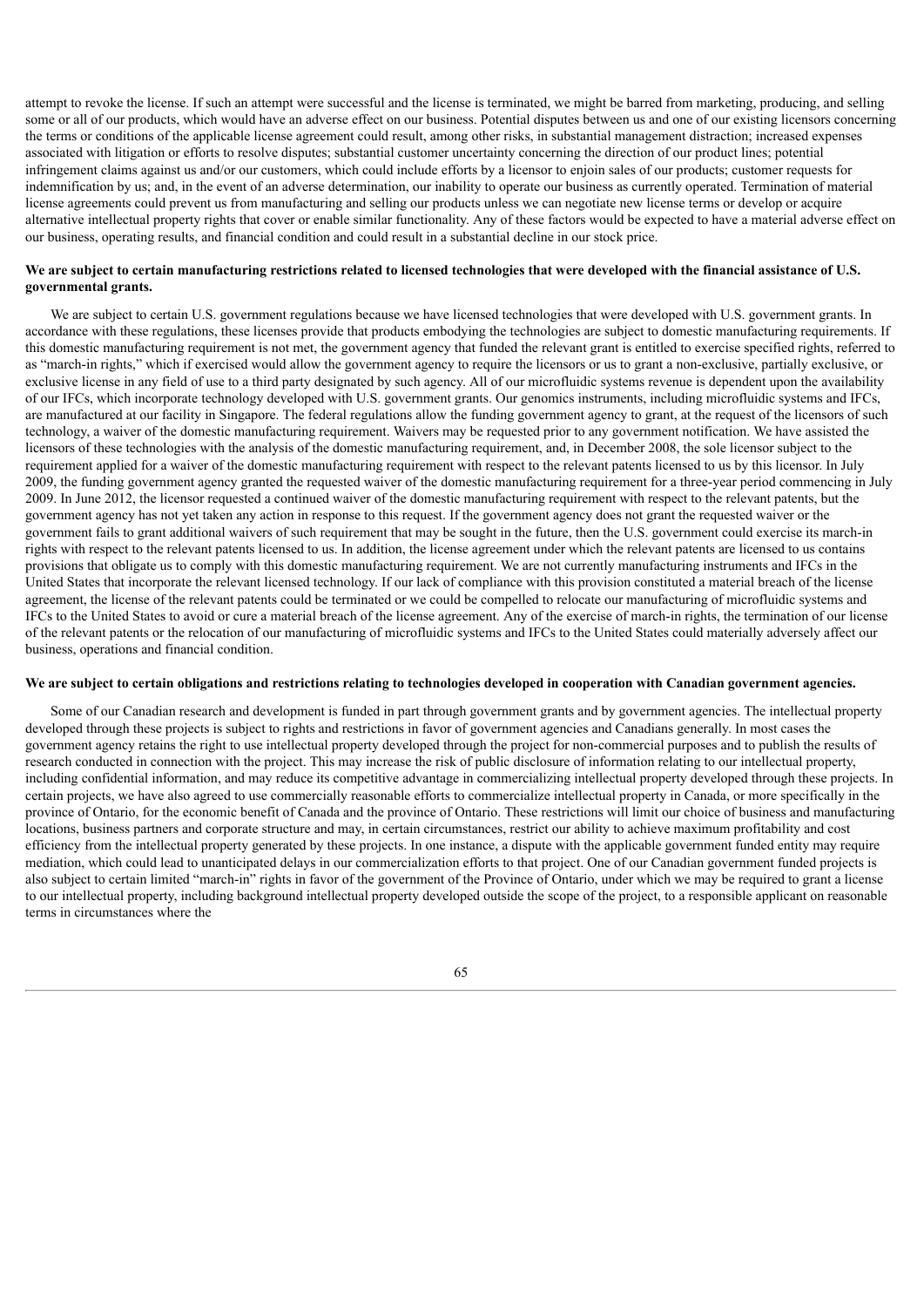government determines that such a license is necessary in order to alleviate emergency or extraordinary health or safety needs or for public use. In addition, we must provide reasonable assistance to the government in obtaining similar licenses from third parties required in connection with the use of its intellectual property. Instances in which the government of the Province of Ontario has exercised similar "march-in" rights are rare; however, the exercise of such rights could materially adversely affect our business, operations and financial condition.

### **RISKS RELATED TO OUR COMMON STOCK**

#### **Our stock price is volatile.**

Our stock is currently traded on the Nasdaq Global Select Market (Nasdaq), but we can provide no assurance that we will be able to maintain an active trading market on Nasdaq or any other exchange in the future. The trading volume of our stock tends to be low relative to our total outstanding shares, and we have several stockholders who hold substantial blocks of our stock. As of December 31, 2021, we had 76,919,287 shares of common stock outstanding, and stockholders holding at least 5% of our stock, individually or with affiliated persons or entities, collectively beneficially owned or controlled approximately 51% of such shares. Sales of large numbers of shares by any of our large stockholders could adversely affect our trading price, particularly given our relatively small historic trading volumes. If stockholders holding shares of our common stock sell, indicate an intention to sell, or if it is perceived that they will sell, substantial amounts of their common stock in the public market, the trading price of our common stock could decline. Moreover, if there is no active trading market or if the volume of trading is limited, holders of our common stock may have difficulty selling their shares. In addition, the concentration of ownership of our outstanding common stock (approximately 51% held by our top seven stockholders as of December 31, 2021) means that a relatively small number of stockholders have significant control over the outcomes of stockholder voting.

The trading price of our common stock is highly volatile and subject to wide fluctuations in response to various factors, some of which are beyond our control. These factors include:

- the impact of public health crises, including the COVID-19 pandemic, on global financial markets;
- actual or anticipated quarterly variation in our results of operations or the results of our competitors;
- our failure to achieve performance consistent with our financial guidance and/or market expectations;
- announcements or communications by us or our competitors relating to, among other things, new commercial products, technological advances, significant contracts, commercial relationships, capital commitments, acquisitions or sales of businesses, and/or misperceptions in or speculation by the market regarding such announcements or communications;
- issuance of new or changed securities analysts' reports or recommendations for our stock;
- developments or disputes concerning our intellectual property or other proprietary rights;
- commencement of, or our involvement in, litigation;
- market conditions in the life science, plant and animal research, and contract research organization sectors;
- failure to complete significant sales;
- manufacturing disruptions that could occur if we are unable to successfully expand our production in our current or an alternative facility;
- supply chain disruptions;
- any future sales of our common stock or other securities in connection with raising additional capital or otherwise;
- any major change to the composition of our board of directors or management;
- general market conditions and other factors unrelated to our operating performance or the operating performance of our competitors, including deteriorating market conditions due to investor concerns regarding inflation and hostilities between Russia and Ukraine; and
- general economic conditions and slow or negative growth of our markets.

The stock market in general, and market prices for the securities of technology-based companies like ours in particular, have from time to time experienced volatility that often has been unrelated to the operating performance of the underlying companies. These broad market and industry fluctuations may adversely affect the market price of our common stock regardless of our operating performance.

In several recent situations where the market price of a stock has been volatile, holders of that stock have instituted securities class action litigation against the company that issued the stock. As discussed in the Legal Proceedings section of this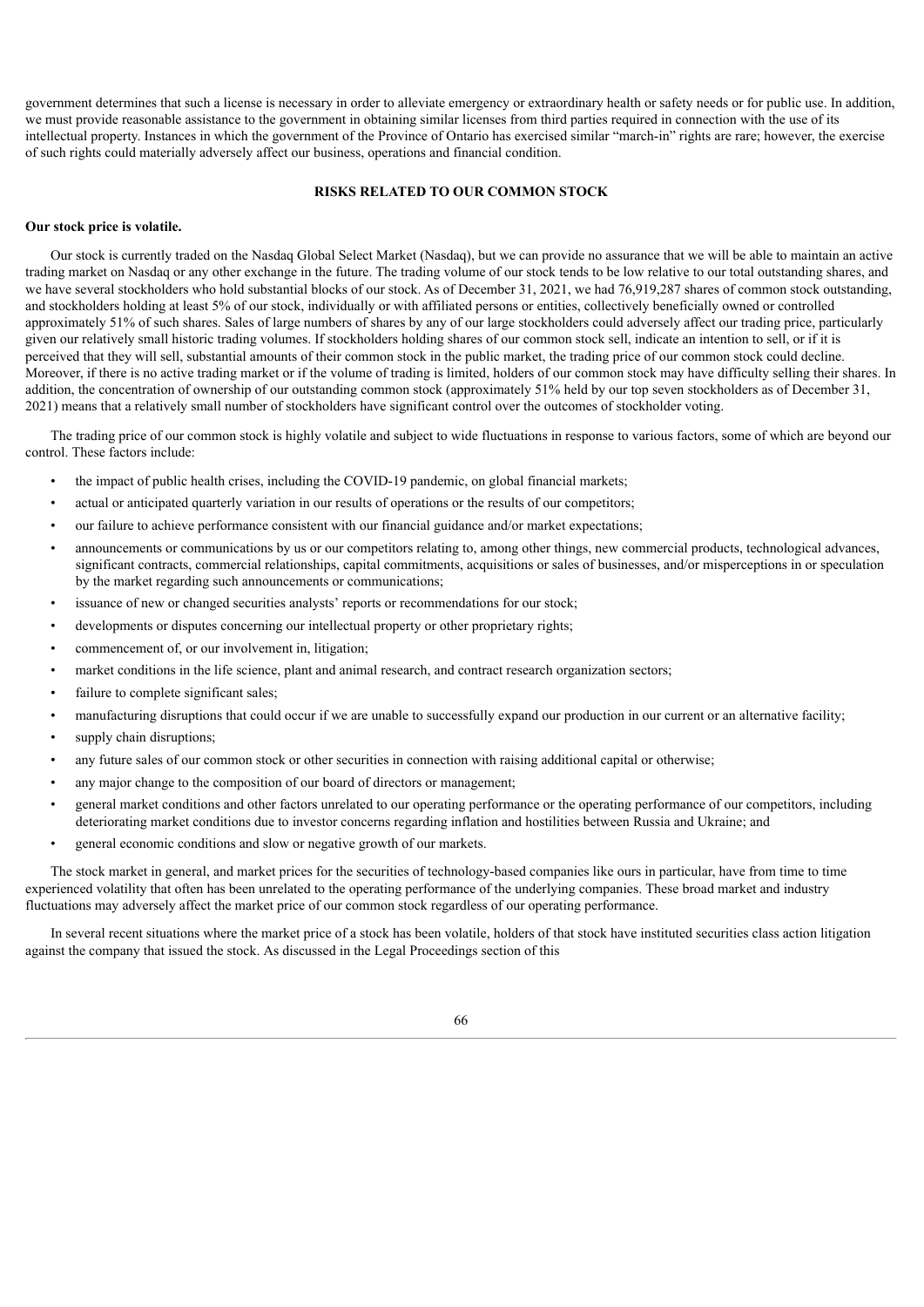quarterly report on Form 10-Q, a class action securities lawsuit against us is currently pending. While we are continuing to defend such action vigorously, the defense of this action and any additional actions can be costly, divert the time and attention of our management, and harm our operating results, and any judgment against us or any future stockholder litigation could result in substantial costs.

## **Future sales of our common stock in the public market could cause our stock price to fall.**

Our stock price could decline as a result of sales of a large number of shares of our common stock or the perception that these sales could occur. These sales, or the possibility that these sales may occur, also might make it more difficult for us to sell equity securities in the future at a time and at a price that we deem appropriate.

In addition, in the future, we may issue additional shares of common stock or other equity or debt securities convertible into common stock in connection with a financing, acquisition, litigation settlement, employee arrangements or otherwise. Any such future issuance, including any issuances pursuant to our ATM equity offering program under our Sale Agreement with Jefferies, could result in substantial dilution to our existing stockholders and could cause our stock price to decline.

## We will have broad discretion over the use of the proceeds to us from our ATM equity offering program and may apply the proceeds to uses that **do not improve our operating results or the value of your securities.**

We will have broad discretion to use the net proceeds to us from our ATM equity offering program, and investors will be relying solely on the judgment of our board of directors and management regarding the application of these proceeds. Investors will not have the opportunity, as part of their investment decision, to assess whether the proceeds are being used appropriately. Our use of the proceeds may not improve our operating results or increase the value of the securities offered pursuant to the ATM equity offering program.

## If securities or industry analysts publish unfavorable research about us or cease to cover our business, our stock price and/or trading volume **could decline.**

The trading market for our common stock may rely, in part, on the research and reports that equity research analysts publish about us and our business. We do not have any control of the analysts or the content and opinions included in their reports. The price of our stock could decline if one or more equity research analysts downgrade our stock or issue other unfavorable commentary or research. If one or more equity research analysts ceases coverage of our company or fails to publish reports on us regularly, demand for our stock could decrease, which in turn could cause our stock price or trading volume to decline.

# Anti-takeover provisions in our charter documents and under Delaware law could make an acquisition of us, which may be beneficial to our stockholders, more difficult and may prevent attempts by our stockholders to replace or remove our current management and limit the market **price of our common stock.**

Provisions in our certificate of incorporation and bylaws may have the effect of delaying or preventing a change of control or changes in our management, including provisions that:

- authorize our board of directors to issue, without further action by the stockholders, up to 10,000,000 shares of undesignated preferred stock;
- require that any action to be taken by our stockholders be effected at a duly called annual or special meeting and not by written consent;
- specify that special meetings of our stockholders can be called only by our board of directors, the chairman of the board, the chief executive officer or the president;
- establish an advance notice procedure for stockholder approvals to be brought before an annual meeting of our stockholders, including proposed nominations of persons for election to our board of directors;
- establish that our board of directors is divided into three classes, Class I, Class II, and Class III, with each class serving staggered three-year terms;
- provide that our directors may be removed only for cause;
- provide that vacancies on our board of directors may be filled only by a majority of directors then in office, even though less than a quorum;
- specify that no stockholder is permitted to cumulate votes at any election of directors; and
- require a super-majority of votes to amend certain of the above-mentioned provisions.

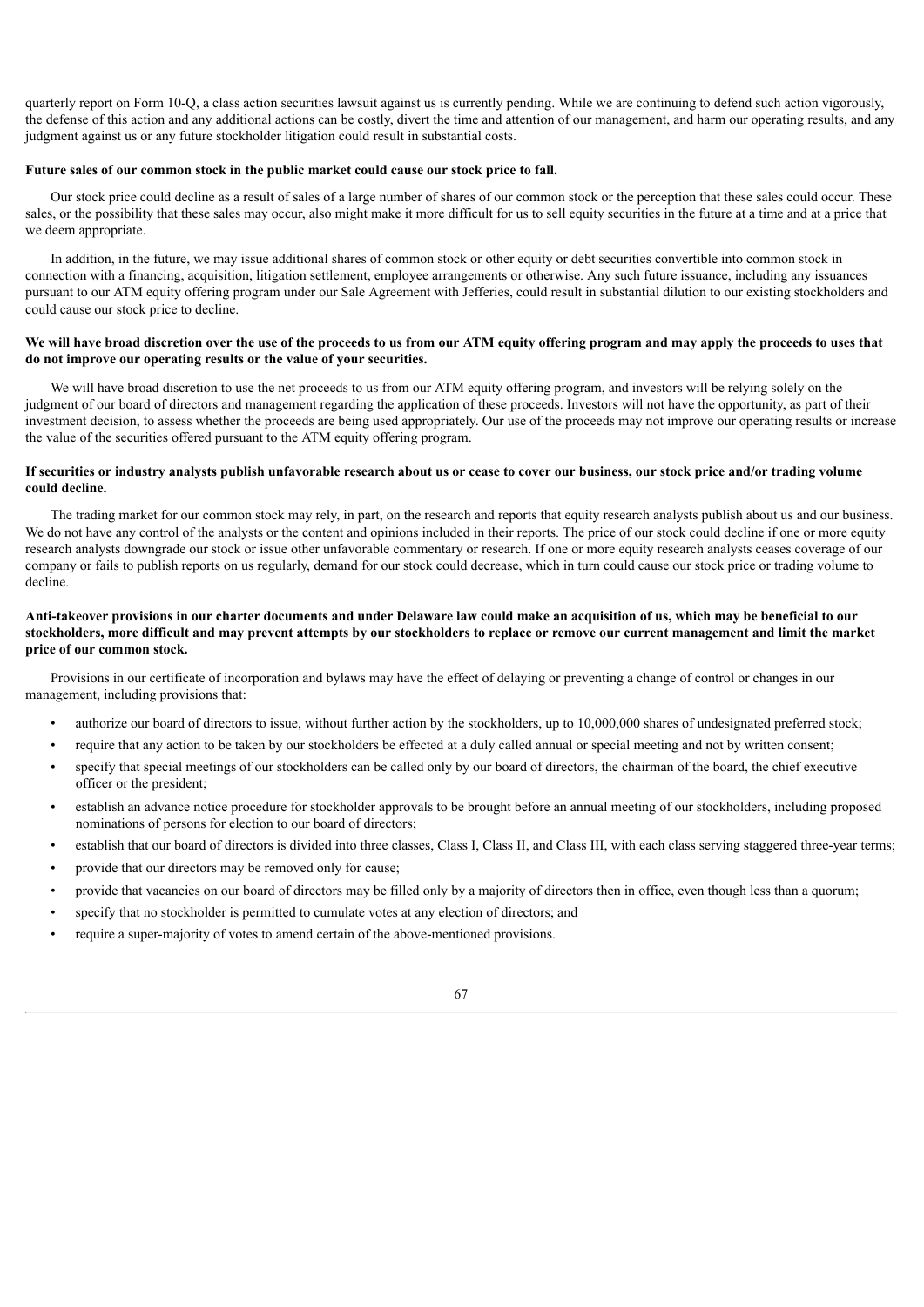These provisions may frustrate or prevent any attempts by our stockholders to replace or remove our current management by making it more difficult for stockholders to replace members of our board of directors, which is responsible for appointing the members of our management. In addition, because we are incorporated in Delaware, we are governed by the provisions of Section 203 of the Delaware General Corporation Law (DGCL), which limits the ability of stockholders owning in excess of 15% of our outstanding voting stock to merge or combine with us.

## The forum selection provision in our bylaws could limit the ability of our stockholders to bring a claim in a judicial forum viewed by the **stockholders as more favorable for disputes with us or our directors, officers or other employees.**

Our bylaws provide that the Court of Chancery of the State of Delaware (or, if the Court of Chancery does not have jurisdiction, another State court in Delaware or the federal district court for the District of Delaware) is the exclusive forum for the following (except for any claim as to which such court determines that there is an indispensable party not subject to the jurisdiction of such court (and the indispensable party does not consent to the personal jurisdiction of such court within 10 days following such determination), which is vested in the exclusive jurisdiction of a court or forum other than such court or for which such court does not have subject matter jurisdiction):

- any derivative action or proceeding brought on our behalf;
- any action asserting a claim of breach of fiduciary duty;
- any action asserting a claim against us arising under the DGCL, our certificate of incorporation or our bylaws; and
- any action asserting a claim against us that is governed by the internal-affairs doctrine.

This provision does not apply to suits brought to enforce a duty or liability created by the Exchange Act or any other claim for which the U.S. federal courts have exclusive jurisdiction.

Our bylaws further provide that the federal district courts of the United States of America will be the exclusive forum for resolving any complaint asserting a cause of action arising under the Securities Act.

These exclusive-forum provisions may limit a stockholder's ability to bring a claim in a judicial forum that it finds favorable for disputes with us or our directors, officers or other employees, which may discourage lawsuits against us and our directors, officers and other employees. Any person or entity purchasing or otherwise acquiring any interest in any of our securities shall be deemed to have notice of and consented to these provisions. There is uncertainty as to whether a court would enforce such provisions, and the enforceability of similar choice of forum provisions in other companies' charter documents has been challenged in legal proceedings.

It is possible that a court could find these types of provisions to be inapplicable or unenforceable, and if a court were to find either exclusive-forum provision in our bylaws to be inapplicable or unenforceable in an action, we may incur additional costs associated with resolving the dispute in other jurisdictions, which could seriously harm our business.

## Any conversions of the 2014 Notes or 2019 Notes will dilute the ownership interest of our existing stockholders and may otherwise depress the **price of our common stock.**

Any conversion of some or all of the 2014 Notes or 2019 Notes will dilute the ownership interests of our existing stockholders. Any sales in the public market of our common stock issuable upon such conversion could also adversely affect prevailing market prices of our common stock. In addition, holders of the 2014 Notes or 2019 Notes may hedge their position in such Convertible Notes by entering into short positions with respect to the underlying common stock. As a result, any anticipated conversion of the 2014 Notes or 2019 Notes could depress the market price of our common stock and impair our ability to raise capital through the sale of additional equity securities.

# **RISKS RELATED TO OUR CAPITAL STRUCTURE**

## As a result of the Private Placement Issuance, the Purchasers own a significant portion of our total outstanding voting securities and may prevent other stockholders from influencing material corporate decisions, and the Purchasers' interests may conflict with those of our other stockholders.

The Series B Preferred Stock is initially convertible into up to approximately 75,164,397 shares of our common stock (without giving effect to limitations associated with any conversion cap). On an as-converted basis, this collectively represents approximately 49.4% of our issued and outstanding common stock (equating to approximately 24.7% per Purchaser) based on the number of shares of common stock outstanding as of April 30, 2022, but assuming full conversion of all Series B Preferred Stock (without giving effect to limitations associated with any conversion cap). As a result, the Purchasers are our largest stockholders. This concentration of ownership, together with the voting rights, director designation rights and consent rights granted to the Purchasers as part of the Private Placement Issuance, may be perceived negatively by other investors and, as a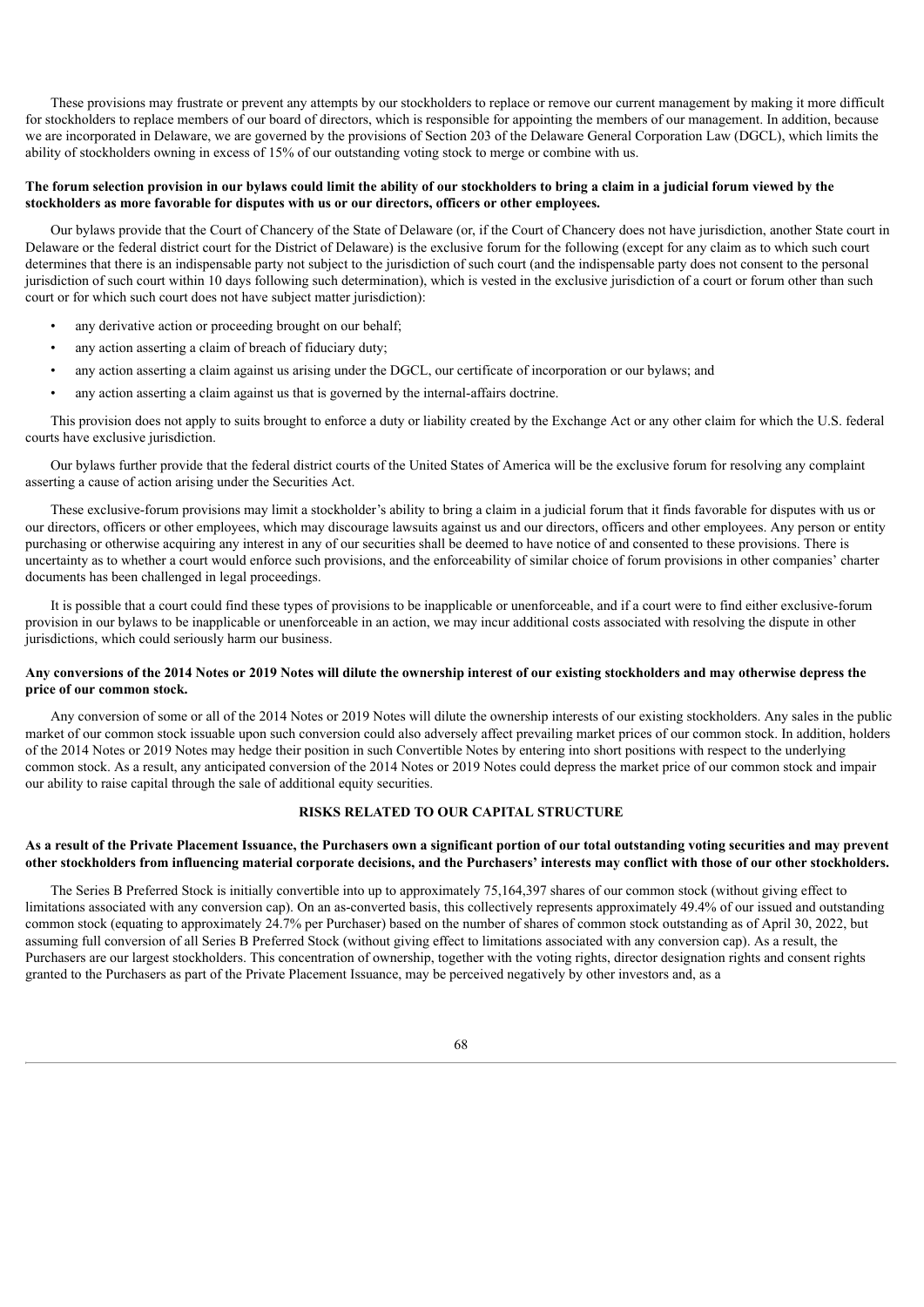result, may adversely affect the market price of our common stock. The Purchasers, if they acted together, could significantly influence all matters requiring approval by our stockholders, including the election of directors and the approval of mergers or other business combination transactions. The interests of the Purchasers may not always coincide with our interests or the interests of other stockholders.

### The market value of our common stock could decline if the Purchasers sell their Series B Preferred Stock or common stock after certain transfer **restrictions expire or if our current stockholders sell large amounts of common stock.**

Pursuant to the Registration Rights Agreement that we entered into on January 23, 2022 with the Purchasers, we agreed to certain customary registration rights with respect to shares issuable under the Bridge Loan Agreements and the Purchase Agreements, including (i) any shares of common stock acquired by any Purchaser pursuant to the conversion of the Series B Preferred Stock in accordance with the Series B Certificates of Designations, and (ii) any shares of common stock acquired by any Purchaser pursuant to preemptive rights under the Purchase Agreements, which means that such shares would become eligible for resale in the public markets following the expiration of any applicable transfer restrictions. Any sale of such shares, or the anticipation of the possibility of such sales, could create downward pressure on the market price of our common stock. Furthermore, our current stockholders may decide to reduce their investment in us due to the changes to our investment profile as a result of the Private Placement Issuance, and may sell large amounts of common stock. Such sales of our common stock could have the effect of depressing the market price of our common stock.

## Our Series B Preferred Stock has rights, preferences and privileges that are not held by, and are preferential to, the rights of our common stockholders, which could adversely affect our liquidity and financial condition, result in the interests of holders of our Series B Preferred Stock **differing from those of our common stockholders and make an acquisition of us more difficult.**

Holders of our Series B preferred stock have (i) a liquidation preference (ii) rights to dividends, which are senior to all of our other equity securities, (iii) the right to require us to repurchase any or all of their Series B Preferred Stock in connection with certain change of control events, and (iv) conversion price adjustments upon the occurrence of certain events, each subject to the terms, conditions and exceptions contained in the Certificate of Designations for the Series B-1 and Series B-2 Preferred Stock. These dividend and other rights and obligations could impact our liquidity and reduce the amount of cash flows available for working capital, capital expenditures, growth opportunities, acquisitions, and other general corporate purposes.

The terms of our Series B Preferred Stock could also limit our ability to obtain additional financing or increase our borrowing costs, which could have an adverse effect on our financial condition. The preferential rights could also result in divergent interests between the Purchasers and holders of our common stock. Furthermore, a sale of our Company, as a change of control event, may require us to repurchase Series B Preferred Stock, which could have the effect of making an acquisition of our Company more expensive and potentially deterring proposed transactions that may otherwise be beneficial to our stockholders.

## The holders of Series B Preferred Stock are entitled to vote with the holders of common stock with voting power measured in a manner related to the conversion ratio of the shares of Series B Preferred Stock and the holders of Series B Preferred Stock have rights to approve certain actions. The holders of Series B Preferred Stock may exercise influence over us, including through the ability of each of the holders of the Series B-1 Preferred Stock and the holders of the Series B-2 Preferred Stock to designate a member of our board of directors.

The holders of Series B Preferred Stock are generally entitled to vote with the holders of the shares of common stock on all matters submitted for a vote of holders of shares of common stock (voting together with the holders of shares of common stock as one class) with voting power measured in a manner related to the conversion ratio of the shares of Series B Preferred Stock, subject to certain voting limitations as described in the Series B Certificates of Designations. Additionally, the consent of the holders of at least 60% of the shares of Series B Preferred Stock is required for, among other things, (i) amendments to our Certificate of Incorporation or Bylaws that have an adverse effect on the rights, preferences, privileges or voting powers of the Series B Preferred Stock and (ii) issuances by us of securities that are senior to, or equal in priority with, the Series B Preferred Stock.

Additionally, pursuant to the Series B Certificates of Designations, the Purchasers each have the right to nominate and elect one member to our board of directors at each annual meeting of the stockholders of the Company or at any special meeting called for the purpose of electing directors, for so long as the Casdin Preferred Percentage or Viking Preferred Percentage, as applicable, is equal to or greater than 7.5%. The director designated by each of the Purchasers is entitled to serve on committees of our board of directors, subject to applicable law and Nasdaq rules. Notwithstanding the fact that all directors will be subject to fiduciary duties to us and to applicable law, the interests of the directors designated by the Purchasers may differ from the interests of our security holders as a whole or of our other directors.

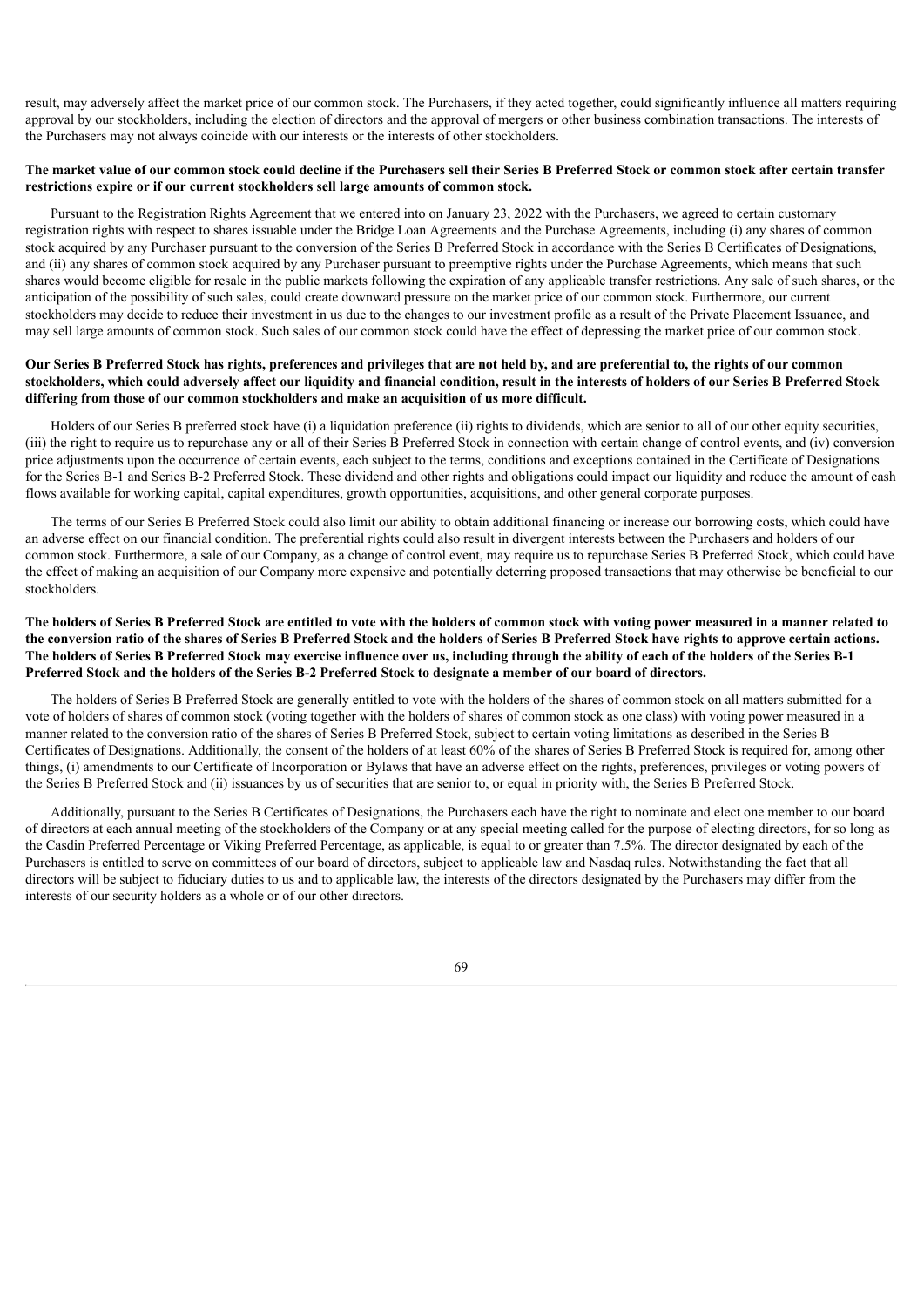These significant stockholders may be able to determine or significantly influence matters requiring stockholder approval. The interests of significant stockholders may not always coincide with our interests or the interests of other stockholders. The Series B-1 Director and the Series B-2 Director are not subject to the classified board of directors provisions of our Charter. The director designated by the holders of the Series B -1 Preferred Stock and Series B-2 Preferred Stock will also be entitled to serve on committees of our board of directors, subject to applicable law and stock exchange rules. In addition, the Series B Certificates of Designations also provide that for so long as the Casdin Ownership Percentage and the Viking Ownership Percentage (each as defined in the applicable Certificate of Designations) continue to be met or exceeded for such series of Series B Preferred Stock, the Series B-1 Director and Series B-2 Director will have certain consent rights over, among other things: (i) any increase in the number of directors on the Board beyond seven; (ii) the hiring, promotion, demotion, or termination of the Company's Chief Executive Officer; (iii) entering into or modifying (including by waiver) any transaction, agreement or arrangement with any Related Person (as such term is defined in the Series B Certificates of Designations), subject to certain exceptions; (iv) any voluntary petition under any applicable federal or state bankruptcy or insolvency law effected by the Company; (v) any change in the principal business of the Company or entry by the Company into any material new line of business; and (vi) for a period of three years after the Closing, (A) any acquisition (including by merger, consolidation or acquisition of stock or assets) of any assets, securities or property of any other person or (B) any sale, lease, license, transfer or other disposition of any assets of the Company or any of its subsidiaries, in each case, other than acquisitions or disposition of inventory or equipment in the ordinary course of business consistent with past practice, for consideration in excess of \$50,000,000 in the aggregate in any six month period.

As a result, the holders of Series B Preferred Stock have the ability to influence the outcome of certain matters affecting our governance and capitalization. Our obligations to the holders of Series B Preferred Stock could also limit our ability to obtain additional financing or increase our borrowing costs, which could have an adverse effect on our financial condition.

# **Item 2. Unregistered Sales of Equity Securities and Use of Proceeds**

On April 1, 2022, at the Special Meeting, the stockholders of the Company approved the issuance of the Series B Preferred Stock pursuant to the Purchase Agreements and the Bridge Loan Agreements. Accordingly, on April 4, 2022, the Company issued an aggregate of 127,780 shares of Series B-1 Preferred Stock to Casdin and an aggregate of 127,779 shares of Series B-2 Preferred Stock to Viking pursuant to the terms of the Purchase Agreements and Bridge Loan Agreements.

The securities of the Company that were issued as part of the Private Placement Issuance were not registered under the Securities Act of 1933, as amended (Securities Act), in reliance on the exemption from registration provided by Section 4(a)(2) of the Securities Act. The investors represented to the Company in the Purchase Agreements and the Loan Agreements that they are "accredited investors" within the meaning of Regulation D of the Securities Act.

## **Item 3. Defaults Upon Senior Securities**

None.

#### **Item 4. Mine Safety Disclosures**

None.

# **Item 5. Other Information**

None.

70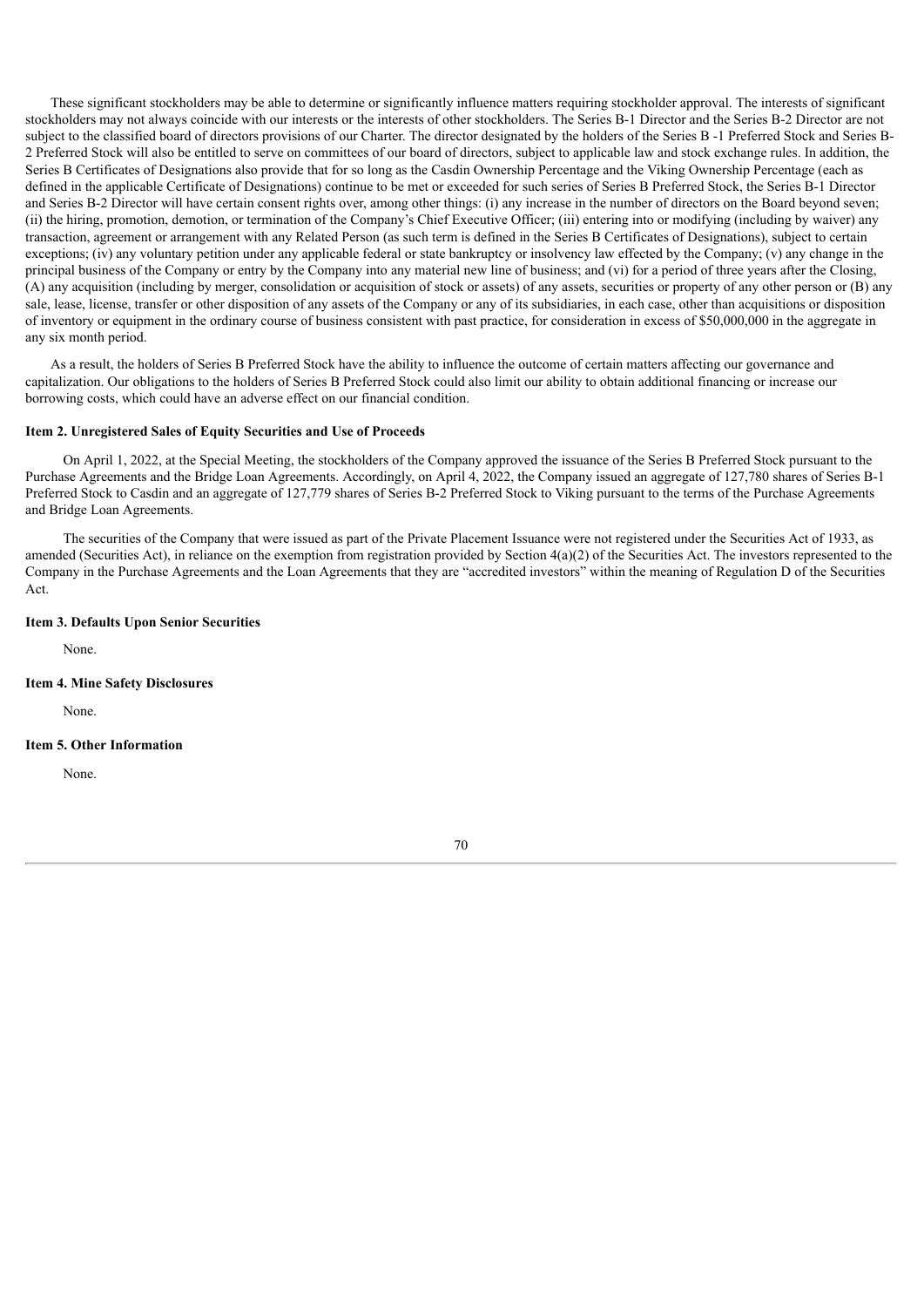# **Item 6. Exhibits**

The documents listed in the Exhibit List, which follows below, are incorporated by reference or are filed with this quarterly report on Form 10-Q, in each case as indicated therein (numbered in accordance with Item 601 of Regulation S-K).

# **EXHIBIT LIST**

| Exhibit<br><b>Number</b> | <b>Description</b>                                                                                                                                                                                                                                                                                                  | Incorporated<br>by Reference<br><b>From Form</b> | Incorporated<br>by Reference<br>From Exhibit<br><b>Number</b> | <b>Date Filed</b> |
|--------------------------|---------------------------------------------------------------------------------------------------------------------------------------------------------------------------------------------------------------------------------------------------------------------------------------------------------------------|--------------------------------------------------|---------------------------------------------------------------|-------------------|
| 3.1                      | Eighth Amended and Restated Certificate of Incorporation filed on February 15,<br>2011.                                                                                                                                                                                                                             | $10-K$                                           | 3.1                                                           | 3/28/2011         |
| 3.2                      | Amended and Restated Bylaws of Standard BioTools Inc.                                                                                                                                                                                                                                                               | $S-8$                                            | 4.8                                                           | 4/1/2022          |
| 3.3                      | Certificate of Amendment to the Eighth Amended and Restated Certificate of<br>Incorporation.                                                                                                                                                                                                                        | $S-8$                                            | 4.3                                                           | 4/1/2022          |
| 3.4                      | <u>Certificate of Designation of Rights, Preferences and Privileges of Series A</u><br><b>Participating Preferred Stock.</b>                                                                                                                                                                                        | 8-K                                              | 3.1                                                           | 11/22/2016        |
| 3.5                      | Certificate of Elimination of Series A Participating Preferred Stock.                                                                                                                                                                                                                                               | $8-K$                                            | 3.1                                                           | 8/2/2017          |
| 3.6                      | Certificate of Designations of Rights, Preferences and Privileges of Series B-1<br><b>Convertible Preferred Stock.</b>                                                                                                                                                                                              | $8-K$                                            | 3.6                                                           | 4/5/2022          |
| 3.7                      | Certificate of Designations of Rights, Preferences and Privileges of Series B-2<br><b>Convertible Preferred Stock.</b>                                                                                                                                                                                              | 8-K                                              | 3.7                                                           | 4/5/2022          |
| 10.1                     | Series B-1 Loan Agreement, dated as of January 23, 2022, by and among<br>Fluidigm Corporation, Casdin Partners Master Fund, L.P., and Casdin Private<br>Growth Equity Fund II, L.P.                                                                                                                                 | $8-K/A$                                          | 10.1                                                          | 2/11/2022         |
| 10.2                     | Series B-2 Loan Agreement, dated as of January 23, 2022, by and among<br>Fluidigm Corporation, Viking Global Opportunities Illiquid Investments Sub-<br>Master LP, and Viking Global Opportunities Drawdown (Aggregator) LP.                                                                                        | 8-K                                              | 10.2                                                          | 1/24/2022         |
| 10.3                     | Series B-1 Convertible Preferred Stock Purchase Agreement, dated as of January<br>23, 2022, by and among Fluidigm Corporation, Casdin Private Growth Equity<br>Fund II, L.P., and Casdin Partners Master Fund, L.P.                                                                                                 | DEF <sub>14</sub> A                              | Anx. B                                                        | 2/24/2022         |
| 10.4                     | Series B-2 Convertible Preferred Stock Purchase Agreement, dated as of January<br>23, 2022, by and among Fluidigm Corporation, Viking Global Opportunities<br>Illiquid Investments Sub-Master LP, and Viking Global Opportunities Drawdown<br>(Aggregator) LP.                                                      | DEF <sub>14</sub> A                              | Anx. C                                                        | 2/24/2022         |
| 10.5                     | Registration Rights Agreement, dated as of January 23, 2022, by and between<br>Fluidigm Corporation, Casdin Private Growth Equity Fund II, L.P., Casdin<br>Partners Master Fund, L.P., Viking Global Opportunities Illiquid Investments<br>Sub-Master LP, and Viking Global Opportunities Drawdown (Aggregator) LP. | $8-K$                                            | 10.5                                                          | 1/24/2022         |
| $10.6+$                  | Stephen Christopher Linthwaite Transition Agreement and Release.                                                                                                                                                                                                                                                    | $8-K$                                            | 10.6                                                          | 1/24/2022         |
| $10.7+$                  | Michael Egholm Offer Letter.                                                                                                                                                                                                                                                                                        | $8-K$                                            | 10.7                                                          | 1/24/2022         |
| 10.8                     | Indemnification Agreement, dated January 23, 2022, by and between the<br>Company and Michael Egholm.                                                                                                                                                                                                                | $8-K$                                            | 10.8                                                          | 1/24/2022         |
| $10.9+$                  | Hanjoon Alex Kim Offer Letter.                                                                                                                                                                                                                                                                                      | $8-K$                                            | 10.9                                                          | 1/24/2022         |
| $10.10+$                 | Standard BioTools 2022 Inducement Equity Incentive Plan.                                                                                                                                                                                                                                                            | $S-8$                                            | 4.9                                                           | 4/1/2022          |
| $10.11+$                 | Form of Notice of Stock Option Grant and Stock Option Agreement under the<br>2022 Inducement Equity Incentive Plan.                                                                                                                                                                                                 | $S-8$                                            | 99.1                                                          | 4/1/2022          |
| $10.12+$                 | Form of Notice of Restricted Stock Unit Grant and Restricted Stock Unit<br>Agreement under the 2022 Inducement Equity Incentive Plan.                                                                                                                                                                               | $S-8$                                            | 99.2                                                          | 4/1/2022          |
| $10.13+$                 | Form of Retention Letter.                                                                                                                                                                                                                                                                                           | $8-K$                                            | 10.10                                                         | 1/24/2022         |
| 10.14                    | Default Waiver and Consent to Loan and Security Agreement, dated March 4,<br>2022, between the Company and Silicon Valley Bank.                                                                                                                                                                                     | $10-K$                                           | 10.19F                                                        | 3/8/2022          |
| 10.15                    | Letter Agreement dated March 25, 2022.                                                                                                                                                                                                                                                                              | 8-K                                              | 10.1                                                          | 3/28/2022         |
| 10.16                    | Support Agreement, dated March 29, 2022, by and among Fluidigm Corporation<br>and Caligan Partners LP and certain of its affiliates.                                                                                                                                                                                | $8-K$                                            | 10.1                                                          | 3/29/2022         |

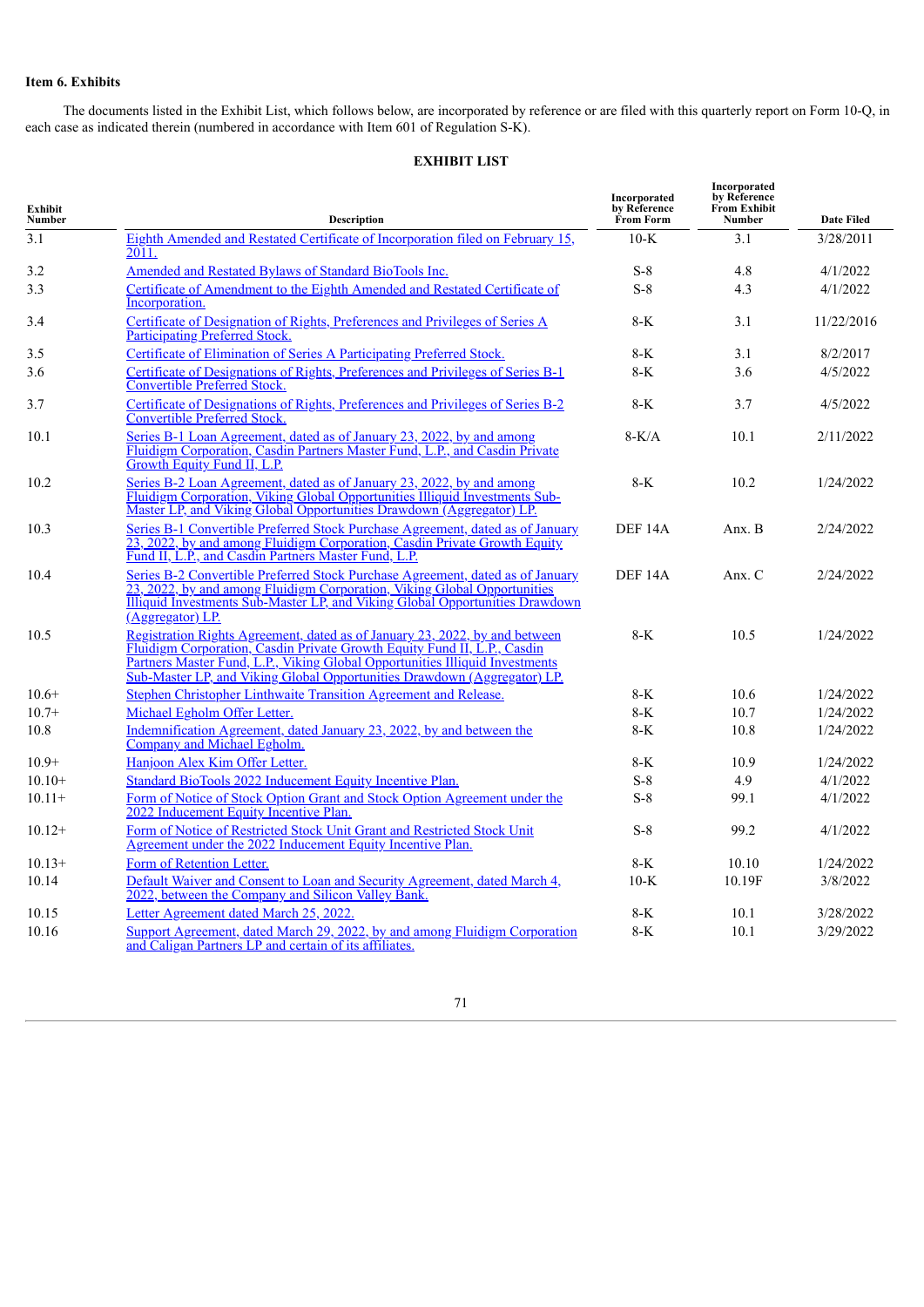| Exhibit<br><b>Number</b> | <b>Description</b>                                                                                                                                                    | Incorporated<br>by Reference<br><b>From Form</b> | -------------<br>by Reference<br><b>From Exhibit</b><br><b>Number</b> | <b>Date Filed</b> |
|--------------------------|-----------------------------------------------------------------------------------------------------------------------------------------------------------------------|--------------------------------------------------|-----------------------------------------------------------------------|-------------------|
| 31.1                     | Certification Pursuant to 18 U.S.C. Section 1350, as Adopted Pursuant to<br>Section 302 of the Sarbanes-Oxley Act of 2002 of Chief Executive Officer.                 | Filed herewith                                   |                                                                       |                   |
| 31.2                     | Certification Pursuant to 18 U.S.C. Section 1350, as Adopted Pursuant to<br>Section 302 of the Sarbanes-Oxley Act of 2002 of Chief Financial Officer.                 | Filed herewith                                   |                                                                       |                   |
| $32.1^{(1)}$             | Certification Pursuant to 18 U.S.C. Section 1350, as Adopted Pursuant to<br>Section 906 of the Sarbanes-Oxley Act of 2002 of Chief Executive Officer.                 | Filed herewith                                   |                                                                       |                   |
| $32.2^{(1)}$             | Certification Pursuant to 18 U.S.C. Section 1350, as Adopted Pursuant to<br>Section 906 of the Sarbanes-Oxley Act of 2002 of Chief Financial Officer.                 | Filed herewith                                   |                                                                       |                   |
| 101.INS                  | XBRL Instance Document - the instance document does not appear in the<br>Interactive Data File because its XBRL tags are embedded within the Inline<br>XBRL document. | Filed herewith                                   |                                                                       |                   |
| 101.SCH                  | <b>XBRL Taxonomy Extension Schema Document</b>                                                                                                                        | Filed herewith                                   |                                                                       |                   |
| 101.CAL                  | XBRL Taxonomy Extension Calculation Linkbase Document                                                                                                                 | Filed herewith                                   |                                                                       |                   |
| 101.DEF                  | XBRL Taxonomy Extension Definition Linkbase Document                                                                                                                  | Filed herewith                                   |                                                                       |                   |
| 101.LAB                  | <b>XBRL Taxonomy Extension Label Document</b>                                                                                                                         | Filed herewith                                   |                                                                       |                   |
| 101.PRE                  | <b>XBRL Taxonomy Extension Presentation Document</b>                                                                                                                  | Filed herewith                                   |                                                                       |                   |

**Incorporated**

\* Portions of this exhibit have been redacted in compliance with Regulation S-K Item 601(b)(10)(iv).

+ Indicates management contract or compensatory plan, contract, or arrangement.

(1) In accordance with Item 601(b)(32)(ii) of Regulation S-K and SEC Release No. 33-8238 and 34-47986, Final Rule: Management's Reports on Internal Control Over Financial Reporting and Certification of Disclosure in Exchange Act Periodic Reports, the certifications furnished in Exhibits 32.1 and 32.2 hereto are deemed to accompany this Form 10-Q and will not be deemed "filed" for purposes of Section 18 of the Exchange Act. Such certifications will not be deemed to be incorporated by reference into any filings under the Securities Act or the Exchange Act, except to the extent that the registrant specifically incorporates it by reference.

72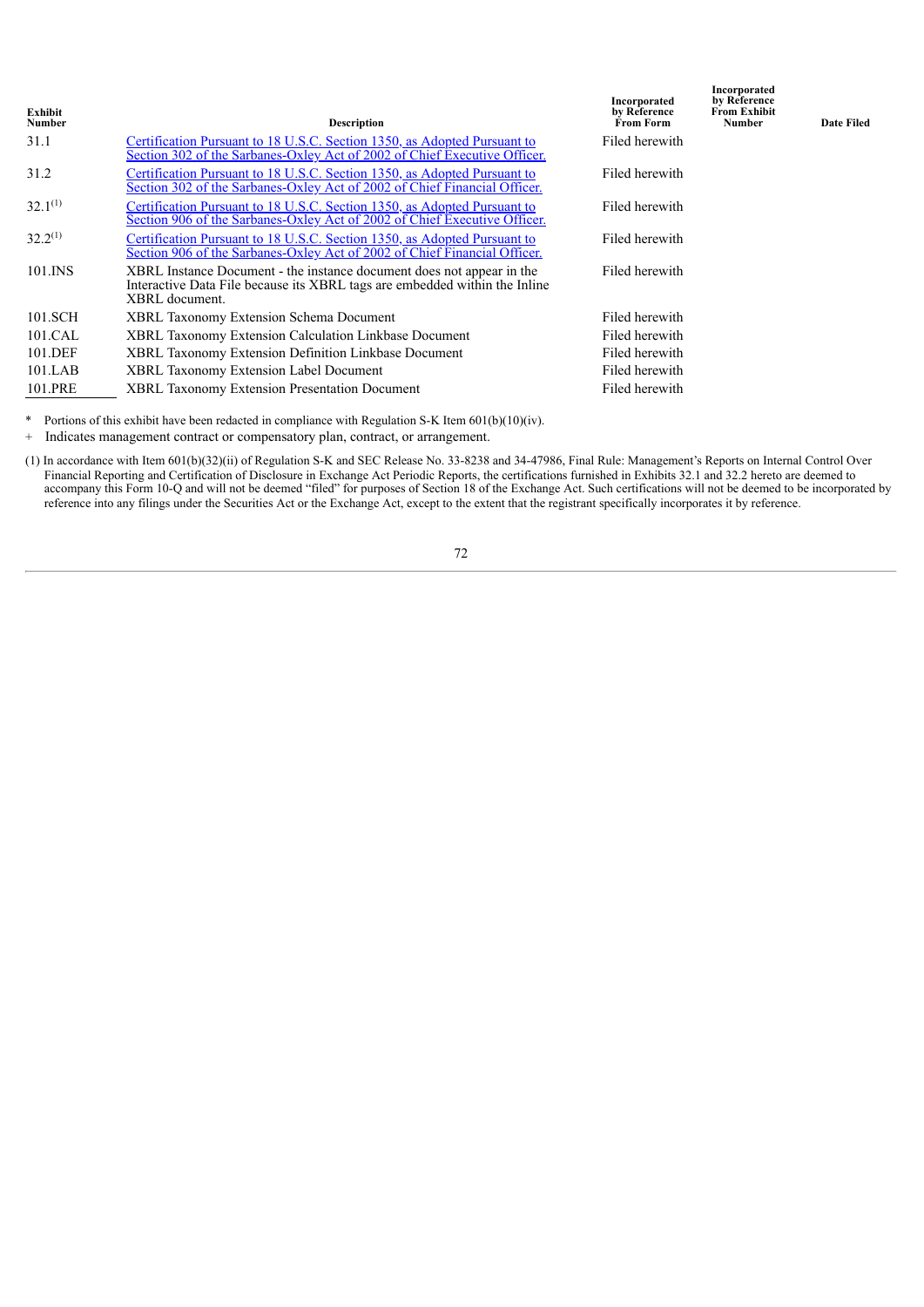# **SIGNATURES**

Pursuant to the requirements of the Securities Exchange Act of 1934, the registrant has duly caused this report to be signed on its behalf by the undersigned, thereunto duly authorized.

# STANDARD BIOTOOLS INC.

Dated: May 9, 2022 By: /s/ Michael Egholm

Michael Egholm Chief Executive Officer and President

Dated: May 9, 2022 By: /s/ Vikram Jog

Vikram Jog Chief Financial Officer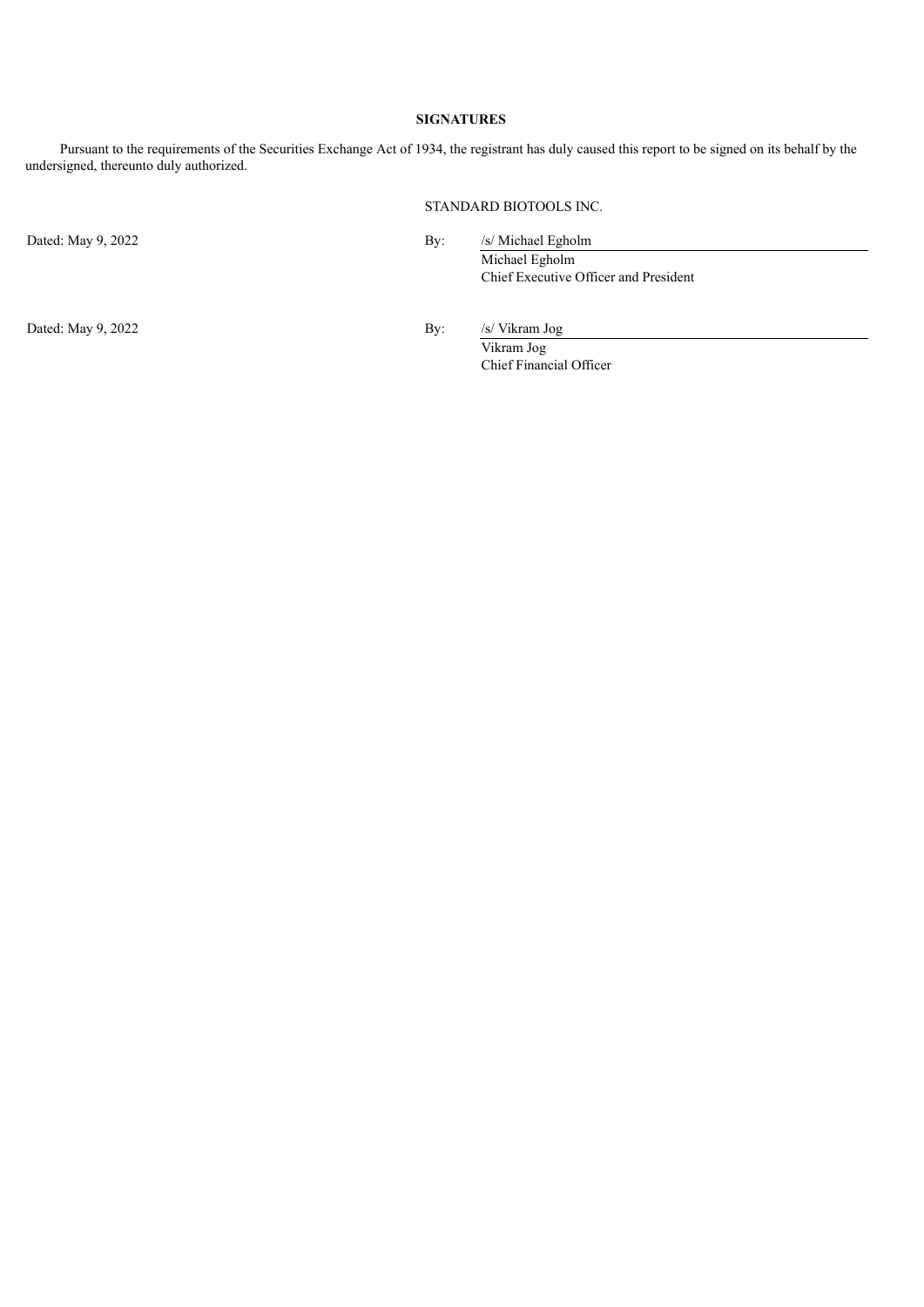### **CERTIFICATION OF THE PRESIDENT AND CHIEF EXECUTIVE OFFICER PURSUANT TO SECURITIES EXCHANGE ACT RULES 13a-14(a) AND 15d-14(a), AS ADOPTED PURSUANT TO SECTION 302 OF THE SARBANES-OXLEY ACT OF 2002**

## <span id="page-75-0"></span>I, Michael Egholm, certify that:

- 1. I have reviewed this quarterly report on Form 10-Q of Standard BioTools Inc.;
- 2. Based on my knowledge, this report does not contain any untrue statement of a material fact or omit to state a material fact necessary to make the statements made, in light of the circumstances under which such statements were made, not misleading with respect to the period covered by this report;
- 3. Based on my knowledge, the financial statements, and other financial information included in this report, fairly present in all material respects the financial condition, results of operations and cash flows of the registrant as of, and for, the periods presented in this report;
- 4. The registrant's other certifying officer and I are responsible for establishing and maintaining disclosure controls and procedures (as defined in Exchange Act Rules 13a-15(e) and 15d-15(e)) and internal control over financial reporting (as defined in Exchange Act Rules 13a-15(f) and 15d-15(f)) for the registrant and have:
	- a. Designed such disclosure controls and procedures, or caused such disclosure controls and procedures to be designed under our supervision, to ensure that material information relating to the registrant, including its consolidated subsidiaries, is made known to us by others within those entities, particularly during the period in which this report is being prepared;
	- b. Designed such internal control over financial reporting, or caused such internal control over financial reporting to be designed under our supervision, to provide reasonable assurance regarding the reliability of financial reporting and the preparation of financial statements for external purposes in accordance with generally accepted accounting principles;
	- c. Evaluated the effectiveness of the registrant's disclosure controls and procedures and presented in this report our conclusions about the effectiveness of the disclosure controls and procedures, as of the end of the period covered by this report based on such evaluation; and
	- d. Disclosed in this report any change in the registrant's internal control over financial reporting that occurred during the registrant's most recent fiscal quarter (the registrant's fourth fiscal quarter in the case of an annual report) that has materially affected, or is reasonably likely to materially affect, the registrant's internal control over financial reporting; and
- 5. The registrant's other certifying officer and I have disclosed, based on our most recent evaluation of internal control over financial reporting, to the registrant's auditors and the audit committee of the registrant's board of directors (or persons performing the equivalent functions):
	- a. All significant deficiencies and material weaknesses in the design or operation of internal control over financial reporting which are reasonably likely to adversely affect the registrant's ability to record, process, summarize and report financial information; and
	- b. Any fraud, whether or not material, that involves management or other employees who have a significant role in the registrant's internal control over financial reporting.

Date: May 9, 2022 By: /s/ Michael Egholm

Michael Egholm President and Chief Executive Officer (Principal Executive Officer)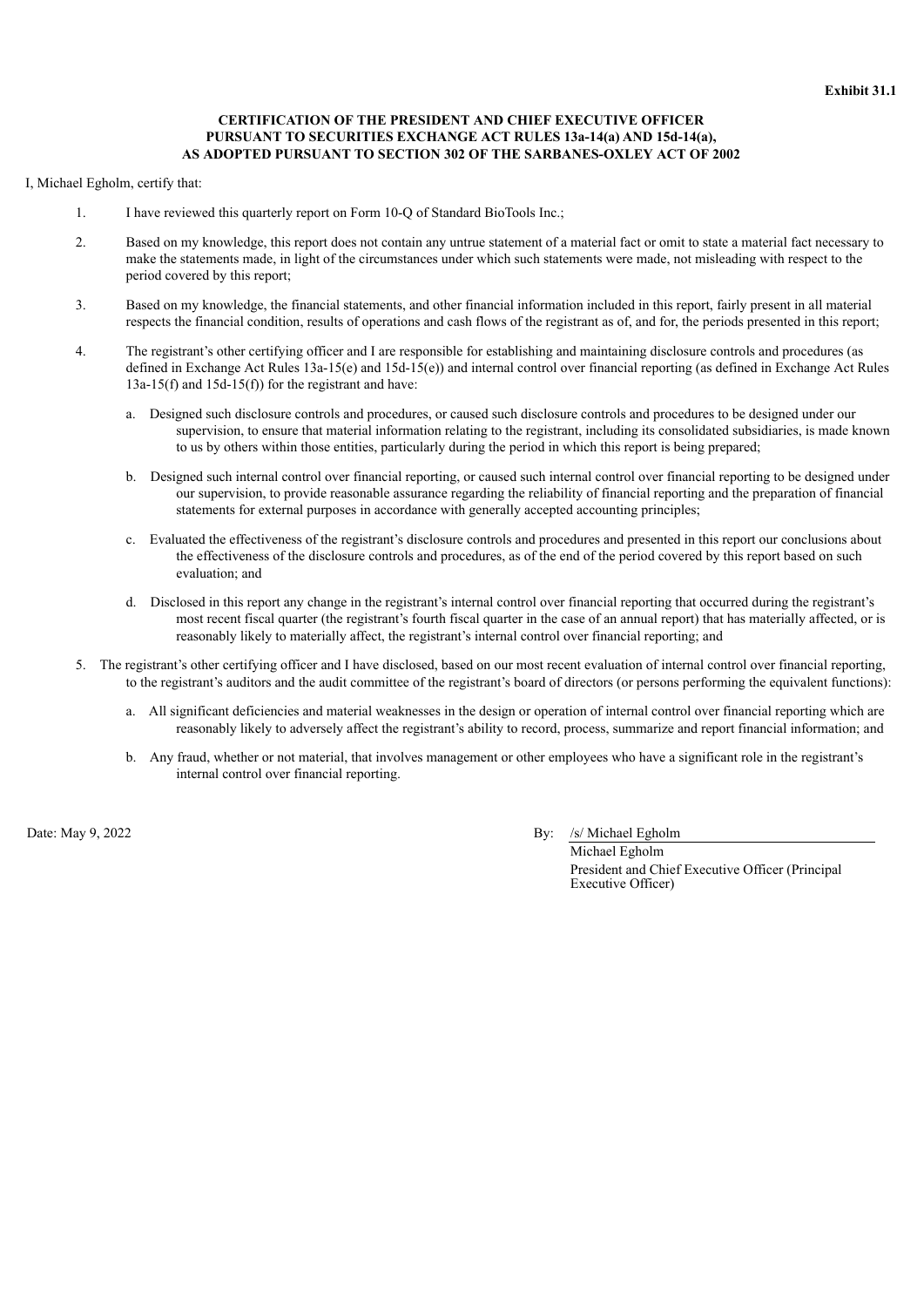#### **CERTIFICATION OF THE CHIEF FINANCIAL OFFICER PURSUANT TO SECURITIES EXCHANGE ACT RULES 13a-14(a) AND 15d-14(a), AS ADOPTED PURSUANT TO SECTION 302 OF THE SARBANES-OXLEY ACT OF 2002**

## <span id="page-76-0"></span>I, Vikram Jog, certify that:

- 1. I have reviewed this quarterly report on Form 10-Q of Standard BioTools Inc.;
- 2. Based on my knowledge, this report does not contain any untrue statement of a material fact or omit to state a material fact necessary to make the statements made, in light of the circumstances under which such statements were made, not misleading with respect to the period covered by this report;
- 3. Based on my knowledge, the financial statements, and other financial information included in this report, fairly present in all material respects the financial condition, results of operations and cash flows of the registrant as of, and for, the periods presented in this report;
- 4. The registrant's other certifying officer and I are responsible for establishing and maintaining disclosure controls and procedures (as defined in Exchange Act Rules 13a-15(e) and 15d-15(e)) and internal control over financial reporting (as defined in Exchange Act Rules  $13a-15(f)$  and  $15d-15(f)$  for the registrant and have:
	- a. Designed such disclosure controls and procedures, or caused such disclosure controls and procedures to be designed under our supervision, to ensure that material information relating to the registrant, including its consolidated subsidiaries, is made known to us by others within those entities, particularly during the period in which this report is being prepared;
	- b. Designed such internal control over financial reporting, or caused such internal control over financial reporting to be designed under our supervision, to provide reasonable assurance regarding the reliability of financial reporting and the preparation of financial statements for external purposes in accordance with generally accepted accounting principles;
	- c. Evaluated the effectiveness of the registrant's disclosure controls and procedures and presented in this report our conclusions about the effectiveness of the disclosure controls and procedures, as of the end of the period covered by this report based on such evaluation; and
	- d. Disclosed in this report any change in the registrant's internal control over financial reporting that occurred during the registrant's most recent fiscal quarter (the registrant's fourth fiscal quarter in the case of an annual report) that has materially affected, or is reasonably likely to materially affect, the registrant's internal control over financial reporting; and
- 5. The registrant's other certifying officer and I have disclosed, based on our most recent evaluation of internal control over financial reporting, to the registrant's auditors and the audit committee of the registrant's board of directors (or persons performing the equivalent functions):
	- a. All significant deficiencies and material weaknesses in the design or operation of internal control over financial reporting which are reasonably likely to adversely affect the registrant's ability to record, process, summarize and report financial information; and
	- b. Any fraud, whether or not material, that involves management or other employees who have a significant role in the registrant's internal control over financial reporting.

Date: May 9, 2022 By: /s/ Vikram Jog

Vikram Jog Chief Financial Officer (Principal Financial Officer)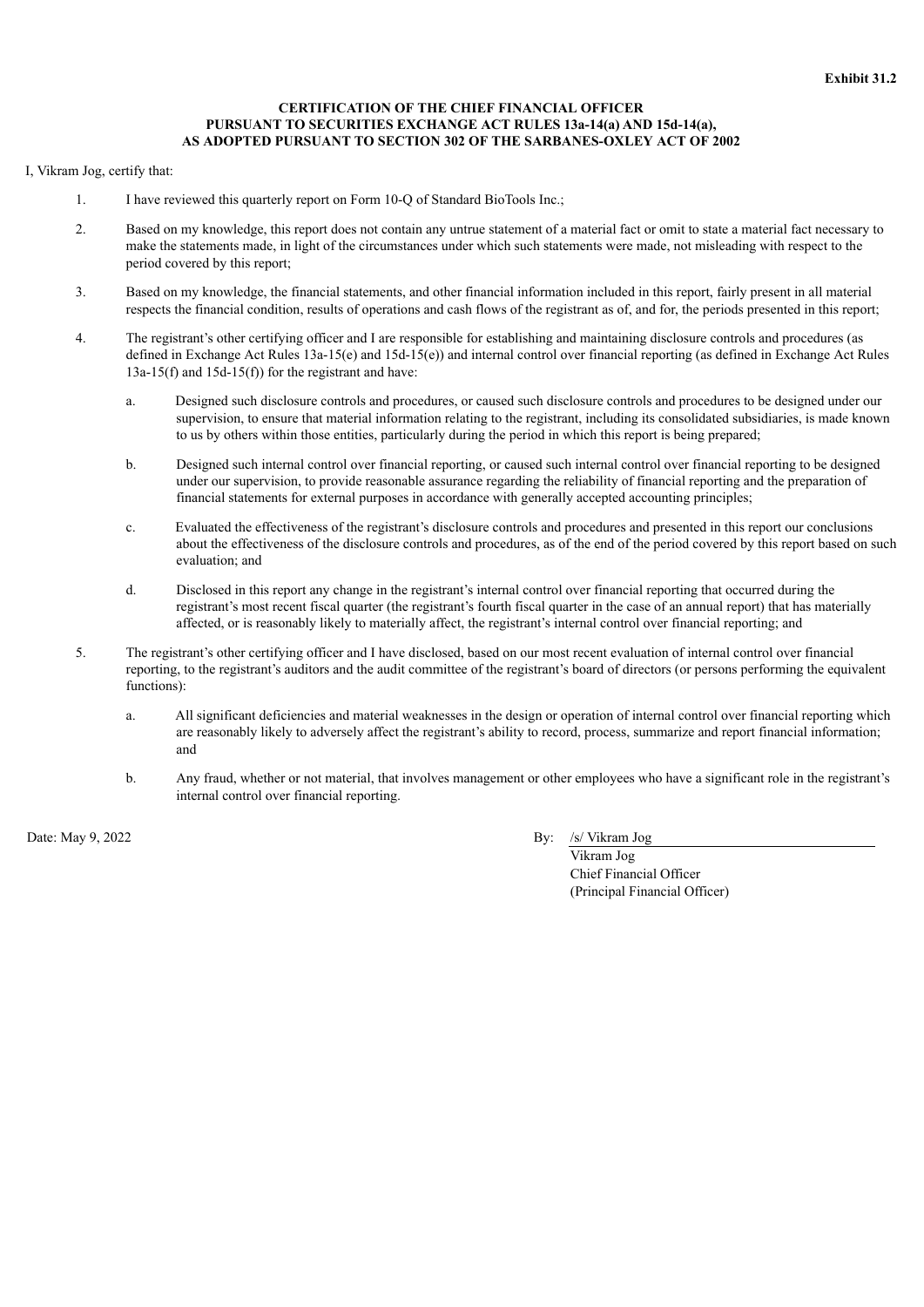#### **CERTIFICATION OF CHIEF EXECUTIVE OFFICER PURSUANT TO 18 U.S.C. SECTION 1350, AS ADOPTED PURSUANT TO SECTION 906 OF THE SARBANES-OXLEY ACT OF 2002**

<span id="page-77-0"></span>I, Michael Egholm, the chief executive officer of Standard BioTools Inc. (the "Company"), certify for the purposes of 18 U.S.C. Section 1350, as adopted pursuant to Section 906 of the Sarbanes-Oxley Act of 2002, that, to the best of my knowledge,

1. the Company's Quarterly Report on Form 10-Q for the quarter ended March 31, 2022 (the "Report"), fully complies with the requirements of Section 13(a) or 15(d) of the Securities Exchange Act of 1934, as amended; and

2. the information contained in the Report fairly presents, in all material respects, the financial condition and results of operations of the Company.

Date: May 9, 2022 By: /s/ Michael Egholm

Michael Egholm President and Chief Executive Officer